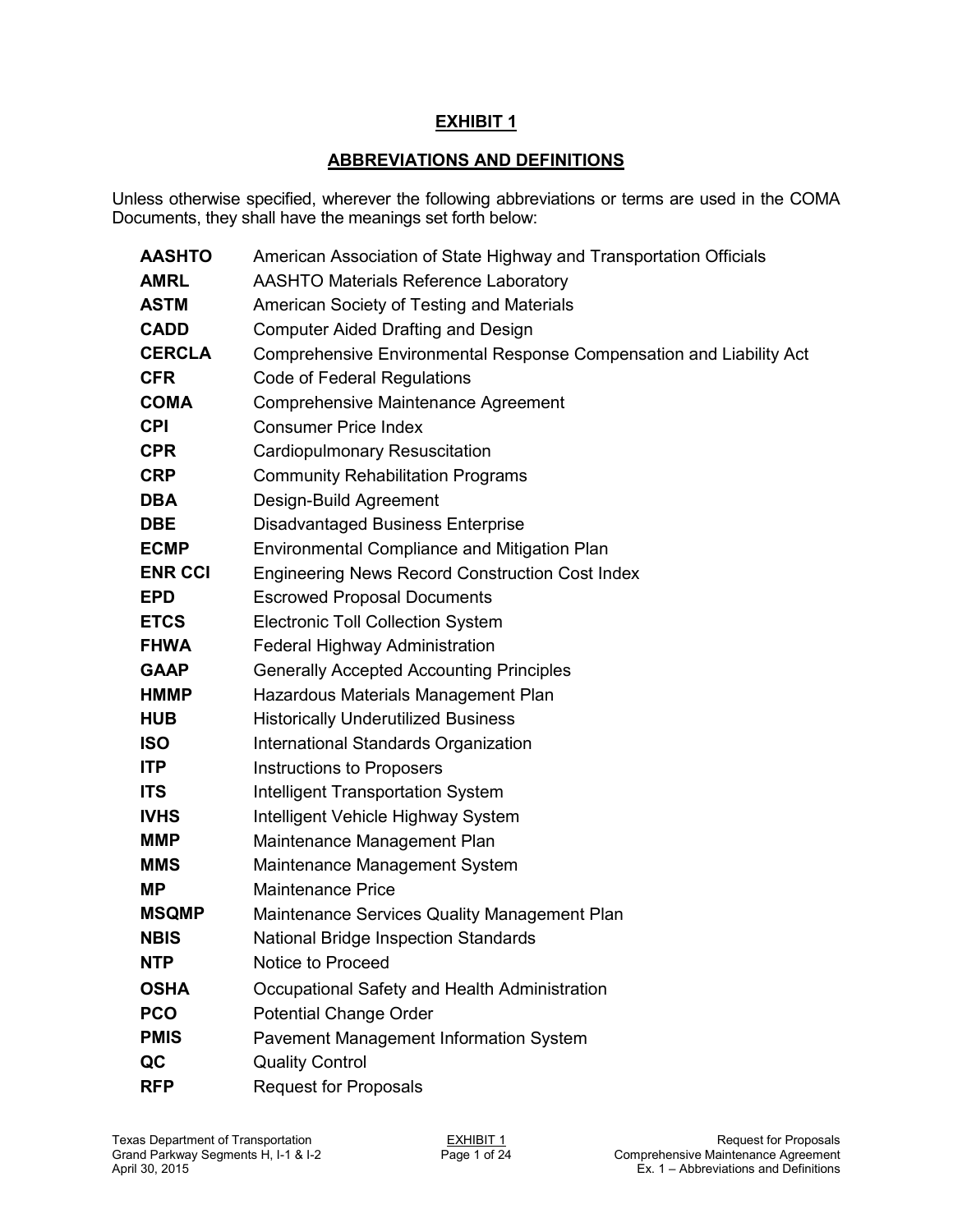| <b>RFQ</b>    | <b>Request for Qualifications</b>                      |
|---------------|--------------------------------------------------------|
| <b>ROW</b>    | <b>Right of Way</b>                                    |
| <b>SH</b>     | State Highway                                          |
| <b>SICP</b>   | Snow and Ice Control Plan                              |
| <b>TIBH</b>   | Texas Industries for the Blind and Handicapped         |
| <b>TMP</b>    | <b>Traffic Management Plan</b>                         |
| <b>TMUTCD</b> | <b>Texas Manual on Uniform Traffic Control Devices</b> |
| <b>TxDOT</b>  | <b>Texas Department of Transportation</b>              |
| <b>USFWS</b>  | United States Fish and Wildlife Service                |

**Additional Properties** has the meaning as set forth in Exhibit 1 to the Design-Build Agreement.

**Adjacent Work** means any project, work, improvement or development to be planned, designed or constructed which could or does impact the Project and/or is adjacent to the Project. Examples of Adjacent Work include proposed subdivisions, other roads constructed by Governmental Entities, site grading and drainage and other development improvement plans and Utility projects.

#### **Affiliate(s)** means:

- (a) any shareholder, member, partner or joint venture member of Maintenance Contractor,
- (b) any Person that directly or indirectly through one or more intermediaries controls, or is controlled by, or is under common control with, Maintenance Contractor, or any of its respective shareholders, members, partners or joint venture members; and
- (c) any Person for which ten percent or more of the equity interest in such Person is held directly or indirectly, beneficially or of record by (i) Maintenance Contractor, (ii) any of the shareholders, members, partners or joint venture members of Maintenance Contractor; or (iii) any Affiliate of Maintenance Contractor under clause (b) of this definition.

For purposes of this definition the term "control" shall mean the possession, directly or indirectly, of the power to cause the direction of the management of a Person, whether through voting securities, by contract, family relationship or otherwise. "**Affiliated**" shall mean having the status of an Affiliate.

**Age** means the elapsed time since a Maintenance Element was first constructed or installed or, if applicable, last reconstructed, rehabilitated, restored, renewed or replaced.

**Annual Non-Discriminatory O&M Change Deductible** has the meaning set forth in Section 10.8.3 of the Comprehensive Maintenance Agreement.

**Asset Condition Score** means the score (from one to five) assigned by Maintenance Contractor following Maintenance Contractor's Audit Inspection, which records, for each Maintenance Element, and for all of the Auditable Sections audited in any quarter, the extent to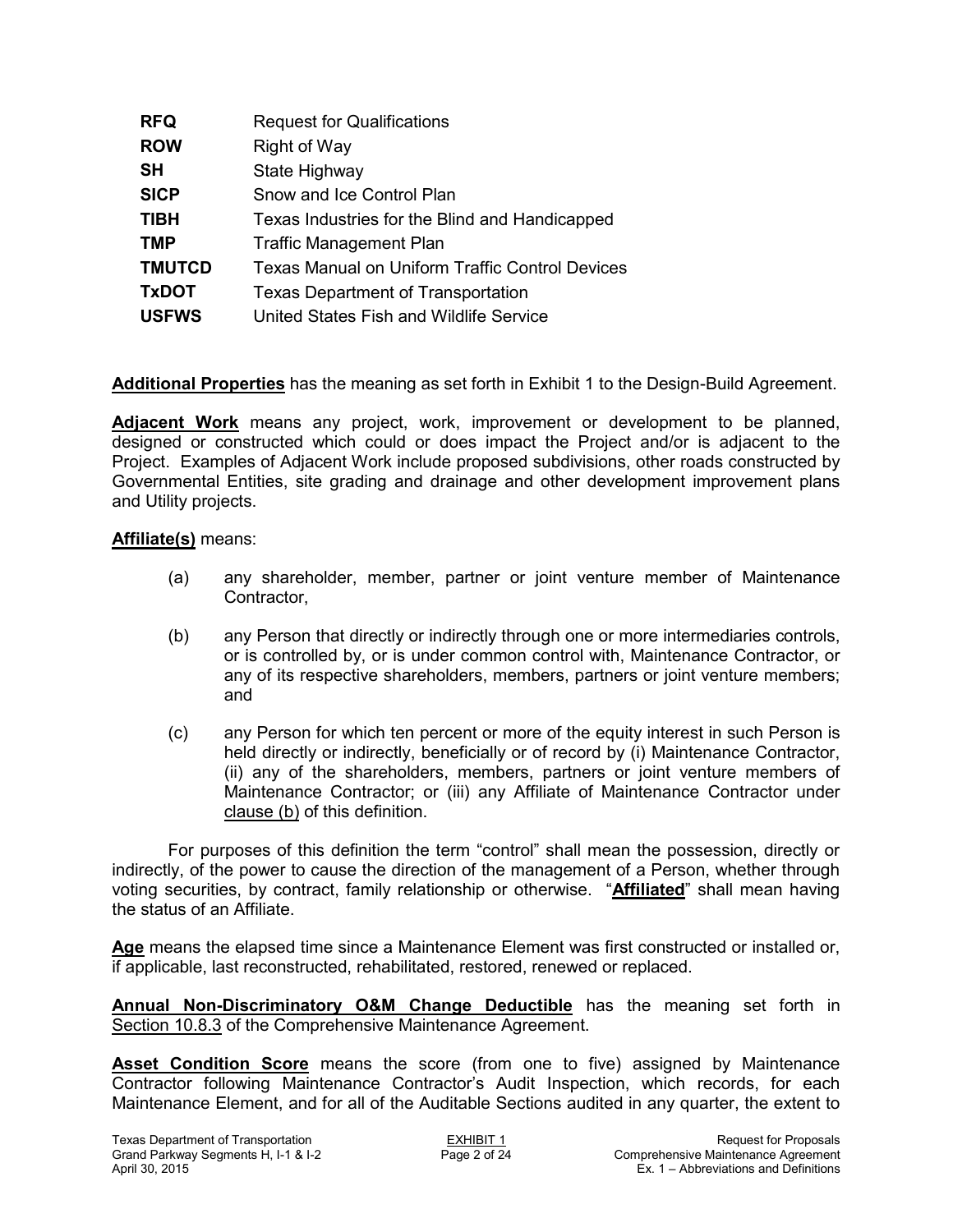which Maintenance Contractor has met the Target thresholds for each measurement record according to the criteria set forth in Attachment 1 to **Exhibit 2** to the Comprehensive Maintenance Agreement.

**Auditable Section** means a defined section of the Project for the purpose of audit, inspection and measurement during performance of the Maintenance Services. An Auditable Section includes all travel lanes including mainlanes, ramps and frontage roads of the roadway operating in one direction over a length of 0.1 miles in length, together with all Maintenance Elements associated with such 0.1 mile length.

**Audit Inspection** means a detailed inspection of the specified proportion of Auditable Sections undertaken quarterly by Maintenance Contractor as part of the Maintenance Services in accordance with Section 1.16 of Exhibit 2 to the Comprehensive Maintenance Agreement to establish an Asset Condition Score for each Maintenance Element and verify compliance with the Performance Requirements.

Authorized Representative(s) has the meaning set forth in **Section 18.5.1** of the Comprehensive Maintenance Agreement.

**Base Index** has the meaning set forth in Section 8.1.3.1(a) of the Comprehensive Maintenance Agreement.

**Base Scope Schematic** shall mean the base scope schematic plans for the Project included in the Reference Information Documents.

**Business Day(s)** means day(s) on which TxDOT is officially open for business.

**Category 1 Defect** means a Defect which requires prompt attention either because (a) it represents an immediate or imminent hazard, (b) there is a risk of immediate or imminent structural deterioration, (c) there is an immediate or imminent risk of damage to a third party's property or equipment, or (d) there is an immediate or imminent risk of damage to the environment.

**Category 2 Defect** means any Defect other than a Category 1 Defect.

**Change in Law** means:

- (a) Enactment, adoption, modification, repeal or other change in any Law that occurs after the Proposal Due Date, including any change in the judicial or administrative interpretation of any Law; or
- (b) Adoption of any new Law, which in each case is materially inconsistent with Laws in effect on the Proposal Due Date.

The term **"Change in Law"** excludes:

(i) Any such change in or new Law which was passed or adopted but not yet effective as of the Proposal Due Date; and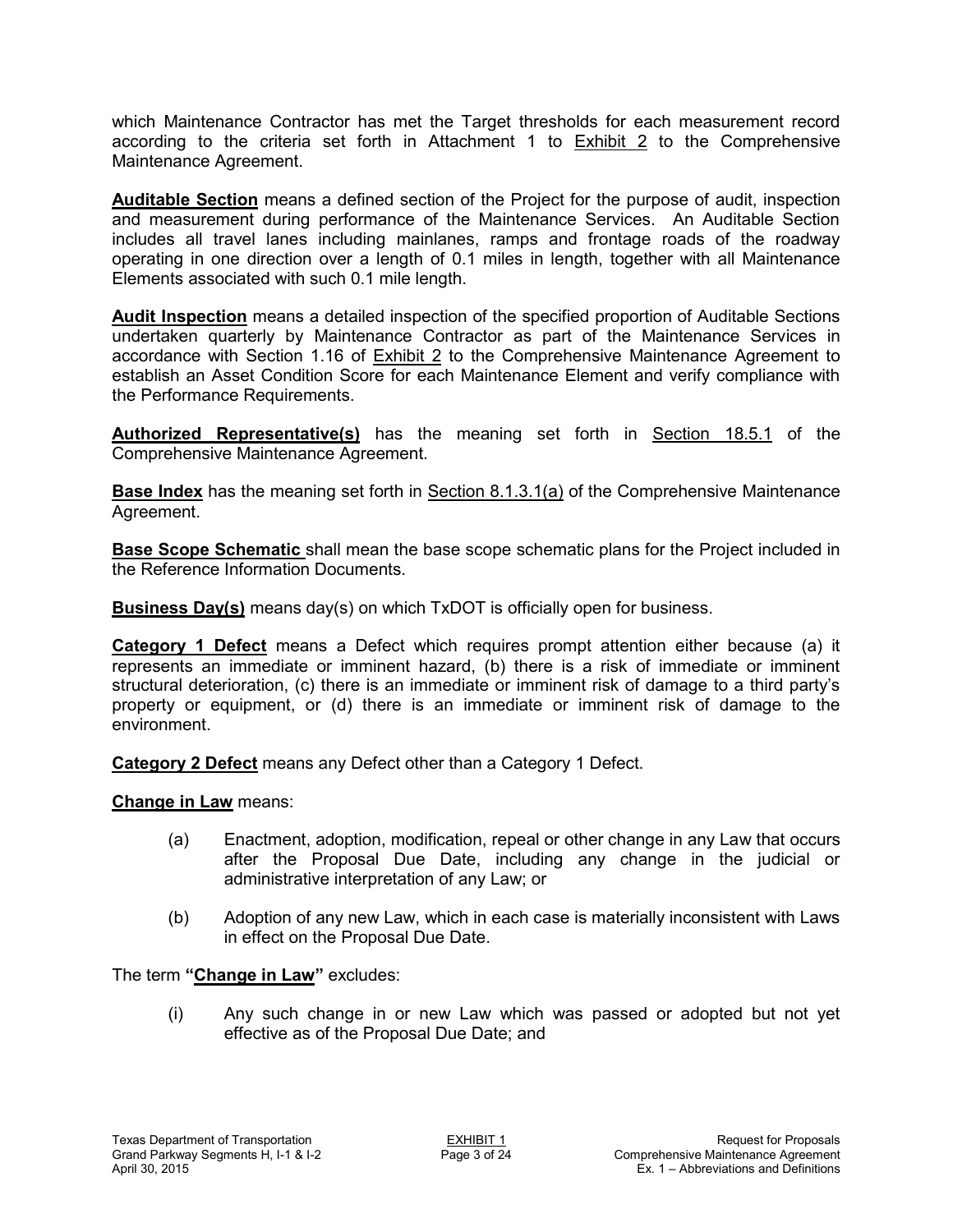(ii) Any change in or new Law relating to Maintenance Contractor's general business operations, including licensing and registration fees, income taxes, gross receipts taxes, social security, Medicare, unemployment and other payroll-related taxes.

**Change Order(s)** means a written order issued by TxDOT to Maintenance Contractor delineating changes in the Maintenance Services within the general scope of the Comprehensive Maintenance Agreement Documents or in the terms and conditions of the COMA Documents in accordance with Section 10 of the Comprehensive Maintenance Agreement and establishing, if appropriate, an adjustment to the Maintenance Price or a time extension.

**Claim(s)** means: (a) a demand by Maintenance Contractor, which is or potentially could be disputed by TxDOT, for a time extension under the COMA Documents or payment of money or damages from TxDOT to Maintenance Contractor or (b) a demand by TxDOT, which is or potentially could be disputed by Maintenance Contractor, for payment of money or damages from Maintenance Contractor to TxDOT.

**Code** means the Texas Transportation Code, including specifically Chapter 223.

**Comparable Limited Access Highways** means highways that are substantially similar to the Project and associated facilities including frontage roads, as applicable. For purposes of this definition, determination of what highways are substantially similar to the Project shall be based on any one or more of similar age, design, engineering, construction, topographical features, operating systems and features, or other features or situations, and/or based on a geographical area in which highways have been or are susceptible to being affected by a common event (such as but not limited to flood or tornado). The presence or absence of tolling and tolling facilities shall not be a factor in determining whether a highway is substantially similar to the Project.

**Comprehensive Maintenance Agreement** or **COMA** means that certain Comprehensive Maintenance Agreement executed by TxDOT and Maintenance Contractor providing for Maintenance Contractor to perform, at TxDOT's sole option, certain Maintenance Services for the Project, to which this Exhibit 1 is attached, including any and all amendments thereto.

**Comprehensive Maintenance Agreement Documents** or **COMA Documents** has the meaning set forth in Section 1.2.1 of the Comprehensive Maintenance Agreement.

**Construction Documents** means all shop drawings, working drawings, fabrication plans, material and hardware descriptions, specifications, construction quality control reports, construction quality assurance reports and samples necessary or desirable for construction of Maintenance Services under the terms of the COMA.

**Corporation** has the meaning set forth in Exhibit 1 to the Design-Build Agreement.

**Cost and Schedule Proposal** means Maintenance Contractor's proposal furnished to TxDOT pursuant to a Request for Change Proposal in accordance with Section 10.2.1 of the Comprehensive Maintenance Agreement.

**CPI** means "Consumer Price Index U.S. City Averages for all Urban Consumers, All Items" (not seasonally adjusted) as published by the U.S. Department of Labor, Bureau of Labor Statistics.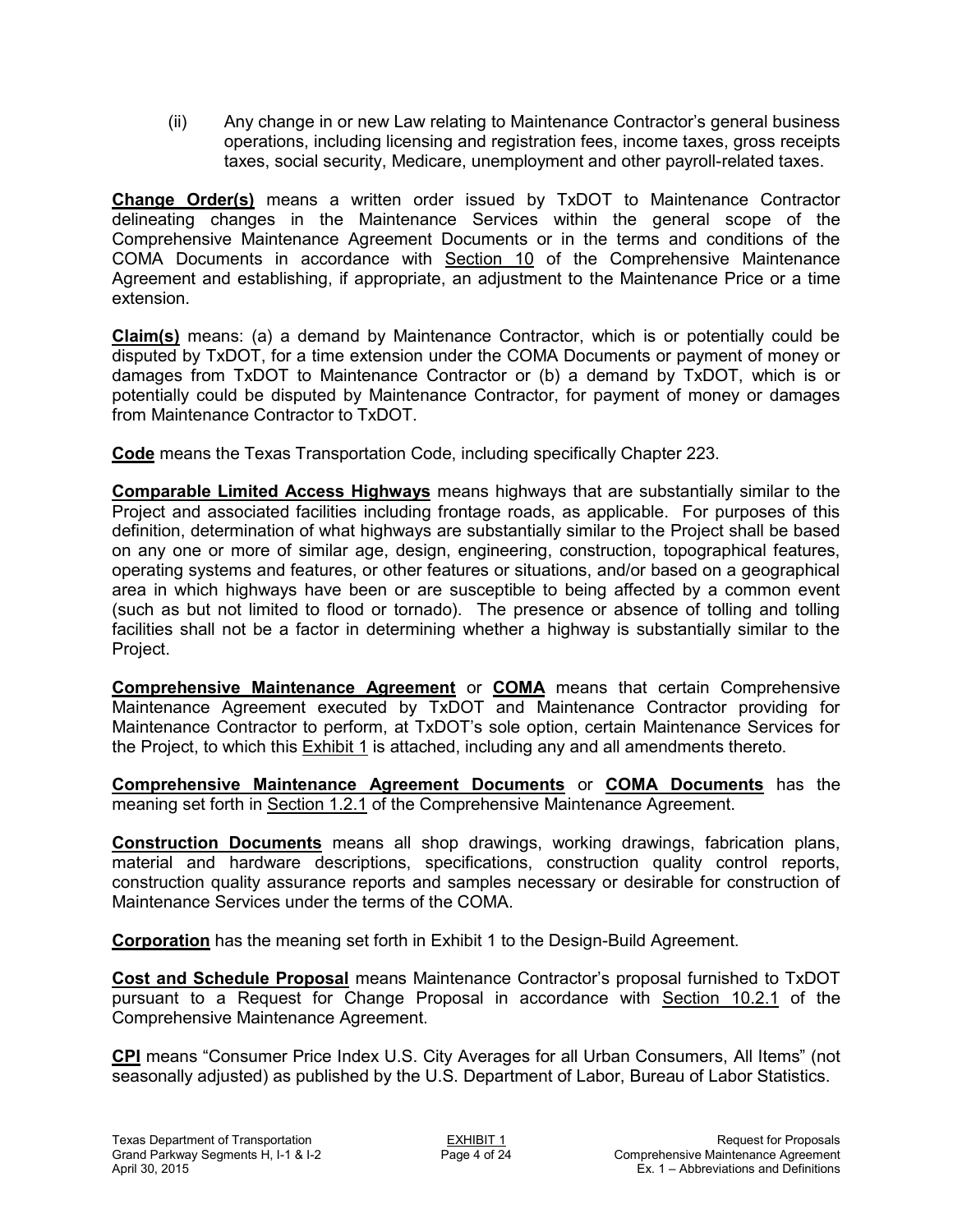**Cure Period** means the period of time Maintenance Contractor has to cure a particular Noncompliance Event as set forth in Table 8-1 of Exhibit 8 to the Comprehensive Maintenance Agreement.

**Customer Groups** has the meaning set forth in Section 3.2.4 of the Technical Provisions.

**Day(s)** or **day(s)** means calendar days unless otherwise expressly specified.

**DB Contractor** means [2000] and  $\overline{a}$  [2000], together with its successors and assigns.

**DB Contractor-Designated ROW** means any permanent interest in real property (which term is inclusive of all estates and interests in real property), improvements and fixtures outside of the Schematic ROW that DB Contractor determines is necessary or advisable to be acquired for the Project and which acquisition is approved by TxDOT to be acquired at DB Contractor's cost and expense. The term specifically includes any easements required for drainage for the Project. The term specifically includes any air space, surface rights and subsurface rights within the DB Contractor-Designated ROW. The term specifically excludes the Replacement Utility Property Interests, any temporary easements or other temporary real property interests that DB Contractor may deem necessary or advisable to acquire, at its own cost and expense, for excessive work space, contractor lay-down areas, material storage areas, or other convenience of DB Contractor.

**DB Contractor Event of Default** means Event of Default defined under the DBA.

**DB Contractor-Related Entity(ies)** means (a) DB Contractor, (b) DB Contractor's shareholders, partners, joint venturers and/or members, (c) Subcontractors to the DB Contractor (including Suppliers), (d) any other Persons performing any of the Maintenance Services, (e) any other Persons for whom DB Contractor may be legally or contractually responsible, and (f) the employees, agents, officers, directors, shareholders, representatives, consultants, successors, assigns and invitees of any of the foregoing.

**DBA Documents** has the meaning set forth in Section 1.2 of the Design-Build Agreement.

**Defect** means, in connection with the Maintenance Services, a deficiency in a Maintenance Element, whether by design, construction, installation, repair, rehabilitation, reconstruction, operation, damage or wear, affecting the condition, use, functionality or operation of any Maintenance Element, which would cause or have the potential to cause one or more of the following:

- (a) A hazard, nuisance or other risk to public or worker health or safety, including the health and safety of users of the Project;
- (b) A structural deterioration of the affected Maintenance Element or any other part of the Project affected by it;
- (c) Damage to the property or equipment of TxDOT or a third party;
- (d) Damage to the environment; or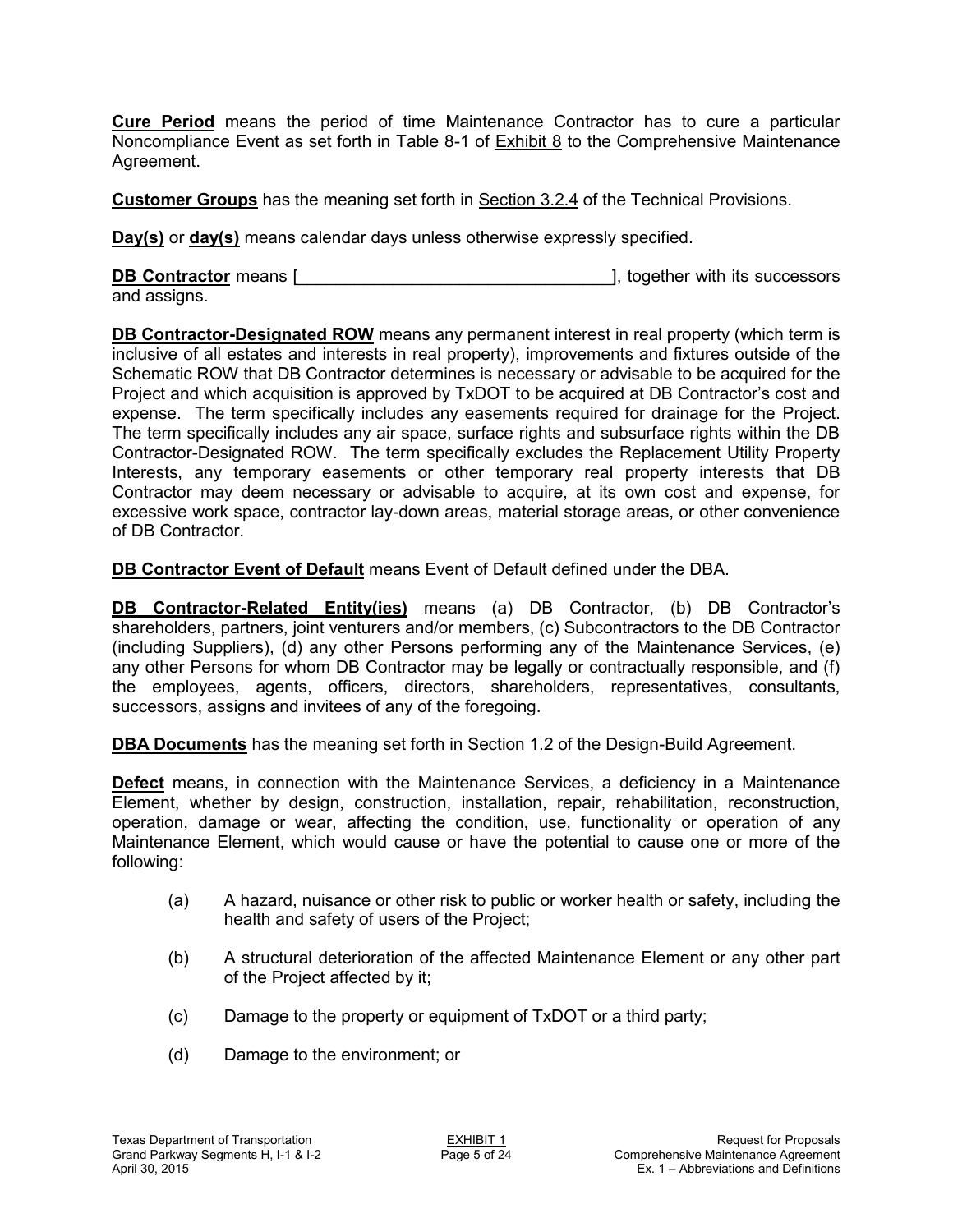(e) Failure of the Maintenance Element to meet a Performance Requirement set forth in the column headed "Breach or Failure to Meet Minimum Performance Requirement" in Attachment 1 to Exhibit 2 to the Comprehensive Maintenance Agreement.

**Defect Hazard Noncompliance Event** means any failure to meet a minimum Performance Requirement set forth in Table 1-1 of **Exhibit 8** to the Comprehensive Maintenance Agreement for which the Maintenance Contractor may be assessed Noncompliance Points pursuant to Section 19 of the Comprehensive Maintenance Agreement.

**Defense and Indemnification Procedures** has the meaning set forth in Section 15.9 of the Comprehensive Maintenance Agreement.

**Design-Build Agreement (DBA)** has the meaning set forth in Recital I of the Comprehensive Maintenance Agreement.

**Design Documents** means all drawings (including plans, profiles, cross-sections, notes, elevations, sections, details and diagrams), specifications, reports, studies, calculations, electronic files, records and submittals necessary for, or related to, the performance of design services required under the Comprehensive Maintenance Agreement in accordance with the COMA Documents, the Governmental Approvals and applicable Law.

**Deviation(s)** means a no-cost change in the Maintenance Services or other requirements of the COMA Documents issued in writing by TxDOT's Authorized Representative or his/her designee under Section 10.12 of the Comprehensive Maintenance Agreement, including any no-cost change, deviation, modification, alteration or exception from the Maintenance Specifications.

**Directive Letter** means the letter issued by TxDOT to Maintenance Contractor in the event of any desired change in the Maintenance Services, or in the event of any Claim or Dispute regarding the scope of Maintenance Services as described in Section 10.1.1.2 of the Comprehensive Maintenance Agreement.

**Discriminatory O&M Change** means (a) materially more onerous application to Maintenance Contractor or the Project of alterations or changes (including additions) to the Maintenance Specifications, Technical Provisions or Safety Standards relating to the Maintenance Services than the application thereof to other Comparable Limited Access Highways, or (b) selective application of alterations or changes (including additions) to the Maintenance Specifications, Technical Provisions or Safety Standards relating to the Maintenance Services to Maintenance Contractor or the Project and not to other Comparable Limited Access Highways. Notwithstanding the foregoing, such application in response to any negligence, willful misconduct, or breach of applicable Law, Governmental Approval or contract by Maintenance Contractor or any Maintenance Contractor-Related Entity shall not be Discriminatory O&M Changes.

**Dispute** means any Claim, dispute, disagreement or controversy between TxDOT and Maintenance Contractor concerning their respective rights and obligations under the COMA Documents including concerning any alleged breach or failure to perform and remedies.

**Draw Request(s)** means a Draw Request and Certificate in the form of Exhibit 11 to the Comprehensive Maintenance Agreement.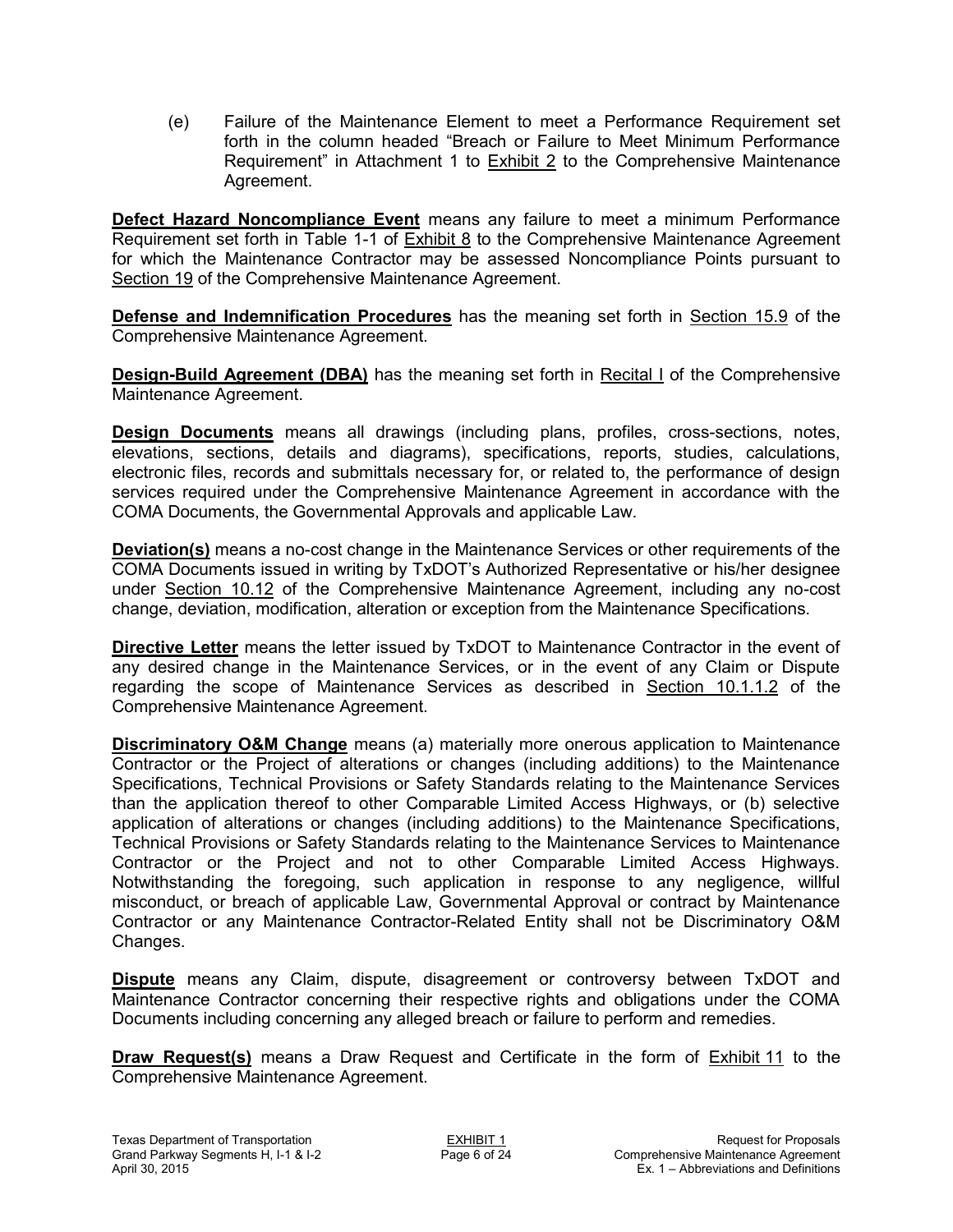**Effective Date** means the date of the Comprehensive Maintenance Agreement or such other date as shall be mutually agreed upon in writing by TxDOT and the Maintenance Contractor.

**Electronic Toll Collection System (ETCS)** means the roadside, all-electronic tolling collection system for the Project and all associated infrastructure.

**Emergency or Emergencies** means, in connection with the Maintenance Services, any unforeseen event affecting the Project, whether directly or indirectly which occurs on or originates from the Project or Project ROW and: (a) causes or has the potential to cause disruption to the free flow of traffic on the Project or a threat to the safety of the public or workers; (b) is an immediate or imminent threat to the long term integrity of any part of the infrastructure of the Project, to the environment or to Adjacent Work; or (c) is recognized by the Texas Department of Public Safety as an emergency.

**Emergency Services** means, in connection with the Maintenance Services, law enforcement, ambulance service, fire and other similar services from agencies with whom Maintenance Contractor establishes protocols for incident response, safety and security procedures, as set forth in the Incident Management Plan.

**ENR Construction Cost Index** means the 12-month "Construction Cost Index" published by Engineering News-Record, Two Penn Plaza, 9th Floor, New York, NY 10121.

**Environmental Approvals** means all Governmental Approvals arising from or required by any Environmental Law in connection with the Project.

**Environmental Laws** means any Law applicable to the Project or the Maintenance Services regulating or imposing liability or standards of conduct that pertains to the environment, Hazardous Materials, contamination of any type whatsoever, or environmental health and safety matters, and any lawful requirements and standards that pertain to the environment, Hazardous Materials, contamination of any type whatsoever, or environmental health and safety matters, set forth in any Government Approvals, other permits, licenses, approvals, plans, rules, regulations or ordinances adopted, or other criteria and guidelines promulgated, pursuant to Laws applicable to the Project, Maintenance Contractor or the Maintenance Services, as such have been or are amended, modified, or supplemented from time to time (including any present and future amendments thereto and reauthorizations thereof) including those relating to:

- (a) The manufacture, processing, use, distribution, existence, treatment, storage, disposal, generation, and transportation of Hazardous Materials;
- (b) Air, soil, surface and subsurface strata, stream sediments, surface water, and groundwater;
- (c) Releases of Hazardous Materials;
- (d) Protection of wildlife, Threatened or Endangered Species, sensitive species, wetlands, water courses and water bodies, historical, archeological, and paleontological resources, and natural resources;
- (e) The operation and closure of underground storage tanks;
- (f) Health and safety of employees and other persons; and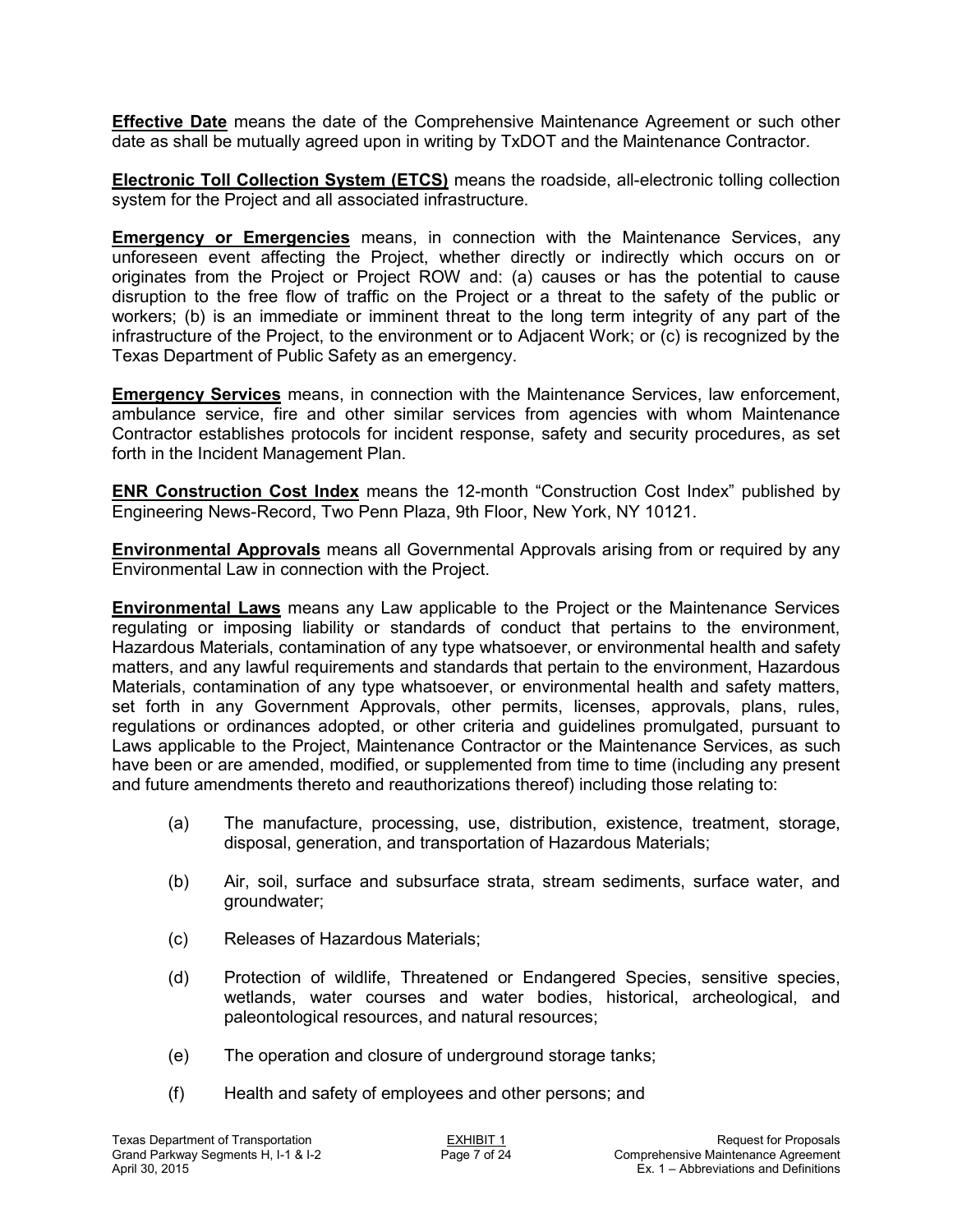(g) Notification, documentation, and record keeping requirements relating to the foregoing.

Without limiting the above, the term "Environmental Laws" shall also include the following:

- (i) The National Environmental Policy Act (42 U.S.C. §§ 4321 et seq.), as amended;
- (ii) The Comprehensive Environmental Response, Compensation, and Liability Act (42 U.S.C. §§ 9601 et seq.), as amended;
- (iii) The Solid Waste Disposal Act, as amended by the Resource Conservation and Recovery Act (42 U.S.C. §§ 6901 et seq.);
- (iv) The Emergency Planning and Community Right to Know Act of 1986 (42 U.S.C. §§ 11001 et seq.), as amended;
- (v) The Clean Air Act (42 U.S.C. §§ 7401 et seq.), as amended;
- (vi) The Federal Water Pollution Control Act, as amended by the Clean Water Act (33 U.S.C. §§ 1251 et seq.);
- (vii) The Resource Conservation and Recovery Act (42 U.S.C. §§ 6901, et seq.), as amended;
- (viii) The Toxic Substances Control Act (15 U.S.C. §§ 2601 et seq.), as amended;
- (ix) The Hazardous Materials Transportation Act (49 U.S.C. §§ 1801 et seq.), as amended;
- (x) The Oil Pollution Act (33 U.S.C. §§ 2701, et. seq.), as amended;
- (xi) The Federal Insecticide, Fungicide and Rodenticide Act (7 U.S.C. §§ 136 et seq.), as amended;
- (xii) The Federal Safe Drinking Water Act (42 U.S.C. §§ 300 et seq.), as amended;
- (xiii) The Federal Radon and Indoor Air Quality Research Act (42 U.S.C. §§ 7401 et seq.), as amended;
- (xiv) The Occupational Safety and Health Act (29 U.S.C. §§ 651 et seq.);
- (xv) The Endangered Species Act (16 U.S.C. §§ 1531 et seq.), as amended;
- (xvi) The Fish and Wildlife Coordination Act (16 U.S.C. §§ 661 et seq.), as amended;
- (xvii) The National Historic Preservation Act (16 U.S.C. §§ 470 et seq.), as amended;
- (xviii) The Coastal Zone Management Act (33 U.S.C. §§ 1451 et seq.), as amended;
- (xix) The Texas Health and Safety Code, including Chapter 382 (the Clean Air Act), Chapter 383 (the Clean Air Financing Act), Chapter 361 (the Texas Solid Waste Disposal Act), Chapter 362 (the Solid Waste Resource Recovery Financing Act),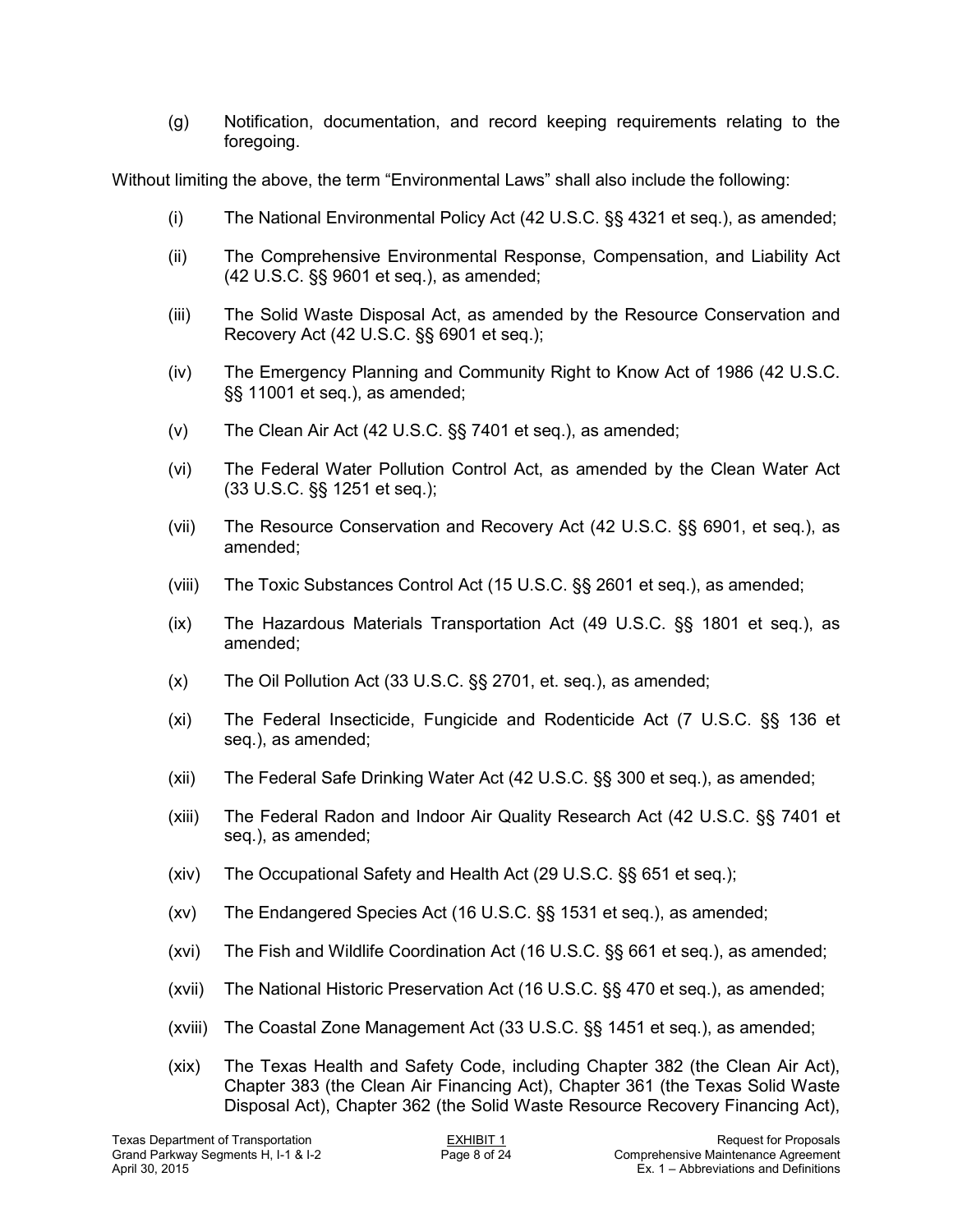Chapter 363 (the Municipal Solid Waste Act), Chapter 364 (the County Solid Waste Control Act), Chapter 370 (the Texas Toxic Chemical Release Reporting Act), Chapter 371 (the Texas Used Oil Collection, Management, and Recycling Act), Chapter 401 (the Texas Radioactive Materials and Other Sources of Radiation Act), Chapter 402 (the Texas Low-Level Radioactive Waste Disposal Authority Act), Chapter 502 (the Texas Hazard Communication Act), Chapter 505 (the Texas Manufacturing Project Community Right-To-Know-Act), Chapter 506 (the Texas Public Employer Community Right-To-Know-Act), and Chapter 507 (the Texas Non-manufacturing Facilities Community Right-To-Know-Act);

- (xx) The Texas Natural Resources Code, including Chapter 40 (the Texas Oil Spill Prevention and Response Act of 1991);
- (xxi) The Texas Water Code;
- (xxii) The Texas Parks and Wildlife Code;
- (xxiii) The Texas Agriculture Code, including Chapter 76 (Pesticide and Herbicide Regulation) and Chapter 125 (the Agricultural Hazard Communication Act);
- (xxiv) The Texas Asbestos Health Protection Act (Chapter 1954, Texas Occupations Code); and
- (xxv) The Surface Coal Mining and Reclamation Act (Chapter 134, Texas Natural Resources Act).

**Error** shall mean an error, omission, inconsistency, inaccuracy, deficiency, flaw or other defect.

**Escrowed Proposal Documents** or **EPDs** has the meaning set forth in Section 17.1 of the Comprehensive Maintenance Agreement.

**Event of Default** has the meaning set forth in Section 12.3.1 of the Comprehensive Maintenance Agreement.

**Exchange Act** means 15 U.S.C. § 78a et seq., as amended.

**Executive Director** means the Executive Director of TxDOT.

**Final Acceptance** means the occurrence of all of the events and satisfaction of all of the conditions set forth in Section 20.3.2 of the Design-Build Agreement.

**Final Payment** means the last payment made under the Comprehensive Maintenance Agreement.

**Fiscal Year** means the consecutive 12-month period starting on July 1 and ending on June 30.

Force Majeure Event means any of the events listed in clauses (a) through (f) below, subject to the exclusions listed in clauses (i) through (v) below, which materially and adversely affects Maintenance Contractor's obligations, provided such events are beyond the control of the Maintenance Contractor-Related Entities and are not due to an act, omission, negligence, recklessness, willful misconduct, breach of contract or Law of any Maintenance Contractor-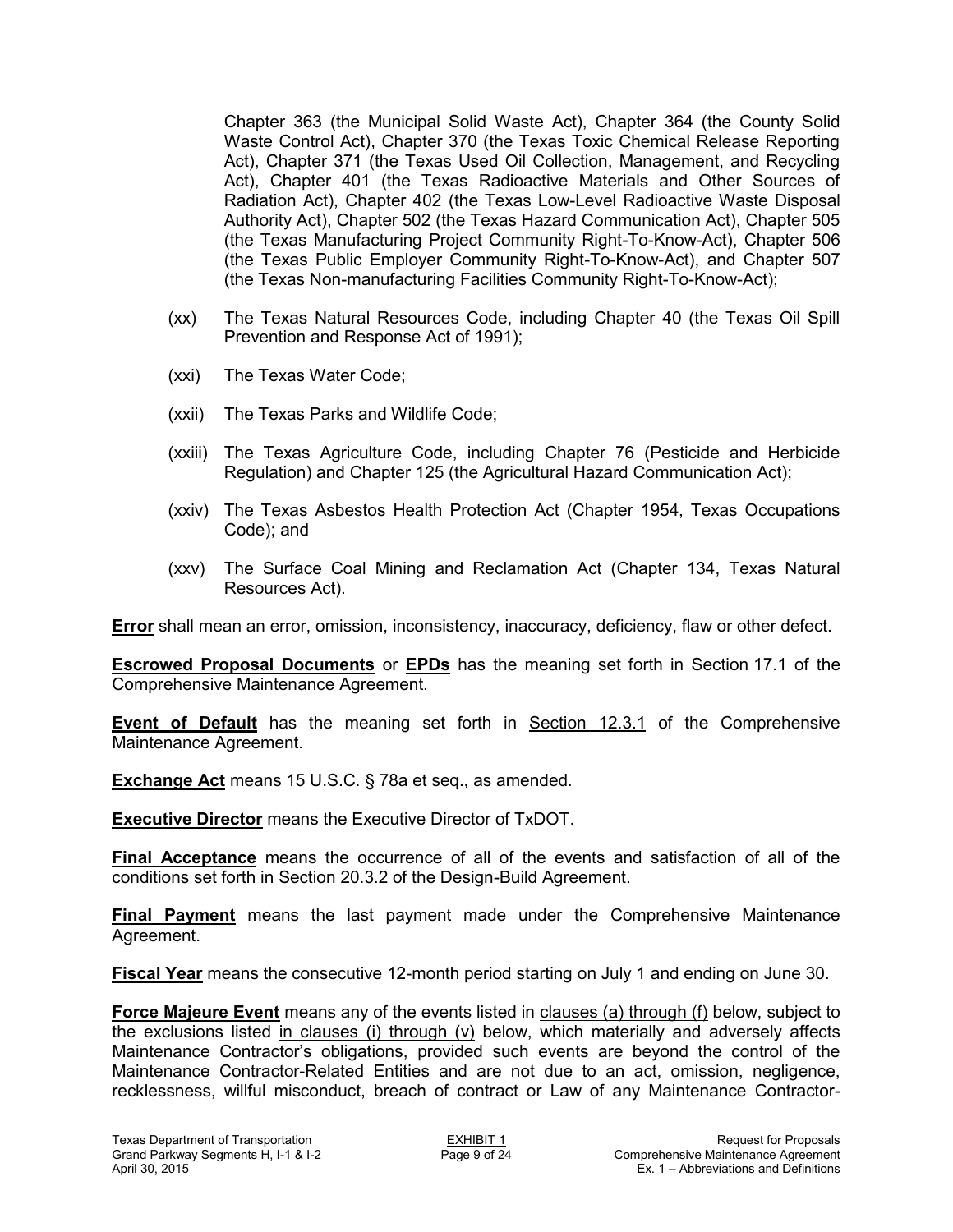Related Entity, and further that such events (or the effects of such events) could not have been avoided by the exercise of caution, due diligence, or reasonable efforts by Maintenance Contractor:

- (a) Any earthquake, tornado, hurricane (Category 3 and higher) or other natural disaster that (i) causes direct physical damage to the Project and (ii) has been proclaimed a disaster or state of emergency by the President of the United States, the Governor of the State of Texas, or the Federal Highway Administrator, unless such damage is caused by the DB Contractor's action or inaction or the DB Contractor's means and methods of construction;
- (b) Any epidemic in the Houston Area;
- (c) Any blockade, rebellion, war, riot, act of sabotage or civil commotion that causes direct physical damage to the Project;
- (d) Any Change in Law which (i) requires Maintenance Contractor to obtain a new major State or federal environmental approval not previously required for the Project, (ii) results in an increase in Maintenance Contractor's costs directly attributable to the Change in Law of at least \$500,000, or (iii) specifically targets the Project or Maintenance Contractor;
- (e) Any spill of Hazardous Material by a third party which occurs after Maintenance NTP and is required to be reported to a Governmental Entity, and which renders use of the roadway or construction area unsafe absent assessment, containment, and/or remediation, and does not result from DB Contractor's failure to exercise reasonable efforts to protect the Site from third parties; and
- (f) Issuance of a temporary restraining order or other form of injunction by a court that prohibits prosecution of a material portion of the Maintenance Services, except to the extent arising out of, related to or caused by, the delay, act, omission, negligence, willful misconduct, recklessness or breach of contract or Law by any member of the Maintenance Contractor-Related Entities.

The term **"Force Majeure Event"** shall be limited to the matters listed above and specifically excludes from its definition the following matters which might otherwise be considered a force majeure event:

- (i) Any fire or other physical destruction or damage, or delay, to the Project which (A) occurs by action of the elements, including lightning, explosion, drought, rain, flood, snow, storm, except as specified in clause (a) above, or (B) is caused by third parties, except as specified in clause (c), (e) or (g) above;
- (ii) Any strike, labor dispute, work slowdown, work stoppage, secondary boycott, walkout or other similar occurrence;
- (iii) The suspension, termination, interruption, denial or failure to obtain, nonrenewal or change in any Governmental Approval, except for any such matter falling within the scope of clause (d) or clause (f) above;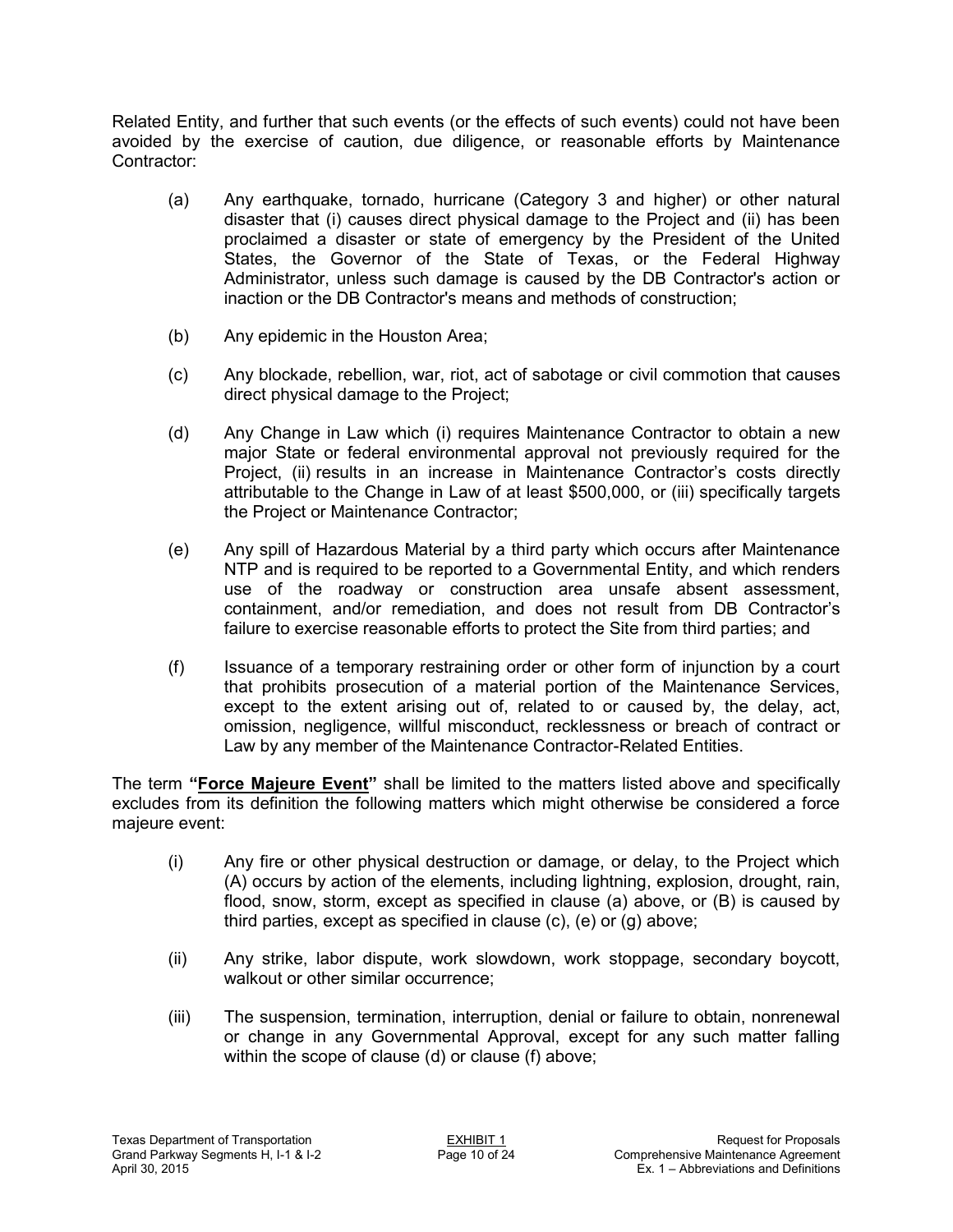- (iv) Any delay or cost risk for which coverage is to be provided through insurance required under the Comprehensive Maintenance Agreement or by Law; and
- (v) Any matters not caused by TxDOT or beyond the control of TxDOT and not listed in clauses (a) through (g) above.

**General Inspection(s)** means an inspection of Maintenance Elements to identify Defects and assess asset condition. Results of a General Inspection shall be used to develop or update the Renewal Work Schedule, to maintain asset condition and service levels, and to develop programs of maintenance and Renewal Work to minimize the effect of Maintenance Services on Users.

**Generally Accepted Accounting Principles** means such accepted accounting practice as, in the opinion of the accountant, conforms at the time to a body of generally accepted accounting principles.

**Good Industry Practice** means the exercise of the degree of skill, diligence, prudence, and foresight which would reasonably and ordinarily be expected from time to time from a skilled and experienced designer, engineer, constructor or maintenance contractor seeking in good faith to comply with its contractual obligations, complying with all applicable Laws and engaged in the same type of undertaking under circumstances and conditions under circumstances and conditions similar to those within the same geographic area as the Project.

**Governmental Approval** means any permit, license, consent, concession, grant, franchise, authorization, valid waiver, valid exemption, variance or other approval, guidance, protocol, mitigation agreement or order, or memoranda of agreement/understanding, and any amendment or modification of any of them provided by Governmental Entities including State, local, or federal regulatory agencies, agents, or employees, or provided by TxDOT in its capacity as a regulatory agency for issuing state regulatory permits or approvals, which authorize or pertain to the Maintenance Services or the Project, but excluding any such approvals given by or required from any Governmental Entity in its capacity as a Utility Owner.

**Governmental Entity/Entities** means any federal, State or local government and any political subdivision or any governmental, quasi-governmental, judicial, public or statutory instrumentality, administrative agency, authority, body or entity other than TxDOT, in each case having jurisdiction over the party, the Project or, the Maintenance Services.

**Guaranteed Obligations** has the meaning set forth in the Guaranty.

**Guarantor** means each of the entities which provided a guarantee in the form of Exhibit 9 to the Comprehensive Maintenance Agreement of some or all of the obligations of Maintenance Contractor under the Comprehensive Maintenance Agreement.

**Guaranty** means each guarantee executed by a Guarantor guaranteeing some or all of the obligations of Maintenance Contractor under the Comprehensive Maintenance Agreement.

**Handback Requirements** means the terms, conditions, requirements and procedures governing the condition in which the Maintenance Contractor is to deliver all specified Maintenance Elements within the Project limits to TxDOT upon expiration or earlier termination of the Comprehensive Maintenance Agreement, as set forth in Section 4 and Attachment 5 of Exhibit 2.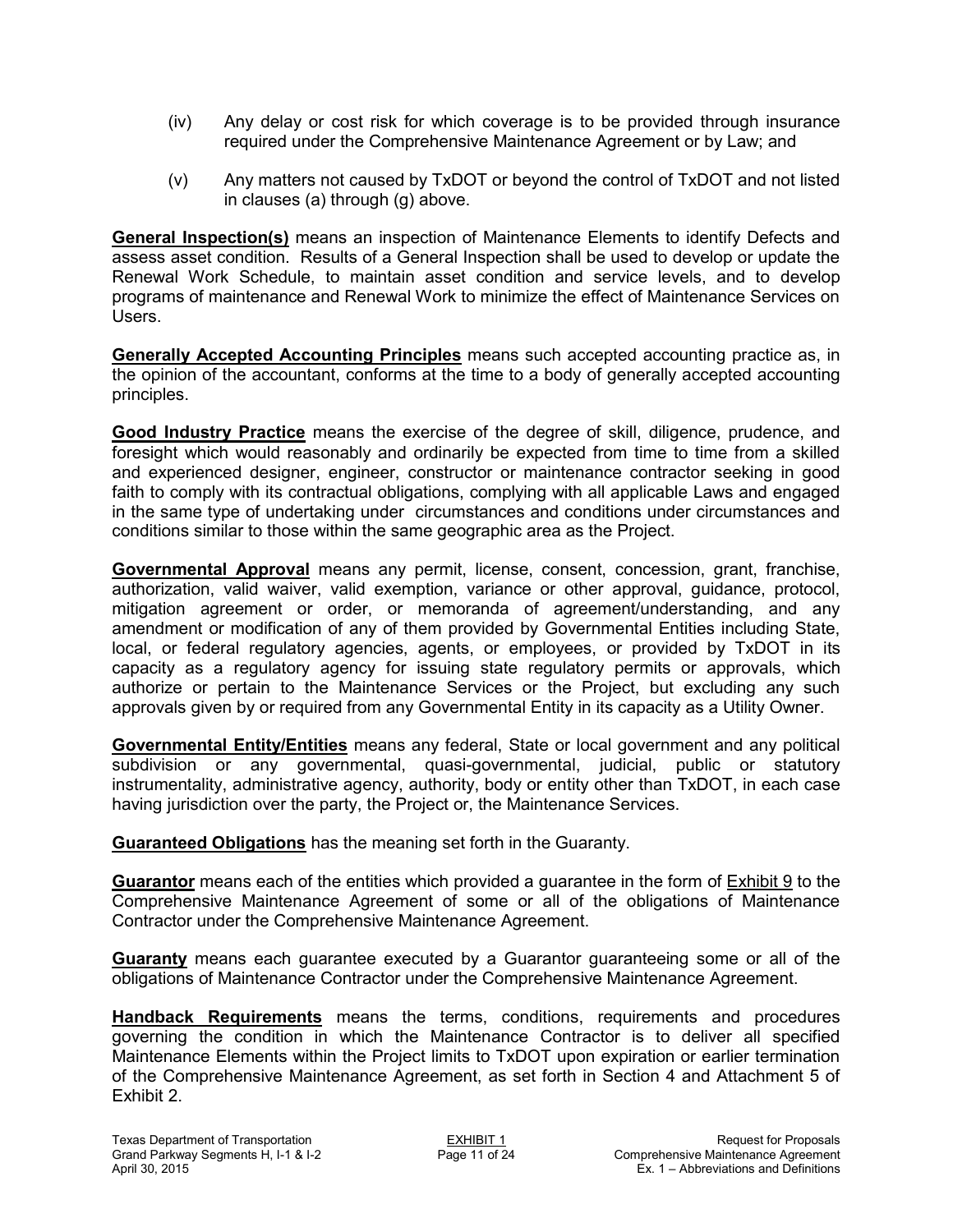**Hazardous Materials** means any element, chemical, compound, material or substance, whether solid, liquid or gaseous, which at any time is defined, listed, classified or otherwise regulated in any way under any Environmental Laws, or any other such substances or conditions (including mold and other mycotoxins or fungi) which may create any unsafe or hazardous condition or pose any threat to human health and safety. The term "**Hazardous Materials**" includes the following:

- (a) Hazardous wastes, hazardous material, hazardous substances, hazardous constituents, and toxic substances or related materials, whether solid, liquid, or gas, including substances defined as or included in the definition of "hazardous substance", "hazardous waste", "hazardous material", "extremely hazardous waste", "acutely hazardous waste", "radioactive waste", "radioactive materials", "bio-hazardous waste", "pollutant", "toxic pollutant", "contaminant", "restricted hazardous waste", "infectious waste", "toxic substance", "toxic waste", "toxic material", or any other term or expression intended to define, list or classify substances by reason of properties harmful to health, safety or the indoor or outdoor environment (including harmful properties such as ignitability, corrosivity, reactivity, carcinogenicity, toxicity, reproductive toxicity, "TCLP toxicity" or "EP toxicity" or words of similar import under any applicable Environmental Laws);
- (b) Any petroleum, including crude oil and any fraction thereof, and including any refined petroleum product or any additive thereto or fraction thereof or other petroleum derived substance; and any waste oil or waste petroleum byproduct or fraction thereof or additive thereto;
- (c) Any drilling fluids, produced waters and other wastes associated with the exploration, development or production of crude oil, natural gas or geothermal resources;
- (d) Any flammable substances or explosives;
- (e) Any radioactive materials;
- (f) Any asbestos or asbestos-containing materials;
- (g) Any lead and lead-based paint;
- (h) Any radon or radon gas;
- (i) Any methane gas or similar gaseous materials;
- (j) Any urea formaldehyde foam insulation;
- (k) Electrical equipment which contains any oil or dielectric fluid containing regulated levels of polychlorinated biphenyls;
- (l) Pesticides;
- (m) Any other chemical, material or substance, exposure to which is prohibited, limited or regulated by any Governmental Entity or which may or could pose a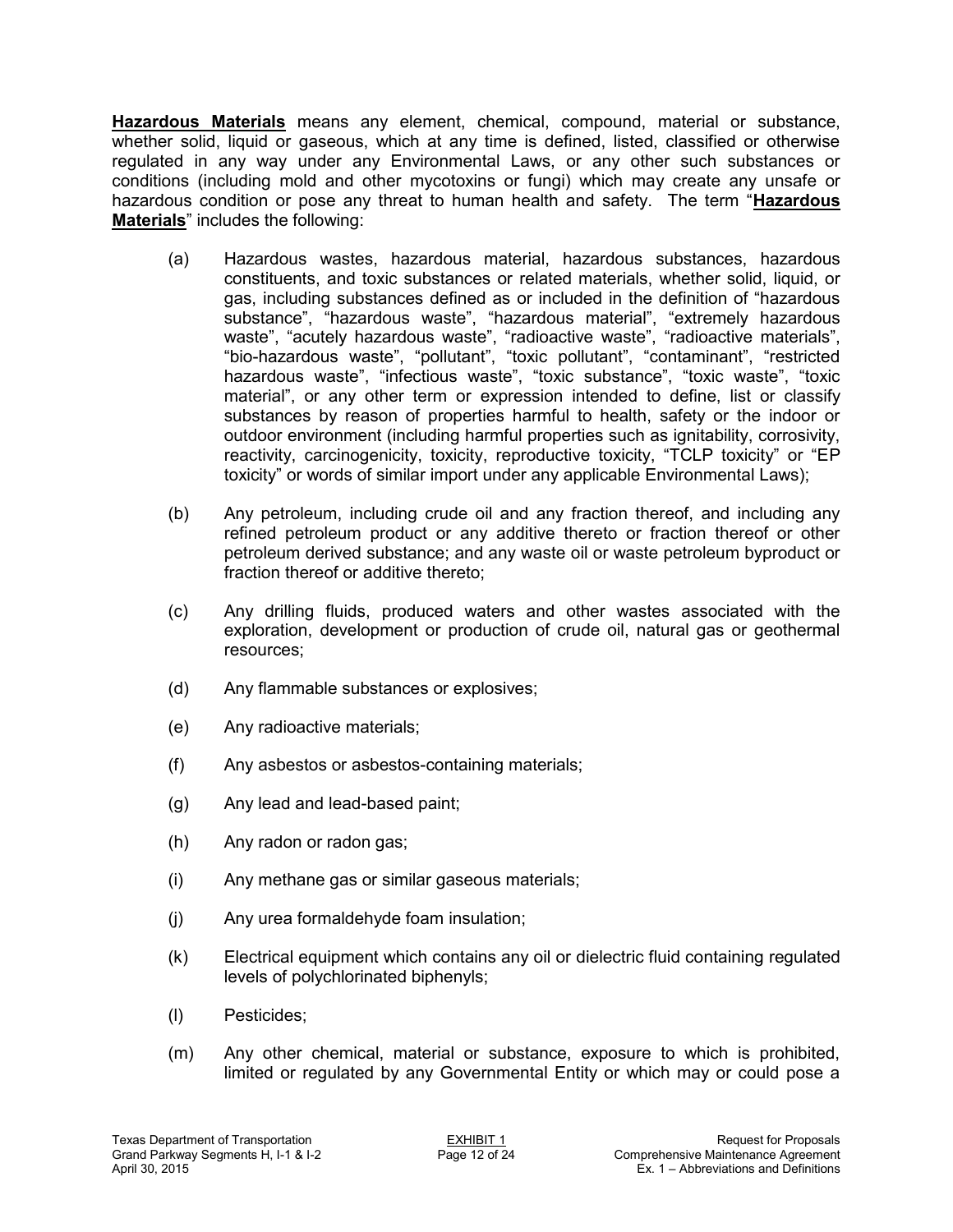hazard to the health and safety of the owners, operators, users or any Persons in the vicinity of the Project or to the indoor or outdoor environment; and

(n) Soil, or surface water or ground water, contaminated with Hazardous Materials as defined above.

**Hazardous Materials Management** means procedures, practices and activities to address and comply with Environmental Laws and Environmental Approvals with respect to Hazardous Materials encountered, impacted, caused by or occurring in connection with the Maintenance Services, as well as investigation and remediation of such Hazardous Materials. Hazardous Materials Management may include sampling, stock-piling, storage, backfilling in place, asphalt batching, recycling, treatment, clean-up, remediation, transportation and/or off-site disposal of Hazardous Materials, whichever is the most cost-effective approach authorized under applicable Law.

**Hazardous Materials Management Plan** means the plan prepared by Maintenance Contractor for Hazardous Materials Management both within and outside the Project ROW, as more particularly described in Section 1.18 of **Exhibit 2** to the Comprehensive Maintenance Agreement.

**Incident** means a localized disruption to the free flow of traffic on or safety of users of the Project.

**Incident and Emergency Management Plan** means the Maintenance Contractor's plan for detection and response to incidents or emergencies pursuant to Section 1.5 of Exhibit 2 to the Comprehensive Maintenance Agreement.

**Indemnified Party(ies)** means TXDOT, the State, the Texas Transportation Commission, FHWA, and their respective successors, assigns, officeholders, officers, directors, agents, representatives, consultants and employees.

**Lane Closure** means full or partial closure of any traffic lane in any portion of the Project and for any duration, including main lanes, ramps, direct connectors, frontage roads and cross roads.

**Lane Rental Charges** means those charges assessed by TxDOT against the Maintenance Contractor for certain Lane Closures during the COMA Term as set forth in Section 12.5.1 and Exhibit 15 of the Comprehensive Maintenance Agreement.

**Law** or **Laws** means (a) any statute, law, code, regulation, ordinance, rule or common law, (b) any binding judgment (other than regarding a Claim or Dispute), (c) any binding judicial or administrative order or decree (other than regarding a Claim or Dispute), (d) any written directive, guideline, policy requirement or other governmental restriction (including those resulting from the initiative or referendum process, but excluding those by TxDOT within the scope of its administration of the COMA Documents) or (e) any similar form of decision of or determination by, or any written interpretation or administration of any of the foregoing by, any Governmental Entity, in each case which is applicable to or has an impact on the Project or the Maintenance Services, whether taking effect before or after the Proposal Due Date, including Environmental Laws. "Law" or "Laws," however, exclude Governmental Approvals.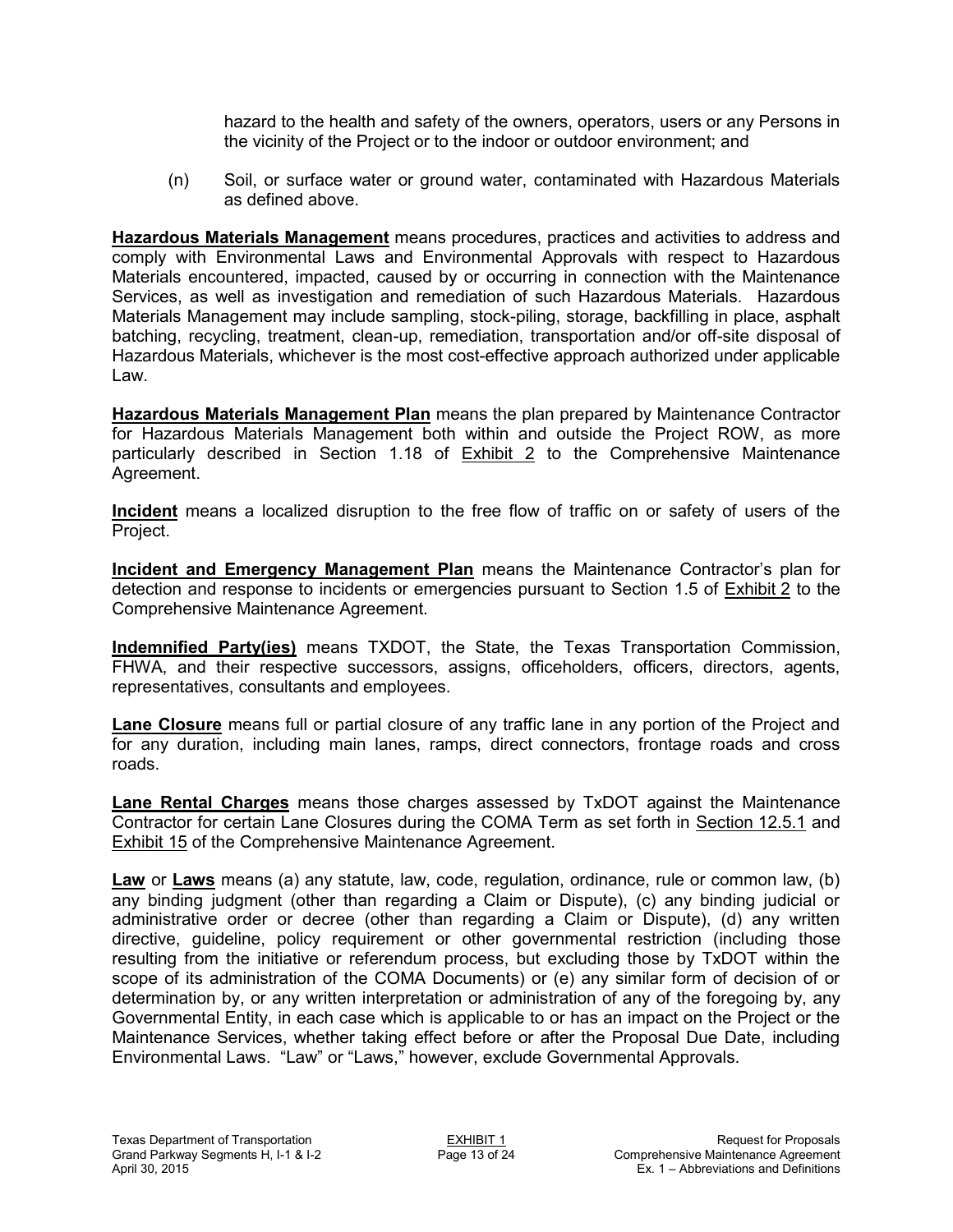| Lead Maintenance Firm means [ | <i><b>[Insert name]</b></i> , a [ | [Insert |
|-------------------------------|-----------------------------------|---------|
| entity type].                 |                                   |         |

**LIBOR** means the offered rate per annum (rounded up to the next highest one one-thousandth of one percent (0.001%)) for deposits in U.S. dollars for a one-month period which appears on the Telerate Page 3750 at approximately 11:00 A.M., London time, on the date of determination, or if such date is not a date on which dealings in U.S. dollars are transacted in the London interbank market, then on the next succeeding day on which such dealings were transacted in such market. All interest based on LIBOR shall be calculated on the basis of a 360-day year for the actual days elapsed.

**Lien** means any pledge, lien, security interest, mortgage, deed of trust or other charge or encumbrance of any kind, or any other type of preferential arrangement (including any agreement to give any of the foregoing, any conditional sale or other title retention agreement, any lease in the nature of a security instrument and the filing of or agreement to file any financing statement or similar notification under the Uniform Commercial Code or similar Law of any jurisdiction).

**Losses** means any loss, damage, injury, liability, obligation, cost, response cost, expense (including attorneys', accountants' and expert witnesses' fees and expenses (including those incurred in connection with the enforcement of any indemnity or other provision of the Comprehensive Maintenance Agreement)), fee, charge, judgment, penalty, fine or Third Party Claims. Losses include injury to or death of persons, damage or loss of property, and harm or damage to natural resources.

**Lowest Volume Times** shall mean the period from 10:30 p.m. to 6:00 a.m. (Monday to Friday) and all hours Sunday, except in each case for the specific hours of restrictions during Major Events and Major Holidays as described in Attachment 6 to Exhibit 2.

**Maintenance Communication Plan** has the meaning set forth in Section 0190 of the Maintenance Specification.

**Maintenance Contractor** means [\_\_\_\_\_\_\_\_\_\_\_\_\_\_\_\_] together with its successors and assigns.

**Maintenance Contractor Default** has the meaning set forth in Section 12.1 of the Comprehensive Maintenance Agreement.

**Maintenance Contractor-Related Entity** means: (a) Maintenance Contractor, (b) Maintenance Contractor's partners, joint venturers and/or members, (c) Subcontractors (including the Lead Maintenance Firm (if any) and Suppliers), (d) any other Persons performing any of the Maintenance Services, (e) any other Persons for whom Maintenance Contractor may be legally or contractually responsible, and (f) the employees, agents, officers, directors, members, managers, shareholders, representatives, consultants, successors, assigns and invitees of any of the foregoing.

**Maintenance Contractor Release of Hazardous Materials** means (a) Release(s) of Hazardous Material, or the exacerbation of any such release(s), attributable to the actions, omissions, negligence, intentional misconduct, or breach of applicable Law, contract or Governmental Approval by any Maintenance Contractor-Related Entity; (b) Release(s) of Hazardous Materials caused to be present on, in or under the Site or elsewhere by any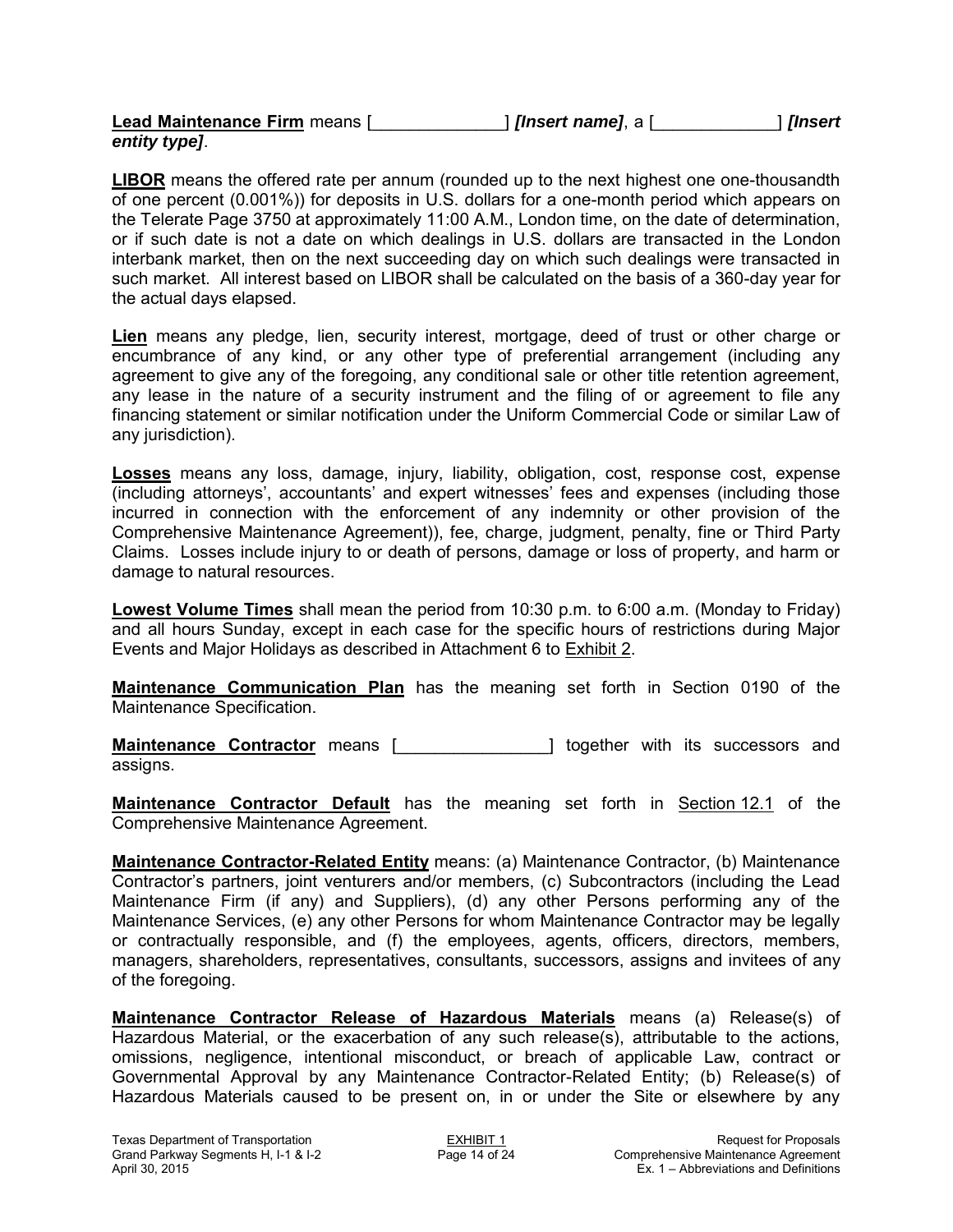Maintenance Contractor-Related Entity, regardless of whether those are the persons who actually caused the release and regardless of the cause; or (c) use, containment, storage, management, handling, transport and disposal of any Hazardous Materials by any Maintenance Contractor-Related Entity in violation of the requirements of the COMA Documents or any applicable Law or Governmental Approval.

**Maintenance Document Management Plan** has the meaning set forth in Section 1.13 of Exhibit 2 to the Comprehensive Maintenance Agreement.

**Maintenance Element(s)** means any of the elements of the Project set forth in Attachment 2 of Exhibit 2 to the Comprehensive Maintenance Agreement.

**Maintenance Element Category(ies)** means any of the categories of Maintenance Elements set forth in Attachment 2 of Exhibit 2 to the Comprehensive Maintenance Agreement.

**Maintenance Communications Plan** has the meaning set forth in Section 1.11 of Exhibit 2 to the Comprehensive Maintenance Agreement.

**Maintenance Management Plan** means the plan prepared by Maintenance Contractor and approved by TxDOT as set forth in Section 5.5 of the Comprehensive Maintenance Agreement.

**Maintenance Management System** has the meaning set forth in Section 1.8 of Exhibit 2 to the Comprehensive Maintenance Agreement.

**Maintenance Manager** means the Maintenance Contractor's manager who is responsible for overseeing and performing the Maintenance Services in accordance with the COMA, as described more fully in Exhibit 2 to the Comprehensive Maintenance Agreement.

**Maintenance NTP** means a written notice issued by TxDOT to Maintenance Contractor authorizing Maintenance Contractor to proceed with the Maintenance Services for the Maintenance Term and establishing the date of commencement of the Maintenance Term.

**Maintenance Payment Bond** means the payment bond delivered by Maintenance Contractor in the form attached to the Comprehensive Maintenance Agreement as Exhibit 7 to the Comprehensive Maintenance Agreement.

**Maintenance Performance Bond** means the performance bond delivered by Maintenance Contractor in the form attached to the Comprehensive Maintenance Agreement as Exhibit 6 to the Comprehensive Maintenance Agreement.

**Maintenance Period** means the period starting at the commencement of Comprehensive Maintenance Agreement and ending at the end of the Maintenance Term.

**Maintenance Price** or **MP** has the meaning set forth in Section 8.1.1 of the Comprehensive Maintenance Agreement.

**Maintenance Quality Manager** has the meaning set forth in Section 1.9 of Exhibit 2 to the Comprehensive Maintenance Agreement.

**Maintenance Record(s)** means all documents, data and records, written or electronic, in all media, in connection with maintenance of the Project including (a) all inspection and inventory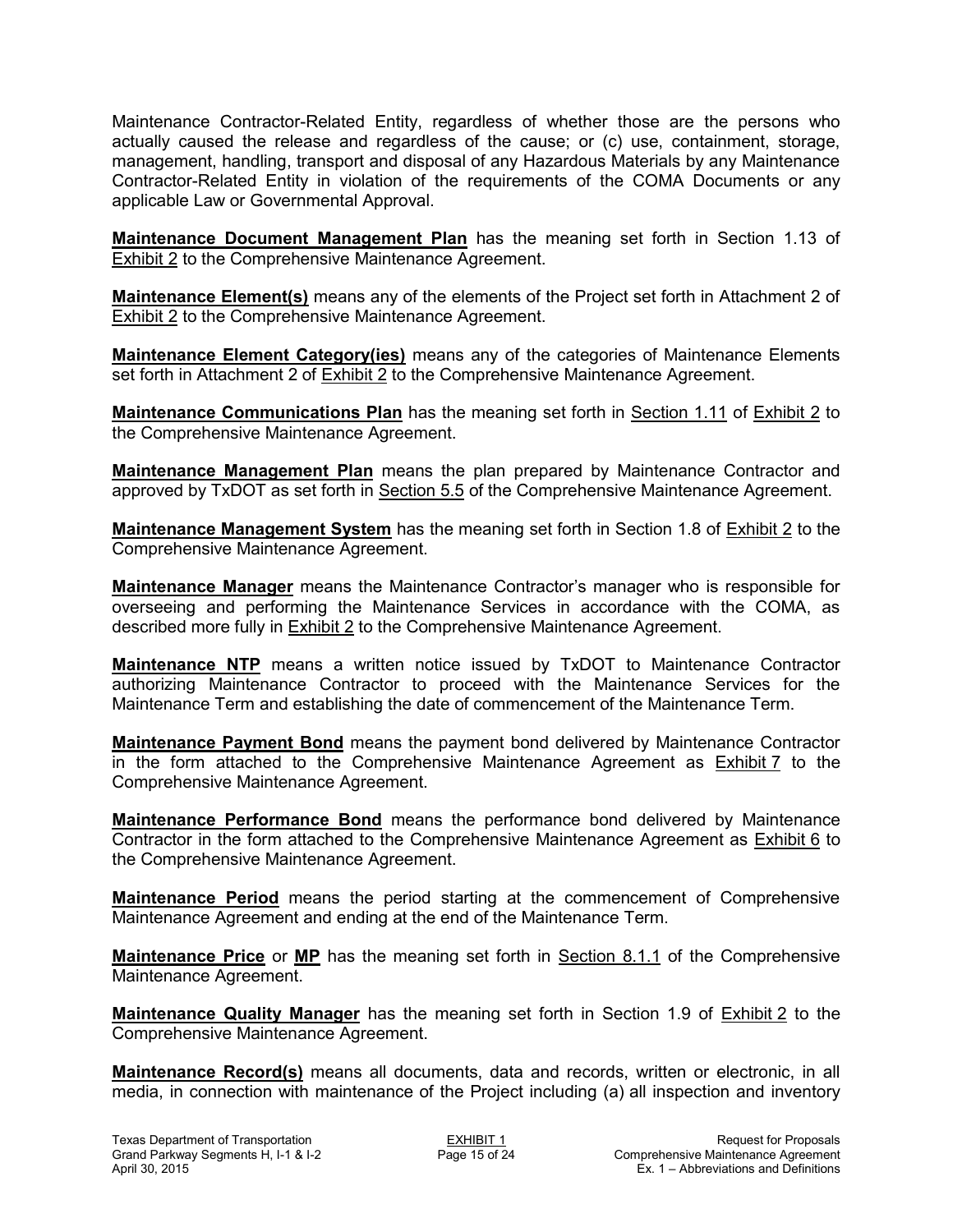records, whether generated by DB Contractor, Maintenance Contractor or a third party, (b) any communication to and/or from Maintenance Contractor and TxDOT, DB Contractor or a third party, and (c) any information system (as may be introduced or amended by TxDOT from time to time) in connection with maintenance of the Project that TxDOT requires Maintenance Contractor to use or operate.

**Maintenance Safety Manager** means the Maintenance Contractor's manager who is responsible for carrying out the Maintenance Manager's safety plan and all safety-related activities in accordance with the COMA, as described more fully in Exhibit 2 to the Comprehensive Maintenance Agreement.

**Maintenance Safety Plan** has the meaning set forth in Section 1.10 of Exhibit 2 to the Comprehensive Maintenance Agreement.

**Maintenance Services** means all of the services and obligations required to be performed by Maintenance Contractor under the COMA Documents, including all required maintenance, repairs, rehabilitation and replacements of the Project, including Renewal Work and Incident management.

**Maintenance Services Deliverables Schedule** has the meaning set forth in Section 1.14 of Exhibit 2 to the Comprehensive Maintenance Agreement.

**Maintenance Services Quality Management Plan (MSQMP)** has the meaning set forth in Section 0170 of Exhibit 2 to the Comprehensive Maintenance Agreement.

**Maintenance Specification** means Exhibit 2 to the Comprehensive Maintenance Agreement.

**Maintenance Term** has the meaning set forth in **Section 4.1** of the Comprehensive Maintenance Agreement.

**Maintenance Term Commencement Date** has the meaning set forth in Section 4.2 of the Comprehensive Maintenance Agreement.

**Maintenance Transition** means the terms, conditions, requirements and procedures governing the conditions in which Maintenance Contractor is to deliver the Project upon expiration or termination of the Comprehensive Maintenance Agreement, as set forth in Section 1.12 of Exhibit 2 to the Comprehensive Maintenance Agreement.

**Maintenance Transition Plan** has the meaning set forth in Section 1.12 of **Exhibit 2** to the Comprehensive Maintenance Agreement.

**Major Events** means the list of major regional events described in Attachment 6 to Exhibit 2.

**Major Holidays** means the list of holidays described in Attachment 6 to Exhibit 2.

**Major Subcontract** means a Subcontract in excess of \$250,000.

**Major Subcontractor** means a Subcontractor whose contract with the Maintenance Contractor is a Major Subcontract.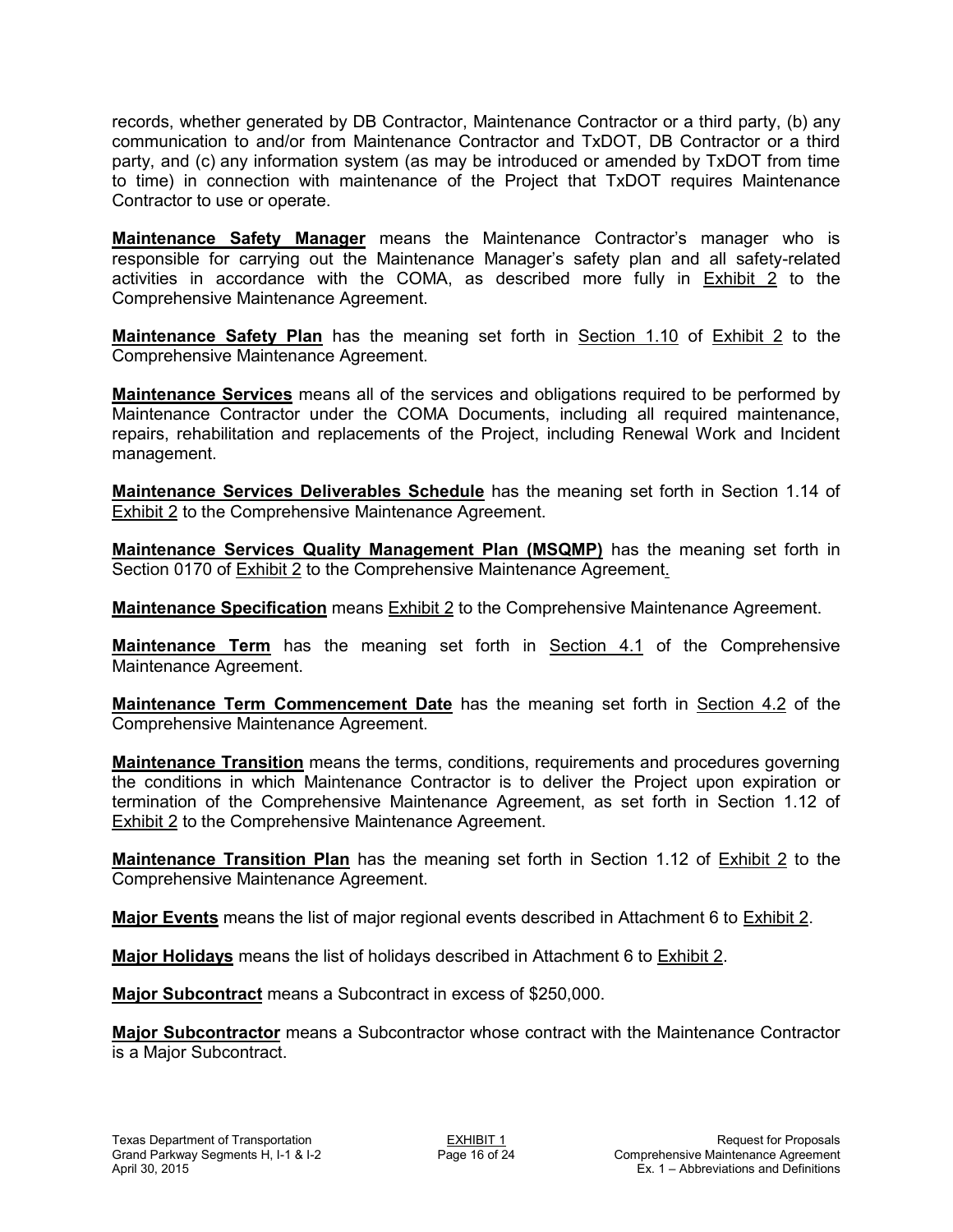**Maximum P&P LC Amount** has the meaning set forth in Section 7.2.1 of the Comprehensive Maintenance Agreement.

**Noncompliance Charges** means the liquidated amounts specified in Section 12.4 of the Comprehensive Maintenance Agreement.

**Noncompliance Event** means any Maintenance Contractor breach or failure to meet the minimum performance requirements as set forth in Exhibit 8 to the Comprehensive Maintenance Agreement.

**Noncompliance Points** means the points that may be assessed for certain breaches or failures to perform by Maintenance Contractor, as set forth in Exhibit 8 to the Comprehensive Maintenance Agreement.

**Nonconforming Work** means Maintenance Services that do not conform to the requirements of the COMA Documents, the Governmental Approvals or applicable Law.

**Non-Discriminatory O&M Change** means any alteration or change (including addition) to provisions in the Maintenance Specifications, Technical Provisions or Safety Standards relating to the Maintenance Services of general application to Comparable Limited Access Highways, including revision to manuals, publications or guidelines, adoption of new manuals, publications or guidelines, changed, added or replacement standards, criteria, requirements, conditions, procedures or specifications, including Safety Standards, relating to Maintenance Services of general application to Comparable Limited Access Highways; provided, that, for purposes of changes in Price permitted pursuant to Section 10 of the Comprehensive Maintenance Agreement, a Non-Discriminatory O&M Change that is required to implement a Change in Law shall be treated as a Change in Law rather than a Non-Discriminatory O&M Change.

**Non-Maintained Element(s)** means traffic signals and lighting systems that are maintained by local Governmental Entities, ITS equipment and software, and the Electronic Toll Collection System.

**Notice of Determination** has the meaning set forth in Section 19.2.1.3 of the Comprehensive Maintenance Agreement.

**Notice of Partial Termination for Convenience** means written notice issued by TxDOT to DB Contractor terminating part of the Maintenance Services of Maintenance Contractor for convenience under Section 14.1 of the Comprehensive Maintenance Agreement.

**Notice of Termination for Convenience** means written notice issued by TxDOT to DB Contractor terminating the Maintenance Services of Maintenance Contractor for convenience under Section 14.1 of the Comprehensive Maintenance Agreement.

**O&M Security** has the meaning set forth in Section 7.1 of the Comprehensive Maintenance Agreement.

**Off-Peak Times** means the period from 9:00 A.M. to 3:30 P.M. and 7:00 P.M. to 10:30 P.M. (Monday to Friday) and all hours Saturday, except in each case for the specific hours of restrictions during Major Events and Major Holidays as described in Attachment 6 to Exhibit 2.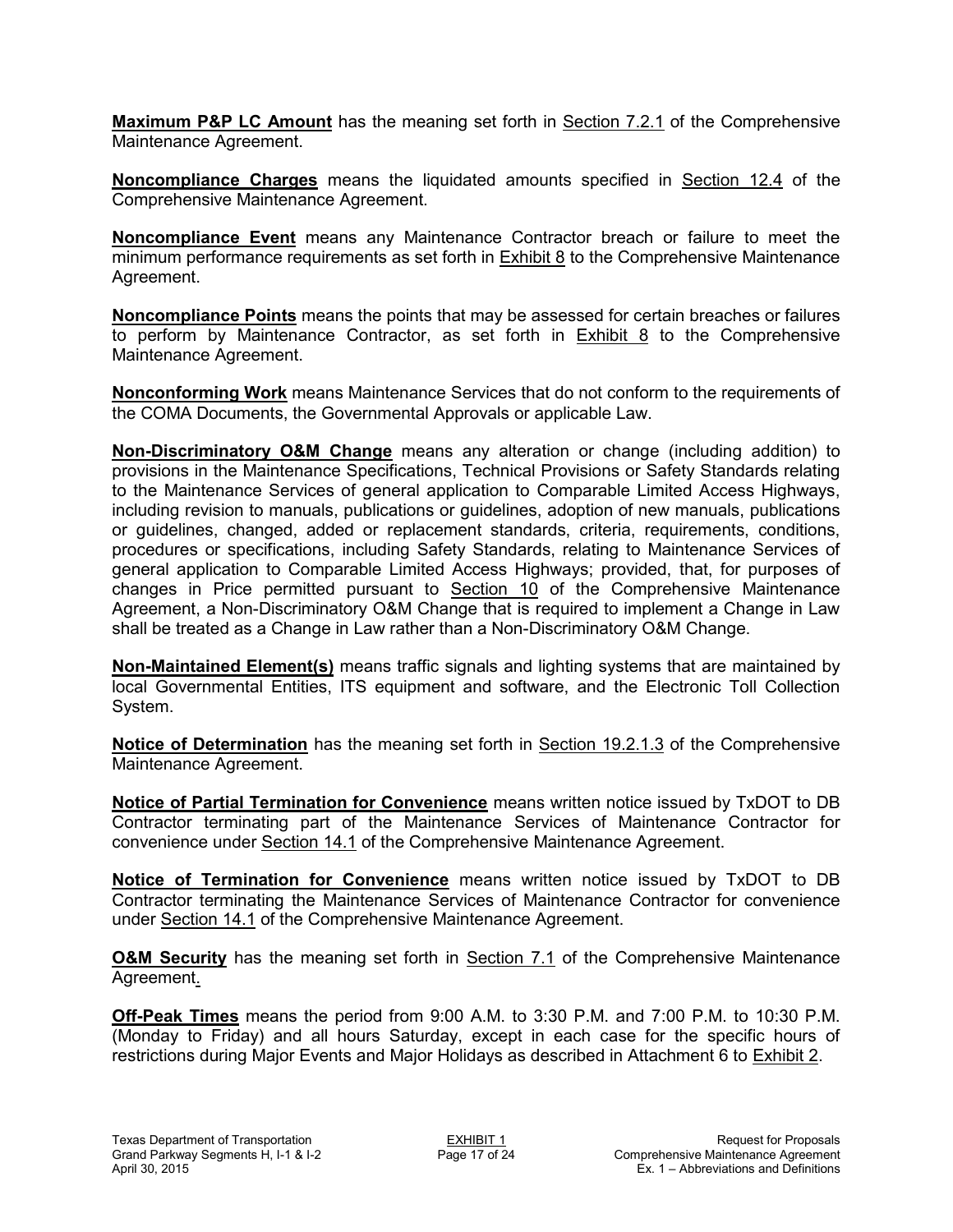**Open Book Basis** means providing TxDOT all underlying assumptions and data associated with pricing or compensation (whether of Maintenance Contractor or TxDOT) or adjustments thereto, including assumptions as to costs of the Maintenance Services, schedule, composition of equipment spreads, equipment rates, labor rates, productivity, estimating factors, design and productivity allowance, contingency and indirect costs, risk pricing, discount rates, interest rates, and other items reasonably required by TxDOT to satisfy itself as to the reasonableness of the amount.

**P&P Bonds** has the meaning set forth in Section 7.4.4 of the Comprehensive Maintenance Agreement.

**P&P LC Obligor** has the meaning set forth in Section 7.2.1 of the Comprehensive Maintenance Agreement.

**P&P Letter of Credit** has the meaning set forth in Section 7.2 of the Comprehensive Maintenance Agreement.

**Party** means Maintenance Contractor or TxDOT, as the context may require, and "**Parties**" shall mean Maintenance Contractor and TxDOT, collectively.

**PCO Notice** has the meaning set forth in Section 10.3.2.3 of the Comprehensive Maintenance Agreement.

**Peak Times** means (a) the period from 6:00 A.M. to 9:00 A.M. and from 3:30 P.M. to 7:00 P.M., Monday through Friday, and (b) the specific hours of restrictions during Major Events and Major Holidays as described in Attachment 6 to Exhibit 2.

**Performance Requirement(s)** means, for each Maintenance Element in connection with the Maintenance Services, the "Performance Requirements" set forth in Attachment 1 to Exhibit 2 to the Comprehensive Maintenance Agreement.

**Person(s)** means any individual, corporation, joint venture, limited liability company, company, voluntary association, partnership, trust, unincorporated organization or Governmental Entity.

**Persistent Maintenance Contractor Default** has the meaning set forth in Section 19.5.1 of the Comprehensive Maintenance Agreement.

**Plan or Plans** means (only where capitalized) contract drawings, working drawings, supplemental drawings, detail sheets or exact reproductions thereof, which show the location, character, dimensions and details of the Maintenance Services to be done.

**Preliminary ROW** means any real property (which term is inclusive of all estates and interests in real property), as well as improvements and fixtures, within the proposed ROW lines established by TxDOT to delineate the outside limits of the Concept Plan, as such limits may be adjusted from time to time in accordance with the COMA Documents. The term specifically includes all air space, surface rights, and subsurface rights within the limits of the Preliminary ROW.

**Prime Contractor** has the meaning set forth in Section 7.2.2.5 of the Comprehensive Maintenance Agreement.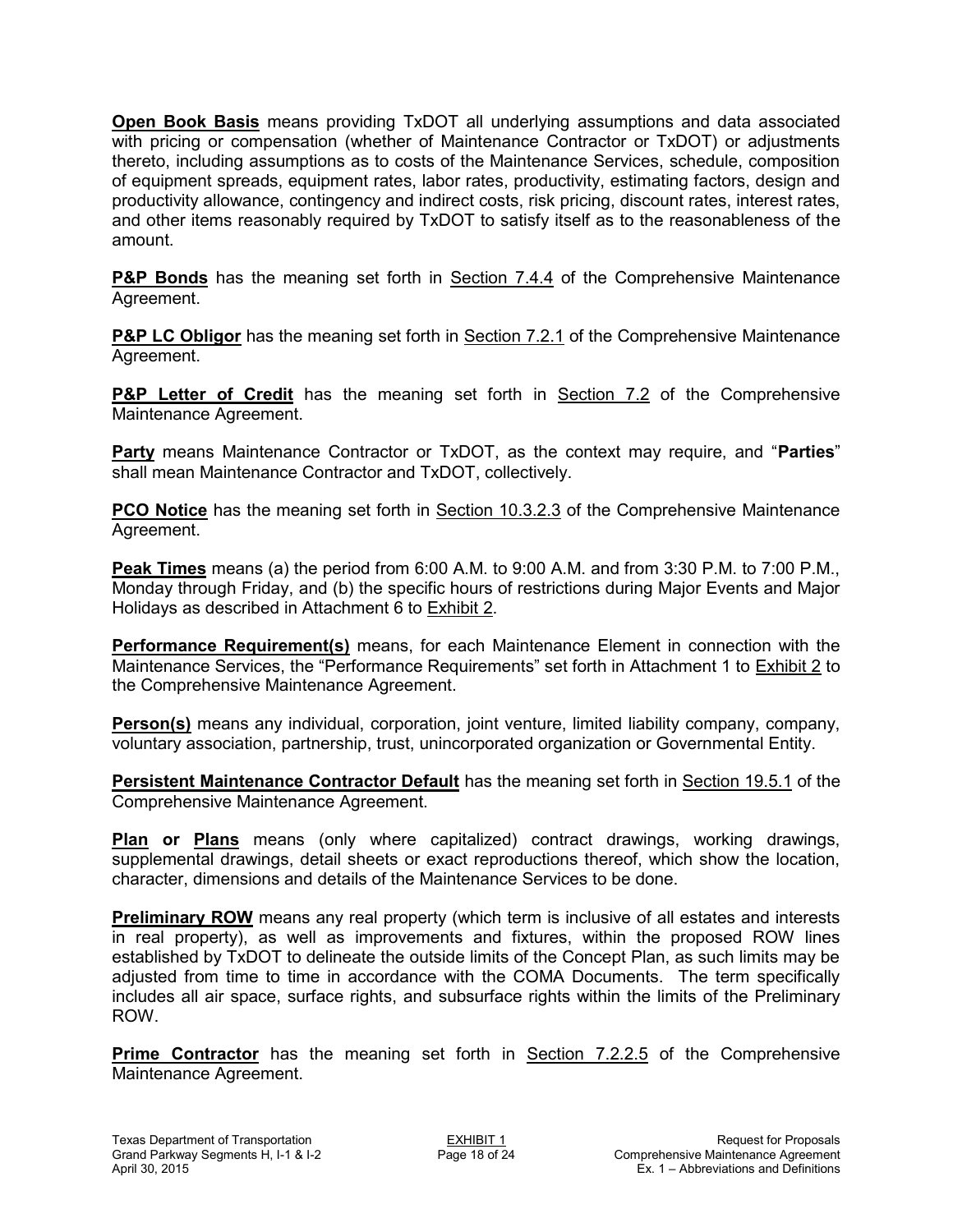**Project** has the meaning set forth in Recital B to the Comprehensive Maintenance Agreement.

**Project ROW** means the Preliminary ROW and the Additional Properties, but excluding therefrom any portion of the Preliminary ROW eliminated from the Project by a Change Order under the Design-Build Agreement.

**Proposal** means DB Contractor's response to the RFP.

**Proposal Commitments** has the meaning set forth in Exhibit 3 to the Comprehensive Maintenance Agreement.

**Proposal Due Date** means August 21, 2015, the deadline for submission of the Proposal to TxDOT.

**Protection in Place** means any action taken to avoid damaging a Utility which does not involve removing or relocating that Utility, including staking the location of a Utility, exposing the Utility, avoidance of a Utility's location by construction equipment, installing steel plating or concrete slabs, encasement in concrete, temporarily de-energizing power lines, and installing physical barriers. The term includes both temporary measures and permanent installations meeting the foregoing definition.

**Public Information Act** means Tex. Gov't Code Ann. ch. 555, as amended.

**Quarterly Noncompliance Events Report** has the meaning set forth in Section 19.2.1.3 of the Comprehensive Maintenance Agreement.

**Recognized Environmental Condition** has the meaning set forth in ASTM E-1527-05.

**Record Drawings** means construction drawings and related documentation revised to show significant changes made during Maintenance Contractor's construction processes; usually based on marked-up final design documents furnished by Maintenance Contractor; also known as as-built plans.

**Reference Information Documents** means those documents listed in Exhibit 14 to the Comprehensive Maintenance Agreement. Except as expressly provided in the COMA Documents, the Reference Information Documents are not considered COMA Documents and were provided to Maintenance Contractor for informational purposes only and without representation or warranty by TxDOT.

**Registered Professional Engineer** means a person who is duly licensed and registered by the Texas Board of Professional Engineers to engage in the practice of engineering in the State.

**Reimbursable Hazardous Materials Costs** means Maintenance Contractor's actual costs of performance of Hazardous Materials Management, determined in accordance with Section 10.8.2 of the Comprehensive Maintenance Agreement, provided that the 25% and 145% mark-ups allowed under Section 10.7.1 shall be reduced to 12.5% and 130%**,** and the 15% mark-up allowed under Section 10.7.2 shall be reduced to 7.5%.

**Release(s) of Hazardous Materials** means any spill, leak, emission, release, discharge, injection, escape, leaching, dumping or disposal of Hazardous Materials into the soil, air, water,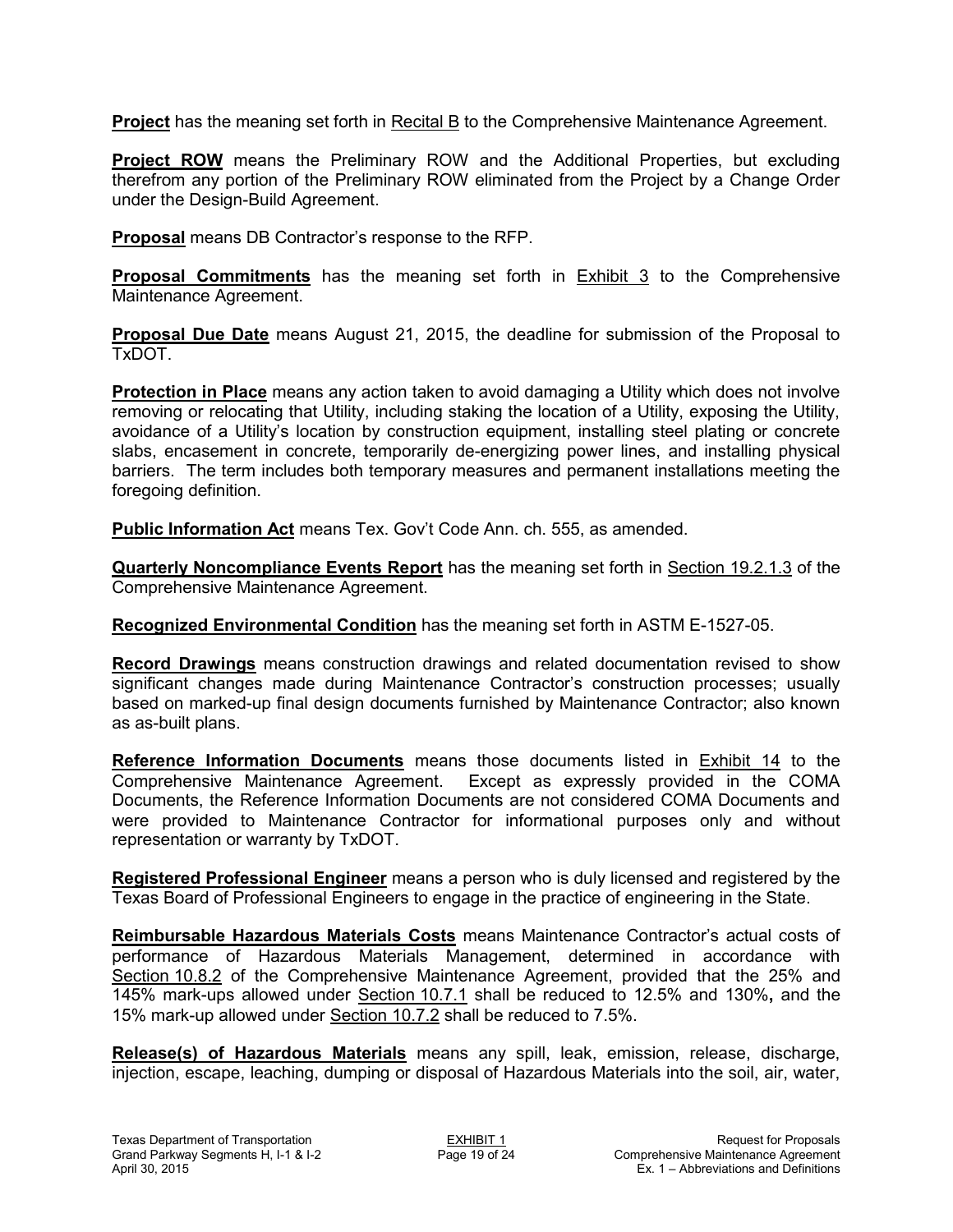groundwater or environment, including any exacerbation of an existing release or condition of Hazardous Materials contamination.

**Renewal Work** means maintenance, repair, reconstruction, rehabilitation, restoration, renewal or replacement of any Maintenance Element of a type that is not normally included as an annually recurring cost in highway maintenance and repair budgets.

**Renewal Work Schedule** means the schedule set forth in Section 1.7 of Exhibit 2.

**Renewal Work Submittal** means the submittal described in Section 3.3.1 of the Comprehensive Maintenance Agreement and Section 1.7 of Exhibit 2 to the Comprehensive Maintenance Agreement.

**Replacement Utility Property Interest** means any permanent right, title or interest in real property outside of the Project ROW (e.g., a fee or an easement) which is acquired for a Utility being reinstalled in a new location as a part of the Utility Adjustment. The term specifically excludes any statutory right of occupancy or permit granted by a Governmental Entity for occupancy of its real property by a Utility.

**Request for Change Order** means a written notice issued by DB Contractor to TxDOT under Section 10.3.2.5 of the Comprehensive Maintenance Agreement, advising TxDOT that DB Contractor seeks a Change Order.

**Request for Change Proposal** means a written notice issued by TxDOT to Maintenance Contractor under Section 10.2.1 of the Comprehensive Maintenance Agreement, advising Maintenance Contractor that TxDOT may issue a TxDOT-Directed Change or wishes to evaluate whether to initiate such a change pursuant to Section 10.2.1 of the Comprehensive Maintenance Agreement.

**Request for Partnering** has the meaning set forth in Section 10.3.2.2 of the Comprehensive Maintenance Agreement.

**Request for Proposals (RFP)** has the meaning set forth in Recital E of the Comprehensive Maintenance Agreement.

**Request for Qualification (RFQ)** has the meaning set forth in Recital C of the Comprehensive Maintenance Agreement.

**Residual Life** means, for a Maintenance Element, the period remaining until the Maintenance Element will next require reconstruction, rehabilitation, restoration, renewal or replacement. The Residual Life of a Maintenance Element would be equal to its originally calculated Useful Life less its Age if (a) the Maintenance Element has performed in service in the manner and with the levels of traffic and wear and tear originally expected by Maintenance Contractor and (b) Maintenance Contractor has performed Maintenance Services on the Maintenance Element which is normally included as an annually recurring cost in highway (and associated equipment) maintenance and repair budgets, and as a result thereof the Maintenance Element complies throughout its originally calculated Useful Life with each applicable performance requirement set forth in Exhibit 2. The Residual Life of a Maintenance Element would be different from its originally calculated Useful Life minus its Age if any of the foregoing conditions is not true.

**Residual Life Methodology Plan** means the plan set forth in Section 4 of Exhibit 2.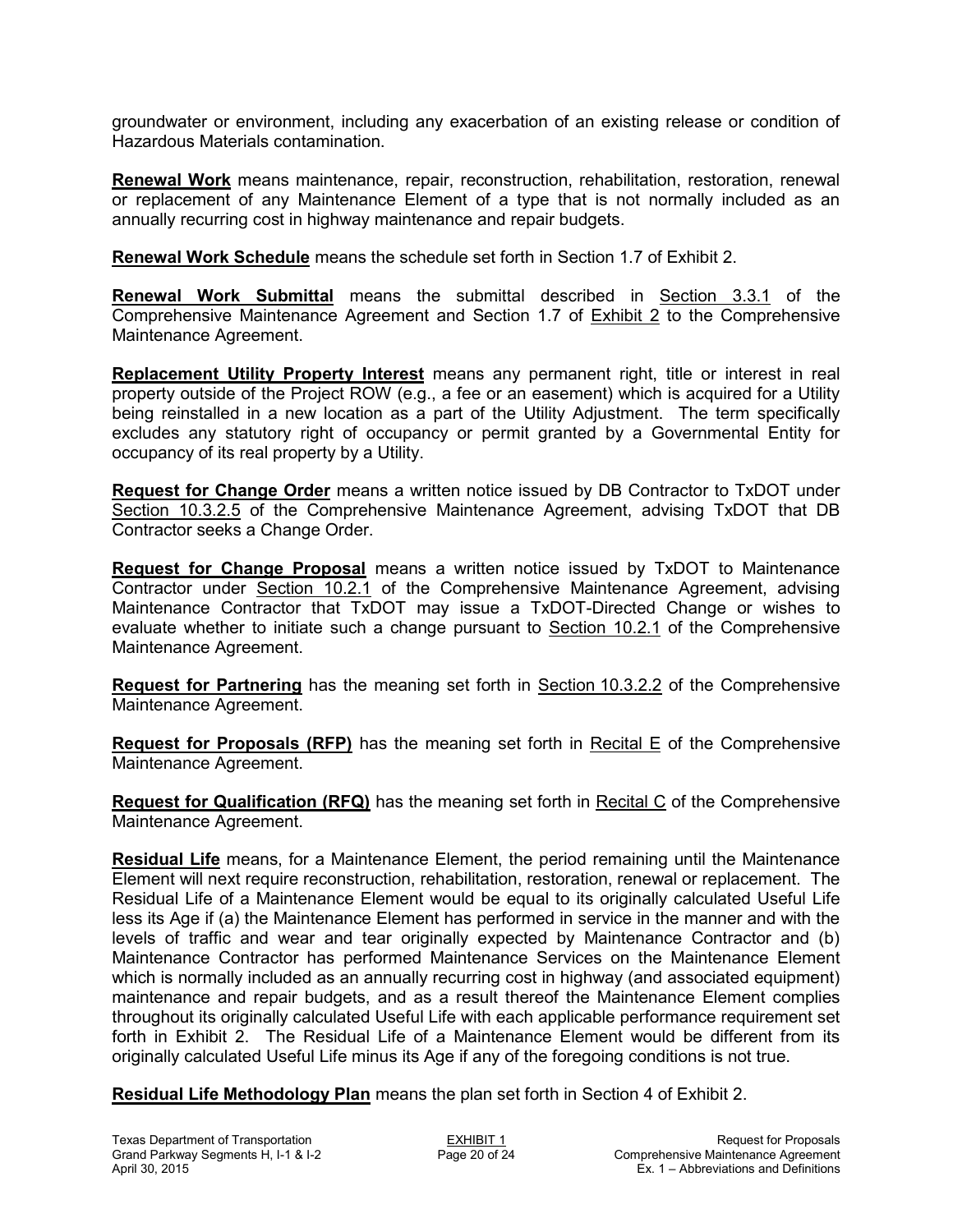**Rules** means Sections 27.1-27.9 of Title 43, Texas Administrative Code.

**Schedule Activity(ies)** means the smallest division of the Maintenance Services at each WBS level to be tracked in the Maintenance Services Deliverables Schedule.

**Safety Standards** means those provisions of the Maintenance Specification that TxDOT indicates that it considers to be important measures to protect public safety, worker safety or the safety of property. As a matter of clarification, provisions of the Maintenance Specification primarily directed at durability of materials or equipment, where the durability is primarily a matter of life cycle cost rather than protecting public or worker safety, are not Safety Standards.

**Service Line** means a utility line, up to and including the meter, that connects to a main line and services individuals, businesses and other entities.

**Site** means Preliminary ROW, Additional Properties, Replacement Utility Property Interests, and any temporary rights or interests that DB Contractor or Maintenance Contractor may acquire at its own cost and expense in connection with the Project.

**Snow and Ice Control Plan** means the plan Maintenance Contractor must prepare and implement in accordance with Section 1.6 of Exhibit 2.

**Specialist Inspection(s)** means an inspection requiring specialist qualifications or equipment as specified in Section 1.15 of the Maintenance Specification.

**State** means the State of Texas.

**Subcontract(s)** means any agreement by Maintenance Contractor with any other Person, Subcontractor or Supplier to perform any part of the Maintenance Services or provide any materials, equipment or supplies for any part of the Maintenance Services, or any such agreement at a lower tier, between a Subcontractor and its lower tier Subcontractor or a Supplier and its lower tier Supplier, at all tiers.

**Subcontractor(s)** means any Person with whom Maintenance Contractor has entered into any Subcontract to perform any part of the Maintenance Services or provide any materials, equipment or supplies for the Project on behalf of Maintenance Contractor (and any other Person with whom any Subcontractor has further subcontracted any part of the Maintenance Services), at all tiers.

**Substantial Completion** means the occurrence of all of the events and satisfaction of all of the conditions set forth in Section 20.1.1 of the Design-Build Agreement, as and when confirmed by TxDOT's issuance of a certificate in accordance with Section 20.1.1 of the Design-Build Agreement.

**Supplier** means any Person not performing work at or on the Project ROW which supplies machinery, equipment, materials, hardware, software, systems or any other appurtenance to the Project to Maintenance Contractor or to any Subcontractor in connection with the performance of the Maintenance Services. Persons who merely transport, pick up, deliver or carry materials, personnel, parts or equipment or any other items or persons to or from the Project ROW shall not be deemed to be performing Maintenance Services at the Project ROW.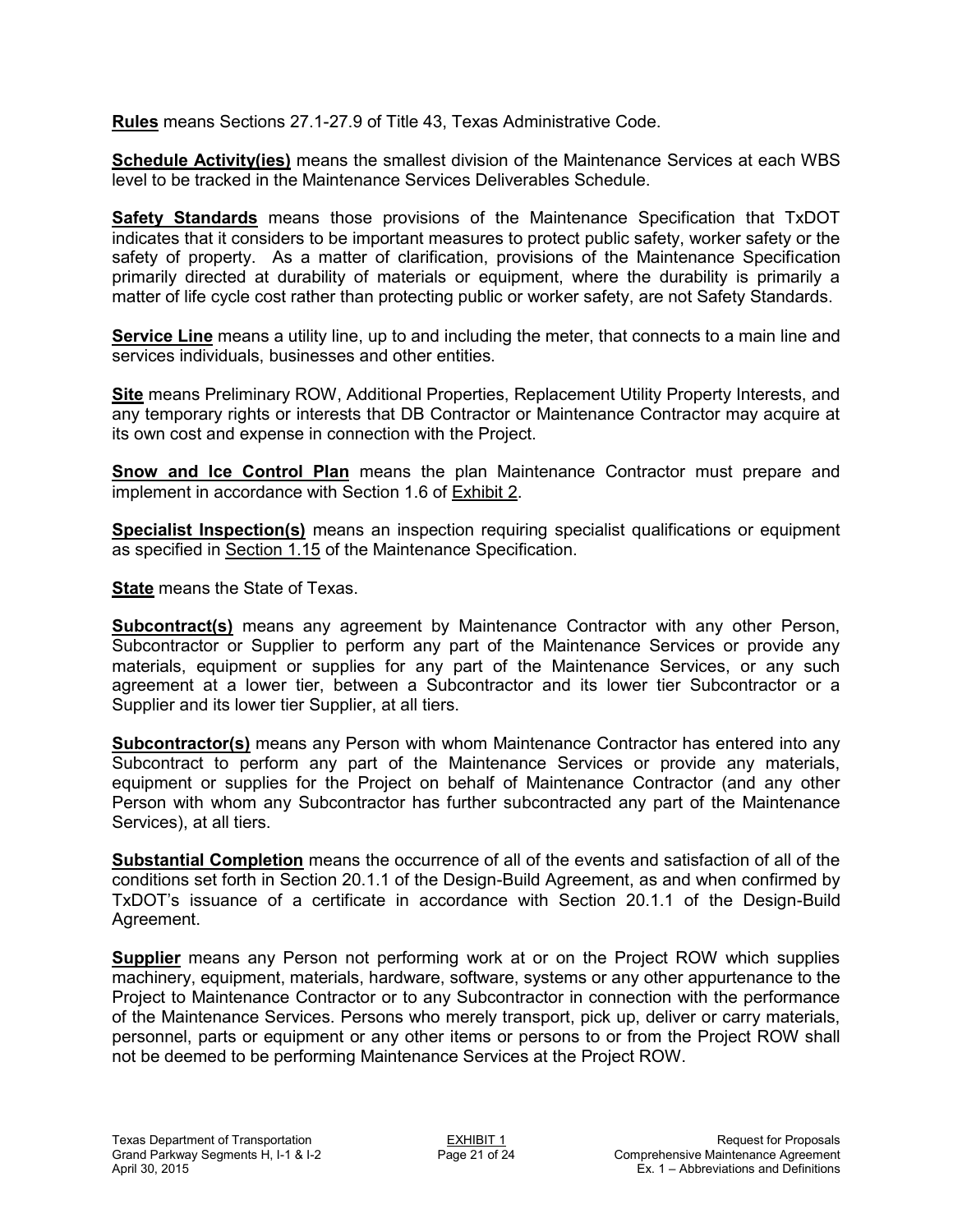**Surety(ies)** means each properly licensed surety company, insurance company or other Person approved by TxDOT, which has issued any Maintenance Payment Bond or Maintenance Performance Bond.

**Tangible Net Worth** means the difference between (the sum of paid-in capital stock plus preferred stock plus retained earnings) less (the sum of treasury stock plus minority interest plus intangible assets e.g., goodwill, patents, licenses), all determined in accordance with Generally Accepted Accounting Principles and as interpreted by the Securities and Exchange Commission in connection with financial statements filed pursuant to the Securities Exchange Act of 1934.

**Target(s)** shall mean the target value for the measurement record set forth in the column entitled "Target" of the Performance and Measurement Table set forth in Attachment 1 to Exhibit 2.

**Technical Provisions** means the project-specific technical provisions entitled "Technical Provisions for Grand Parkway Segments H, I-1 & I-2 Project" included in the DBA Documents, and all exhibits and attachments thereto, as such document may be supplemented, amended and restated or otherwise modified from time to time in accordance with the terms of the Design-Build Agreement.

**Termination for Convenience** means a termination pursuant to Section 14.1 of the Comprehensive Maintenance Agreement.

**Third Party Claims** means any and all claims, disputes, disagreements, causes of action, demands, suits, actions, judgments, investigations or proceedings brought by a Person that is not a Party with respect to damages, injuries, liabilities, obligations, losses, costs, penalties, fines or expenses (including attorneys' fees and expenses) sustained or incurred by such Person.

**Threatened or Endangered Species** means any species listed by the USFWS as threatened or endangered pursuant to the Endangered Species Act, as amended, 16 U.S.C. §§ 1531, *et seq.* or any species listed as threatened or endangered pursuant to the State endangered species act.

**Time and Materials Change Order** means a Change Order issued in accordance with Section 10.7 of the Comprehensive Maintenance Agreement.

**Traffic Management Plan** means the plan prepared by Maintenance Contractor for the management of traffic as described in Section 2.1 of Exhibit 2 to the Comprehensive Maintenance Agreement.

**TxDOT** means the Texas Department of Transportation, and any entity succeeding to the powers, authorities and responsibilities of TxDOT invoked by or under the COMA Documents.

**TxDOT-Directed Change(s)** means any changes in the scope of the Maintenance Services or terms and conditions of the Comprehensive Maintenance Agreement Documents (including changes in the standards applicable to the Maintenance Services), including Discriminatory O&M Changes that increase Maintenance Contractor's costs by more than \$10,000, which TxDOT has directed DB Contractor to perform as described in Section 10.2 of the Comprehensive Maintenance Agreement. Non-Discriminatory O&M Changes shall not be considered a TxDOT-Directed Change.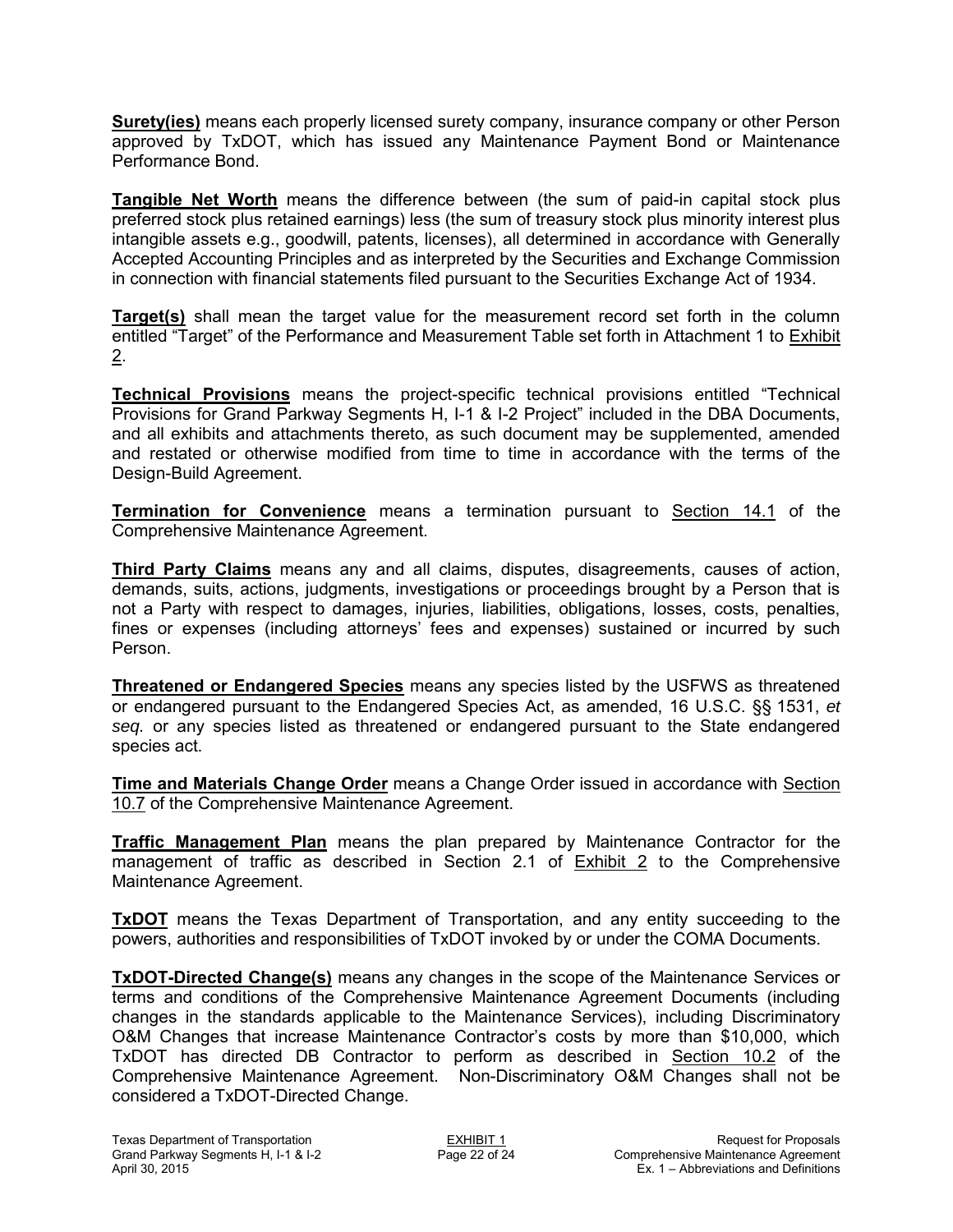### **TxDOT's Recoverable Costs** means:

- (a) The costs of any assistance, action, activity or Maintenance Services undertaken by TxDOT which Maintenance Contractor is liable for or is to reimburse under the terms of the COMA Documents, including the charges of third party contractors and reasonably allocated wages, salaries, compensation and overhead of TXDOT staff and employees performing such action, activity or Maintenance Services; plus
- (b) Third-party costs TxDOT incurs to publicly procure any such third party contractors; plus
- (c) Reasonable fees and costs of attorneys (including the reasonably allocable fees and costs of TxDOT's Office of General Counsel or the Texas Attorney General's Office), financial advisors, engineers, architects, insurance brokers and advisors, investigators, traffic and revenue consultants, risk management consultants, other consultants, and expert witnesses, as well as court costs and other litigation costs, in connection with any such assistance, action, activity or Maintenance Services, including in connection with defending claims by and resolving disputes with third party contractors; plus
- (d) Interest on all the foregoing sums at a floating rate equal to the LIBOR in effect from time to time plus 200 basis points, commencing on the date due under the applicable terms of the COMA Documents and continuing until paid.

**Uncured Noncompliance Points** means Noncompliance Points assessed on account of breaches or failures that remain uncured.

**Unplanned Capital Maintenance** means Maintenance Services consisting of replacement or reconstruction of an asset that, at the Effective Date the Maintenance Contractor does not anticipate carrying out during the term of the COMA.

**Useful Life** means, for a Maintenance Element, the period following its first installation, or following its last reconstruction, rehabilitation, restoration, renewal or replacement, until the Maintenance Element will next require reconstruction, rehabilitation, restoration, renewal or replacement.

**User(s)** means the registered owner of a vehicle traveling on the Project or any portion thereof.

**Utility(ies)** or **utility(ies)** means a public, private, cooperative, municipal and/or government line, facility or system used for the carriage, transmission and/or distribution of cable television, electric power, telephone, telegraph, water, salt water, gas, oil, petroleum products, steam, chemicals, hydrocarbons, telecommunications, sewage, storm water not connected with the drainage of the Project, and similar substances that directly or indirectly serve the public. The term "Utility(ies)" or "utility(ies)" also includes radio towers and/or transmission towers (including cellular). Oil and gas gathering lines and production supply lines are included in this definition and are classified as a Utility.

When used in the contest of Utility Adjustments, the term specifically excludes:

(a) Storm water facilities providing drainage for the Project ROW, and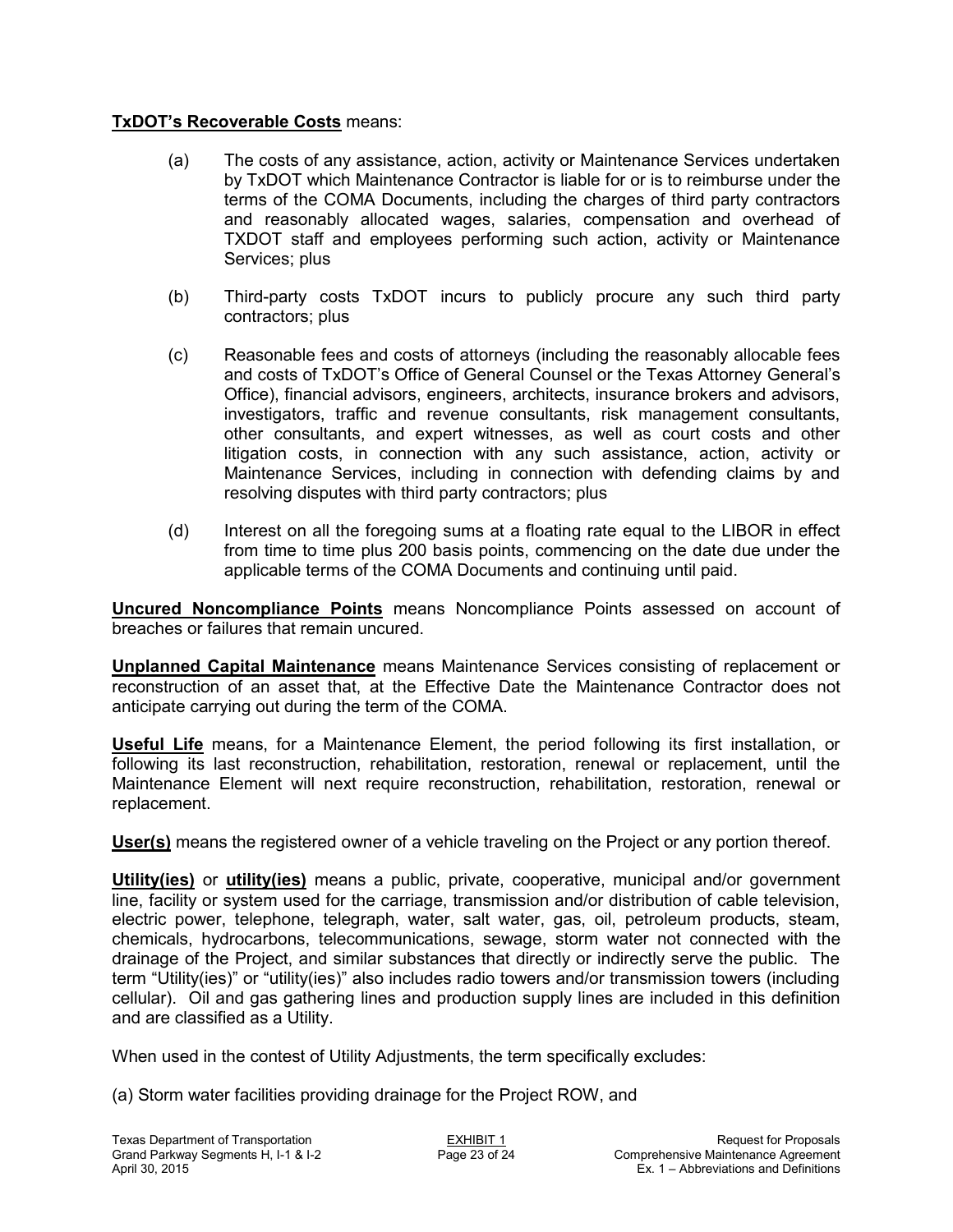(b) TxDOT's or a Governmental Entity's lighting and electrical systems, traffic control systems, communications systems and irrigation systems serving street or highway purposes (including ITS and Intelligent Vehicle Highway System facilities).

The necessary appurtenances to each Utility facility shall be considered part of such Utility. Without limitation, any Service Line up to and including the meter, connecting directly to a Utility shall be considered an appurtenance to that Utility, regardless of the ownership of such Service Line.

**Utility Adjustment(s)** means each relocation (temporary or permanent), abandonment, Protection in Place, removal (of previously abandoned Utilities as well as of newly abandoned Utilities), replacement, reinstallation, and/or modification of existing Utilities necessary to accommodate construction, operation, maintenance and/or use of the Project; provided, however, that the term "**Utility Adjustment**" shall not refer to any of the work associated with facilities owned by any railroad. For any Utility crossing the Project ROW, the foregoing disposition for each crossing of the Project ROW by that Utility shall be considered a separate Utility Adjustment. For any Utility installed longitudinally within the Project ROW, the foregoing disposition for each continuous segment of that Utility located within the Project ROW shall be considered a separate Utility Adjustment.

**Utility Owner** means the owner or operator of any Utility (including both privately held and publicly held entities, cooperative utilities, and municipalities and other governmental agencies).

**Warranty(ies)** has the meaning set forth in Section 9.1 of the Comprehensive Maintenance Agreement.

**Warranty Period** has the meaning set forth in Section 9.2.1 of the Comprehensive Maintenance Agreement.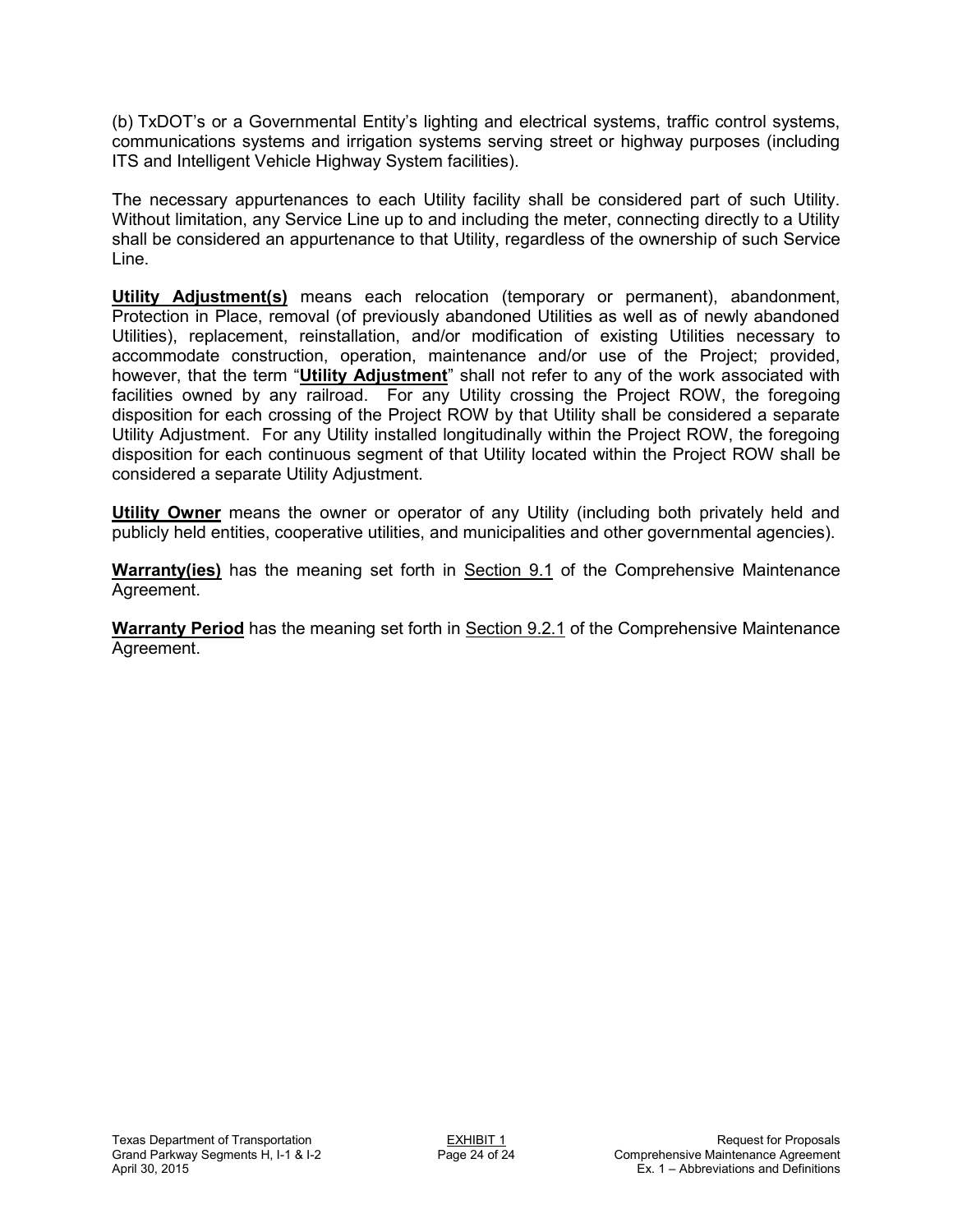# **MAINTENANCE SPECIFICATION**

(Attached)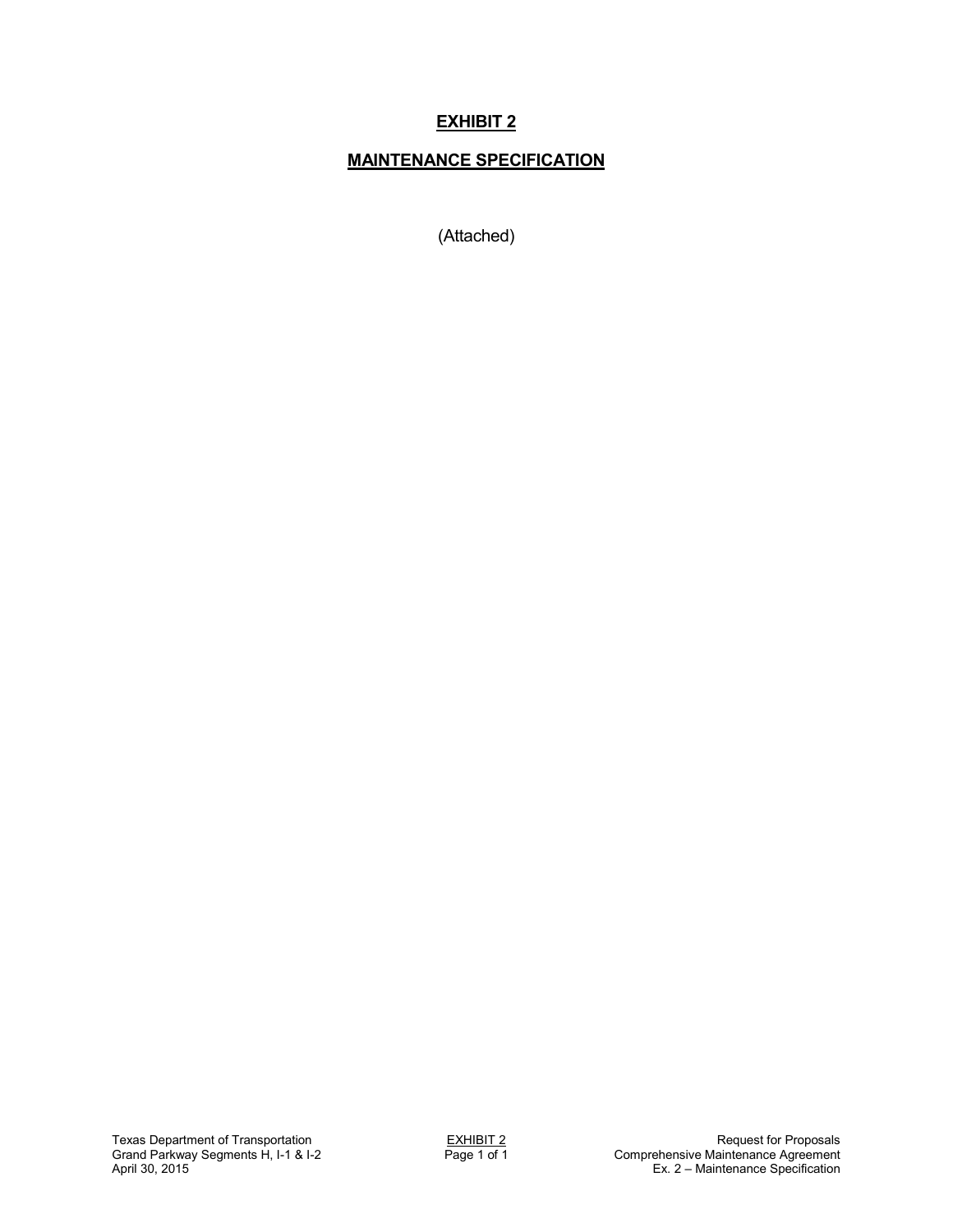[To be inserted from Proposal.]

## **MAINTENANCE CONTRACTOR'S PROPOSAL COMMITMENTS**

| Comment No.<br>Proposal Location |  | <b>Proposal Commitment</b> |
|----------------------------------|--|----------------------------|
|                                  |  |                            |
|                                  |  |                            |
|                                  |  |                            |
|                                  |  |                            |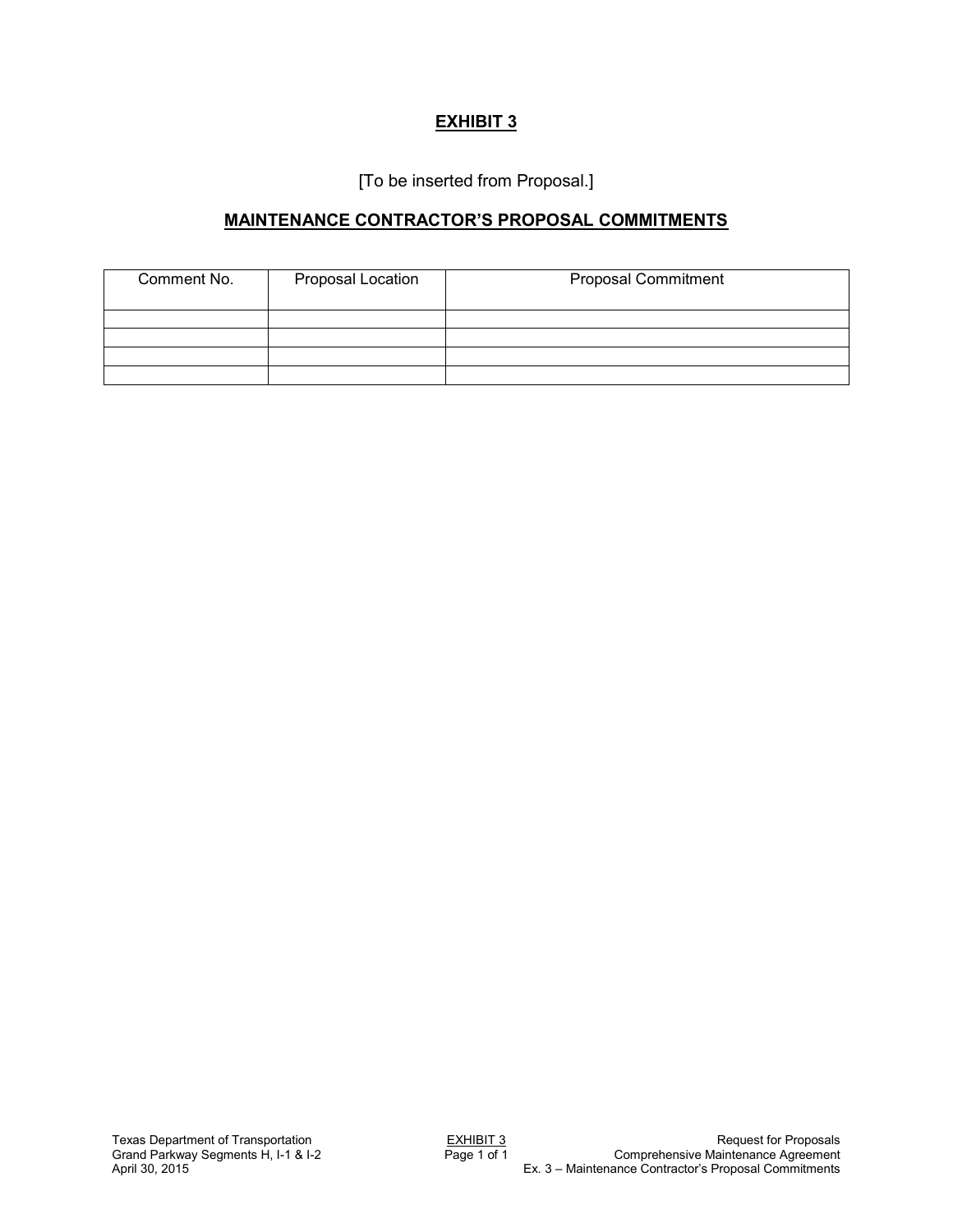# **MAINTENANCE PRICE**

(To be inserted from Proposal)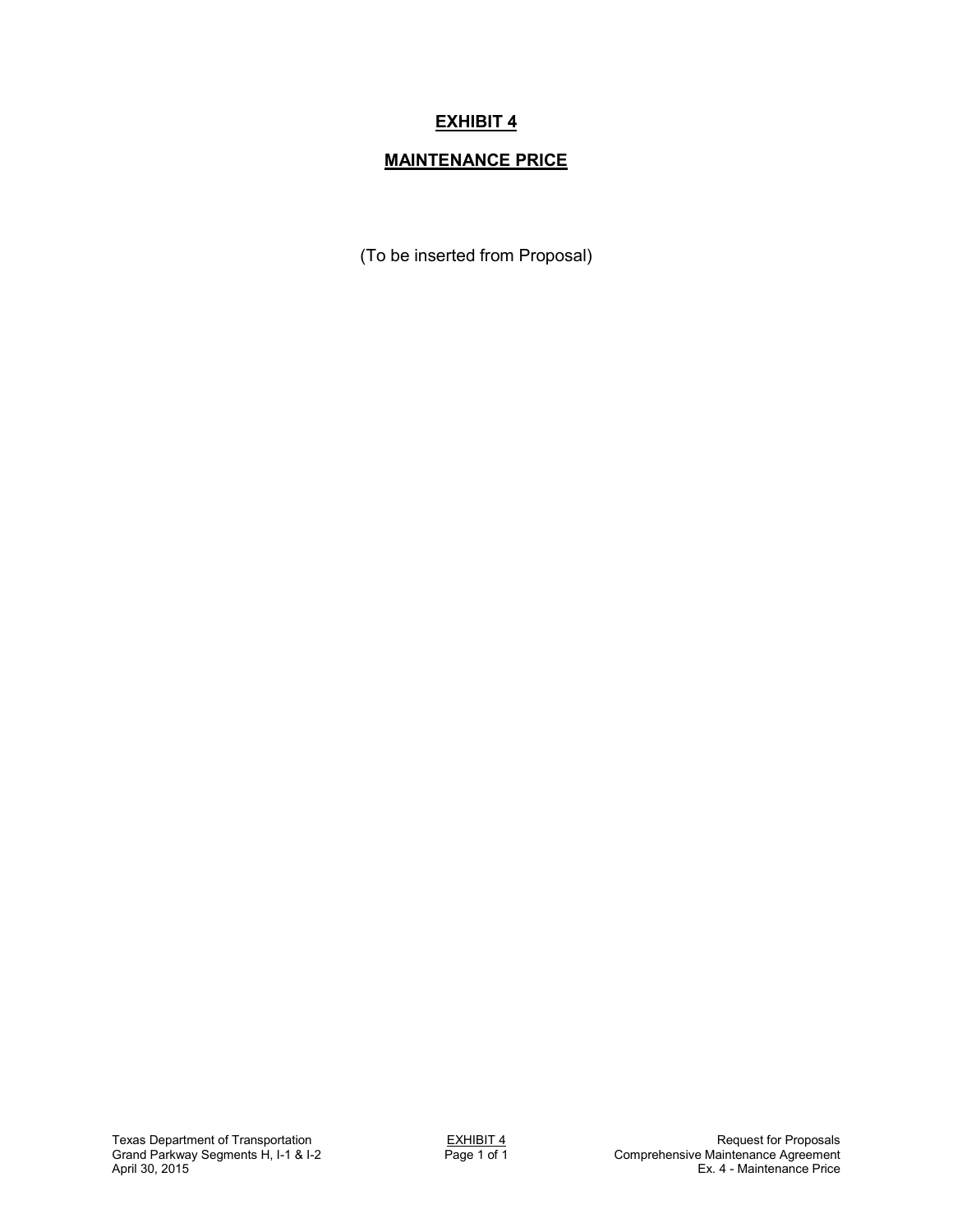## **JOB TRAINING AND SMALL BUSINESS OPPORTUNITY PLAN**

(Attached)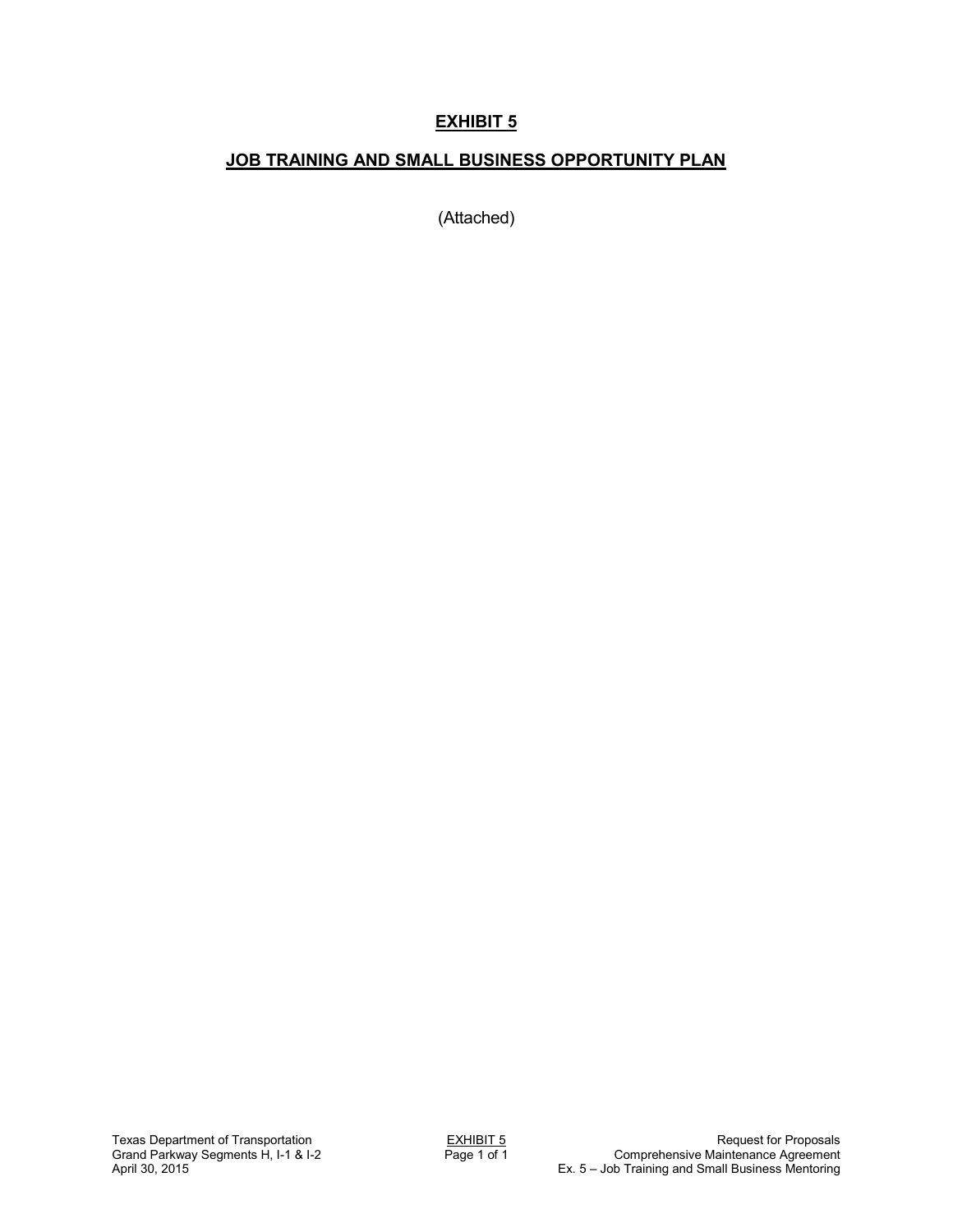### **FORM OF MAINTENANCE PERFORMANCE BOND**

[*To be replaced with actual Performance Bond.*]

#### **SH 99 GRAND PARKWAY SEGMENTS H, I-1 & I-2 PROJECT**

Bond No. \_\_\_\_\_\_\_\_\_

WHEREAS, the Texas Department of Transportation ("Obligee"), has awarded to \_\_\_\_\_\_\_\_\_\_\_\_\_\_\_, a \_\_\_\_\_\_\_\_\_\_\_\_\_\_\_ ("Principal"), a Comprehensive Maintenance Agreement for the SH 99 Grand Parkway Segments H, I-1 & I-2 Project, duly executed and delivered as of \_\_\_\_\_\_\_\_\_, 201\_ (the "Contract"), on the terms and conditions set forth therein; and

WHEREAS, upon Substantial Completion, Principal is required to furnish a bond (this "Bond") guaranteeing the faithful performance of its obligations related to the Maintenance Services under the COMA Documents.

NOW, THEREFORE, Principal and \_\_\_\_\_\_\_\_\_\_\_\_\_\_\_, a ("Surety"), an admitted surety insurer in the State of Texas, are held and firmly bound unto Obligee in the amount of \$[\_\_\_\_\_\_\_\_\_\_\_\_\_\_] *[amount calculated as set forth in Section 7.4.2 of the Contract]* (the "Bonded Sum"), for payment of which sum Principal and Surety jointly and severally firmly bind themselves and their successors and assigns.

THE CONDITION OF THIS BOND IS SUCH THAT, if Principal shall promptly and faithfully perform all of its obligations under the COMA Documents, including any and all amendments and supplements thereto, then the obligations under this Bond shall be null and void; otherwise this Bond shall remain in full force and effect. Obligee shall release this Bond on the date that is one year after the end of the Term and upon such date thereafter that all of the conditions to release set forth in Section 7.4.3 of the COMA have occurred.

The following terms and conditions shall apply with respect to this Bond:

1. The COMA Documents are incorporated by reference herein. Capitalized terms not separately defined herein have the meanings assigned such terms in the Contract.

2. Principal and the Surety hereby agree to pay to Obligee \$ *[amount equal to the lesser of (i) twenty percent (20%) of the Bonded Sum hereinabove set forth or (ii) the amount of \$20,000,000 (escalated in accordance with the methodology set forth in Section 7.4.6 of the Contract)]*, as cash collateral for the performance of Principal's obligations under the COMA Documents, after the occurrence of any of the following:

a. failure of Principal to provide a replacement Maintenance Performance Bond or Maintenance Payment Bond, as applicable, in the adjusted amount required under Section 7.4.2 of the COMA or a replacement P&P Letter of Credit and Guaranty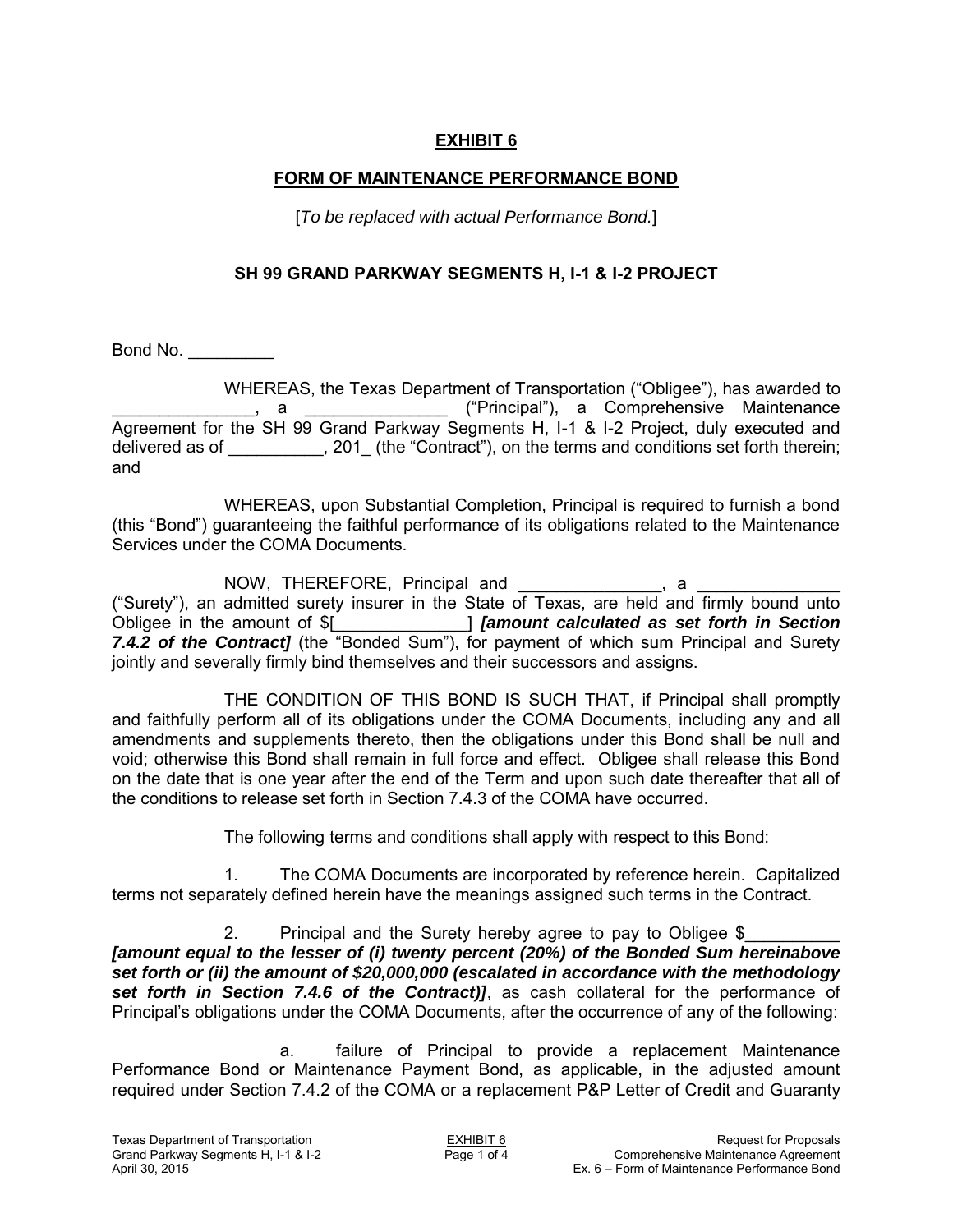(if required) meeting the requirements of Sections 7.2, 7.3 and 7.6 of the COMA at least 30 days prior to each five-year anniversary of the Substantial Completion Deadline;

 b. failure of Principal to provide a replacement Maintenance Performance Bond or Maintenance Payment Bond or a replacement P&P Letter of Credit and Guaranty (if required) meeting the requirements of Sections 7.2, 7.3, 7.4 and 7.6 of the COMA at least 30 days prior to the expiration of the then current Maintenance Performance Bond or Maintenance Payment Bond, as applicable; or

 c. failure of Principal to provide a replacement Maintenance Performance Bond or Maintenance Payment Bond or a replacement P&P Letter of Credit and Maintenance Guaranty (if required) meeting the requirements of Sections 7.2, 7.3, 7.4 and 7.6 of the COMA within 10 days after this Bond becomes ineffective or the Surety no longer meets the requirements set forth in Section 7.4.4 of the Contract.

Principal agrees and acknowledges that such cash collateral is to secure the performance of Principal under the COMA Documents as a result of Principal's failure to satisfy the O&M Security obligations under the Contract to which Principal agreed upon executing the Contract, and may be used to compensate TxDOT for the damages specified in Section 7 of this bond, including TxDOT's costs to procure a substitute Maintenance Contractor and any amounts paid to such substitute Maintenance Contractor in excess of the unpaid balance of the Contract.

Any cash collateral not otherwise utilized by TxDOT as permitted herein shall be returned to the Principal (or in the case the Surety made payment under Section 2 of this Bond, to the Surety) upon the earlier of (i) delivery by Principal of replacement P&P Bonds meeting the requirements of Section 7.4 of the Contract or the P&P Letter of Credit and Guaranty in accordance with Sections 7.2, 7.3, 7.4 and 7.6 of the Contract or (ii) the date on which the P&P Bonds would otherwise be released in accordance with Section 7.4 of the Contract.

3. This Bond specifically guarantees the performance of each and every obligation of Principal related to the Maintenance Services under the COMA Documents, as they may be amended and supplemented, including but not limited to, its liability for payment in full of all Liquidated Damages, Noncompliance Charges and Lane Rental Charges as specified in the COMA Documents, but not to exceed the Bonded Sum.

4. The guarantees contained herein shall survive the expiration or termination of the Maintenance Period with respect to those obligations of Principal under the COMA Documents that survive such expiration or termination.

5. Whenever Principal shall be, and is declared by Obligee to be, in default under the COMA Documents (other than under the circumstances provided in Section 2 above), provided that Obligee is not then in material default thereunder, Surety shall promptly:

a. arrange for the Principal to perform and complete the COMA; or

b. complete the Project in accordance with the terms and conditions of the COMA Documents then in effect, through its agents or through independent contractors; or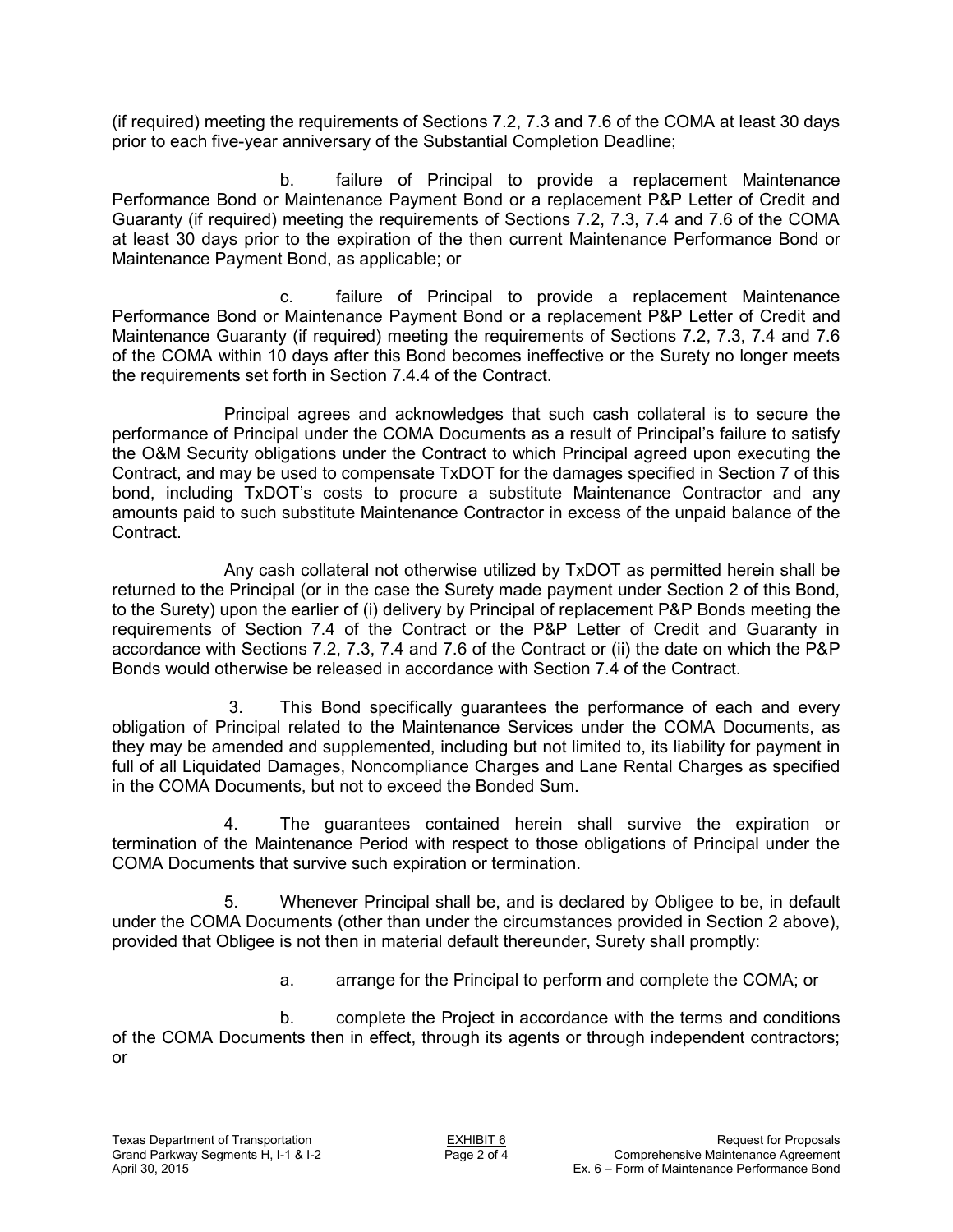c. obtain bids or negotiated proposals from qualified contractors acceptable to the Obligee for a contract for performance and completion of the Maintenance Services, through a procurement process approved by the Obligee, arrange for a contract to be prepared for execution by the Obligee and the contractor selected with the Obligee's concurrence, to be secured with performance and payment bonds executed by a qualified surety equivalent to the bonds issued on the COMA, and pay to the Obligee the amount of damages as described in Paragraph 7 of this Bond in excess of the unpaid balance of the Maintenance Price for the Maintenance Period incurred by the Obligee resulting from the Principal's default; or

d. waive their right to perform and complete, arrange for completion, or obtain a new contractor and with reasonable promptness under the circumstances, (i) after investigation, determine the amount for which they may be liable to the Obligee and, as soon as practicable after the amount is determined, tender payment therefore to the Obligee, or (ii) deny liability in whole or in part and notify the Obligee citing reasons therefore.

6. If Surety does not proceed as provided in Paragraph 5 of this Bond with reasonable promptness, Surety shall be deemed to be in default on this Bond fifteen days after receipt of an additional written notice from the Obligee to Surety demanding that Surety perform its obligations under this Bond, and the Obligee shall be entitled to enforce any remedy available to the Obligee. If Surety proceeds as provided in Subparagraph 5.d of this Bond, and the Obligee refuses the payment tendered or Sureties has denied liability, in whole or in part, without further notice, the Obligee shall be entitled to enforce any remedy available to the Obligee.

7. After the Obligee has terminated the Principal's right to complete the COMA, and if Surety elects to act under Subparagraph 5.a, 5.b, or 5.c above, then the responsibilities of Surety to the Obligee shall not be greater than those of the Principal under the COMA, and the responsibilities of the Obligee to Surety shall not be greater than those of the Obligee under the COMA. To the limit of the Bonded Sum, but subject to commitment of the unpaid balance of the Maintenance Price for the Maintenance Period to mitigation costs and damages on the Contract, Surety is obligated without duplication for:

a. the responsibilities of the Principal for correction of defective Maintenance Services and completion of the Maintenance Services;

b. actual damages, including additional legal, design, engineering, professional and delay costs resulting from Principal's default, and resulting from the actions or failure to act of Surety under Paragraph 5 of this Bond; and

c. all Liquidated Damages, Noncompliance Charges and Lane Rental Charges under the Contract.

8. No alteration, modification or supplement to the COMA Documents or the nature of the Maintenance Services to be performed thereunder, including without limitation any extension of time for performance, shall in any way affect the obligations of Surety under this Bond. Surety waives notice of any alteration, modification, supplement or extension of time.

9. In no event shall the term of this bond be beyond the [\_\_]*[term of the bond may not be less than 5 years, except that a bond in the amount required for the last year after the Term may be for a term not less than 1 year.]* anniversary of the execution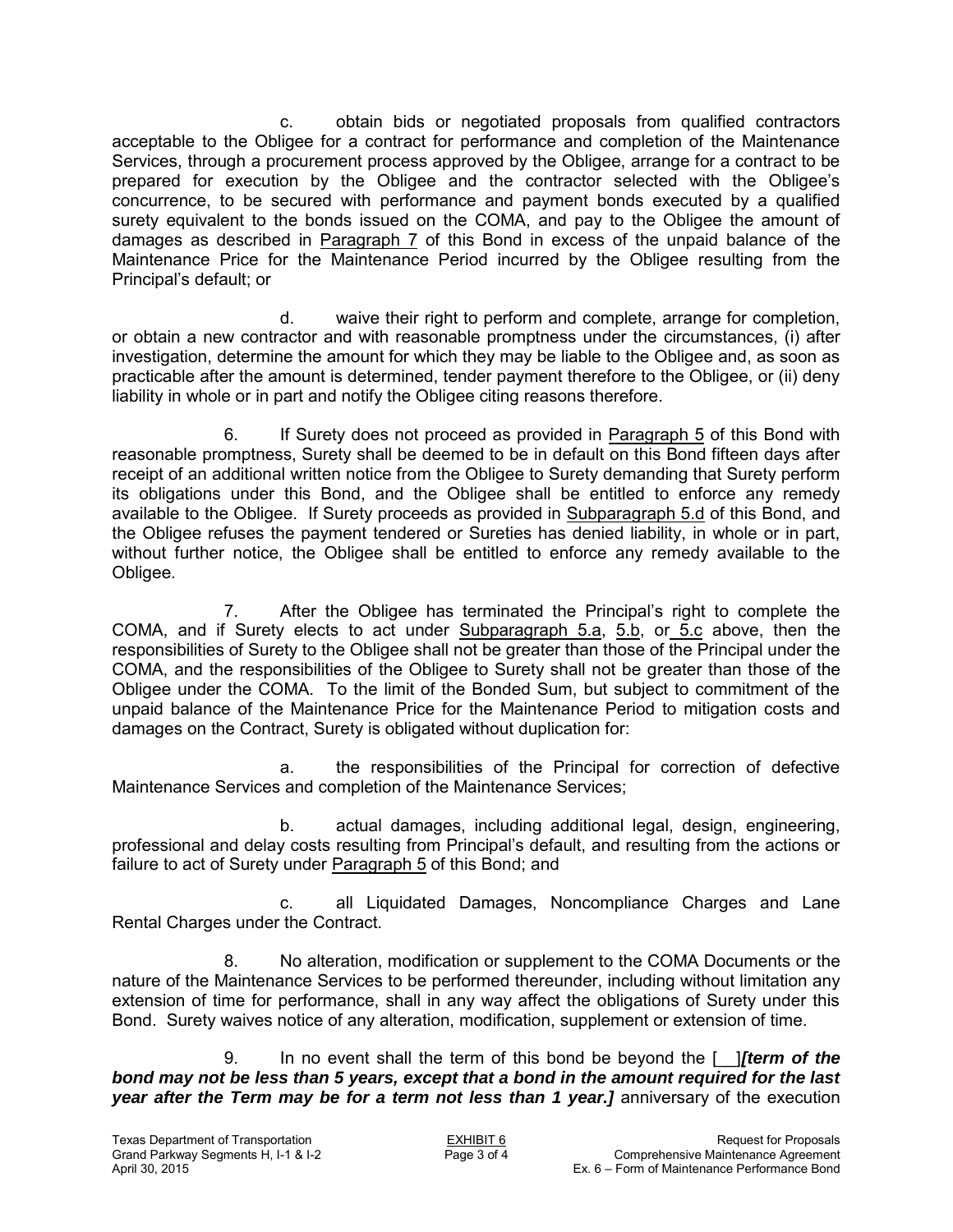date without the express written consent of the Surety. Surety will have no obligation to extend or replace this bond for additional periods of time. Failure of the Principal to file a replacement bond as required under Section 7.4 of the COMA or a replacement P&P Letter of Credit and Guaranty (if required) meeting the requirements of Sections 7.2, 7.3, 7.4 and 7.6 of the COMA shall constitute an obligation to pay to Obligee \$\_\_\_\_\_\_\_\_\_\_ *[amount equal to the lesser of (i) twenty percent (20%) of the Bonded Sum hereinabove set forth or (ii) the amount of \$20,000,000 (escalated in accordance with Section 7.2.2.2 of the COMA)]*, as cash collateral, in accordance with Section 2 above.

10. Correspondence or claims relating to this Bond should be sent to Surety at the following address:

> \_\_\_\_\_\_\_\_\_\_\_\_\_\_\_\_\_\_\_\_\_\_\_\_\_\_\_\_\_\_\_\_\_\_\_\_\_ \_\_\_\_\_\_\_\_\_\_\_\_\_\_\_\_\_\_\_\_\_\_\_\_\_\_\_\_\_\_\_\_\_\_\_\_\_ \_\_\_\_\_\_\_\_\_\_\_\_\_\_\_\_\_\_\_\_\_\_\_\_\_\_\_\_\_\_\_\_\_\_\_\_\_

11. No right of action shall accrue on this Bond to or for the use of any entity other than Obligee or its successors and assigns.

IN WITNESS WHEREOF, Principal and Surety have caused this Bond to be executed and delivered as of \_\_\_\_\_\_\_\_, 201[\_]

| Principal: |        |
|------------|--------|
|            | Bv:    |
|            | Its:   |
|            | (Seal) |

| Surety: |        |
|---------|--------|
|         | Bv:    |
|         | Its:   |
|         | (Seal) |

# **[***ADD APPROPRIATE SURETY ACKNOWLEDGMENTS***]**

#### **SURETY**

or secretary attest

By:

Name Title: Address: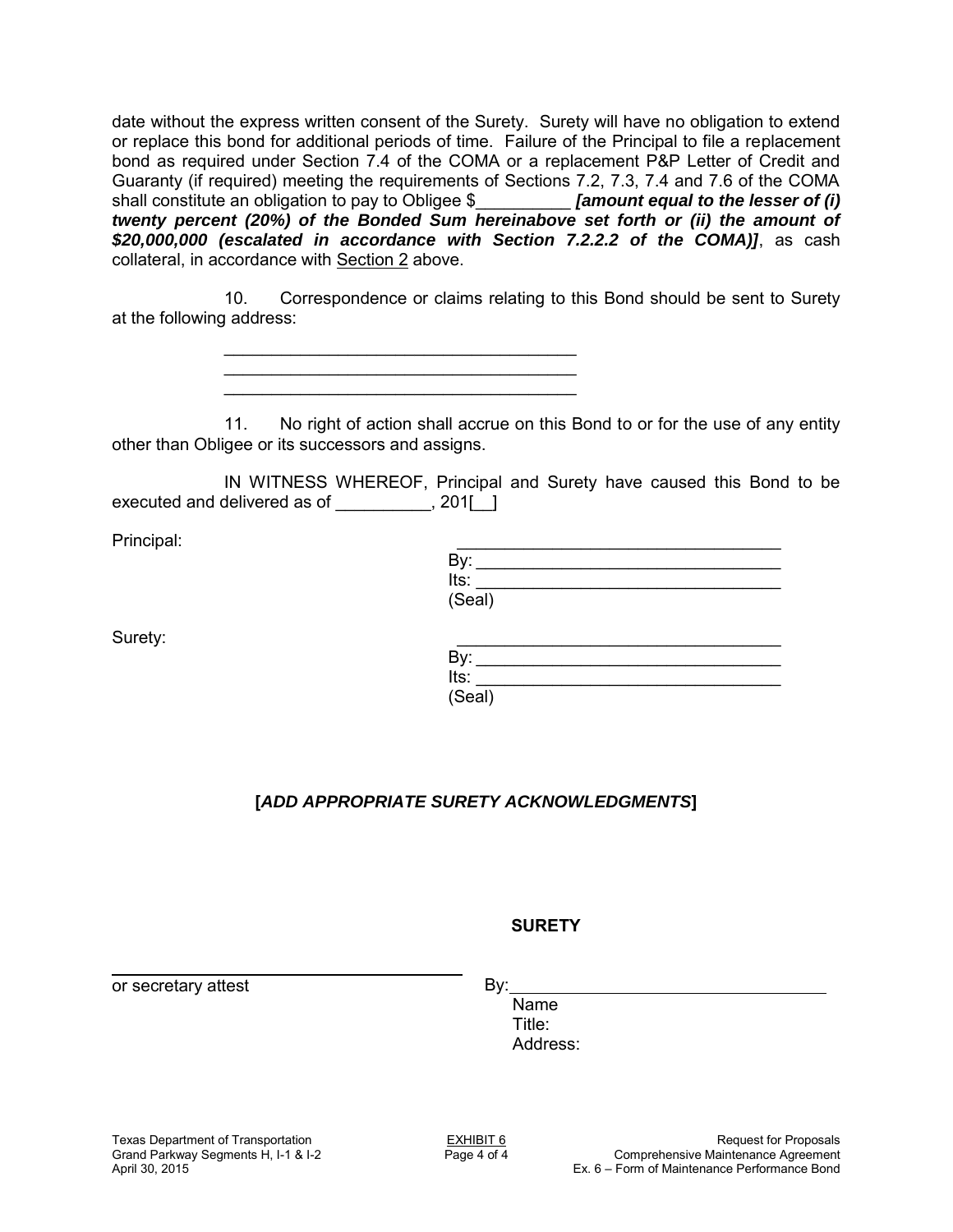## **FORM OF MAINTENANCE PAYMENT BOND**

#### **Grand Parkway Segments H, I-1 & I-2 Project**

Bond No. \_\_\_\_\_\_\_\_\_

WHEREAS, the Texas Department of Transportation ("Obligee"), has awarded to a \_\_\_\_\_\_\_\_\_\_\_\_\_\_\_\_\_\_("Principal"), a Comprehensive Maintenance Agreement for the Grand Parkway Segments H, I-1 & I-2Project, duly executed and delivered as of \_\_\_\_\_\_\_\_\_\_, 20\_\_ (the "COMA"), on the terms and conditions set forth therein; and

WHEREAS, on or before 60 days after issuance by Obligee of Maintenance NTP, Principal is required to furnish a bond (this "Bond") guaranteeing payment in full to all Subcontractors and Suppliers.

NOW, THEREFORE, Principal and \_\_\_\_\_\_\_\_\_\_\_\_\_\_\_, a ("Surety"), an admitted surety insurer in the State of Texas, are held and firmly bound unto Obligee in the amount of \$[\_\_\_\_\_\_\_\_\_\_\_\_\_] *[amount calculated as set forth in Section 7.4.4 of the COMA]* (the "Bonded Sum"), for payment of which sum Principal and Surety jointly and severally firmly bind themselves and their successors and assigns.

THE CONDITION OF THIS BOND IS SUCH THAT, if Principal shall fail to pay any valid claims by Subcontractors and Suppliers with respect to the Maintenance Services, then Surety shall pay for the same in an amount in the aggregate of all Subcontracts not to exceed the Bonded Sum; otherwise this Bond shall be null and void upon the occurrence of all of the conditions to release set forth in Section 7.4.4 of the COMA.

The following terms and conditions shall apply with respect to this Bond:

1. The COMA Documents are incorporated by reference herein. Capitalized terms not separately defined herein have the meanings assigned such terms in the Contract.

2. No alteration, modification or supplement to the COMA Documents or the nature of the work to be performed thereunder, including without limitation any extension of time for performance, shall in any way affect the obligations of Surety under this Bond. Surety waives notice of any alteration, modification, supplement or extension of time.

3. Correspondence or claims relating to this Bond should be sent to Surety at the following address:

> \_\_\_\_\_\_\_\_\_\_\_\_\_\_\_\_\_\_\_\_\_\_\_\_\_\_\_\_\_\_\_\_\_\_\_\_\_ \_\_\_\_\_\_\_\_\_\_\_\_\_\_\_\_\_\_\_\_\_\_\_\_\_\_\_\_\_\_\_\_\_\_\_\_\_ \_\_\_\_\_\_\_\_\_\_\_\_\_\_\_\_\_\_\_\_\_\_\_\_\_\_\_\_\_\_\_\_\_\_\_\_\_

4. This Bond shall inure to the benefit of Subcontractors and Suppliers with respect to the Maintenance Services so as to give a right of action to such persons and their assigns in any suit brought upon this Bond.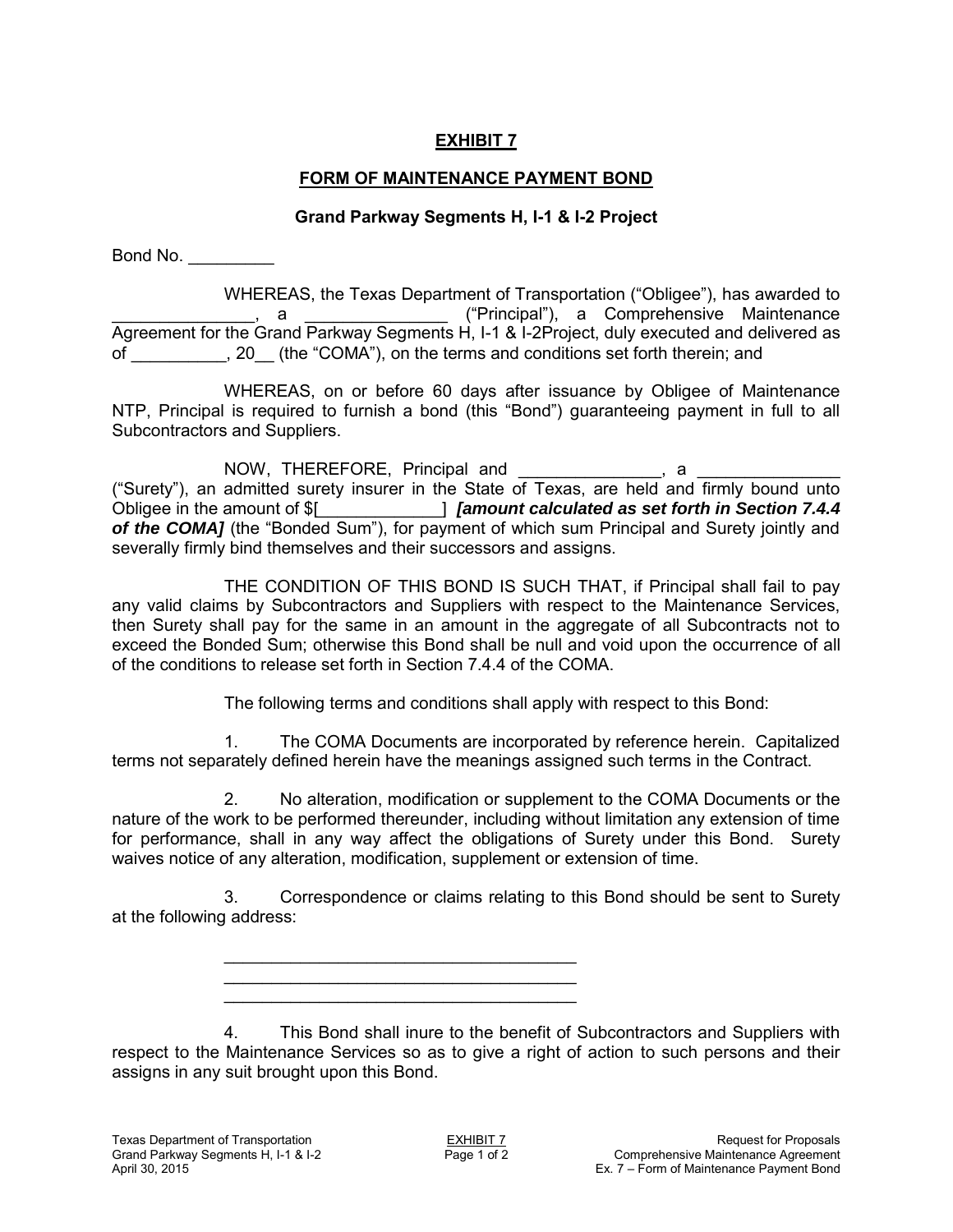5. In no event shall the term of this bond be beyond the [\_\_\_]*[term of the bond may not be less than 5 years, except that a bond in the amount required for the last year after the Term may be for a term not less than 1 year.]* anniversary of the execution date without the express written consent of the Surety. Surety will have no obligation to extend or replace this bond for additional periods of time. Failure of the Surety to extend this bond or failure of the Principal to file a replacement bond shall not constitute a default under this Bond.

IN WITNESS WHEREOF, Principal and Surety have caused this Bond to be executed and delivered as of \_\_\_\_\_\_\_\_\_, 201[\_].

| Principal: |        |
|------------|--------|
|            | By:    |
|            | Its:   |
|            | (Seal) |

| Surety: |        |
|---------|--------|
|         | By:    |
|         | Its:   |
|         | (Seal) |

# **[***ADD APPROPRIATE SURETY ACKNOWLEDGMENTS***]**

**SURETY**

By:

Name Title: Address: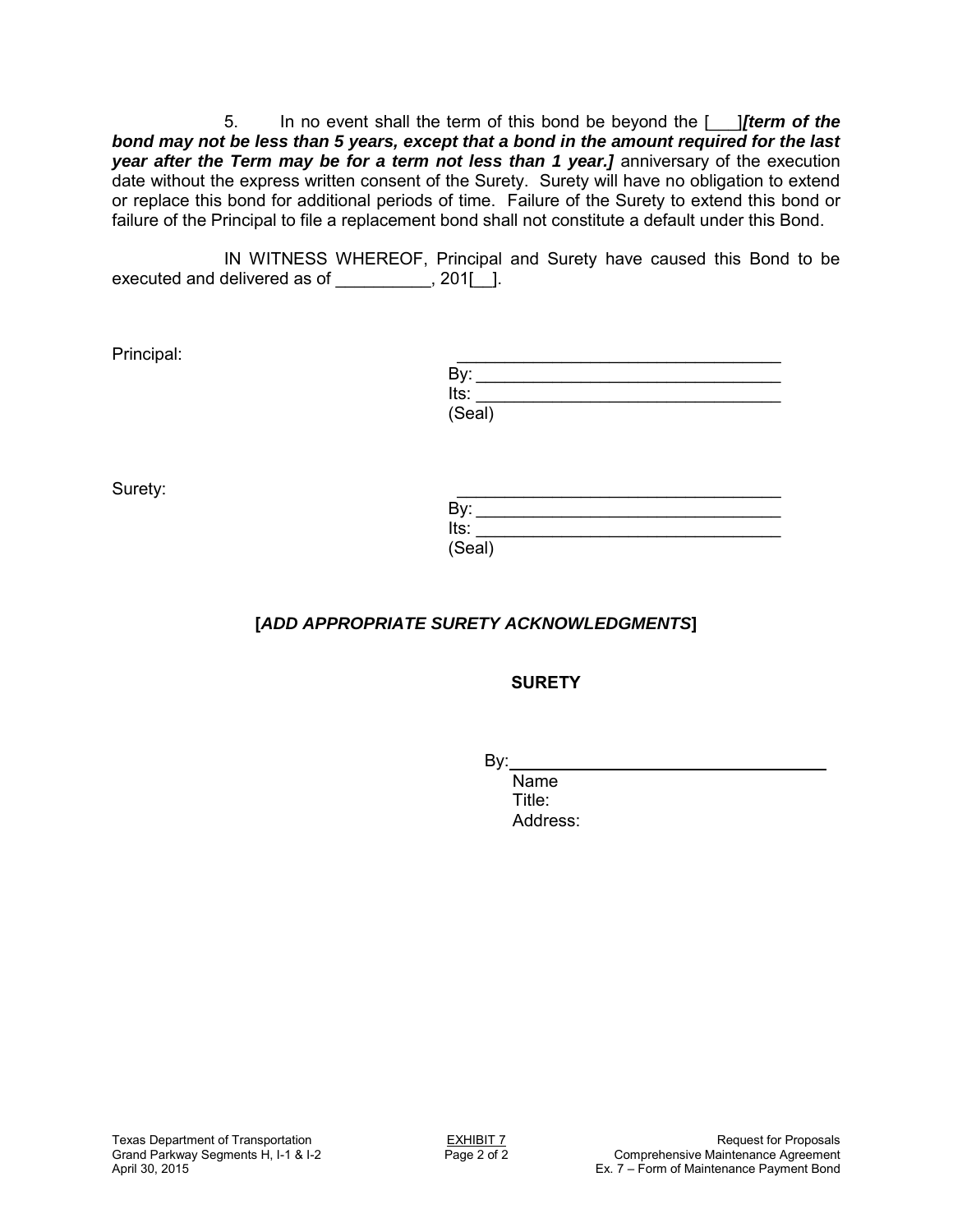### **NONCOMPLIANCE EVENTS**

Table 8-1 to this Exhibit 8 identifies Maintenance Contractor failures and breaches that entitle TxDOT to assess Noncompliance Points.

For each failure or breach, Table 8-1 identifies the number of Noncompliance Points that may be assessed for each such failure or breach, and the cure period (where applicable) available to the Maintenance Contractor for each such failure or breach.

If a Noncompliance Event for which a "Cure Period" is provided in Table 8-1 is not fully and completely cured within the applicable cure period, Noncompliance Points shall first be assessed at the end of the first Cure Period, and shall be assessed again at the end of each subsequent Cure Period (of duration equal to the prior Cure Period), as described in Section 19.3.4 of the Comprehensive Maintenance Agreement.

Notwithstanding anything to the contrary in the Comprehensive Maintenance Agreement, in the case of a non-conforming Submittal, the Noncompliance Event shall occur and TxDOT may assess Noncompliance Points immediately upon expiration of the time period allowed by the COMA Documents for the Submittal. After such initial assessment of Noncompliance Points, TxDOT may assess the specified number of Noncompliance Points at the expiration of each Cure Period set forth in Table 8-1 until the Maintenance Contractor complies with the contractual Submittal requirement.

In accordance with Section 19.2.3.2 of the Comprehensive Maintenance Agreement, the Cure Period shall be deemed to start upon the date and time the Maintenance Contractor first obtained knowledge of, or first reasonably should have known of, the Noncompliance Event. For a "Category A" Noncompliance Event, the Cure Period shall start not later than the date and time on which the Noncompliance Event occurred, regardless of whether TxDOT has delivered a Notice of Determination to the Maintenance Contractor. For a "Category B" Noncompliance Event, the Cure Period shall start not later than the date and time on which the Noncompliance Event occurred, regardless of whether TxDOT has delivered a Notice of Determination to the Maintenance Contractor. For a "Category C" Noncompliance Event, no Cure Period is applicable and the assessment of Noncompliance Points shall be in accordance with Section 19.3.6 of the Comprehensive Maintenance Agreement.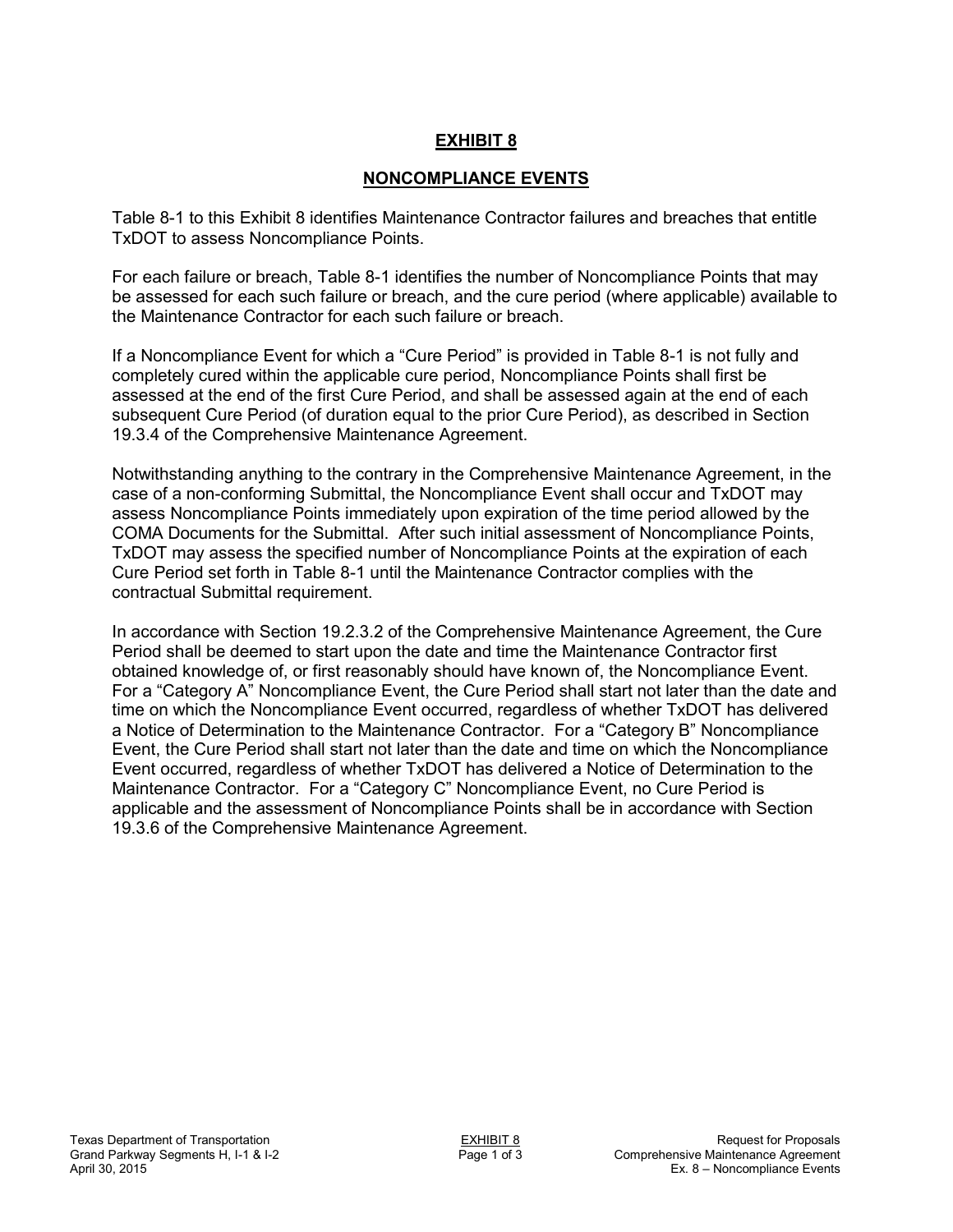## **Table 8-1 Noncompliance Events**

| Ref            | <b>Main Heading</b>   | <b>Sub Heading</b>                                             | <b>Failure to:</b>                                                                                                                                                         | <b>Number</b><br>of<br><b>Points</b> | <b>Assessment</b><br>Category | Cure<br><b>Period</b> |
|----------------|-----------------------|----------------------------------------------------------------|----------------------------------------------------------------------------------------------------------------------------------------------------------------------------|--------------------------------------|-------------------------------|-----------------------|
| -1             | General               | Comply with all<br>contracting and labor<br>practices          | Comply with the requirements of Section 6 of the COMA with respect<br>to contracting and labor practices.                                                                  | 2                                    | B                             | 30 Days               |
| 2              | General               | Provide Verification of<br>Insurance Coverage                  | Provide TxDOT with a copy of any insurance certificate or evidence of<br>payment of any premium all in accordance with Section 7.7 of the<br>COMA.                         | 2                                    | B                             | 7 Days                |
| 3              | General               | <b>Implement Directive</b><br>Letter                           | Proceed immediately to implement the requirements of a Directive<br>Letter in accordance with Section 10.1.1.2 of the COMA.                                                | 3                                    | A                             | 7 Days                |
| 4              | General               | Make Available Records<br>and Documents                        | Make all books, records and documents available for inspection by<br>TxDOT or its Authorized Representatives in accordance with Section<br>17.4.1 of the COMA.             | $\mathbf{1}$                         | A                             | 1 Day                 |
| 5              | General               | <b>Breach Notification</b>                                     | Notify TxDOT of the occurrence of any breach or failure specified in<br>this Exhibit 8 in accordance with Section 19.2.1 of the COMA.                                      | 2                                    | C                             | None                  |
| 6              | Project<br>Management | Prepare or Deliver a<br>Plan or a Submittal                    | Prepare, implement, maintain, update or timely deliver any Plan<br>and/or Submittal required by the COMA.                                                                  | $\mathbf 1$                          | B                             | 7 Days                |
| $\overline{7}$ | Project<br>Management | schedule for Renewal<br><b>Work</b>                            | Prepare and submit to TxDOT for review and comment a Renewal<br>Work Submittal and updates in accordance with Section 1.7 of Exhibit<br>2 of the COMA                      | 2                                    | B                             | 7 Days                |
| 8              | Project<br>Management | Maintenance Services<br>Deliverables Schedule                  | Prepare and submit to TxDOT for review and comment a<br>Maintenance Services Deliverables Schedule and updates in<br>accordance with Section 1.14 of Exhibit 2 of the COMA | 2                                    | B                             | 7 Days                |
| 9              | Project<br>Management | Comply with<br>Maintenance<br>Management Plan                  | Comply with a requirement, process or procedure set forth in the<br>approved MMP in accordance with Sections 5.5 of the COMA.                                              | $\mathbf 1$                          | B                             | 7 Days                |
| 10             | Project<br>Management | Comply with<br><b>Maintenance Services</b><br>Management Plan  | Comply with a requirement, process or procedure set forth in the<br>approved Maintenance Services Quality Management Plan in<br>accordance with Sections 5.6 of the COMA.  | $\mathbf{1}$                         | B                             | 7 Days                |
| 11             | Project<br>Management | Maintain a<br>Noncompliance Events<br>Database                 | Maintain a fully functional and up to date Noncompliance Events<br>Database accessible to TxDOT in accordance with Section 19.2.1 of<br>the COMA.                          | 2                                    | A                             | 7 Days                |
| 12             | Project<br>Management | Implement the<br>Maintenance<br>Management System              | Use, maintain or provide information updates to the Maintenance<br>Management System in accordance with Section 1.8 of Exhibit 2 of<br>the COMA.                           | $\mathbf{1}$                         | A                             | 2 Days                |
| 13             | Project<br>Management | <b>Establish and Maintain</b><br>Document Management<br>System | Establish and maintain the Maintenance Document Management Plan<br>in accordance with Section 1.13 of Exhibit 2 of the COMA.                                               | 1                                    | A                             | 7 Days                |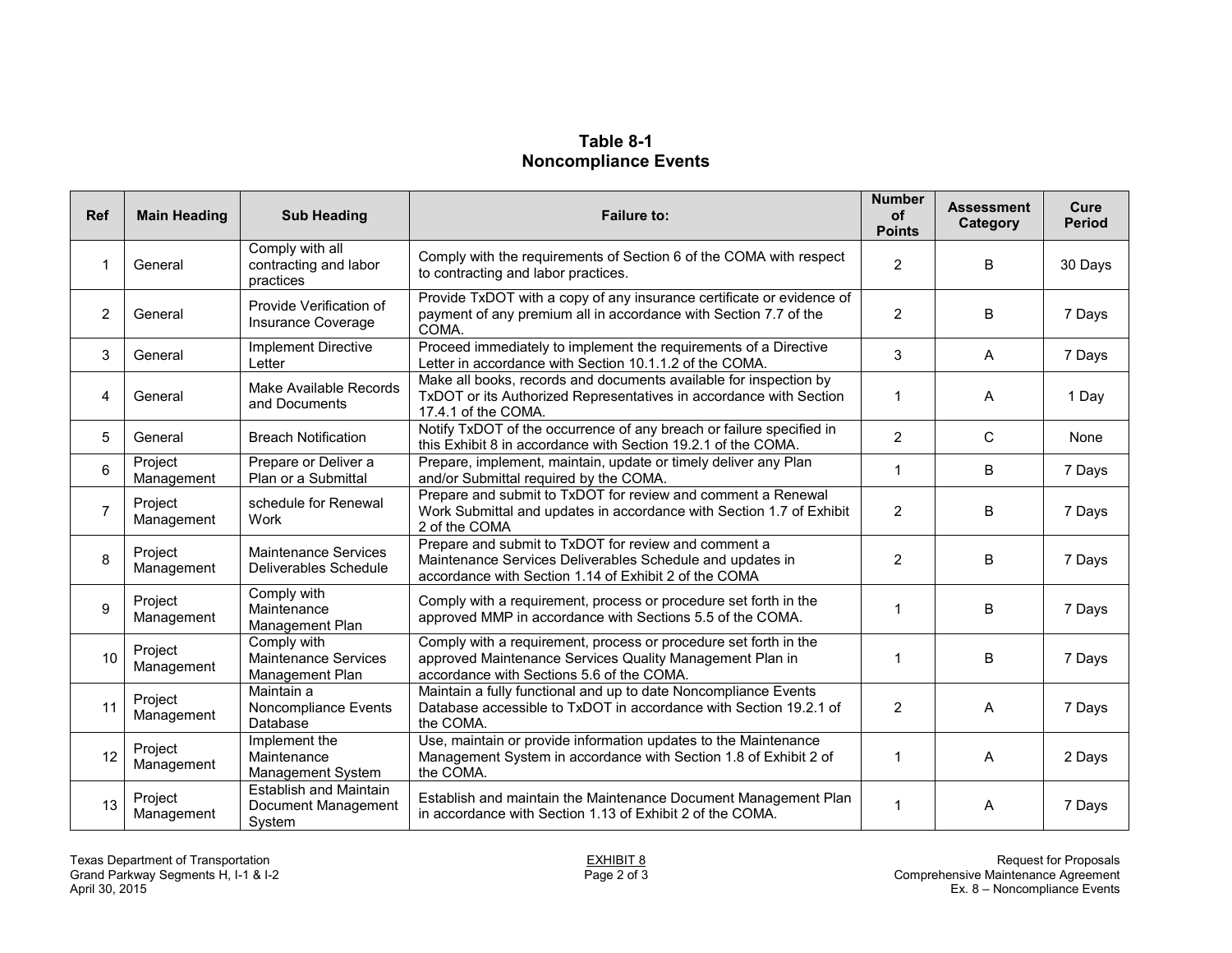| <b>Ref</b> | <b>Main Heading</b>        | <b>Sub Heading</b>                                                | <b>Failure to:</b>                                                                                                                                                 | <b>Number</b><br><b>of</b><br><b>Points</b> | <b>Assessment</b><br>Category | Cure<br><b>Period</b>      |
|------------|----------------------------|-------------------------------------------------------------------|--------------------------------------------------------------------------------------------------------------------------------------------------------------------|---------------------------------------------|-------------------------------|----------------------------|
| 14         | Operation &<br>Maintenance | Public Information and<br>Communications                          | Comply with the requirements for public information and<br>communications in accordance with Section 2.5 of Exhibit 2 of the<br>COMA.                              |                                             | B                             | 1 Day                      |
| 15         | Operation &<br>Maintenance | Inspection and Testing                                            | Comply with the requirements of Section 5.7 of the COMA with regard<br>to inspection and Testing.                                                                  | 2                                           | B                             | 2 Days                     |
| 16         | Operation &<br>Maintenance | Residual Life Inspection                                          | Perform a Residual Life Inspection in accordance with Section 4.1 of<br>Exhibit 2 of the COMA.                                                                     | 4                                           | B                             | 14 Days                    |
| 17         | Operation &<br>Maintenance | Provide a Lane Closure<br>Notice                                  | Provide a Lane Closure Notice in accordance with Attachment 6 to<br>Exhibit 2.                                                                                     | 1                                           | B                             | 1 Day                      |
| 18         | Operation &<br>Maintenance | Timely Report of Lane<br>Closure                                  | Report to TxDOT no later than 24 hours after its occurrence any Lane<br>Closure together with its duration and any applicable Lane Rental<br>Charges.              | $\overline{2}$                              | B                             | 1 Day                      |
| 19         | Operation &<br>Maintenance | <b>Ensure Timely Hazard</b><br>Mitigation of Category 1<br>Defect | Address a Category 1 Defect.                                                                                                                                       | 3                                           | B                             | Defect<br>Remedy<br>Period |
| 20         | Operation &<br>Maintenance | <b>Ensure Timely</b><br>Permanent Remedy of<br>Category 1 Defect  | Perform a permanent remedy to a Category 1 Defect.                                                                                                                 | 3                                           | B                             | Defect<br>Remedy<br>Period |
| 21         | Operation &<br>Maintenance | Safety                                                            | Meet Safety Standards in accordance with Section 1.10 of Exhibit 2 of<br>the COMA                                                                                  | 4                                           | B                             | 7 Days                     |
| 22         | Operation &<br>Maintenance | <b>Asset Condition</b>                                            | Achieve a mean Asset Condition Score of 3.5 or higher for any<br>Element Category in any quarterly audit as described in Section<br>1.17 of Exhibit 2 of the COMA. | 6                                           | C                             | None                       |
| 23         | Operation &<br>Maintenance | <b>Asset Condition</b>                                            | Achieve an Asset Condition Score of 3 or higher in any quarterly<br>audit as described in Section 1.17 of Exhibit 2 of the COMA.                                   | 6                                           | C                             | None                       |

#### **Notes:**

For a Category A Noncompliance Event, the cure period shall start not later than the date and time of delivery by TxDOT of a Notice of Determination to DB Contractor.

For a Category B Noncompliance Event, the cure period shall start not later than the date and time on which the Noncompliance Event occurred, regardless of whether TxDOT has delivered a Notice of Determination to DB Contractor.

For a Category C Noncompliance Event, no cure period is applicable.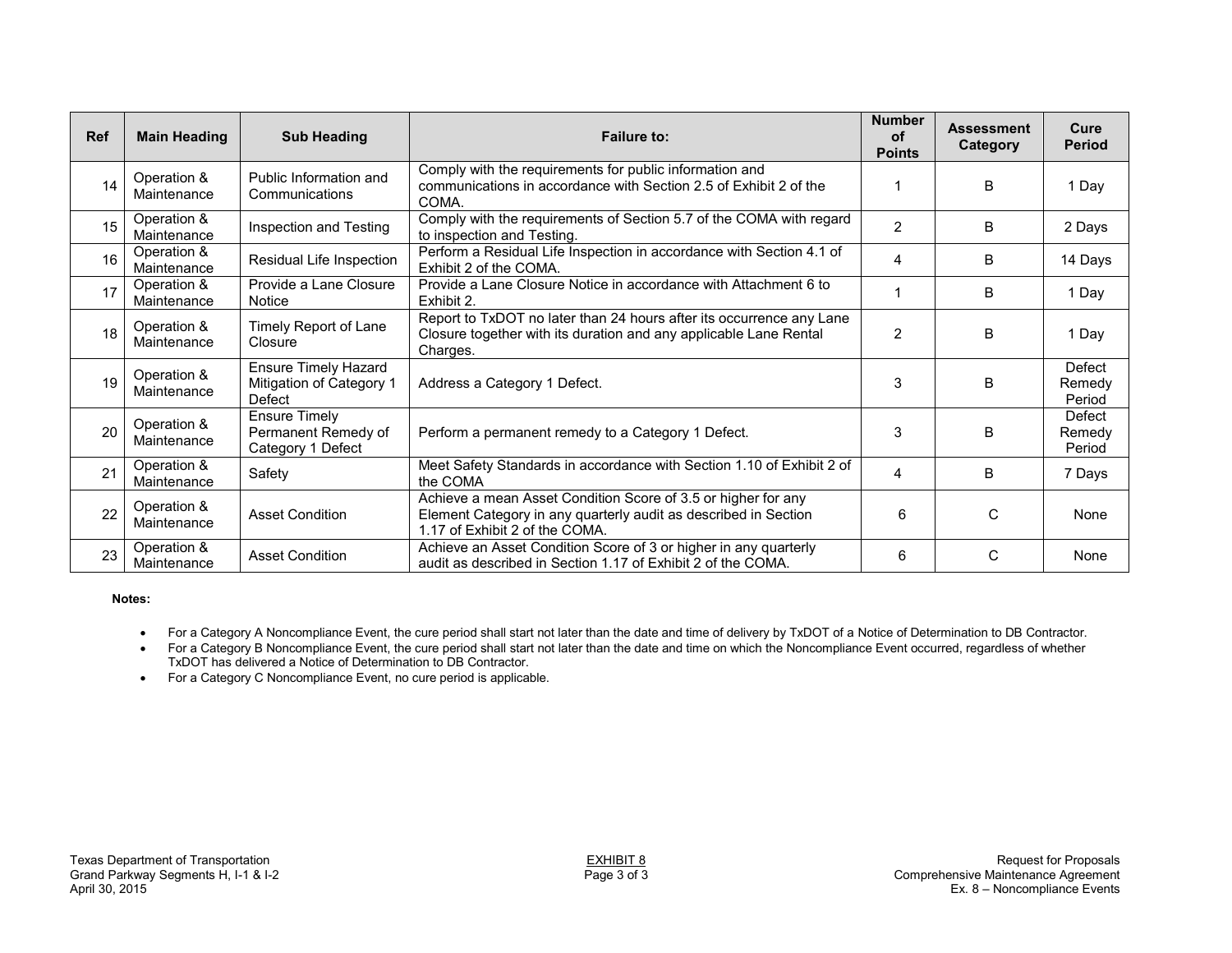### **EXHIBIT 9**

## **FORM OF GUARANTY**

THIS GUARANTY (this "Guaranty") is made as of \_\_\_\_\_\_\_\_\_\_, 20\_\_ by \_\_\_\_\_\_\_\_\_\_\_\_\_\_\_\_\_, a \_\_\_\_\_\_\_\_\_\_\_\_\_\_\_\_\_\_\_\_ ("Guarantor"), in favor of the TEXAS DEPARTMENT OF TRANSPORTATION, an agency of the State of Texas ("TxDOT").

## **R E C I T A L S**

A. \_\_\_\_\_\_\_\_\_\_\_\_\_\_\_\_\_\_, as maintenance contractor ("Maintenance Contractor"), and TxDOT are parties to that certain Comprehensive Maintenance Agreement (the "Agreement") pursuant to which Maintenance Contractor has agreed to operate and maintain the Project. Initially capitalized terms used herein without definition will have the meaning given such term in the COMA Documents.

B. To induce TxDOT to (i) enter into the Agreement; and (ii) consummate the transactions contemplated thereby, Guarantor has agreed to enter into this Guaranty.

C. Maintenance Contractor is a metal of the Guarantor is \_\_\_\_\_\_\_\_\_\_\_\_\_. The execution of the Agreement by TxDOT and the consummation of the transactions contemplated thereby will materially benefit Guarantor. Without this Guaranty, TxDOT would not have entered into the Agreement with Maintenance Contractor. Therefore, in consideration of TxDOT's execution of the Agreement and consummation of the transactions contemplated thereby, Guarantor has agreed to execute this Guaranty.

**NOW, THEREFORE,** in consideration of the foregoing Recitals, and for other good and valuable consideration, the receipt and sufficiency of which are hereby acknowledged, Guarantor agrees as follows:

**1. Guaranty**. Guarantor guarantees to TxDOT and its successors and assigns the full and prompt payment and performance when due of all of the obligations of Maintenance Contractor arising out of, in connection with, under or related to the Maintenance Services under the COMA Documents. The obligations guaranteed pursuant to this Guaranty are collectively referred to herein as the "Guaranteed Obligations."

**2. Unconditional Obligations.** This Guaranty is a guaranty of payment and performance and not of collection. Except as provided in Section 21, this Guaranty is an absolute, unconditional and irrevocable guarantee of the full and prompt payment and performance when due of all of the Guaranteed Obligations, whether or not from time to time reduced or extinguished or hereafter increased or incurred, and whether or not enforceable against Maintenance Contractor. If any payment made by Maintenance Contractor or any other Person and applied to the Guaranteed Obligations is at any time annulled, set aside, rescinded, invalidated, declared to be fraudulent or preferential or otherwise required to be repaid or refunded, then, to the extent of such payment or repayment, the liability of Guarantor will be and remain in full force and effect as fully as if such payment had never been made. Guarantor covenants that this Guaranty will not be fulfilled or discharged, except by the complete payment and performance of the Guaranteed Obligations, whether by the primary obligor or Guarantor under this Guaranty. Without limiting the generality of the foregoing, Guarantor's obligations hereunder will not be released, discharged or otherwise affected by: (a) any change in the COMA Documents or the obligations thereunder, or any insolvency, bankruptcy or similar proceeding affecting Maintenance Contractor, Guarantor or their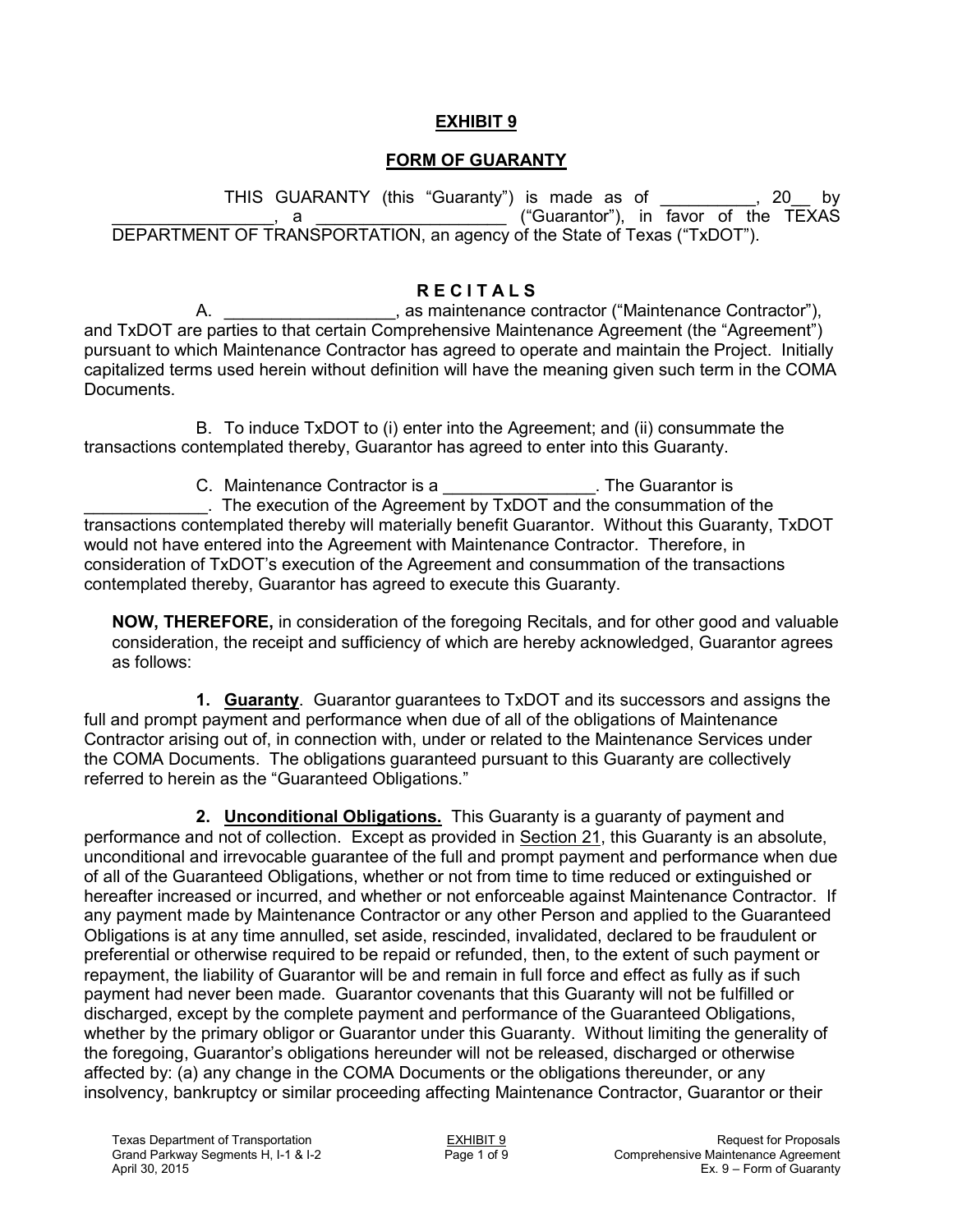respective assets, and (b) the existence of any claim or set-off which Maintenance Contractor has or Guarantor may have against TxDOT, whether in connection with this Guaranty or any unrelated transaction, provided that nothing in this Guaranty will be deemed a waiver by Guarantor of any claim or prevent the assertion of any claim by separate suit. This Guaranty will in all respects be a continuing, absolute, and unconditional guaranty irrespective of the genuineness, validity, regularity or enforceability of the Guaranteed Obligations or any part thereof or any instrument or agreement evidencing any of the Guaranteed Obligations or relating thereto, or the existence, validity, enforceability, perfection, or extent of any collateral therefor or any other circumstances relating to the Guaranteed Obligations, except as provided in Section 21.

**3. Independent Obligations.** Guarantor agrees that the Guaranteed Obligations are independent of the obligations of Maintenance Contractor and if any default occurs hereunder, a separate action or actions may be brought and prosecuted against Guarantor whether or not Maintenance Contractor is joined therein. TxDOT may maintain successive actions for other defaults of Guarantor. TxDOT's rights hereunder will not be exhausted by the exercise of any of its rights or remedies or by any such action or by any number of successive actions until and unless all Guaranteed Obligations have been paid and fully performed.

a. Guarantor agrees that TxDOT may enforce this Guaranty, at any time and from time to time, without the necessity of resorting to or exhausting any security or collateral and without the necessity of proceeding against Maintenance Contractor. Guarantor hereby waives the right to require TxDOT to proceed against Maintenance Contractor, to exercise any right or remedy under any of the COMA Documents or to pursue any other remedy or to enforce any other right.

b. Guarantor will continue to be subject to this Guaranty notwithstanding: (i) any modification, agreement or stipulation between Maintenance Contractor and TxDOT or their respective successors and assigns, with respect to any of the COMA Documents or the Guaranteed Obligations; (ii) any waiver of or failure to enforce any of the terms, covenants or conditions contained in any of the COMA Documents or any modification thereof; (iii) any release of Maintenance Contractor from any liability with respect to any of the COMA Documents; or (iv) any release or subordination of any collateral then held by TxDOT as security for the performance by Maintenance Contractor of the Guaranteed Obligations.

c. The Guaranteed Obligations are not conditional or contingent upon the genuineness, validity, regularity or enforceability of any of the COMA Documents or the pursuit by TxDOT of any remedies which TxDOT either now has or may hereafter have with respect thereto under any of the COMA Documents.

d. Notwithstanding anything to the contrary contained elsewhere in this Guaranty, Guarantor's obligations and undertakings hereunder are derivative of, and not in excess of, the obligations of Maintenance Contractor under the Agreement. Accordingly, in the event that Maintenance Contractor's obligations have been changed by any modification, agreement or stipulation between Maintenance Contractor and TxDOT or their respective successors or assigns, this Guaranty shall apply to the Guaranteed Obligations as so changed.

## **4. Liability of Guarantor.**

a. TxDOT may enforce this Guaranty upon the occurrence of a breach by Maintenance Contractor of any of the Guaranteed Obligations, notwithstanding the existence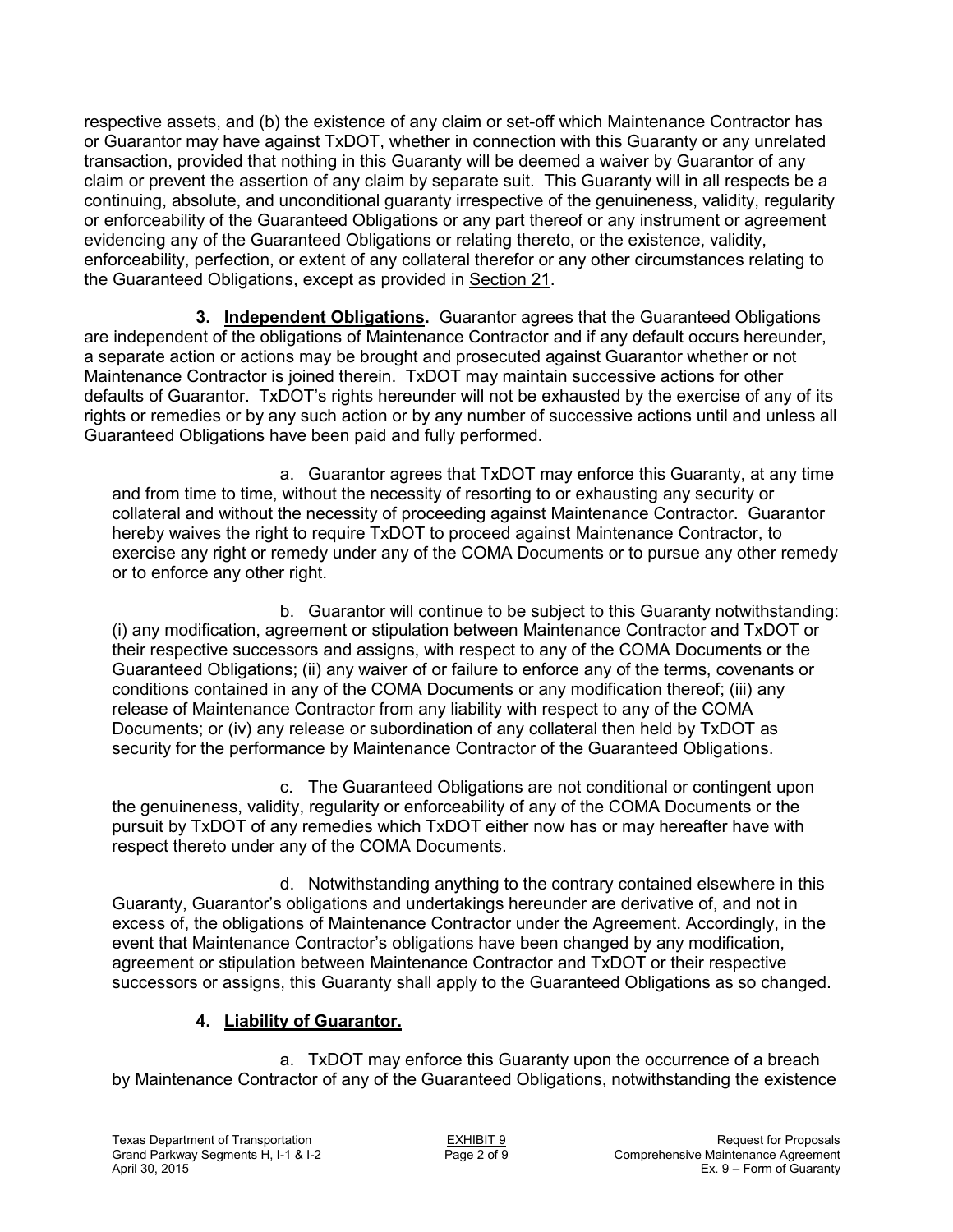of any dispute between TxDOT and Maintenance Contractor with respect to the existence of such a breach.

b. Guarantor's performance of some, but not all, of the Guaranteed Obligations will in no way limit, affect, modify or abridge Guarantor's liability for those Guaranteed Obligations that have not been performed.

c. TxDOT, upon such terms as it deems appropriate, without notice or demand and without affecting the validity or enforceability of this Guaranty or giving rise to any reduction, limitation, impairment, discharge or termination of Guarantor's liability hereunder, from time to time may (i) with respect to the financial obligations of Maintenance Contractor, if and as permitted by the Agreement, renew, extend, accelerate, increase the rate of interest on, or otherwise change the time, place, manner or terms of payment of financial obligations that are Guaranteed Obligations, and/or subordinate the payment of the same to the payment of any other obligations, (ii) settle, compromise, release or discharge, or accept or refuse any offer of performance with respect to, or substitutions for, the Guaranteed Obligations or any agreement relating thereto, (iii) request and accept other guarantees of the Guaranteed Obligations and take and hold security for the payment and performance of this Guaranty or the Guaranteed Obligations, (iv) release, surrender, exchange, substitute, compromise, settle, rescind, waive, alter, subordinate or modify, with or without consideration, any security for performance of the Guaranteed Obligations, any other guarantees of the Guaranteed Obligations, or any other obligation of any Person with respect to the Guaranteed Obligations, (v) enforce and apply any security hereafter held by or for the benefit of TxDOT in respect of this Guaranty or the Guaranteed Obligations and direct the order or manner of sale thereof, or exercise any other right or remedy that TxDOT may have against any such security, as TxDOT in its discretion may determine, and (vi) exercise any other rights available to it under the COMA Documents.

d. This Guaranty and the obligations of Guarantor hereunder will be valid and enforceable and will not be subject to any reduction, limitation, impairment, discharge or termination for any reason (other than indefeasible performance in full of the Guaranteed Obligations), including without limitation the occurrence of any of the following, whether or not Guarantor will have had notice or knowledge of any of them: (i) any failure or omission to assert or enforce or agreement or election not to assert or enforce, or the stay or enjoining, by order of court, by operation of law or otherwise, of the exercise or enforcement of, any claim or demand or any right, power or remedy (whether arising under the COMA Documents, at law, in equity or otherwise) with respect to the Guaranteed Obligations or any agreement or instrument relating thereto; (ii) any rescission, waiver, amendment or modification of, or any consent to departure from, any of the terms or provisions (including without limitation provisions relating to events of default) of the COMA Documents or any agreement or instrument executed pursuant thereto; (iii) TxDOT's consent to the change, reorganization or termination of the corporate structure or existence of Maintenance Contractor; (iv) any defenses, set-offs or counterclaims that Maintenance Contractor may allege or assert against TxDOT in respect of the Guaranteed Obligations, except as provided in Section 21.

**5. Waivers.** To the fullest extent permitted by law, Guarantor hereby waives and agrees not to assert or take advantage of: (a) any right to require TxDOT to proceed against Maintenance Contractor or any other Person or to proceed against or exhaust any security held by TxDOT at any time or to pursue any right or remedy under any of the COMA Documents or any other remedy in TxDOT's power before proceeding against Guarantor; (b) any defense that may arise by reason of the incapacity, lack of authority, death or disability of, or revocation hereby by Guarantor, Maintenance Contractor or any other Person or the failure of TxDOT to file or enforce a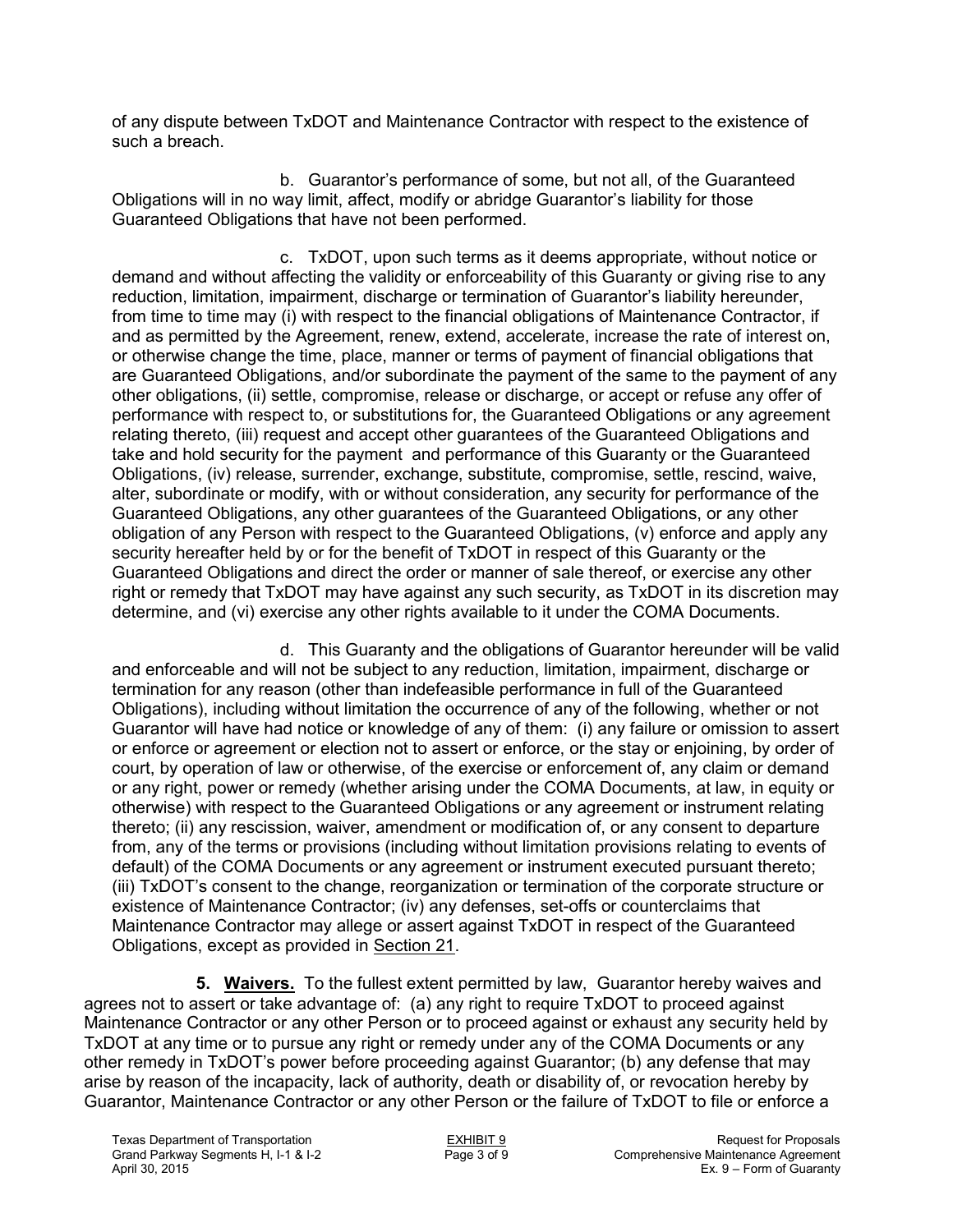claim against the estate (either in administration, bankruptcy or any other proceeding) of any such Person; (c) any defense that may arise by reason of any presentment, demand for payment or performance or otherwise, protest or notice of any other kind or lack thereof; (d) any right or defense arising out of an election of remedies by TxDOT even though the election of remedies, such as nonjudicial foreclosure with respect to any security for the Guaranteed Obligations, has destroyed the Guarantor's rights of subrogation and reimbursement against Maintenance Contractor by the operation of law or otherwise; (e) all notices to Guarantor or to any other Person, including, but not limited to, notices of the acceptance of this Guaranty or the creation, renewal, extension, modification, accrual of any of the obligations of Maintenance Contractor under any of the COMA Documents, or of default in the payment or performance of any such obligations, enforcement of any right or remedy with respect thereto or notice of any other matters relating thereto, except the notice required in Section 12.3.1 of the Agreement; (f) any defense based upon any act or omission of TxDOT which directly or indirectly results in or aids the discharge or release of Maintenance Contractor, Guarantor or any security given or held by TxDOT in connection with the Guaranteed Obligations; and (g) any and all suretyship defenses under applicable law.

**6. Waiver of Subrogation and Rights of Reimbursement.** Until the Guaranteed Obligations have been indefeasibly paid in full, Guarantor waives any claim, right or remedy which it may now have or may hereafter acquire against Maintenance Contractor that arises from the performance of Guarantor hereunder, including, without limitation, any claim, right or remedy of subrogation, reimbursement, exoneration, contribution, or indemnification, or participation in any claim, right or remedy of TxDOT against Maintenance Contractor, or any other security or collateral that TxDOT now has or hereafter acquires, whether or not such claim, right or remedy arises in equity, under contract, by statute, under common law or otherwise. All existing or future indebtedness of Maintenance Contractor or any shareholders, partners, members, joint venturers of Maintenance Contractor to Guarantor is subordinated to all of the Guaranteed Obligations. Whenever and for so long as Maintenance Contractor shall be in default in the performance of a Guaranteed Obligation, no payments with respect to any such indebtedness shall be made by Maintenance Contractor or any shareholders, partners, members, joint venturers of Maintenance Contractor to Guarantor without the prior written consent of TxDOT. Any payment by Maintenance Contractor or any shareholders, partners, members, joint venturers of Maintenance Contractor to Guarantor in violation of this provision shall be deemed to have been received by Guarantor as trustee for TxDOT.

**7. Waivers by Guarantor if Real Property Security.** If the Guaranteed Obligations are or become secured by real property or an estate for years, Guarantor waives all rights and defenses that Guarantor may have because the Guaranteed Obligations are secured by real property. This means, among other things:

a. TxDOT may collect from Guarantor without first foreclosing on any real or personal property collateral pledged by Maintenance Contractor.

b. If TxDOT forecloses on any real property collateral pledged by Maintenance Contractor:

(1) The amount of the Guaranteed Obligation may be reduced only by the price for which that collateral is sold at the foreclosure sale, even if the collateral is worth more than the sale price.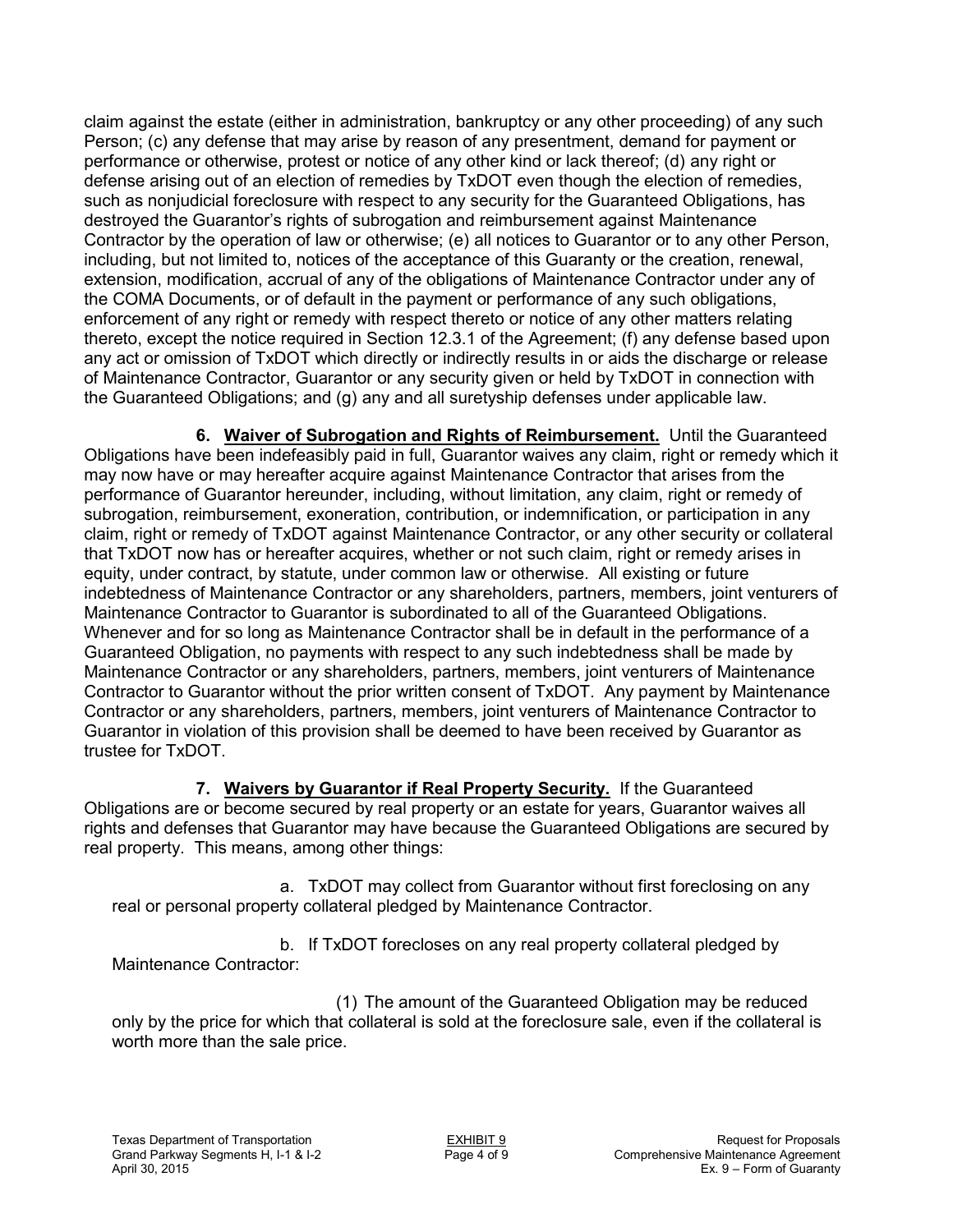(2) TxDOT may collect from Guarantor even if TxDOT, by foreclosing on the real property collateral, has destroyed any right Guarantor may have to collect from Maintenance Contractor.

This is an unconditional and irrevocable waiver of any rights and defenses Guarantor may have because the Guaranteed Obligations secured by real property.

**8. Cumulative Rights**. All rights, powers and remedies of TxDOT hereunder will be in addition to and not in lieu of all other rights, powers and remedies given to TxDOT, whether at law, in equity or otherwise.

**9. Representations and Warranties.** Guarantor represents and warrants that:

a. it is a corporation duly organized, validly existing, and in good standing under the laws of the State of Delaware and qualified to do business and is in good standing under the laws of the State of Texas;

b. it has all requisite corporate power and authority to execute, deliver and perform this Guaranty;

c. the execution, delivery, and performance by Guarantor of this Guaranty have been duly authorized by all necessary corporate action on the part of Guarantor and proof of such authorization will be provided with the execution of this Guaranty;

d. this Guaranty has been duly executed and delivered and constitutes the legal, valid and binding obligation of Guarantor, enforceable against Guarantor in accordance with its terms;

e. neither the execution nor delivery of this Guaranty nor compliance with or fulfillment of the terms, conditions, and provisions hereof, will conflict with, result in a material breach or violation of the terms, conditions, or provisions of, or constitute a material default, an event of default, or an event creating rights of acceleration, termination, or cancellation, or a loss of rights under: (1) the certificate of incorporation or by-laws of Guarantor, (2) any judgment, decree, order, contract, agreement, indenture, instrument, note, mortgage, lease, governmental permit, or other authorization, right restriction, or obligation to which Guarantor is a party or any of its property is subject or by which Guarantor is bound, or (3) any federal, state, or local law, statute, ordinance, rule or regulation applicable to Guarantor;

f. it now has and will continue to have full and complete access to any and all information concerning the transactions contemplated by the COMA Documents or referred to therein, the financial status of Maintenance Contractor and the ability of Maintenance Contractor to pay and perform the Guaranteed Obligations;

g. it has reviewed and approved copies of the COMA Documents and is fully informed of the remedies TxDOT may pursue, with or without notice to Maintenance Contractor or any other Person, in the event of default of any of the Guaranteed Obligations;

h. it has made and so long as the Guaranteed Obligations (or any portion thereof) remain unsatisfied, it will make its own credit analysis of Maintenance Contractor and will keep itself fully informed as to all aspects of the financial condition of Maintenance Contractor, the performance of the Guaranteed Obligations of all circumstances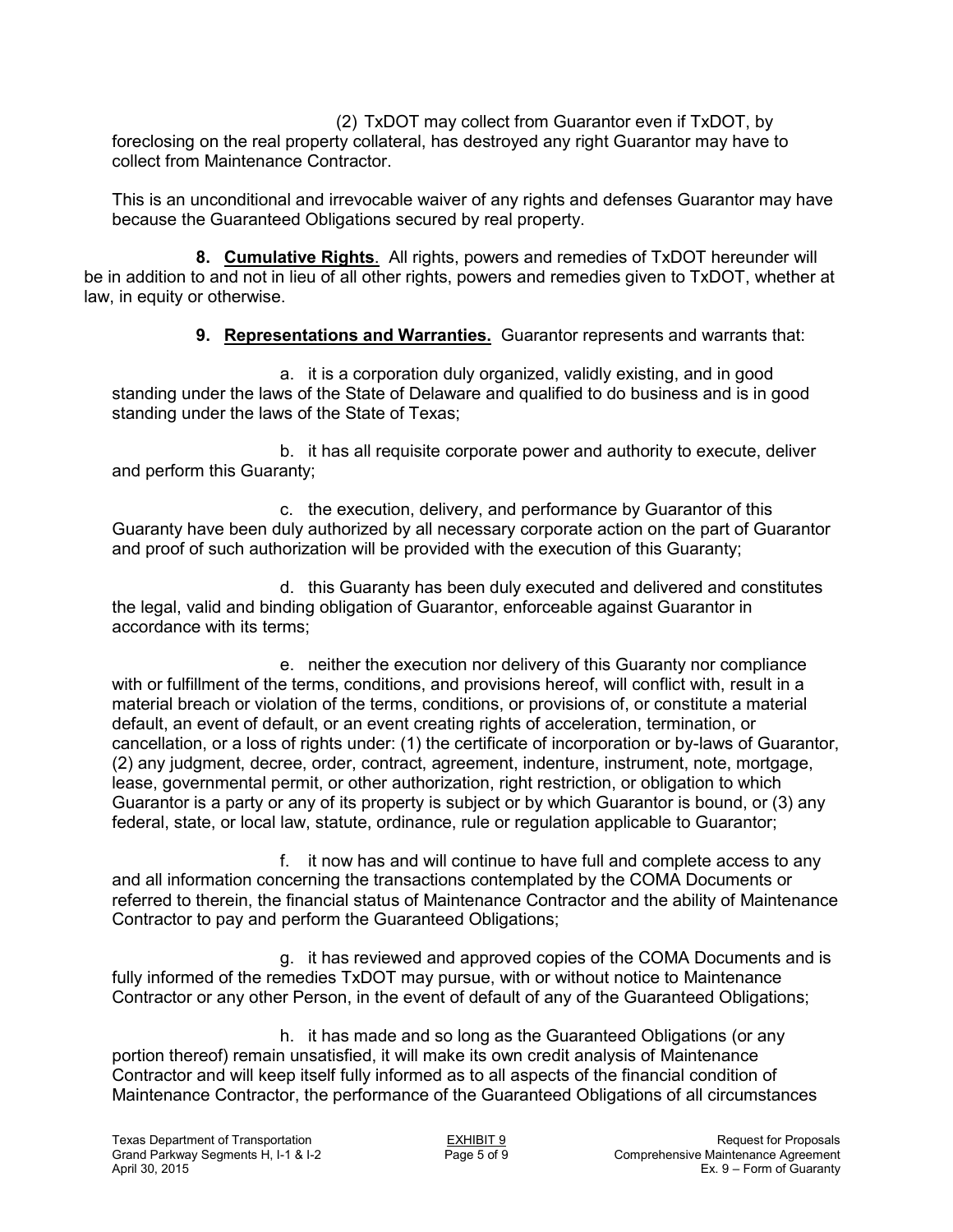bearing upon the risk of nonpayment or nonperformance of the Guaranteed Obligations. Guarantor hereby waives and relinquishes any duty on the part of TxDOT to disclose any matter, fact or thing relating to the business, operations or conditions of Maintenance Contractor now known or hereafter known by TxDOT;

i. no consent, authorization, approval, order, license, certificate, or permit or act of or from, or declaration or filing with, any governmental authority or any party to any contract, agreement, instrument, lease, or license to which Guarantor is a party or by which Guarantor is bound, is required for the execution, delivery, or compliance with the terms hereof by Guarantor, except as have been obtained prior to the date hereof; and

j. there is no pending or, to the best of its knowledge, threatened action, suit, proceeding, arbitration, litigation, or investigation of or before any Governmental Authority which challenges the validity or enforceability of this Guaranty.

**10. Governing Law.** The validity, interpretation and effect of this Guaranty are governed by and will be construed in accordance with the laws of the State of Texas applicable to contracts made and performed in such State and without regard to conflicts of law doctrines except to the extent that certain matters are preempted by Federal law. Guarantor consents to the jurisdiction of the State of Texas with regard to this Guaranty. The venue for any action regarding this Guaranty shall be Travis County, Texas.

**11. Entire Document.** This Guaranty contains the entire agreement of Guarantor with respect to the transactions contemplated hereby, and supersede all negotiations, representations, warranties, commitments, offers, contracts and writings prior to the date hereof, written or oral, with respect to the subject matter hereof. No waiver, modification or amendment of any provision of this Guaranty is effective unless made in writing and duly signed by TxDOT referring specifically to this Guaranty, and then only to the specific purpose, extent and interest so provided.

**12. Severability.** If any provision of this Guaranty is determined to be unenforceable for any reason by a court of competent jurisdiction, it will be adjusted rather than voided, to achieve the intent of the parties and all of the provisions not deemed unenforceable will be deemed valid and enforceable to the greatest extent possible.

**13. Notices.** Any communication, notice or demand of any kind whatsoever under this Guaranty shall be in writing and delivered by personal service (including express or courier service), by electronic communication, whether by telex, telegram or telecopying (if confirmed in writing sent by registered or certified mail, postage prepaid, return receipt requested), or by registered or certified mail, postage prepaid, return receipt requested, addressed as follows:

| If to TxDOT:    | <b>Texas Department of Transportation</b><br>7600 Chevy Chase Drive, Bldg 2, Suite 400<br>Austin, Texas 78752<br>Attention: Mr. Dieter Billek, P.E.<br>Telephone: (512) 334-3831<br>Facsimile: (512) 512-1669 |
|-----------------|---------------------------------------------------------------------------------------------------------------------------------------------------------------------------------------------------------------|
| With copies to: | <b>Texas Department of Transportation</b><br><b>Office of General Counsel</b><br>125 East 11 <sup>th</sup> Street                                                                                             |
|                 |                                                                                                                                                                                                               |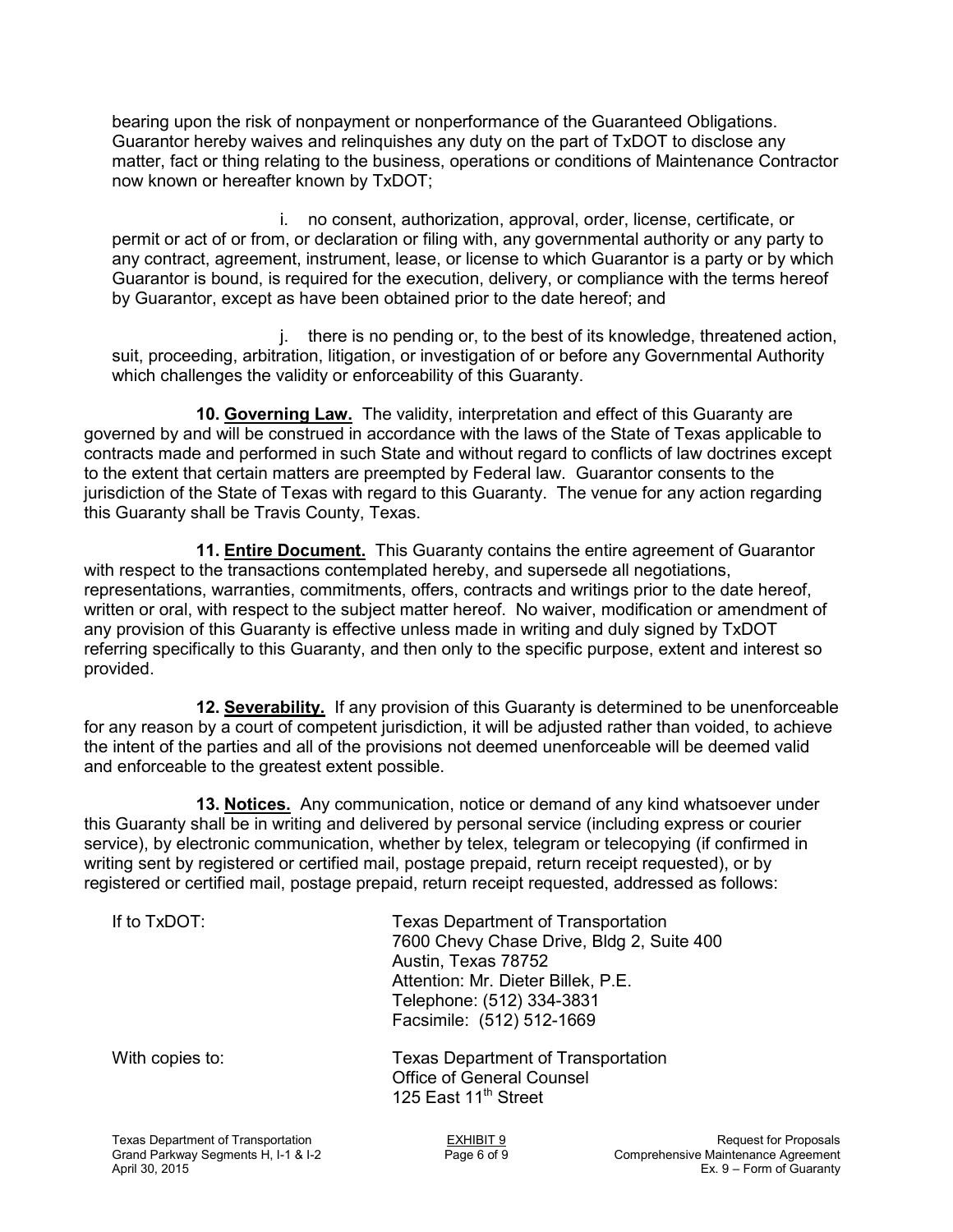Attention: Rebecca Bronson, Esq. Telephone: (512) 463-8630 Facsimile: (512) 475-3070

If to Guarantor:

| Attention: |
|------------|
| Telephone: |
| Facsimile: |

Either Guarantor or TxDOT may from time to time change its address for the purpose of notices by a similar notice specifying a new address, but no such change is effective until it is actually received by the party sought to be charged with its contents.

All notices and other communications required or permitted under this Guaranty which are addressed as provided in this Section 13 are effective upon delivery, if delivered personally or by overnight mail, and, are effective five days following deposit in the United States mail, postage prepaid if delivered by mail.

**14. Captions**. The captions of the various Sections of this Guaranty have been inserted only for convenience of reference and do not modify, explain, enlarge or restrict any of the provisions of this Guaranty.

**15. Assignability.** This Guaranty is binding upon and inures to the benefit of the successors and assigns of Guarantor and TxDOT, but is not assignable by Guarantor without the prior written consent of TxDOT, which consent may be granted or withheld in TxDOT's sole discretion. Any assignment by Guarantor effected in accordance with this Section 15 will not relieve Guarantor of its obligations and liabilities under this Guaranty.

**16. Construction of Agreement.** Ambiguities or uncertainties in the wording of this Guaranty will not be construed for or against any party, but will be construed in the manner that most accurately reflects the parties' intent as of the date hereof.

**17. No Waiver.** Any forbearance or failure to exercise, and any delay by TxDOT in exercising, any right, power or remedy hereunder will not impair any such right, power or remedy or be construed to be a waiver thereof, nor will it preclude the further exercise of any such right, power or remedy.

### **18. Bankruptcy; Post-Petition Interest; Reinstatement of Guaranty.**

a. The obligations of Guarantor under this Guaranty will not be reduced, limited, impaired, discharged, deferred, suspended or terminated by any proceeding, voluntary or involuntary, involving the bankruptcy, insolvency, receivership, reorganization, liquidation or arrangement of Maintenance Contractor or by any defense which Maintenance Contractor may have by reason of the order, decree or decision of any court or administrative body resulting from any such proceeding. TxDOT is not obligated to file any claim relating to the Guaranteed Obligations if Maintenance Contractor becomes subject to a bankruptcy, reorganization, or similar proceeding, and the failure of TxDOT so to file will not affect Guarantor's obligations under this Guaranty.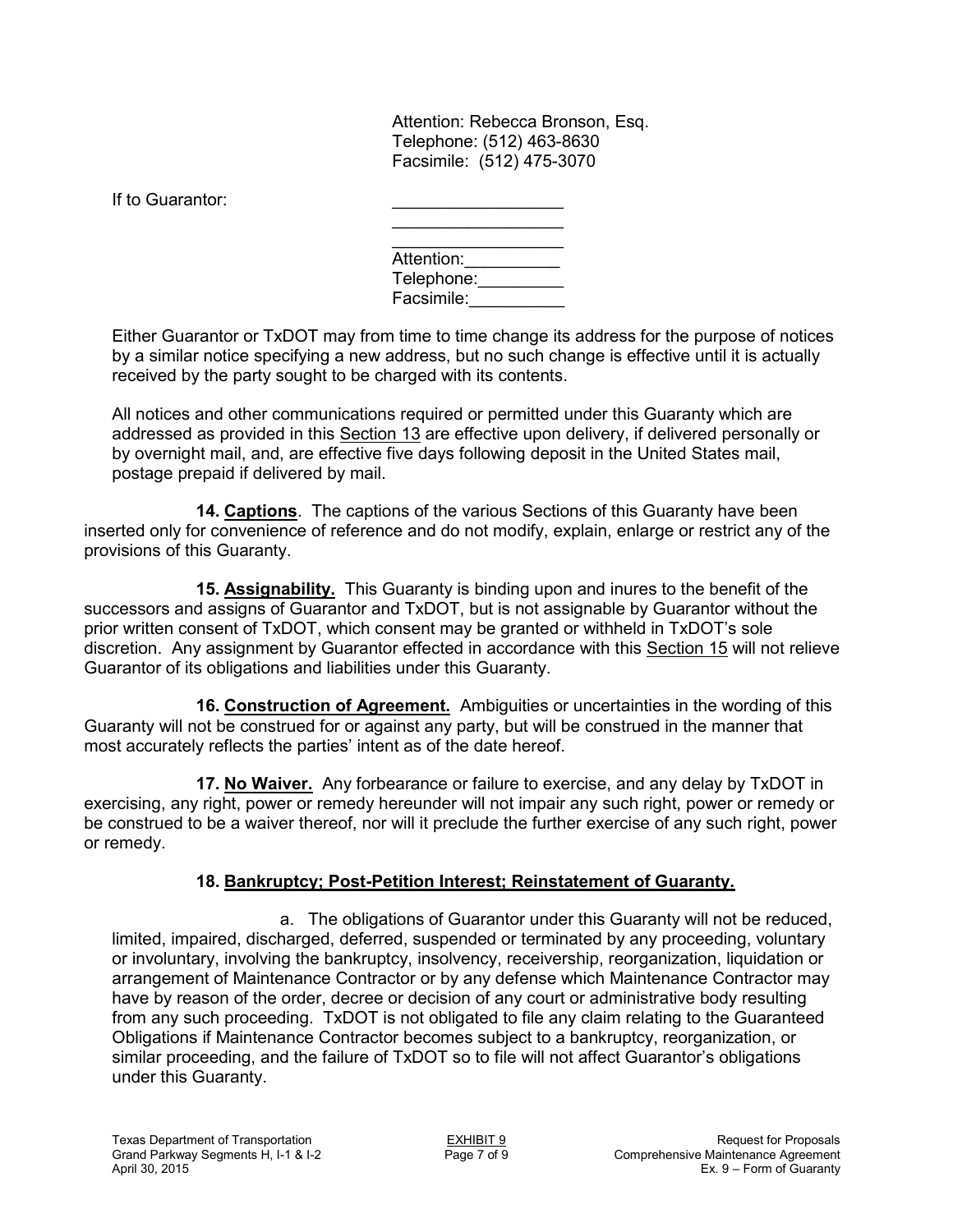b. Guarantor acknowledges and agrees that any interest on any portion of the Guaranteed Obligations which accrues after the commencement of any proceeding referred to in clause (a) above (or, if interest on any portion of the Guaranteed Obligations ceases to accrue by operation of law by reason of the commencement of said proceeding, such interest as would have accrued on such portion of the Guaranteed Obligations if said proceedings had not been commenced) will be included in the Guaranteed Obligations because it is the intention of Guarantor and TxDOT that the Guaranteed Obligations should be determined without regard to any rule of law or order which may relieve Maintenance Contractor of any portion of such Guaranteed Obligations. Guarantor will permit any trustee in bankruptcy, receiver, debtor in possession, assignee for the benefit of creditors or any similar person to pay TxDOT, or allow the claim of TxDOT in respect of, any such interest accruing after the date on which such proceeding is commenced.

**19. Attorneys' Fees**. Guarantor agrees to pay to TxDOT without demand reasonable attorneys' fees and all costs and other expenses (including such fees and costs of litigation, arbitration and bankruptcy, and including appeals) incurred by TxDOT in enforcing, collecting or compromising any Guaranteed Obligation or enforcing or collecting this Guaranty against Guarantor or in attempting to do any or all of the foregoing.

**20. Joint and Several Liability**. If the Guarantor is comprised of more than one individuals and/or entities, such individuals and/or entities, as applicable, shall be jointly and severally liable for the Guaranteed Obligations. If more than one guaranty is executed with respect to Maintenance Contractor and the Project, each guarantor under such a guaranty shall be jointly and severally liable with the other guarantors with respect to the obligations guaranteed under such guaranties.

**21. Defenses**. Notwithstanding any other provision to the contrary, Guarantor shall be entitled to the benefit of all defenses available to Maintenance Contractor under the Agreement except (a) those expressly waived in this Guaranty, (b) failure of consideration, lack of authority of Maintenance Contractor and any other defense to formation of the Agreement, and (c) defenses available to Maintenance Contractor under any federal or state law respecting bankruptcy, arrangement, reorganization or similar relief of debtors. Action against Guarantor under this Guaranty shall be subject to no prior notice or demand except for the notice provided in Section 12.3.1 of the Agreement.

## [SIGNATURES ON NEXT PAGE]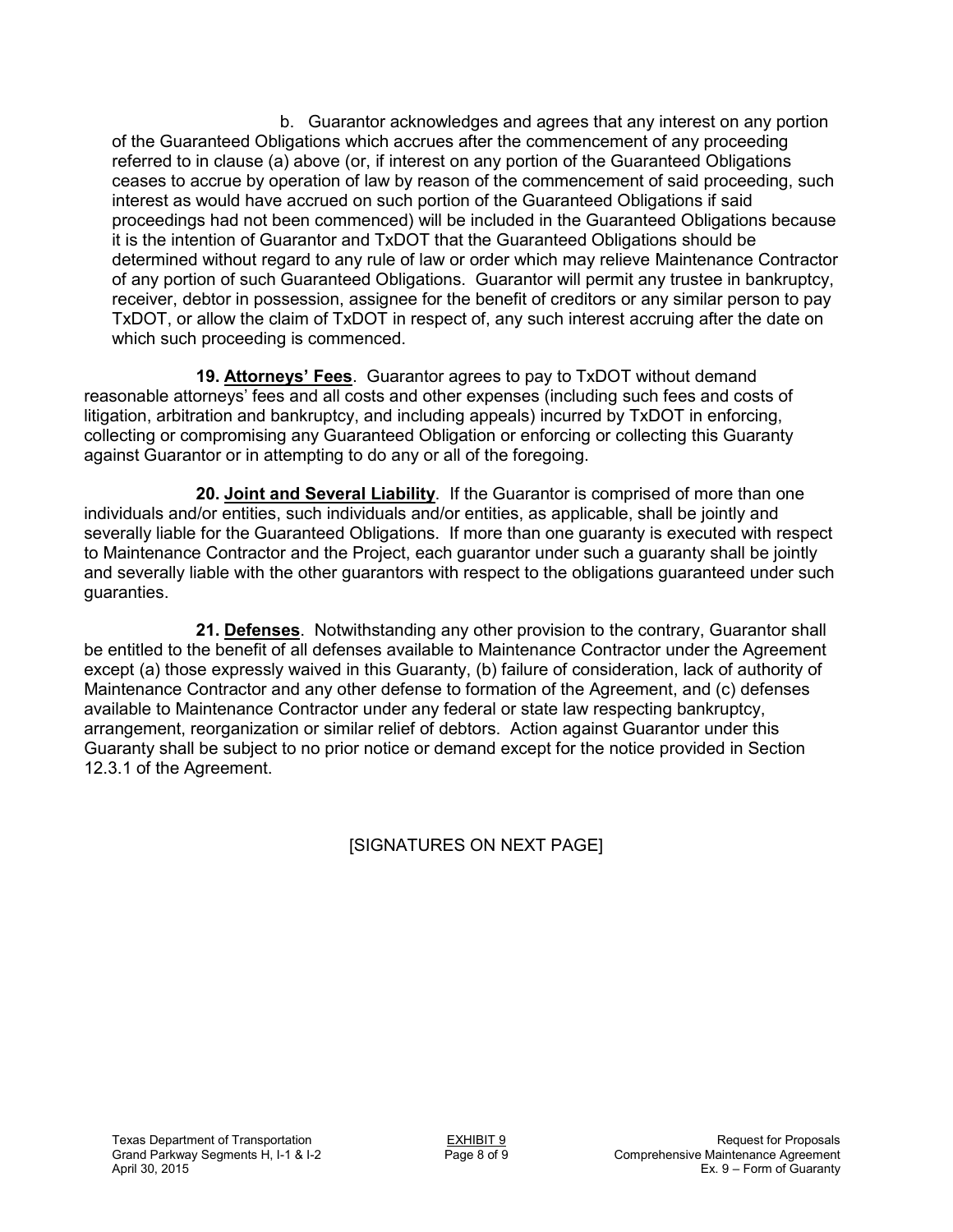IN WITNESS WHEREOF, Guarantor has executed this Guaranty as of the date first written above.

\_\_\_\_\_\_\_\_\_\_\_\_\_\_\_\_\_\_\_\_\_\_\_\_\_\_\_\_\_\_\_\_ a \_\_\_\_\_\_\_\_\_\_\_\_\_\_\_\_\_\_\_\_\_\_\_\_\_\_\_\_\_\_\_ By: \_\_\_\_\_\_\_\_\_\_\_\_\_\_\_\_\_\_\_\_\_\_\_\_\_\_\_\_\_ Name:\_\_\_\_\_\_\_\_\_\_\_\_\_\_\_\_\_\_\_\_\_\_\_\_\_\_\_ Title:\_\_\_\_\_\_\_\_\_\_\_\_\_\_\_\_\_\_\_\_\_\_\_\_\_\_\_\_ By: \_\_\_\_\_\_\_\_\_\_\_\_\_\_\_\_\_\_\_\_\_\_\_\_\_\_\_\_\_ **Name:** 2008. **Name:** 2008. **Name:** 2008. **Name:** 2008. **Name:** 2008. **Name:** 2008. **Name:** 2008. **Name:** 2008. **Name:** 2008. **Name:** 2008. **Name:** 2008. **Name:** 2008. **Name:** 2008. **Name:** 2008. **Name:** 2008. **Name:** 2008 Title:\_\_\_\_\_\_\_\_\_\_\_\_\_\_\_\_\_\_\_\_\_\_\_\_\_\_\_\_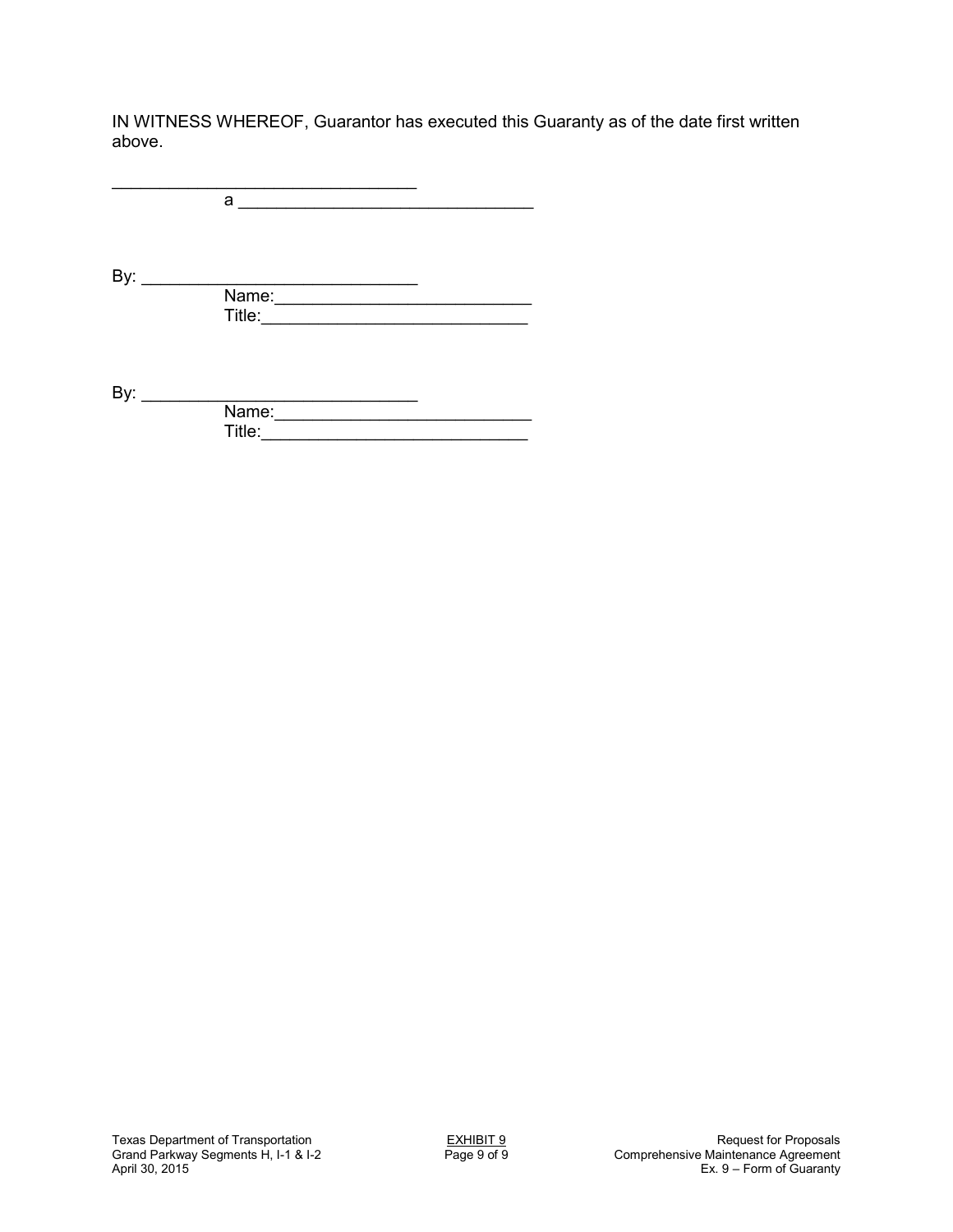### **EXHIBIT 10**

#### **INSURANCE REQUIREMENTS**

#### **1. Property Insurance**

 At all times during the Maintenance Term, Maintenance Contractor shall procure and keep in force, or cause to be procured and kept in force, a policy of property insurance as specified below.

(a) The policy shall provide coverage for "all risks" of direct physical loss or damage to the Project within the limits of the O&M Work for terrorism, fire, collapse, earthquake, earth movement, volcanic activity, tsunami, flood, storm, tempest, windstorm, hurricane, tornado, ice flow, subsidence, or loss of property while waterborne on an inland waterway or under the water. The policy shall contain extensions of coverage that are typical for a project of the nature of the Project, and shall contain only those exclusions that are typical for a project of the nature of the Project (including the sublimits noted below).

(b) The policy shall cover all (i) property, roads, buildings, bridge structures, other structures, fixtures, materials, supplies, foundations, pilings that are part of the Project, and (ii) machinery and equipment that are part of the Project.

(c) The policy shall provide coverage per occurrence sufficient to reinstate the insured property for a limit not less than the probable maximum loss, and will include reasonable sublimits for Property in the Course of Construction, professional fees, demolition and debris removal, without risk of co-insurance. Maintenance Contractor and its insurance consultant shall perform the maximum probable loss analysis using industry standard underwriting practices. The probable maximum loss analysis and recommended policy limit based thereon shall be subject to the review and comment by TxDOT to verify reasonableness under industry standard underwriting practices, prior to issuance of the policy or renewal of any policy. Maintenance Contractor and its insurance consultant shall review every five years the probable maximum loss values for the covered property and shall adjust the coverage limit accordingly for the period during which the property insurance policy is required hereunder.

(d) Maintenance Contractor and TxDOT shall be the named insureds on the policy. If for some reason TxDOT is not a named insured on the policy, TxDOT shall be named as additional insured on the policy, as its interests may appear. Maintenance Contractor also may, but is not obligated to, include Subcontractors and other interested parties as additional insureds as their respective interests appear. The policy shall be written so that no acts or omissions of a named insured shall vitiate coverage of the other named insureds or additional insureds (as applicable). TxDOT and Maintenance Contractor shall be named as loss payees under the policy, as their interests may appear. If TxDOT, as loss payee, receives proceeds of such insurance for insured loss or damage, TxDOT shall hold such proceeds available to pay and reimburse Maintenance Contractor for reasonable costs it incurs to repair and replace the loss or damage to the Project.

(e) To the extent commercially available, the policy shall include coverage for (i) foundations, including pilings, but excluding normal settling, shrinkage, or expansion, (ii) physical damage resulting from machinery accidents but excluding normal and natural wear and tear, corrosion, erosion, inherent vice or latent defect in the machinery, (iii) plans, blueprints and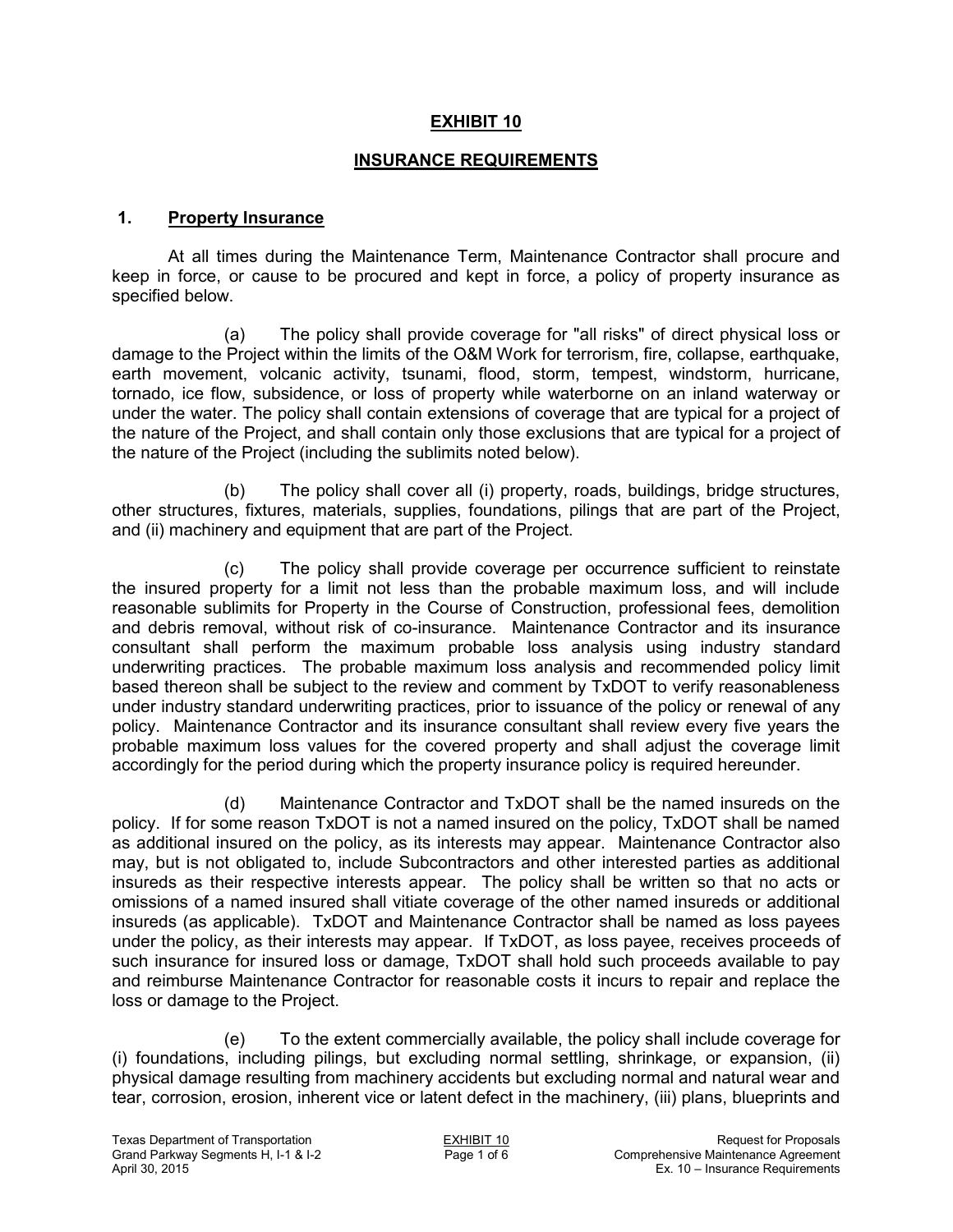specifications, (iv) physical damage resulting from faulty work or faulty materials, but excluding the cost of making good such faulty work or faulty materials, (v) physical damage resulting from design error or omission but excluding the cost of making good such design error or omission, (vi) physical damage resulting from mechanical breakdown or electrical apparatus breakdown, (vii) demolition and debris removal coverage, (viii) the increased replacement cost due to any change in applicable codes or other Laws, (ix) expense to reduce loss, (x) building ordinance compliance, with the building ordinance exclusion deleted, (xi) "soft cost expense" (including costs of Governmental Approvals, mitigation costs, attorneys' fees, and other fees and costs associated with such damage or loss or replacement thereof) and (xii) property in the course of construction with a sublimit of at least \$5,000,000. The sublimit for coverage (vii) shall be not less than \$2,000,000. The sublimit coverage for (xi) shall be not less than \$1,000,000. The aggregate sublimit for coverages (viii) and (x) shall be not less than \$1,000,000.

(f) The policy shall provide a deductible not exceeding \$1,000,000 per occurrence, provided however, for the perils of windstorm, flood and earthquake, the deductible may be expressed as a percentage of the policy limit not to exceed five percent (5%).

(g) Maintenance Contractor shall also procure and keep in force, or cause to be procured and kept in force, a policy covering any contractor's equipment on site for a limit not less than \$1,000,000.

## **2. Commercial General Liability Insurance**

 At all times during the performance of the Maintenance Services and during the Maintenance Term, Maintenance Contractor shall procure and keep in force, or cause to be procured and kept in force, commercial general liability insurance as specified below.

(a) The policy shall be in a form reasonably acceptable to TxDOT, and shall be an occurrence form. The policy shall contain extensions of coverage that are typical for a project of the nature of this Project, and shall contain only those exclusions that are typical for a project of the nature of this Project.

(b) The policy shall insure against the legal liability of the insureds named in Section 2(d), relating to claims by third parties for accidental death, bodily injury or illness, property damage, personal injury and advertising injury, and shall include the following specific coverages:

- (i) Contractual liability;
- (ii) Premises/operations;
- (iii) Independent contractors;

(iv) Products and completed operations (with acknowledgement that the Project constitutes the premises and not a product);

(v) Broad form property damage, providing the same coverage as ISO form CG 00 01 12 07 provides;

(vi) Hazards commonly referred to as "XCU", including explosion, collapse and underground property damage;

(vii) Fellow employee coverage for supervisory personnel;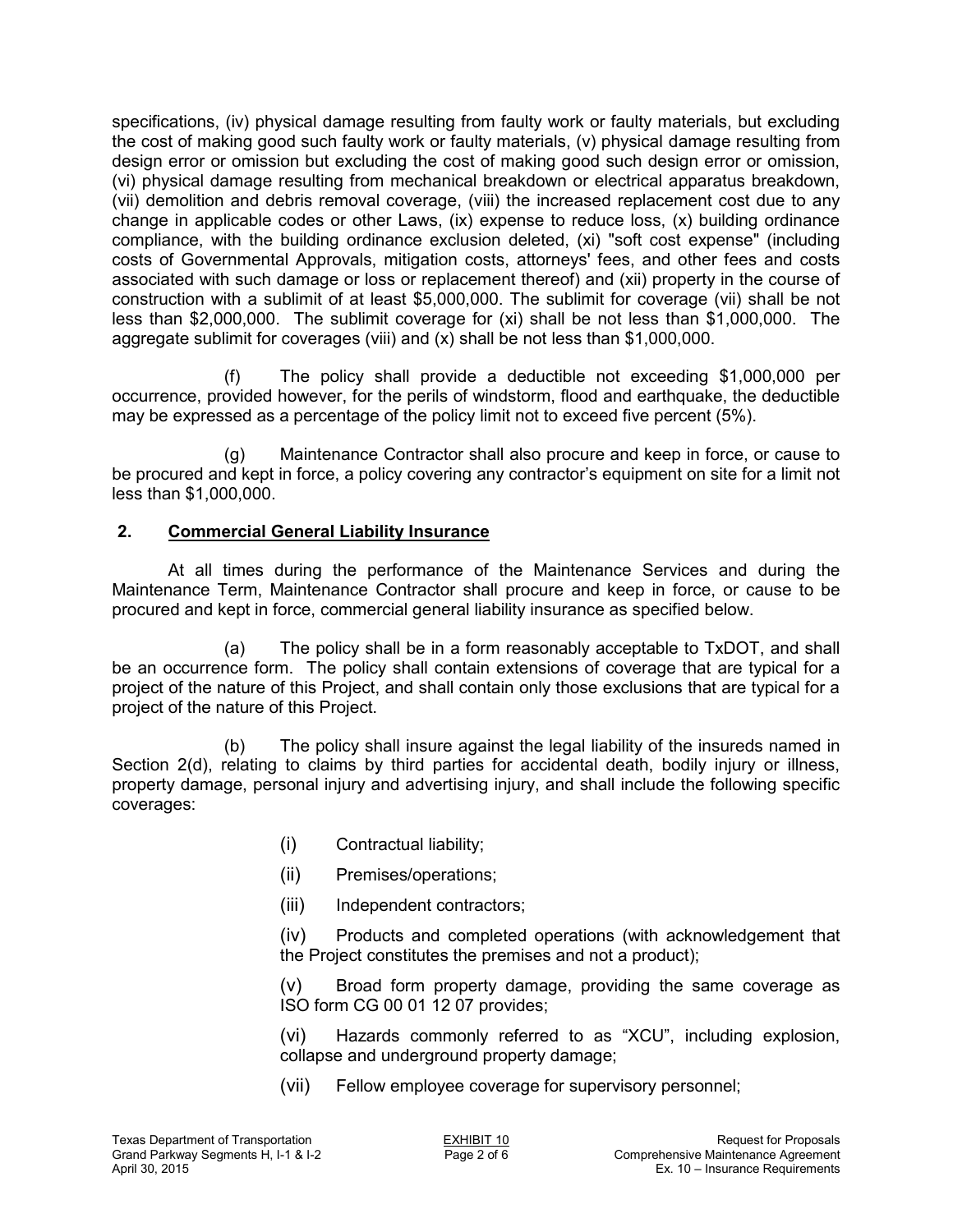(viii) Incidental medical malpractice;

(ix) No exclusion for work performed within 50 feet of a railroad;

(x) No exclusion for claims arising from professional services except for CG 22 80 or its equivalent;

(xi) Broad named insured endorsement; and

(xii) Non-owned automobile liability, unless covered by the automobile liability policy pursuant to Section 4 of this Exhibit 10.

(c) The policy shall have limits of not less than \$1,000,000 per occurrence and \$2,000,000 in the general aggregate per policy period, with the general aggregate limit applicable on a per project basis. Such limits may be shared by all insured and additional insured parties and shall reinstate annually.

(d) The policy shall name Maintenance Contractor as a named insured. The Indemnified Parties shall be named as additional insureds, using ISO forms CG 20 10 04 13 and CG 20 37 04 13 or their equivalents. The policy shall be written so that no act or omission of a named insured shall vitiate coverage of the additional insureds.

(e) The policy shall provide for a deductible or self-insured retention not exceeding \$1,000,000 per occurrence.

### **3. Automobile Liability Insurance**

 At all times during the performance of the Maintenance Services and during the Maintenance Term, Maintenance Contractor shall procure and keep in force comprehensive, business, or commercial automobile liability insurance as specified below.

(a) Each policy shall cover accidental death, bodily injury and property damage liability arising from the ownership, maintenance or use of all owned, non-owned and hired vehicles connected with performance of the Maintenance Services, including loading and unloading. The policy shall contain extensions of coverage that are typical for a project of the nature of the Project, and shall contain only those exclusions that are typical for a project of the nature of the Project.

(b) Maintenance Contractor shall be the named insured under its automobile liability policy.

(c) Maintenance Contractor's policy shall have a combined single limit per policy period of not less than \$1,000,000 combined single.

(d) Each policy shall provide a deductible or self-insured retention not exceeding \$1,000,000 per occurrence.

(e) The Indemnified Parties shall be named as additional insureds.

### **4. Pollution Liability Insurance**

 At all times during the performance of the Maintenance Services and during the Maintenance Term, Maintenance Contractor shall procure and keep in force, or cause to be procured and kept in force, pollution liability insurance as specified below.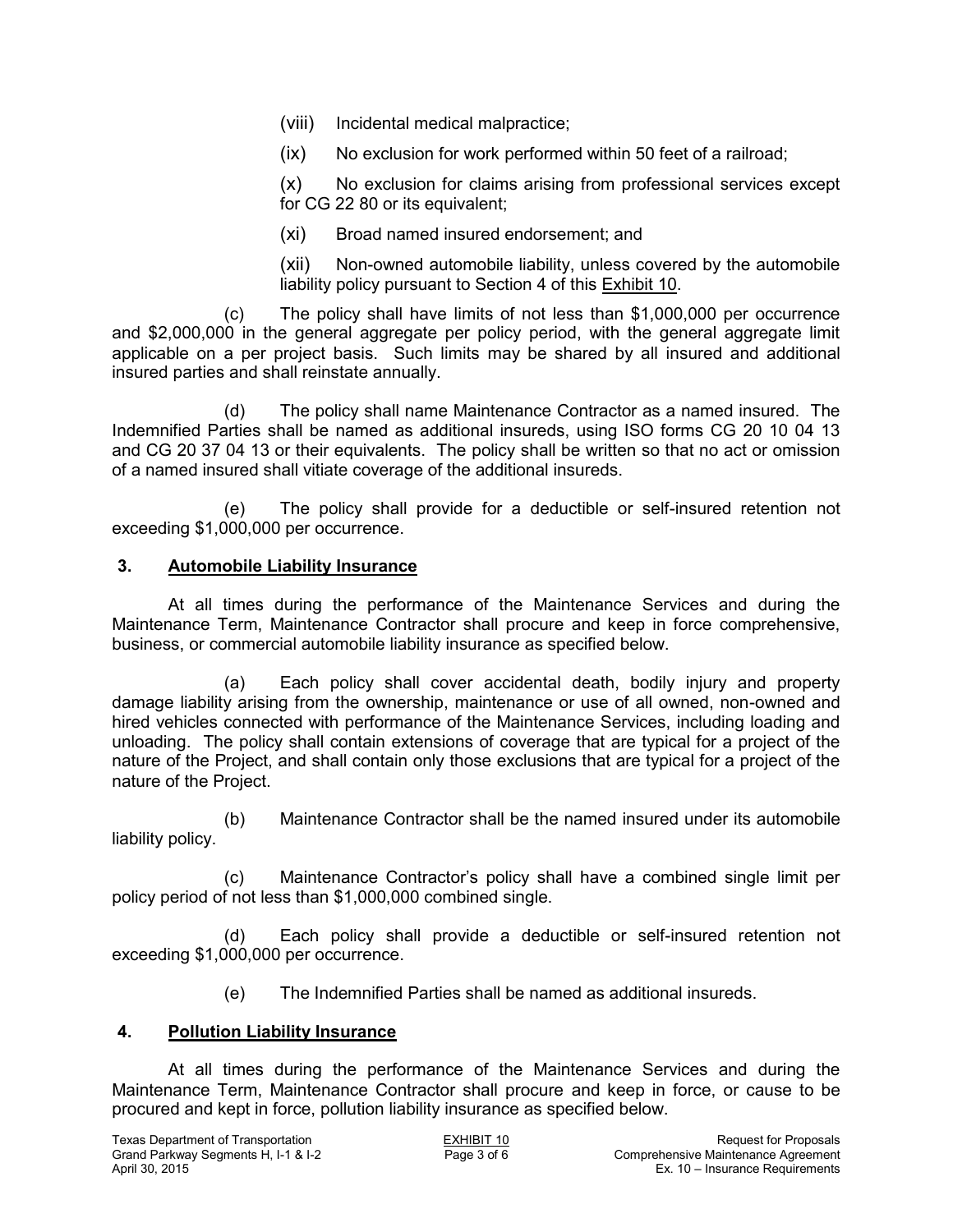(a) The policy shall cover sums that the insured becomes liable to pay to a third party or that are incurred by the order of a regulatory body consequent upon a pollution incident, subject to the policy terms and conditions, including bodily injury, property damage, clean-up and remediation costs and associated defense costs. Such policy shall cover claims related to pollution conditions to the extent such are caused by, arise out of or are otherwise related to the performance of the Maintenance Services provided on the Project. Coverage shall include, at a minimum, not only on-site activities, but also non-owned disposal sites and in transit exposures. If the policy is carried on a claims made basis, it shall include a five-year extended reporting period from the end of the policy period.

(b) Maintenance Contractor shall be named insured and the Indemnified Parties shall be the additional insureds under such policy. The policy shall be written so that no acts or omissions of a named insured shall vitiate coverage of the other additional insureds. The insured vs. insured exclusion shall be deleted, so that the policy will insure Maintenance Contractor against, and respond to, pollution liability claims and actions of TxDOT against Maintenance Contractor.

(c) The policy shall have a limit of not less than \$5,000,000 per occurrence and in the aggregate per policy period, unless applicable regulatory standards impose more stringent coverage requirements.

(d) The policy shall provide a deductible or self-insured retention not exceeding \$1,000,000 per occurrence.

### **5. Professional Liability Insurance**

 Maintenance Contractor shall, if directly performing professional services, procure and keep in force, or, if others are performing such services, cause to be procured and kept in force, professional liability insurance, as specified in subparagraphs (a), (b) and (c) below, at all times during the performance of the Maintenance Services and during the Maintenance Term, that professional services are rendered respecting design and construction until five years after the professional services have concluded for the Project; provided, however, that the total term of such professional liability coverage need not extend beyond 10 years. As noted above, the policy shall insure Maintenance Contractor if it is rendering the professional services. The policy shall insure the lead design firm if Maintenance Contractor is not itself rendering the professional services.

(a) Maintenance Contractor may satisfy such insurance requirement by providing either a Project-specific professional liability policy or maintaining an annual "practice" professional liability insurance policy. Such coverage shall be carried at any time the party is performing professional services and for a period of three years after completion of such services. Coverage shall be provided for claims arising out of any negligent act, error or omission in the performance of professional services or activities for the Project, including coverage for bodily injury or property damage.

(b) Each policy shall have a limit of not less than \$5,000,000 per claim and in the aggregate. The aggregate limit need not reinstate annually if this requirement is met by providing a project-specific policy.

(c) Each policy shall provide a deductible or self-insured retention not exceeding \$1,000,000 per claim.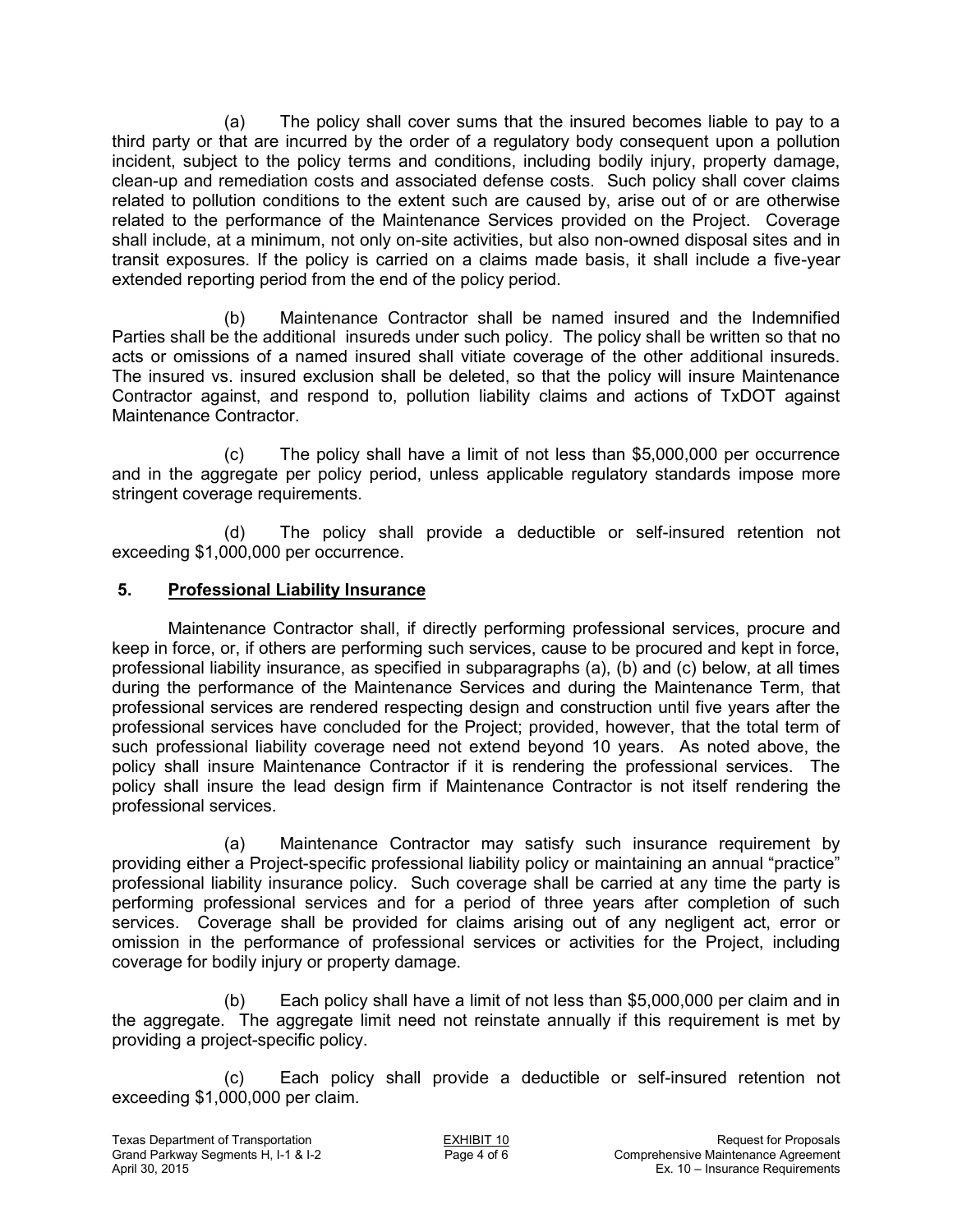In addition, Maintenance Contractor shall cause each other Subcontractor that provides professional services for the Project, other than the lead design firm, to procure and keep in force professional liability insurance, covering its professional services practice, of not less than \$2,000,000 per claim and in the aggregate per annual policy period where the estimated contract value exceeds \$500,000, and \$1,000,000 per claim and in the aggregate per annual policy period where the estimated contract value is equal to or less than \$500,000. Such policy need not be Project-specific, but shall be maintained for a three year period after completion of all professional services by such Subcontractor, and shall include a commercially reasonable deductible.

### **6. Workers' Compensation and Employer's Liability Insurance**

 At all times when work is being performed by any employee of Maintenance Contractor under the Comprehensive Maintenance Agreement, Maintenance Contractor shall procure and keep in force, or cause to be procured and kept in force, a policy of workers' compensation and employer's liability insurance in conformance with applicable Law. Maintenance Contractor shall be the named insured on these policies. Such policy need not be Project-specific. The workers' compensation and employer's liability insurance policy shall contain the following endorsements:

(a) An endorsement extending the policy to cover the liability of the insureds under the Federal Employer's Liability Act, to the extent required under such Act;

- (b) A voluntary compensation endorsement;
- (c) An alternative employer endorsement;

(d) An endorsement extending coverage to all states operations on an "if any" basis; and

(e) If any work is over or adjacent to navigable waters, coverage for any claims arising from the United States Longshore and Harbor Worker's Act and/or Jones Act.

(f) Including employer's liability insurance with a minimum limit of \$1,000,000 per accident and/or disease and in the aggregate.

(g) Such policy need not be Project-specific.

### **7. Umbrella/Excess Liability**

 In addition to the Commercial General Liability, Automobile Liability and Employer's Liability Insurance policies required hereby, Maintenance Contractor shall also maintain \$50 million of umbrella/excess liability on a following form basis in excess of each of the noted policies.

### **8. Railroad Protective Liability Insurance**

 Maintenance Contractor shall procure and keep in force, or cause to be procured and kept in force, railroad protective liability insurance as may be required by any railroad in connection with any work performed under the Comprehensive Maintenance Agreement across, under or adjacent to the railroad's tracks or railroad right-of-way. Such insurance policy shall be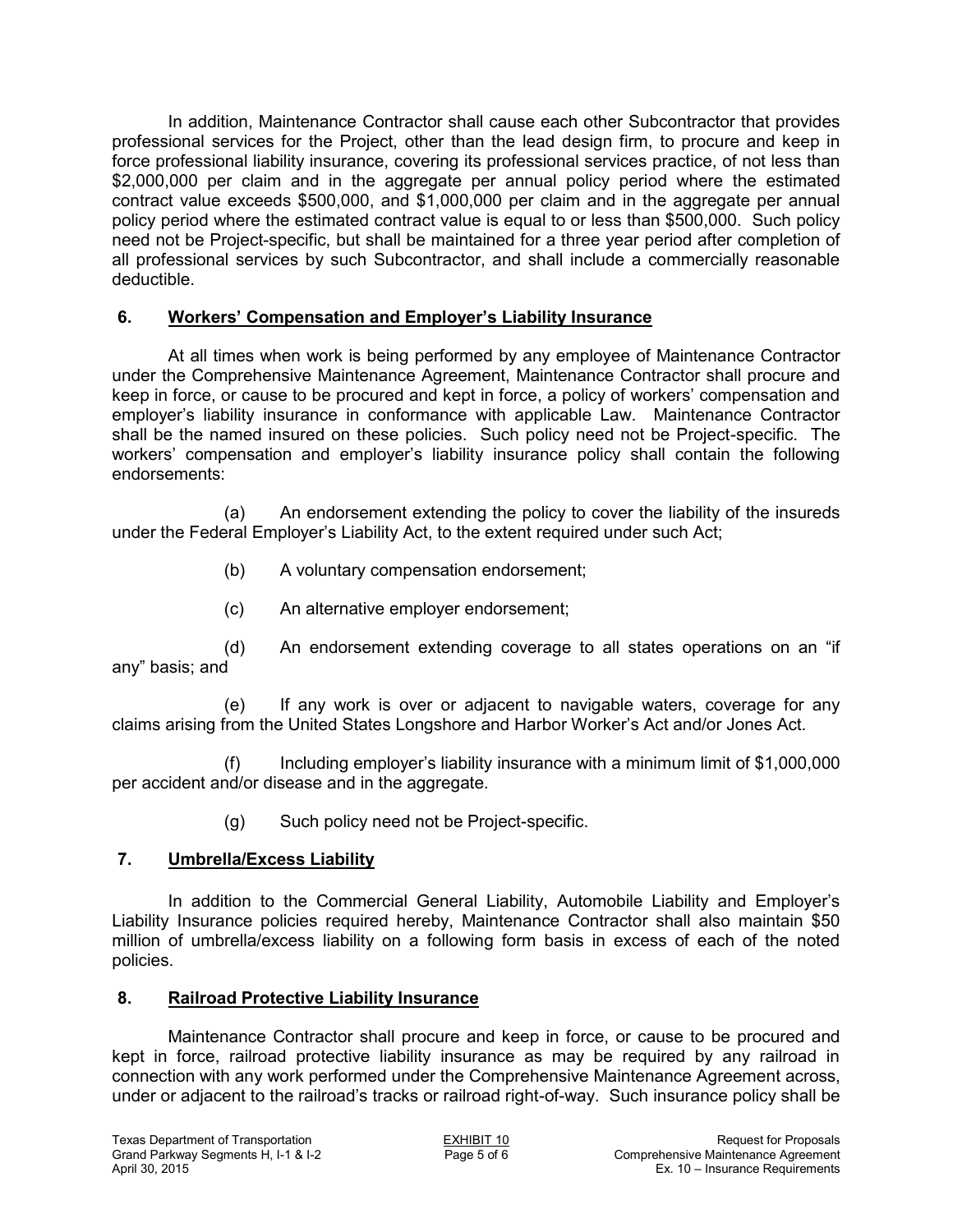in a form acceptable to the operating railroad. A copy of the railroad protective liability insurance policy shall be submitted to TxDOT prior to any entry by Maintenance Contractor upon operating railroad property.

## **9. Subcontractors' Insurance**

(a) At all times during the performance of the Maintenance Services and during the Maintenance Term, Maintenance Contractor shall cause each Subcontractor that performs work on the Site to provide the following insurance that complies with Section 7.7 of the Comprehensive Maintenance Agreement, unless the Subcontractor is otherwise covered by Maintenance Contractor-provided liability insurance. Such insurance need not be Projectspecific. TxDOT shall have the right to contact the Subcontractors directly in order to verify the above coverage.

> (i) Commercial General Liability Insurance including operations and products/completed operations and non-owned and hired autos (unless covered by a separate policy per clause (ii) below), with a minimum limit of \$1,000,000 per occurrence and \$2,000,000 in the aggregate, with the general aggregate to be applicable on a per project basis.

> (ii) Business (or Commercial) Automobile Liability Insurance with a minimum \$1,000,000 combined single limit.

> (iii) Worker's Compensation and Employer's Liability insurance as required by statute including voluntary compensation and alternate employer endorsements and a minimum employer's liability limit of \$500,000 per accident or disease.

> (iv) For subcontracts with an estimated value of \$5,000,000 or more, umbrella/excess liability insurance with a minimum limit of \$5,000,000 excess of the commercial general liability and automobile liability (if applicable) noted above.

(b) Maintenance Contractor shall cause each Subcontractor that provides a commercial general liability or automobile liability insurance policy to include the Indemnified Parties as additional insureds in each such policy and also to include provisions that such coverage is primary and non-contributory and that insurer agrees to waive rights of subrogation.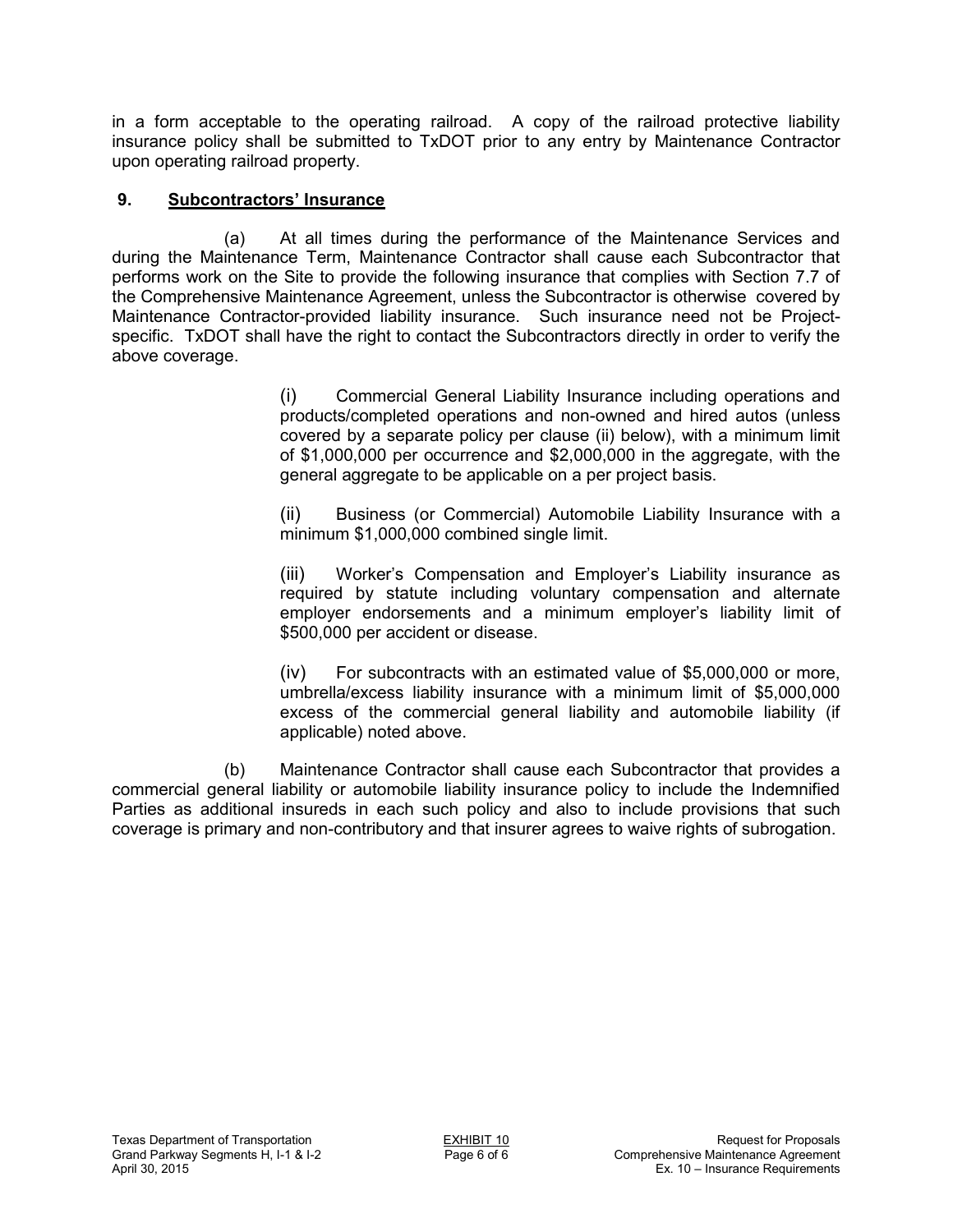### **EXHIBIT 11**

### **MAINTENANCE FORM OF DRAW REQUEST AND CERTIFICATE**

### **Page 1 of 2**

#### **Grand Parkway Segments H, I-1 & I-2 Comprehensive Maintenance Agreement Texas Department of Transportation**

| Draw Request #                                  | Date: |                                                             |
|-------------------------------------------------|-------|-------------------------------------------------------------|
| Texas Department of Transportation<br>[Address] |       | month/day/year<br>Shaded Cells Require Entry, if applicable |

Draw Request for Maintenance Services performed in the month of **and the control of the control of the control of the control of the control of the control of the control of the control of the control of the control of the control of the control of the control of the control o** 

| A  | Month # |                                    | Maintenance Year #                                   |          | <b>Escalated Monthly Maintenance</b><br>Payment (from Page 4) |        |
|----|---------|------------------------------------|------------------------------------------------------|----------|---------------------------------------------------------------|--------|
|    |         | $(1-12)$                           |                                                      | $(1-15)$ |                                                               |        |
|    |         |                                    |                                                      |          |                                                               |        |
| B  |         | Amount Earned this Month           |                                                      |          |                                                               | \$0.00 |
|    |         |                                    |                                                      |          |                                                               |        |
| lС |         |                                    | Total Change Order Amount Due (from Page 6)          |          |                                                               | \$0.00 |
|    |         |                                    |                                                      |          |                                                               |        |
| D  |         |                                    | Total Damages under Sections 5.4.7 and 5.4.8 of COMA |          |                                                               |        |
|    |         |                                    |                                                      |          |                                                               |        |
| E  |         | <b>Total Noncompliance Charges</b> |                                                      |          |                                                               |        |
|    |         |                                    |                                                      |          |                                                               |        |
| F  |         |                                    | Total Lane Rental Charges (from Page 8)              |          |                                                               |        |
|    |         |                                    |                                                      |          |                                                               |        |
| G  |         |                                    | Current Amount Due $(B + C - D - E - F)$             |          |                                                               |        |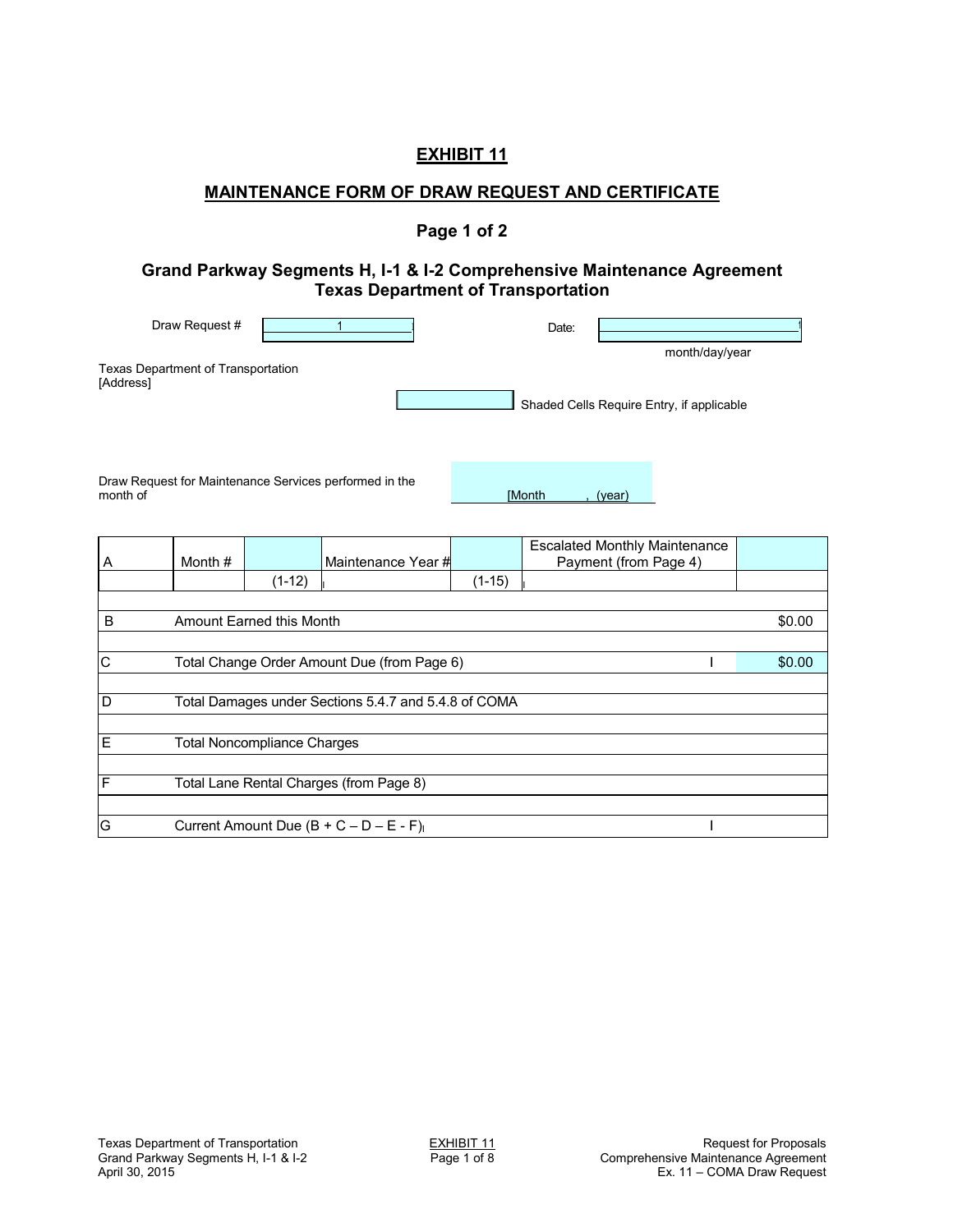| <u>MAINTENANCE FORM OF DRAW REQUEST AND CERTIFICATE</u>                                |                                                                   |                |
|----------------------------------------------------------------------------------------|-------------------------------------------------------------------|----------------|
|                                                                                        | Page 2 of 2                                                       |                |
| Grand Parkway Segments H, I-1 & I-2 Comprehensive Maintenance Agreement                | <b>Texas Department of Transportation</b>                         |                |
| Draw Request #<br>$\mathbf{1}$                                                         | Date:                                                             | month/day/year |
| <b>Request for Payment:</b>                                                            | <b>Maintenance Contractor</b><br><b>Authorized Representative</b> | <b>Date</b>    |
| <b>Review and Final Approval by TxDOT</b><br><b>Draw Request Approved for Payment:</b> | $\square$ Yes<br>$\square$ No                                     |                |
|                                                                                        | <b>TxDOT Authorized Representative</b>                            | <b>Date</b>    |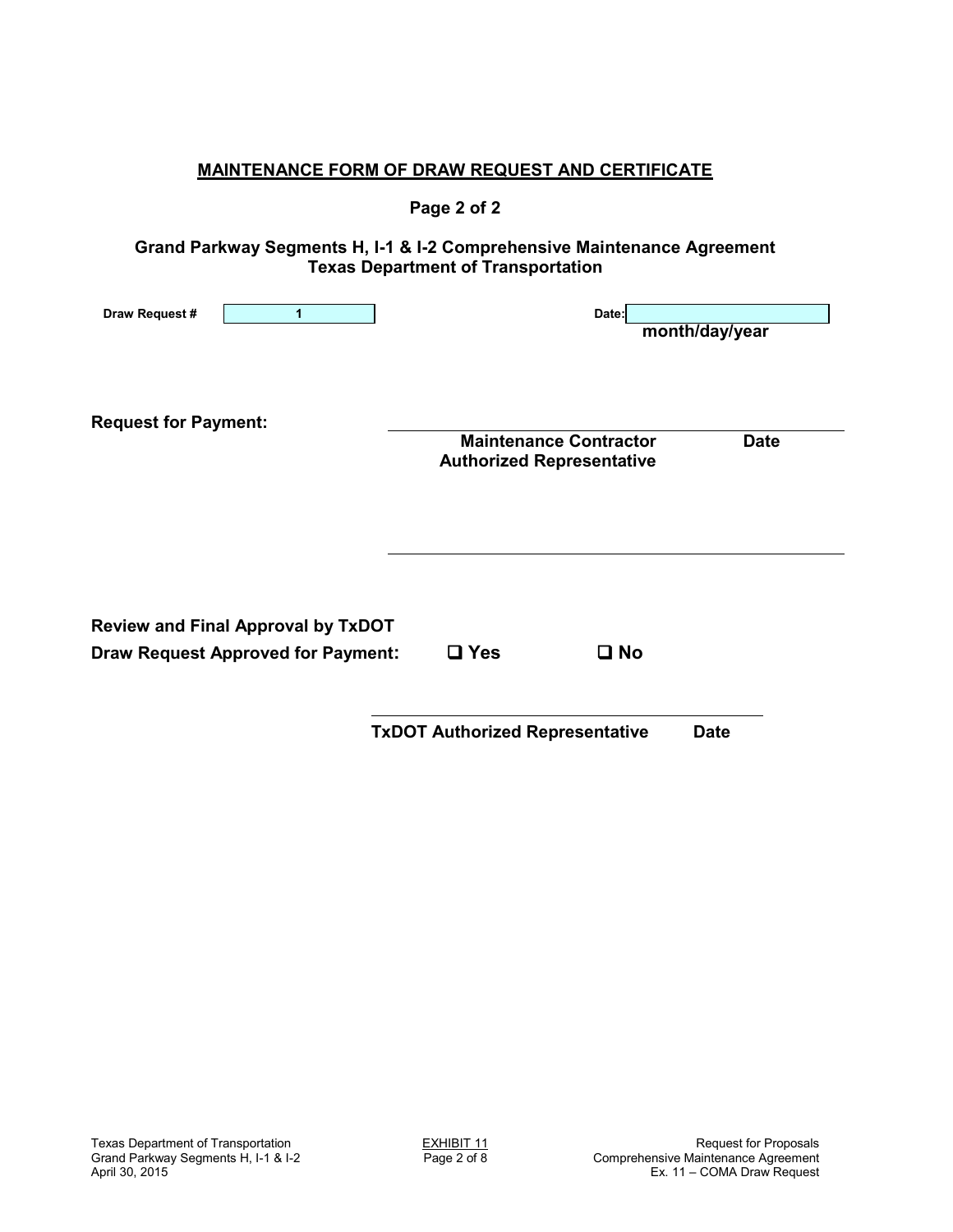### **Page 1 of 1**

### **Grand Parkway Segments H, I-1 & I-2 Comprehensive Maintenance Agreement Texas Department of Transportation**

## **MAINTENANCE DRAW REQUEST CHECKLIST**

**Enclosed with this cover sheet are the following:** 

Draw Request data sheet(s) and documents that support and substantiate the amount requested.

### **NOTE - following for information only**

| With Draw Request, Maintenance Contractor shall submit a certificate in a form approved by |
|--------------------------------------------------------------------------------------------|
| TxDOT and signed and sealed by the Maintenance QC Manager, certifying that:                |

- Except as specifically noted in the certification, all Maintenance Services, including that of designers, Subcontractors and Suppliers, which are the subject of the Draw Request have been checked and/or inspected by the Maintenance QC Manager;
- Except as specifically noted in the certification, all Maintenance Services which are the subject of the Draw Request conform to the requirements of the COMA Documents, the Governmental Approvals and applicable Law;
- All amounts payable to any designers, consultants, Subcontractors and Suppliers for completed Maintenance Services have been paid; and

The MSQMP procedures provided therein are functioning properly and are being followed.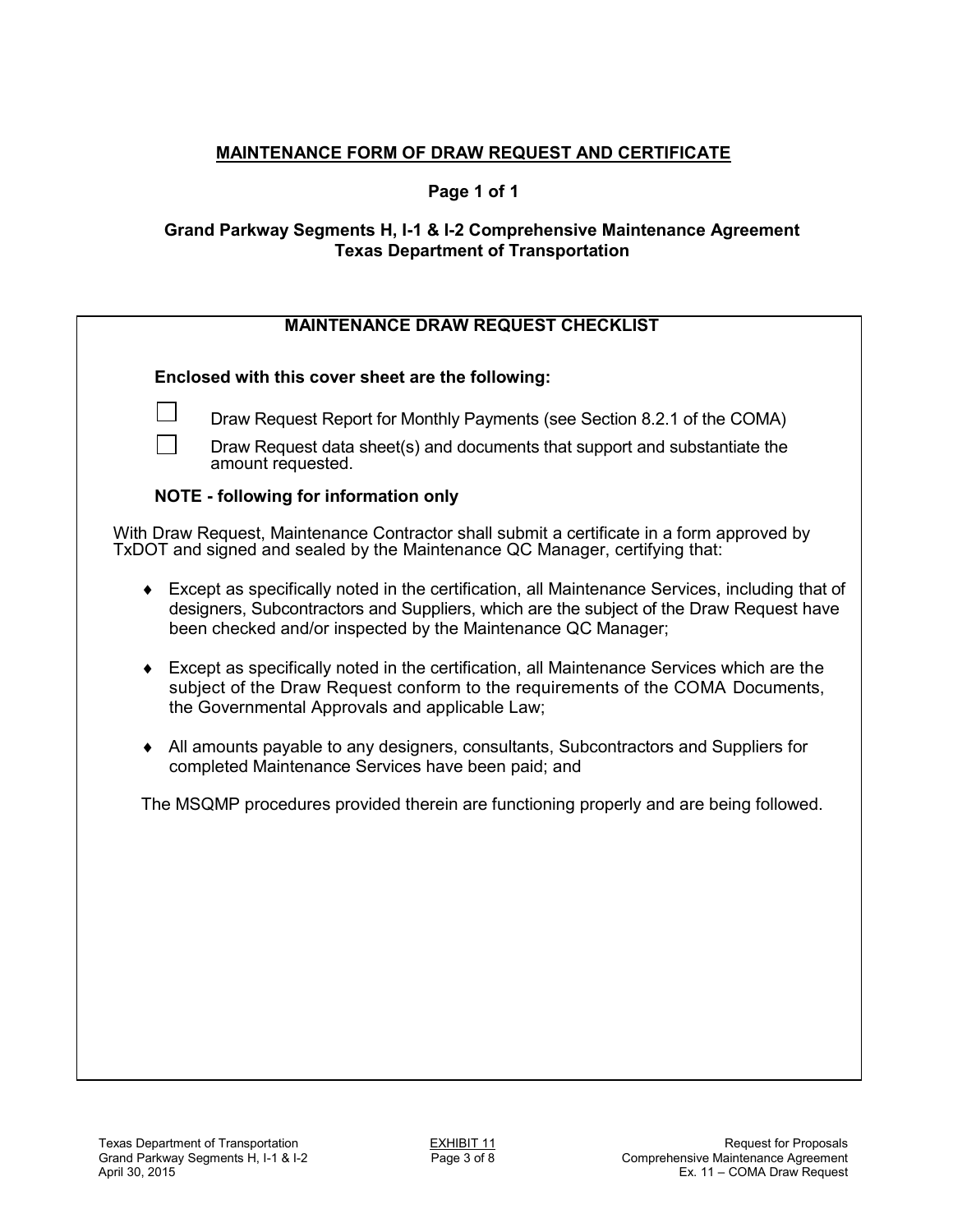# **Page 1 of 1**

| Draw Request #                            | 1                                                                                  | Date:                                                                                                      |
|-------------------------------------------|------------------------------------------------------------------------------------|------------------------------------------------------------------------------------------------------------|
|                                           |                                                                                    | month/day/year                                                                                             |
| <b>Texas Department of Transportation</b> |                                                                                    |                                                                                                            |
|                                           |                                                                                    | Enter Shaded Cells only if Applicable                                                                      |
|                                           |                                                                                    | Monthly Maintenance Payment and Escalation Calculations                                                    |
|                                           | Note: This forms needs to be completed for the 1st month of each maintenance year. |                                                                                                            |
| Date of Final Acceptance:                 |                                                                                    |                                                                                                            |
|                                           |                                                                                    |                                                                                                            |
|                                           | month/day/year                                                                     | # Days to End of Month =                                                                                   |
|                                           |                                                                                    |                                                                                                            |
|                                           |                                                                                    |                                                                                                            |
|                                           |                                                                                    |                                                                                                            |
|                                           |                                                                                    |                                                                                                            |
|                                           | Escalated Monthly Maintenance Payment (Year [X]) = $(F) + (J) + (R)$               |                                                                                                            |
|                                           |                                                                                    |                                                                                                            |
| Where,                                    |                                                                                    |                                                                                                            |
|                                           |                                                                                    |                                                                                                            |
| Year [X] = Maintenance Term year X        |                                                                                    |                                                                                                            |
|                                           | (F) = Year [X] Monthly Routine O&M Payment (Escalated)                             |                                                                                                            |
|                                           |                                                                                    |                                                                                                            |
|                                           | (J) = Year [X] Monthly Renewal - Other Work Payment (Escalated)                    |                                                                                                            |
|                                           |                                                                                    |                                                                                                            |
|                                           | (R) = Year [X] Monthly Incident Response Work Payment (Escalated)                  |                                                                                                            |
|                                           |                                                                                    | For the Year 1, Month 1 Escalated Monthly Maintenance Payment will be paid pro-rata based on the days      |
|                                           |                                                                                    | remaining in the month after the Maintenance Term Commencement Date, subject to Section 8.1.4 of the COMA. |
|                                           |                                                                                    |                                                                                                            |

(C) = Year [X] Routine O&M Payment =  $\{(B) x (D)\} / (E)$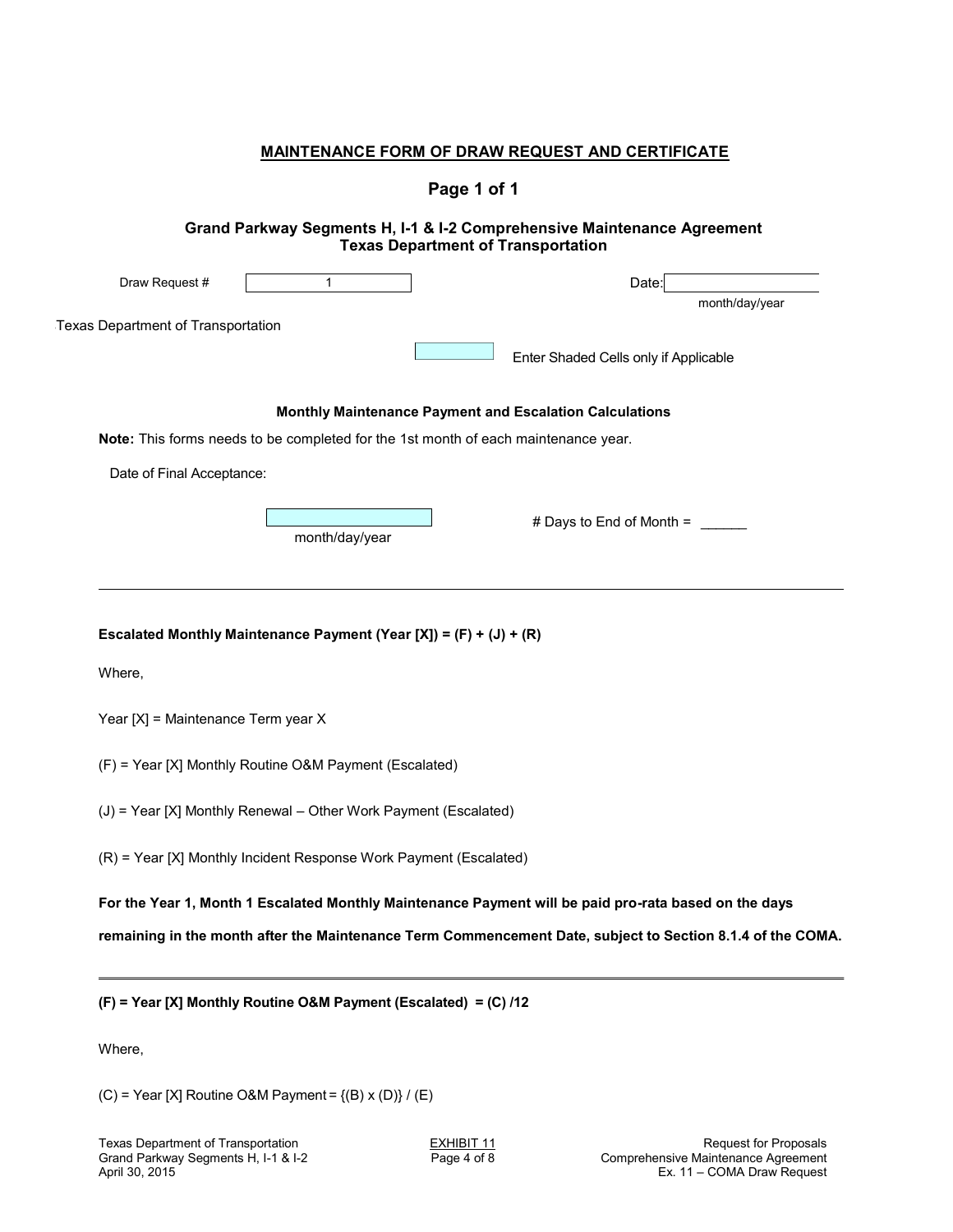- (B) = Year [X] Annual Routine Maintenance Price (Unescalated amount from Proposal for selected Base Scope)
- (D)= CPI three months prior to the month in which Maintenance Term Year X commenced
- (E)= CPI three months prior to the execution of the COMA

#### **(J) = Year [X] Monthly Renewal - Other Work Payment (Escalated) = (H) /12**

Where,

(H) = Year [X] Renewal – Other Work Payment =  $\{(G) x (I)\}/(N)$ 

- (G) = Year [X] Annual Renewal Other Work Price (Unescalated amount from Proposal for selected Base Scope)
- (I)= ENR CCI three months prior to the month in which Maintenance Term year X commenced
- (N)= ENR CCI three months prior to the execution of the COMA

#### **(R) = Year [X] Monthly Incident Response Work Payment (Escalated) = (Q) /12**

Where,

(Q) = Year [X] Incident Response Work Payment =  ${(P) x (D)} / (E)$ 

- (P) = Year [X] Annual Incident Response Work Price (Unescalated amount from Proposal for selected Base Scope)
- (D)= CPI three months prior to the month in which Maintenance Term Year X commenced
- (E)= CPI three months prior to the execution of the COMA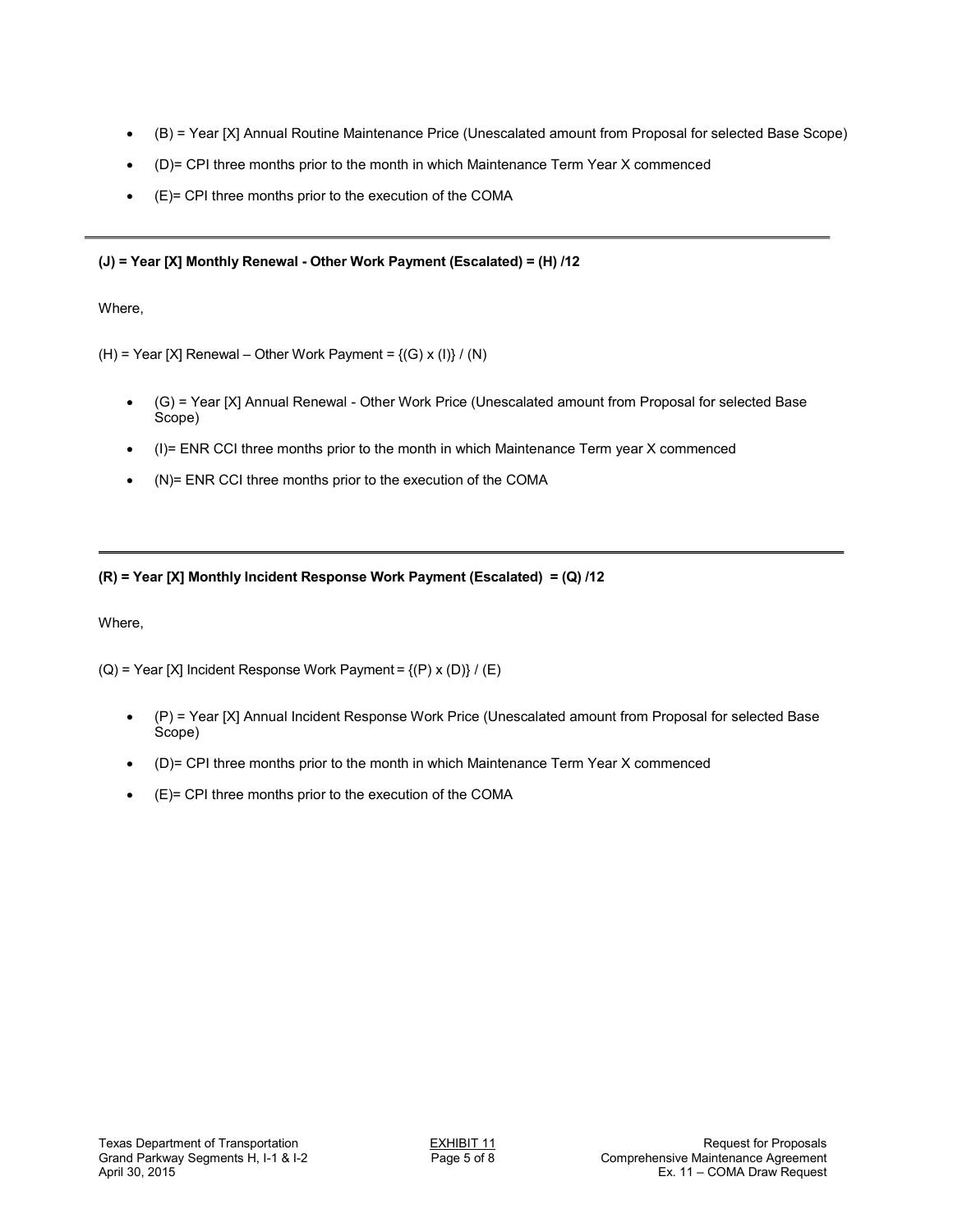**Page 1 of 1** 

#### **Grand Parkway Segments H, I-1 & I-2 Comprehensive Maintenance Agreement Texas Department of Transportation**

|                                                 | $\mathbf{1}$<br>Draw Request #                                                  |        |        |        | Date:                                 |        | month/day/year |        |
|-------------------------------------------------|---------------------------------------------------------------------------------|--------|--------|--------|---------------------------------------|--------|----------------|--------|
| Texas Department of Transportation<br>[Address] |                                                                                 |        |        |        | Enter Shaded Cells only if applicable |        |                |        |
|                                                 | Draw Request for Maintenance Services<br>performed in the month of Change Order |        |        |        |                                       |        |                |        |
|                                                 | Change Order Number                                                             | 1      |        |        |                                       |        |                |        |
|                                                 | <b>Change Order Amount</b>                                                      | \$0.00 | \$0.00 | \$0.00 | \$0.00                                | \$0.00 | \$0.00         | \$0.00 |
|                                                 | Date Change Order Work Began<br>example format (2/4/20)                         |        |        |        |                                       |        |                |        |
|                                                 | Date Change Order Work Completed<br>example format (4/20/20)                    |        |        |        |                                       |        |                |        |
| 1.                                              | Previous Change Order Amount Earned                                             | \$0.00 | \$0.00 | \$0.00 | \$0.00                                | \$0.00 | \$0.00         | \$0.00 |
| 2.                                              | Change Order Amount. Earned This Month                                          | \$0.00 | \$0.00 | \$0.00 | \$0.00                                | \$0.00 | \$0.00         | \$0.00 |
| 3.                                              | Change Order Amount. Earned to Date (A +B)                                      | \$0.00 | \$0.00 | \$0.00 | \$0.00                                | \$0.00 | \$0.00         | \$0.00 |
| 4.                                              | Current Change Order Amount Due(B)                                              | \$0.00 | \$0.00 | \$0.00 | \$0.00                                | \$0.00 | \$0.00         | \$0.00 |
|                                                 | Total All Change Orders To Date                                                 |        |        |        |                                       |        |                |        |
|                                                 |                                                                                 |        |        |        |                                       |        |                |        |
|                                                 |                                                                                 |        |        |        |                                       |        |                |        |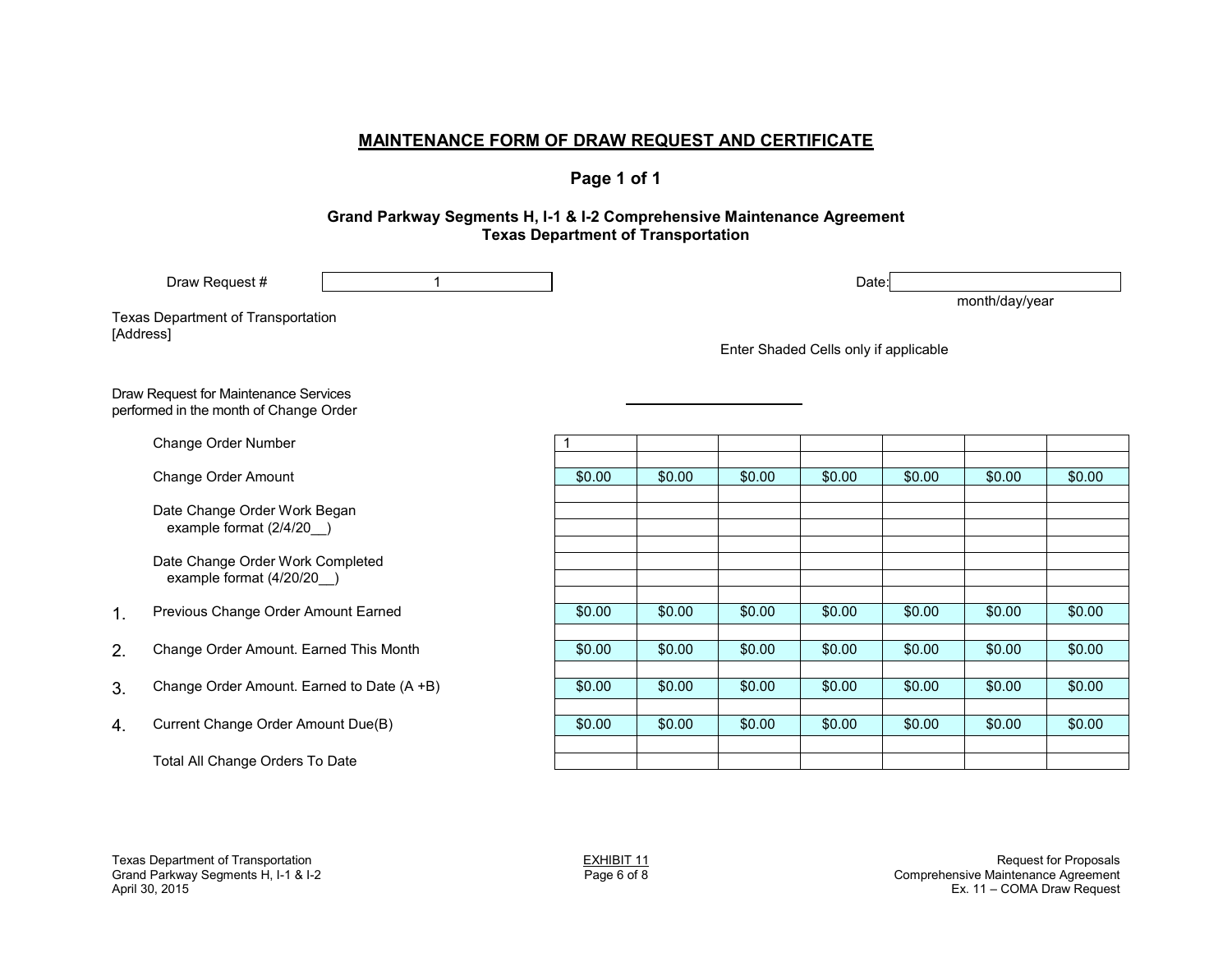### **Page 1 of 1**

#### **Grand Parkway Segments H, I-1 & I-2 Comprehensive Maintenance Agreement Texas Department of Transportation**

Draw Request # 1 1 Date:

month/day/year

Texas Department of Transportation [Add Address]

#### **Lane Rental Charges for Lane Closures**

|                    | <b>Hours of Lane</b><br><b>Closure</b><br>(A) | <b>Directional Traffic Volume</b><br>(Hourly)<br>(B) | <b>Lane Rental Charges per</b><br>hour for a partial lane<br>closure (201X\$)<br>(C) | <b>Lane Rental</b><br><b>Charges</b><br>$(A \times C)$ |
|--------------------|-----------------------------------------------|------------------------------------------------------|--------------------------------------------------------------------------------------|--------------------------------------------------------|
|                    |                                               |                                                      | \$I                                                                                  |                                                        |
|                    |                                               |                                                      | \$I                                                                                  |                                                        |
|                    |                                               |                                                      | \$I                                                                                  |                                                        |
|                    |                                               |                                                      | \$[                                                                                  |                                                        |
|                    |                                               |                                                      | \$I                                                                                  |                                                        |
|                    |                                               |                                                      | \$I                                                                                  |                                                        |
|                    |                                               |                                                      | \$[                                                                                  |                                                        |
|                    |                                               |                                                      | \$[                                                                                  |                                                        |
|                    |                                               |                                                      | \$[                                                                                  |                                                        |
|                    |                                               |                                                      | \$[                                                                                  |                                                        |
|                    |                                               |                                                      | \$[                                                                                  |                                                        |
|                    |                                               |                                                      | \$[                                                                                  |                                                        |
|                    |                                               |                                                      | \$[                                                                                  |                                                        |
|                    |                                               |                                                      | \$[                                                                                  |                                                        |
|                    |                                               |                                                      | \$[                                                                                  |                                                        |
|                    |                                               |                                                      | \$[                                                                                  |                                                        |
|                    |                                               |                                                      | \$[                                                                                  |                                                        |
|                    |                                               |                                                      | \$[                                                                                  |                                                        |
|                    |                                               |                                                      | \$I                                                                                  |                                                        |
|                    |                                               |                                                      | \$[                                                                                  |                                                        |
|                    |                                               |                                                      | \$[                                                                                  |                                                        |
| <b>Total Hours</b> | $\mathbf{I}$                                  |                                                      | <b>Total Lane Rental</b><br>Charges                                                  | \$L                                                    |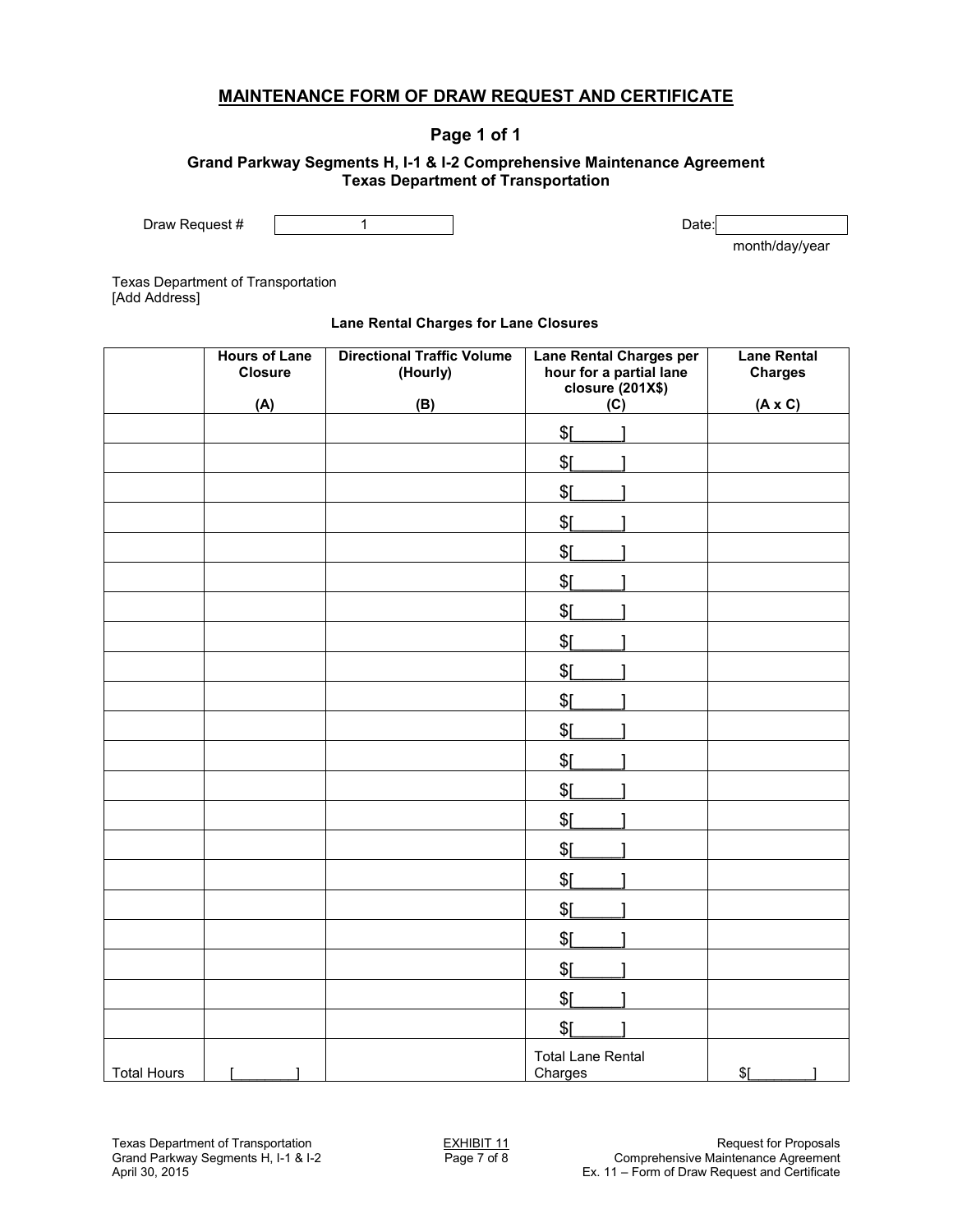## **EXHIBIT 12**

## **FORM OF CHANGE ORDER**

| CHANGE ORDER REQUEST NO.                    | CONTRACT NO. |  |
|---------------------------------------------|--------------|--|
| <b>SECTION I</b>                            |              |  |
|                                             |              |  |
| $\bullet$                                   |              |  |
| Contract No: _______________________        |              |  |
| $\bullet$                                   |              |  |
| <b>DESCRIPTION:</b>                         |              |  |
|                                             |              |  |
|                                             |              |  |
|                                             |              |  |
| SCOPE:                                      |              |  |
|                                             |              |  |
|                                             |              |  |
|                                             |              |  |
| <b>REASON FOR REQUEST FOR CHANGE ORDER:</b> |              |  |
|                                             |              |  |
|                                             |              |  |
|                                             |              |  |
|                                             |              |  |
|                                             |              |  |

**Maintenance Manager** 

**Date**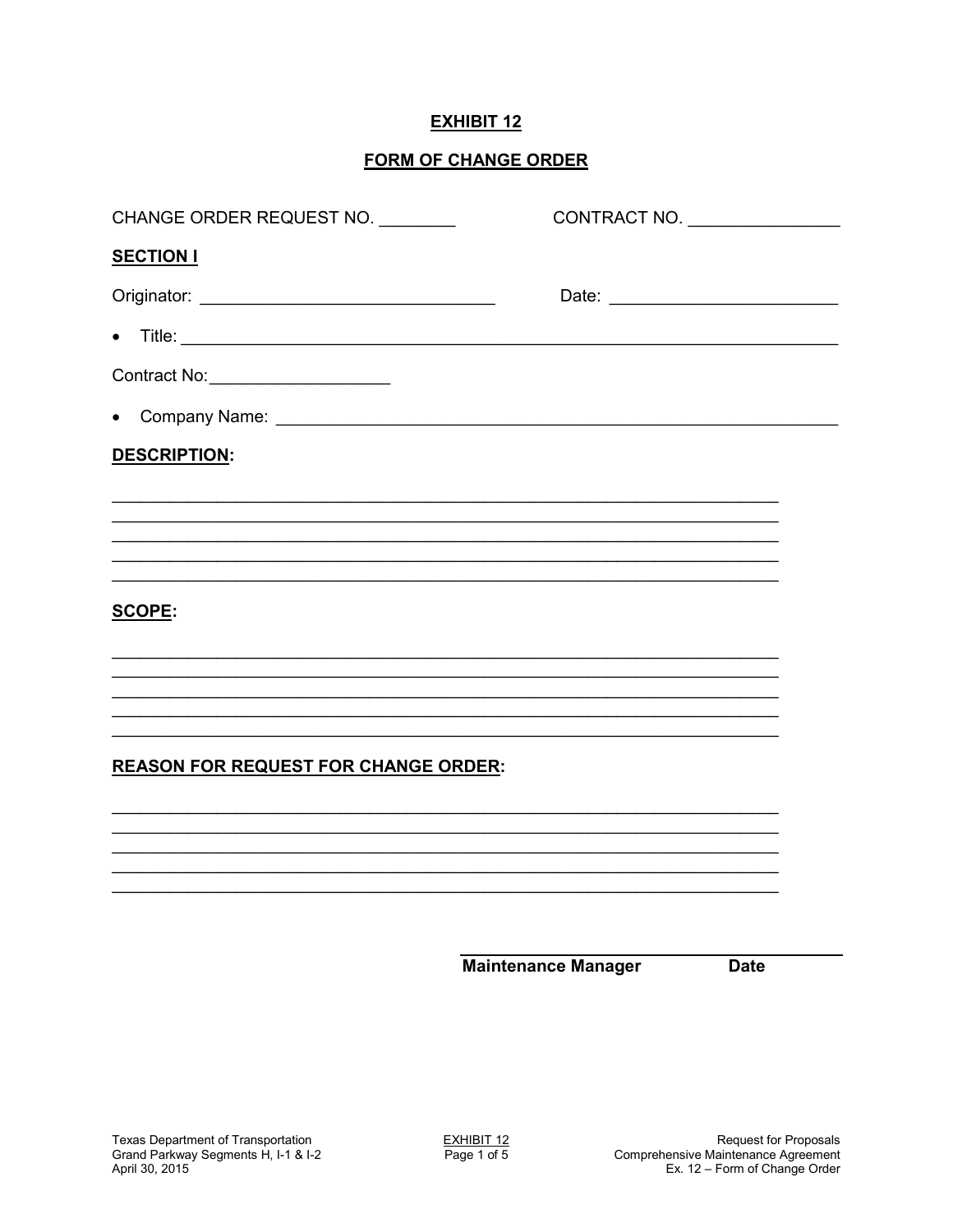### **SECTION II**

The total amount of this Change Order is \$ \_\_\_\_\_\_\_\_\_\_\_\_\_. Documentation supporting the Change Order is attached as Exhibits \_\_\_\_\_\_\_\_\_\_\_\_\_\_\_\_\_through \_\_\_\_\_\_\_\_\_\_\_\_\_\_\_\_.

This Change Order Request is for (check the applicable categories below):

- \_\_\_\_\_\_\_ A lump sum, negotiated price Change Order (provide information in Section IIA below)
- \_\_\_\_\_\_\_ A unit price/quantities Change Order (provide information in Section IIB below)
- \_\_\_\_\_\_\_ A Time and Materials Change Order (provide information in Section IIC below)

### **Section IIA**

Lump sum price is  $\frac{1}{2}$   $\frac{1}{2}$   $\frac{1}{2}$   $\frac{1}{2}$   $\frac{1}{2}$   $\frac{1}{2}$   $\frac{1}{2}$   $\frac{1}{2}$   $\frac{1}{2}$   $\frac{1}{2}$   $\frac{1}{2}$   $\frac{1}{2}$   $\frac{1}{2}$   $\frac{1}{2}$   $\frac{1}{2}$   $\frac{1}{2}$   $\frac{1}{2}$   $\frac{1}{2}$   $\frac{1}{2}$   $\frac{1}{2}$   $\frac$ 

### **Section IIB**

| UNIT PRICE ITEM | UNIT PRICE | <b>QUANTITY</b> | <b>PRICE</b><br>(Unit Price x<br>Quantity) |
|-----------------|------------|-----------------|--------------------------------------------|
|                 |            |                 |                                            |
|                 |            |                 |                                            |
|                 |            |                 |                                            |
|                 |            |                 |                                            |
|                 |            |                 |                                            |

Total of all items in above Table: \$

### **Section IIC**

Summary of Change Order Request by Categories: [Additives/(Credits)]

| Α. | Maintenance Contractor Labor (construction)<br>Wages <sup>1</sup><br>1. |                                                                                                                                                 |                           |    | $\mathbb{S}$                                                 |  |
|----|-------------------------------------------------------------------------|-------------------------------------------------------------------------------------------------------------------------------------------------|---------------------------|----|--------------------------------------------------------------|--|
|    | 2.                                                                      | Labor benefits <sup>2</sup> (55% of A.1)                                                                                                        |                           |    |                                                              |  |
| В. | 1.                                                                      | Maintenance Contractor and Subcontractor Labor (professional services)<br>Wages (Raw)                                                           |                           |    |                                                              |  |
|    | 2.<br>3.                                                                | Labor benefits <sup>1</sup> (145% of B.1, which includes<br>overhead and profit)<br>Off-duty peace officers and patrol cruisers <sup>1</sup> \$ |                           |    | $\mathbb{S}$                                                 |  |
| C. | Materials (with taxes, freight and discounts)<br>\$                     |                                                                                                                                                 |                           |    |                                                              |  |
| D. | Equipment <sup>2</sup>                                                  |                                                                                                                                                 |                           | \$ |                                                              |  |
| Е. | Subcontracts (Time and Materials cost)                                  |                                                                                                                                                 |                           | \$ |                                                              |  |
|    |                                                                         | <b>Texas Department of Transportation</b><br>Grand Parkway Segments H, I-1 & I-2                                                                | EXHIBIT 12<br>Page 2 of 5 |    | Request for Proposals<br>Comprehensive Maintenance Agreement |  |

Grand Parkway Segments H, 1-1 & 1-2<br>April 30, 2015 Ex. 12 – Form of Change Order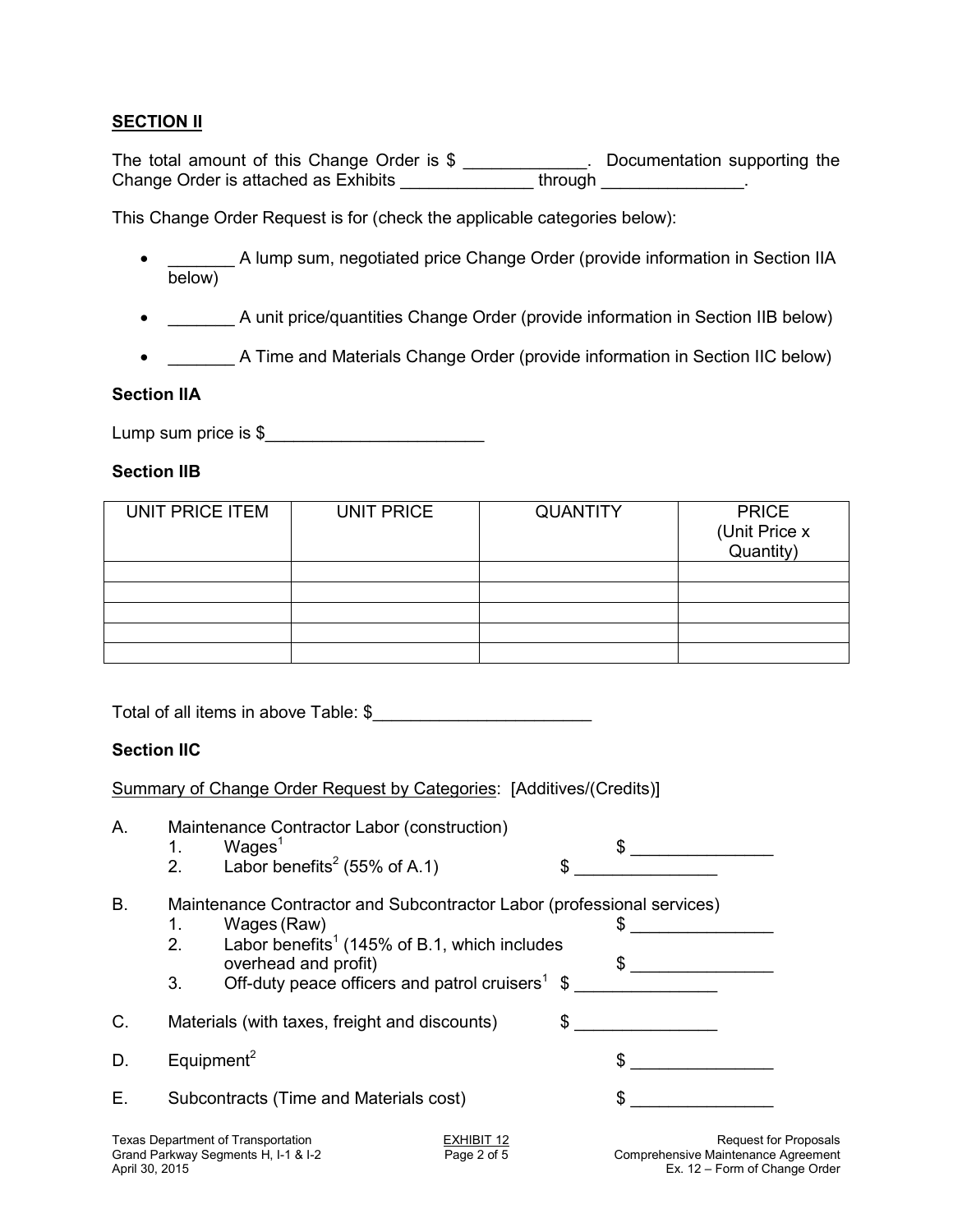- F. Utility Direct Costs \$
- G. Overhead and Profit<br>1. Labor (25% o
	- Labor (25% of A.1)
	- 2. Traffic Control  $(5\% \text{ of } B.3)$
	-
	- 4. Subcontracts  $(5\% \text{ of } E)$
	- 5. Utility Direct Costs (5% of F)
- 

3. Materials (15% of C)  $$$   $$$   $$$ H. Grand Total  $\sim$ 

<sup>1</sup> Premiums on public liability and workers' compensation insurance, Social Security and unemployment insurance taxes.

2 Equipment Costs (estimated or actual) based on *Rental Rate Blue Book* equipment rental rates calculated in accordance with Section 10.7.3 of the Comprehensive Maintenance Agreement.

### **SECTION III**

Justification for Change Order with reference to the Comprehensive Maintenance Agreement:

\_\_\_\_\_\_\_\_\_\_\_\_\_\_\_\_\_\_\_\_\_\_\_\_\_\_\_\_\_\_\_\_\_\_\_\_\_\_\_\_\_\_\_\_\_\_\_\_\_\_\_\_\_\_\_\_\_\_\_\_\_\_\_\_\_\_\_\_\_\_\_\_\_\_\_\_

\_\_\_\_\_\_\_\_\_\_\_\_\_\_\_\_\_\_\_\_\_\_\_\_\_\_\_\_\_\_\_\_\_\_\_\_\_\_\_\_\_\_\_\_\_\_\_\_\_\_\_\_\_\_\_\_\_\_\_\_\_\_\_\_\_\_\_\_\_\_

\_\_\_\_\_\_\_\_\_\_\_\_\_\_\_\_\_\_\_\_\_\_\_\_\_\_\_\_\_\_\_\_\_\_\_\_\_\_\_\_\_\_\_\_\_\_\_\_\_\_\_\_\_\_\_\_\_\_\_\_\_\_\_\_\_\_\_\_\_\_

Change order required under Design-Build Agreement? Yes\_\_\_\_\_/No\_\_\_\_\_\_\_ If yes, state reason:

\_\_\_\_\_\_\_\_\_\_\_\_\_\_\_\_\_\_\_\_\_\_\_\_\_\_\_\_\_\_\_\_\_\_\_\_\_\_\_\_\_\_\_\_\_\_\_\_\_\_\_\_\_\_\_\_\_\_\_\_\_\_\_\_

\_\_\_\_\_\_\_\_\_\_\_\_\_\_\_\_\_\_\_\_\_\_\_\_\_\_\_\_\_\_\_\_\_\_\_\_\_\_\_\_\_\_\_\_\_\_\_\_\_\_\_\_\_\_\_\_\_\_\_\_\_\_\_\_

The above three sections represent a true and complete summary of all aspects of this Request for Change Order.

\_\_\_\_\_\_\_\_\_\_\_\_\_\_\_\_\_\_\_\_\_\_\_\_\_\_\_\_\_\_\_\_\_\_\_\_\_\_\_\_\_\_\_\_\_\_\_\_\_\_\_\_\_\_\_\_\_\_\_\_\_\_\_\_\_\_\_\_\_\_\_\_\_\_\_\_

This Request for Change Order includes all known and anticipated impacts or amounts, direct, indirect and consequential, which may be incurred as a result of the event, occurrence or matter giving rise to the proposed change.

If the foregoing Request for Change Order includes claims of Subcontractors or Suppliers, the undersigned have reviewed such claims and have determined in good faith that the claims are justified as to both entitlement and amount.

#### **\_\_\_\_\_\_\_\_\_\_\_\_\_\_\_\_\_\_\_\_\_\_\_\_\_\_\_\_\_\_\_\_\_\_\_\_\_\_\_\_\_\_\_\_\_\_\_ Maintenance Contractor Authorized Representative**

Date: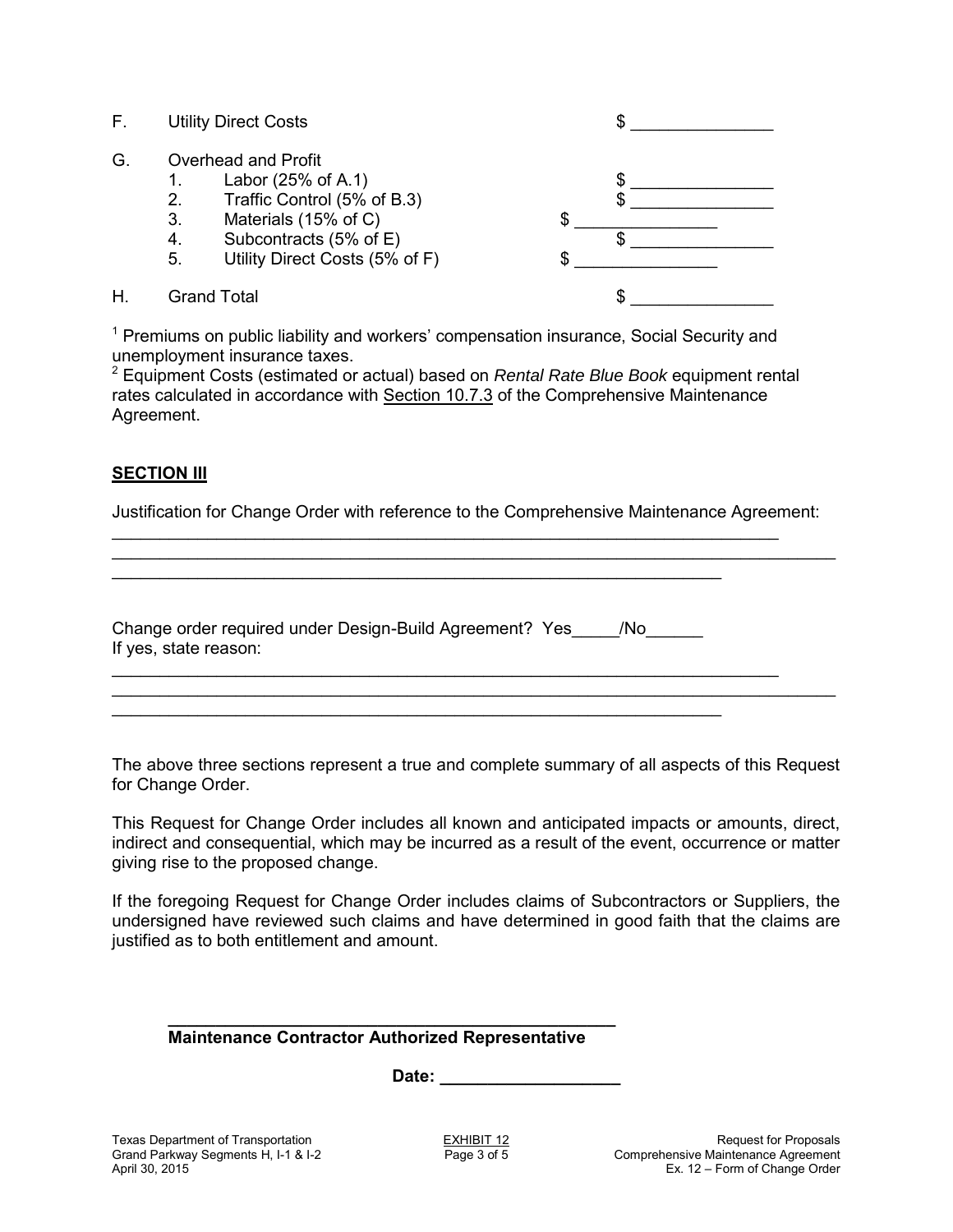**SECTION IV (Reviewed by Maintenance Manager)** 

**\_\_\_\_\_\_\_\_\_\_\_\_\_\_\_\_\_\_\_\_\_\_\_\_\_\_\_\_\_\_\_\_\_\_\_\_\_\_\_\_\_\_\_\_\_\_\_ Maintenance Manager** 

**Date: \_\_\_\_\_\_\_\_\_\_\_\_\_\_\_\_\_\_\_** 

\_\_\_\_\_\_\_\_\_\_\_\_\_\_\_\_\_\_\_\_\_\_\_\_\_\_\_\_\_\_\_\_\_\_\_\_\_\_\_\_\_\_\_\_\_\_\_\_\_\_\_\_\_\_\_\_\_\_\_\_\_\_\_\_\_\_\_\_\_\_\_\_\_\_\_\_

\_\_\_\_\_\_\_\_\_\_\_\_\_\_\_\_\_\_\_\_\_\_\_\_\_\_\_\_\_\_\_\_\_\_\_\_\_\_\_\_\_\_\_\_\_\_\_\_\_\_\_\_\_\_\_\_\_\_\_\_\_\_\_\_

\_\_\_\_\_\_\_\_\_\_\_\_\_\_\_\_\_\_\_\_\_\_\_\_\_\_\_\_\_\_\_\_\_\_\_\_\_\_\_\_\_\_\_\_\_\_\_\_\_\_\_\_\_\_\_\_\_\_\_\_\_\_\_\_\_\_\_\_\_\_

**Comments:**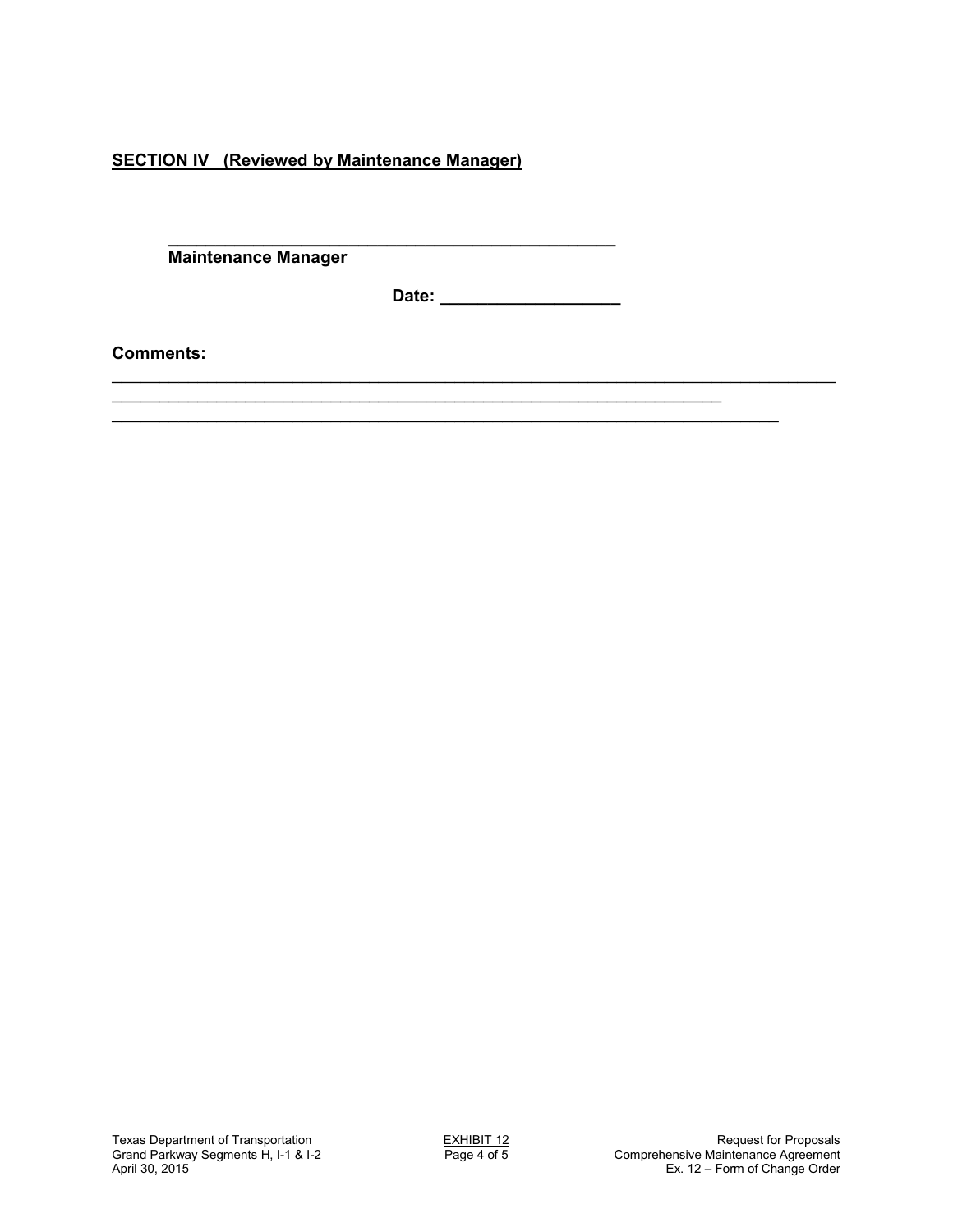## **SECTION V (Reviewed by TxDOT Project Director)**

**\_\_\_\_\_\_\_\_\_\_\_\_\_\_\_\_\_\_\_\_\_\_\_\_\_\_\_\_\_\_\_\_\_\_\_\_\_\_\_\_\_\_\_\_\_\_\_ TxDOT Project Director** 

 **Date\_\_\_\_\_\_\_\_\_\_\_\_\_\_\_\_\_\_\_\_** 

**Comments:**

**SECTION VI (Approval by TxDOT District Engineer and Deputy Director)** 

\_\_\_\_\_\_\_\_\_\_\_\_\_\_\_\_\_\_\_\_\_\_\_\_\_\_\_\_\_\_\_\_\_\_\_\_\_\_\_\_\_\_\_\_\_\_\_\_\_\_\_\_\_\_\_\_\_\_\_\_\_\_\_\_

\_\_\_\_\_\_\_\_\_\_\_\_\_\_\_\_\_\_\_\_\_\_\_\_\_\_\_\_\_\_\_\_\_\_\_\_\_\_\_\_\_\_\_\_\_\_\_\_\_\_\_\_\_\_\_\_\_\_\_\_\_\_\_\_\_\_\_\_\_\_

\_\_\_\_\_\_\_\_\_\_\_\_\_\_\_\_\_\_\_\_\_\_\_\_\_\_\_\_\_\_\_\_\_\_\_\_\_\_\_\_\_\_\_\_\_\_\_\_\_\_\_\_\_\_\_\_\_\_\_\_\_\_\_\_\_\_\_\_\_\_\_\_\_\_\_\_

\_\_\_\_\_\_\_\_\_\_\_\_\_\_\_\_\_\_\_\_\_\_\_\_\_\_\_\_\_\_\_\_\_\_\_\_\_\_\_\_\_\_\_\_\_\_\_\_\_\_\_\_\_\_\_\_\_\_\_\_\_\_\_\_\_\_\_\_\_\_\_\_\_\_\_\_ \_\_\_\_\_\_\_\_\_\_\_\_\_\_\_\_\_\_\_\_\_\_\_\_\_\_\_\_\_\_\_\_\_\_\_\_\_\_\_\_\_\_\_\_\_\_\_\_\_\_\_\_\_\_\_\_\_\_\_\_\_\_\_\_

\_\_\_\_\_\_\_\_\_\_\_\_\_\_\_\_\_\_\_\_\_\_\_\_\_\_\_\_\_\_\_\_\_\_\_\_\_\_\_\_\_\_\_\_\_\_\_\_\_\_\_\_\_\_\_\_\_\_\_\_\_\_\_\_\_\_\_\_\_\_

**\_\_\_\_\_\_\_\_\_\_\_\_\_\_\_\_\_\_\_\_\_\_\_\_\_\_\_\_\_\_\_\_\_\_\_\_\_\_\_\_\_\_\_\_\_\_\_ TxDOT District Engineer Date CONTER DATE:** 

**\_\_\_\_\_\_\_\_\_\_\_\_\_\_\_\_\_\_\_\_\_\_\_\_\_\_\_\_\_\_\_\_\_\_\_\_\_\_\_\_\_\_\_\_\_\_\_ TxDOT Deputy Director Date Date** 

**Comments:**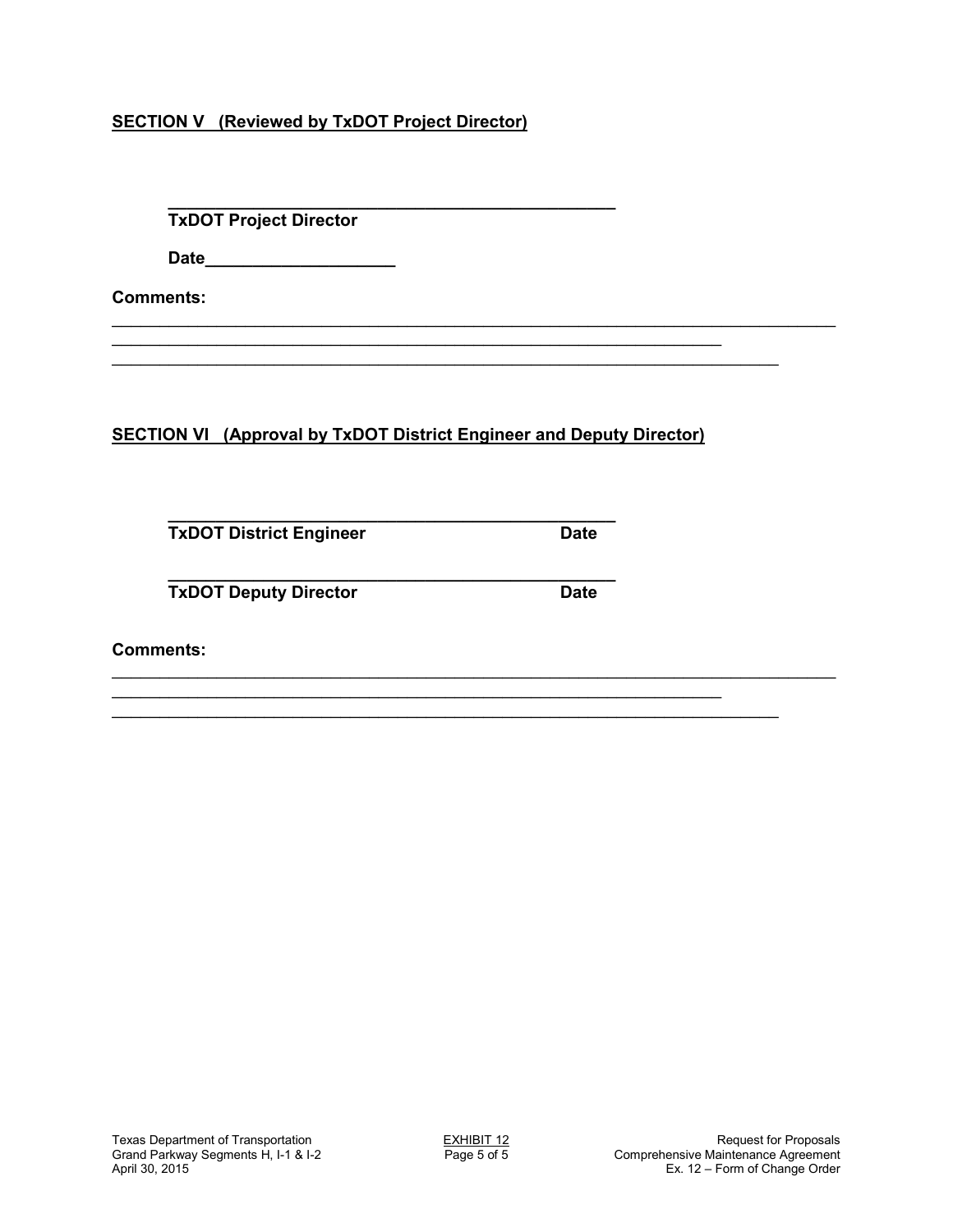## **EXHIBIT 13**

### **AUTHORIZED REPRESENTATIVE**

### **TxDOT Authorized Representative(s)**

TxDOT's Executive Director, Chief Planning and Projects Officer, Director, Strategic Projects Division and their designees:

LtGen J.F. Weber, USMC (Ret)

Russell Zapalac, P.E.

Katharine Nees, P.E.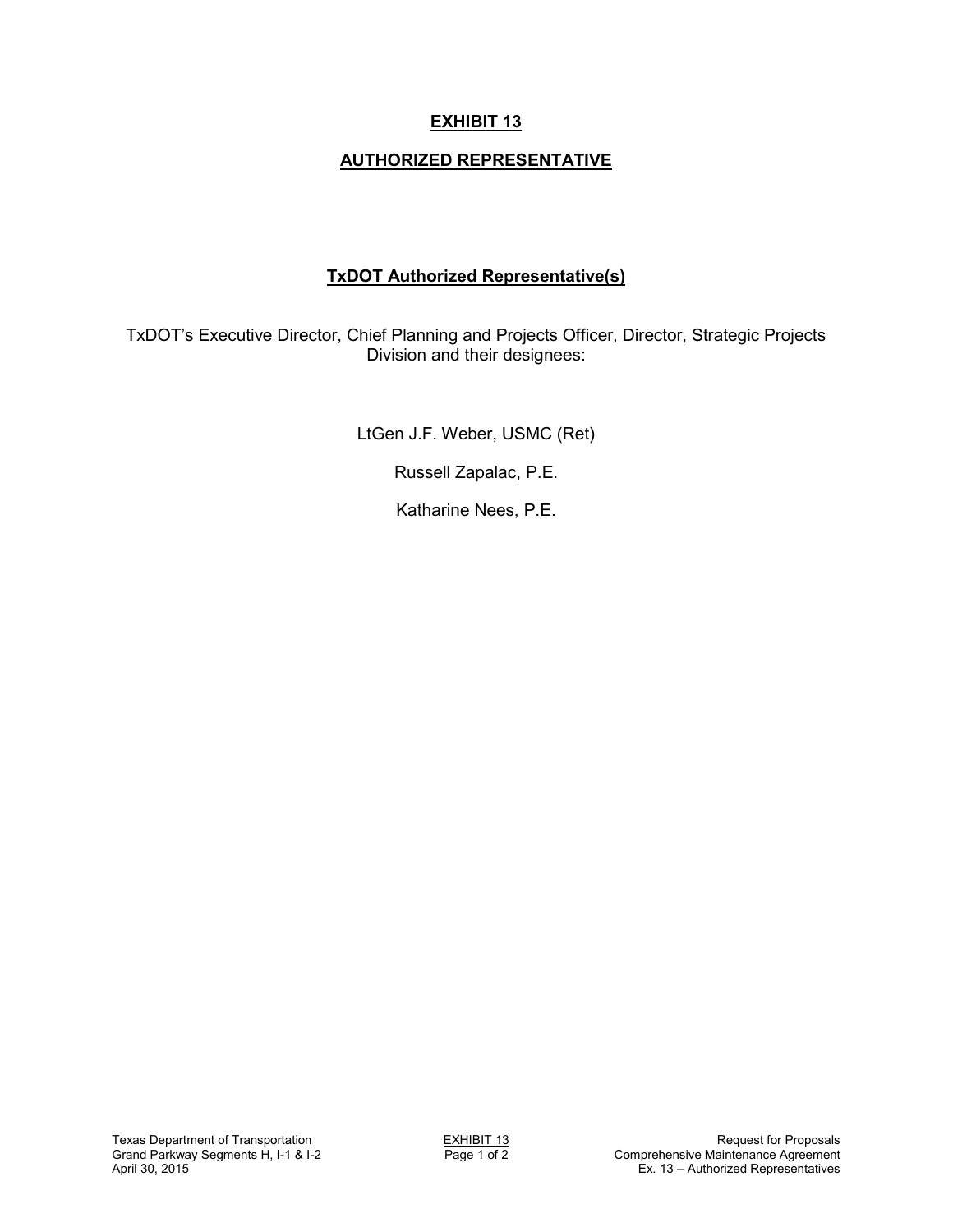## **Maintenance Contractor's Authorized Representative(s)**

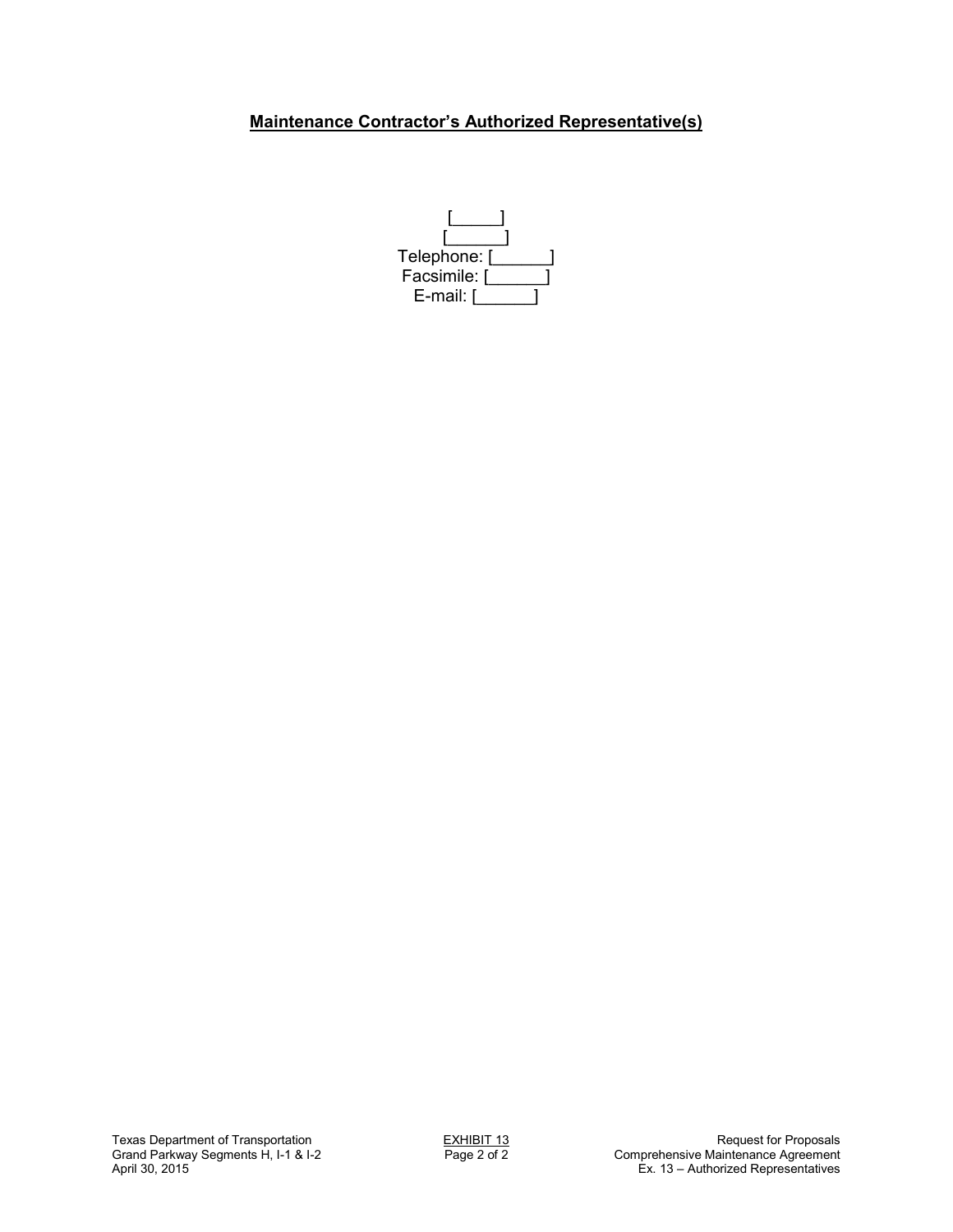### **EXHIBIT 14**

## **LIST OF REFERENCE INFORMATION DOCUMENTS**

## **SH 99 Grand Parkway Segments H, I-1, and I-2**

# **TABLE OF CONTENTS – SUMMARY RFP Reference Information Documents (RID) April 30, 2015**

- 1. H & I-1 Environmental Documents
- 2. I-2 Environmental Documents
- 3. Environmental Re-Evaluations (2014 2015)
- 4. Permits
- 5. Concept Plans H & I-1
- 6. Concept Plans I-2
- 7. Survey Control & LIDAR
- 8. Utilities SUE
- 9. Utilities Owner Provided Information
- 10. Right of Way
- 11. Geotechnical
- 12. Drainage Models HEC-RAS & Hydrology
- 13. FEMA Data
- 14. Drainage Studies & Reports
- 15. Traffic and Revenue Studies
- 16. Pavement Design
- 17. Landscape and Aesthetic Guidelines
- 18. Reports, Studies and Manuals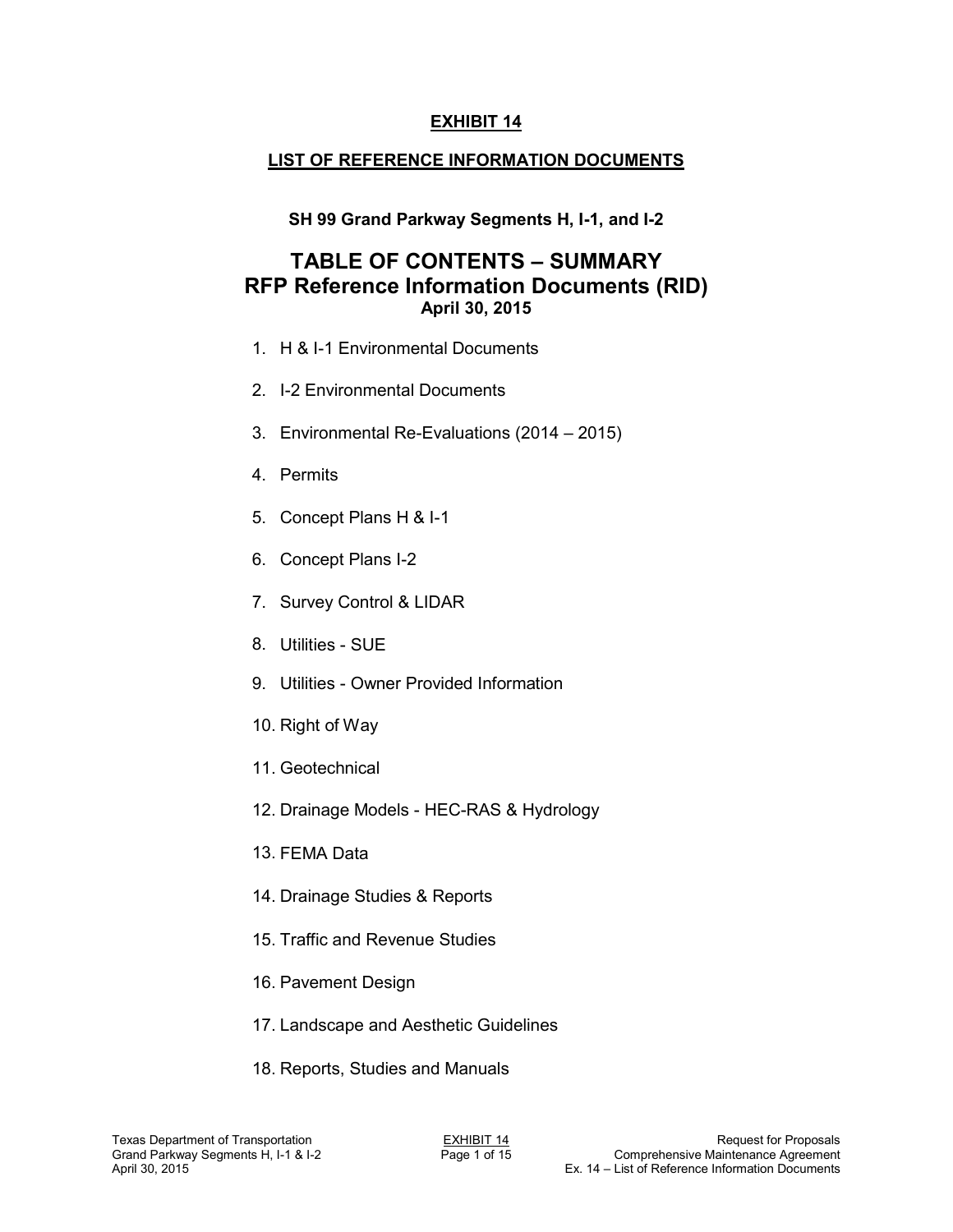- 19. Third Party Agreements
- 20. As-Built Plans & Other Data
- 21. Exhibits
- 22. Miscellaneous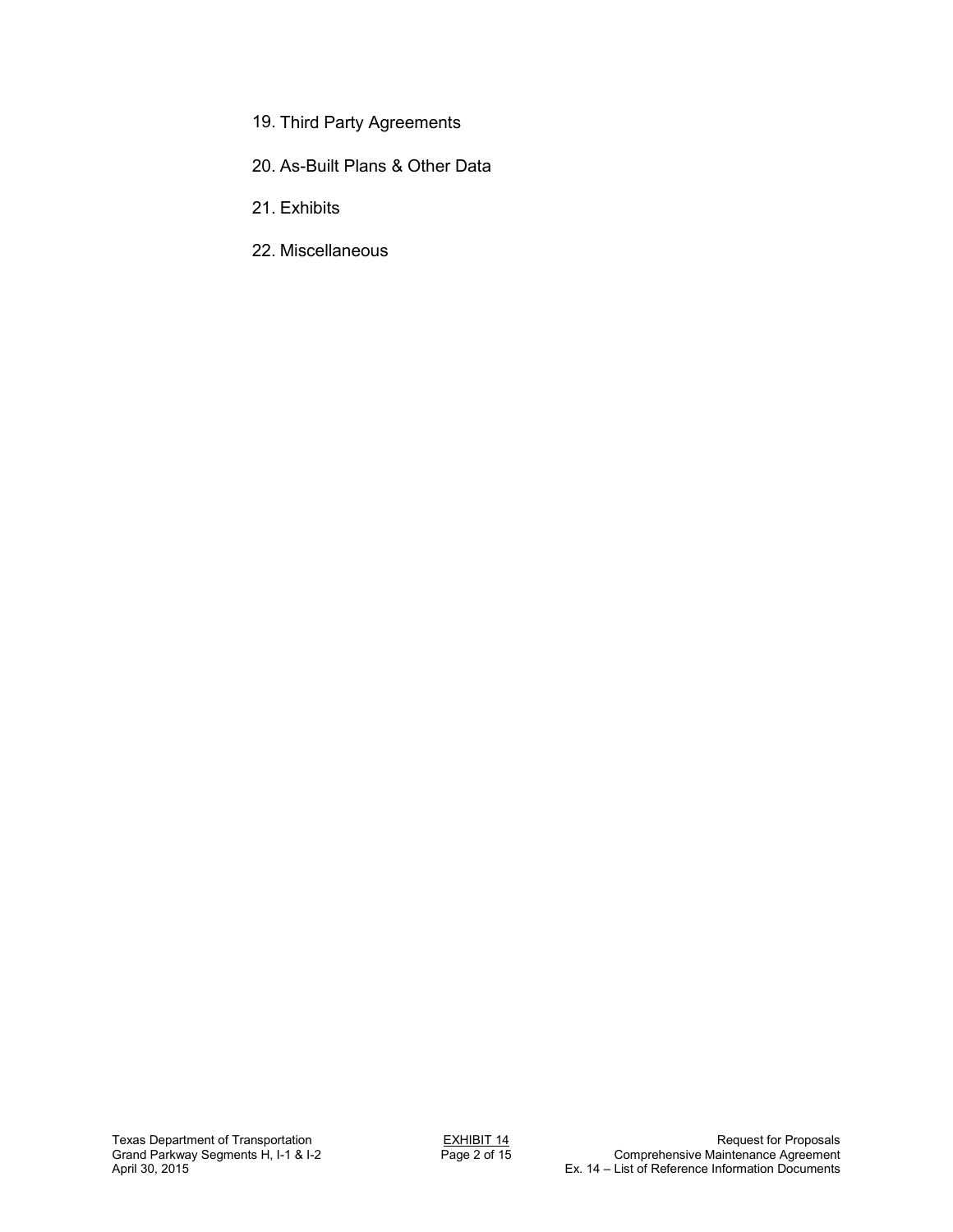# **Grand Parkway SH99 Segments H, I-1, and I-2 Project Documents**

# **RFP TABLE OF CONTENTS – DETAIL**

#### 1 H & I-1 Environmental Documents

- 1.1.a approved-h-and-i1-deis-vol1-march2011-1-of-3.pdf
- 1.1aa approved-h-and-i1-deis-vol1-march2011-2-of-3.pdf
- 1.1ab approved-h-and-i1-deis-vol1-march2011-3-of-3.pdf
- 1.1.b feis-h-and-i1-vol-1-and-exhibits-april2014.pdf
- 1.2.a approved-h-and-i1-deis-vol2-march2011.pdf
- feis-h-and-i1-vol-2-appendices-a-n-april2014.pdf
- 1.3.a prelim-h-and-i1-feis-table-of-contents.pdf
- prelim-h-and-i1-feis-exhibits-chapter1.pdf
- 1.3.c prelim-h-and-i1-feis-exhibits-chapter2.pdf
- 1.3.d prelim-h-and-i1-feis-exhibits-chapter3.pdf
- 1.3.e prelim-h-and-i1-feis-exhibits-chapter4.pdf
- 1.3.f prelim-h-and-i1-feis-exhibits-chapter5.pdf
- 1.3.g prelim-h-and-i1-feis-exhibits-chapter6.pdf
- 1.4 h-and-i1-rod-june-2014.pdf
- 1.5 ce-proposed-directconnectors-sh99-and-i10-october-2009.pdf
- 1.6a sh99-h-i1-prelim-jurisdictional-determination-report.pdf (added 01/28/2015)
- 1.6b sh99-h-i1-prelim-jurisdictional-determination-report-exh-a-b.pdf (added 01/28/2015)<br>1.6c sh99-h-i1-pr
- sh99-h-i1-prelim-jurisdictional-determination-report-exh-c.pdf (added 01/28/2015)<br>1.6d sh99-h-i1-pr
- sh99-h-i1-prelim-jurisdictional-determination-report-exh-d.pdf (added 01/28/2015)
- 1.6e sh99-h-i1-prelim-jurisdictional-determination-report-app-a.pdf (added 01/28/2015)<br>1.6f sh99-h-i1-pr
- sh99-h-i1-prelim-jurisdictional-determination-report-app-b.pdf (added 01/28/2015)
- 1.6g sh99-h-i1-prelim-jurisdictional-determination-report-app-c.pdf (added 01/28/2015)
- 1.7a sh99-h-i1-jurisdictional-wetlands-plan-view.pdf (added 01/28/2015)
- 1.7b sh99-h-i1-jurisdictional-wetlands-profile-view.pdf (added 01/28/2015)
- sh99-h-i1-hazardous-materials-overview-feb2015.pdf (added 03/04/15)

#### 2 I-2 Environmental Documents

- 2.1 re-evaluation-of-i2-feis-october-2012.pdf
- 2.2 i2-feis-appendix-a.pdf
- 2.3 i2-feis-appendix-b.pdf
- 2.4 i2-feis-appendix-c.pdf
- 2.5 i2-feis-appendix-d.pdf
- 2.6 i2-feis-appendix-e.pdf
- 2.7 i2-feis-appendix-f.pdf
- 2.8 i2-prelim-feis-volume-1.pdf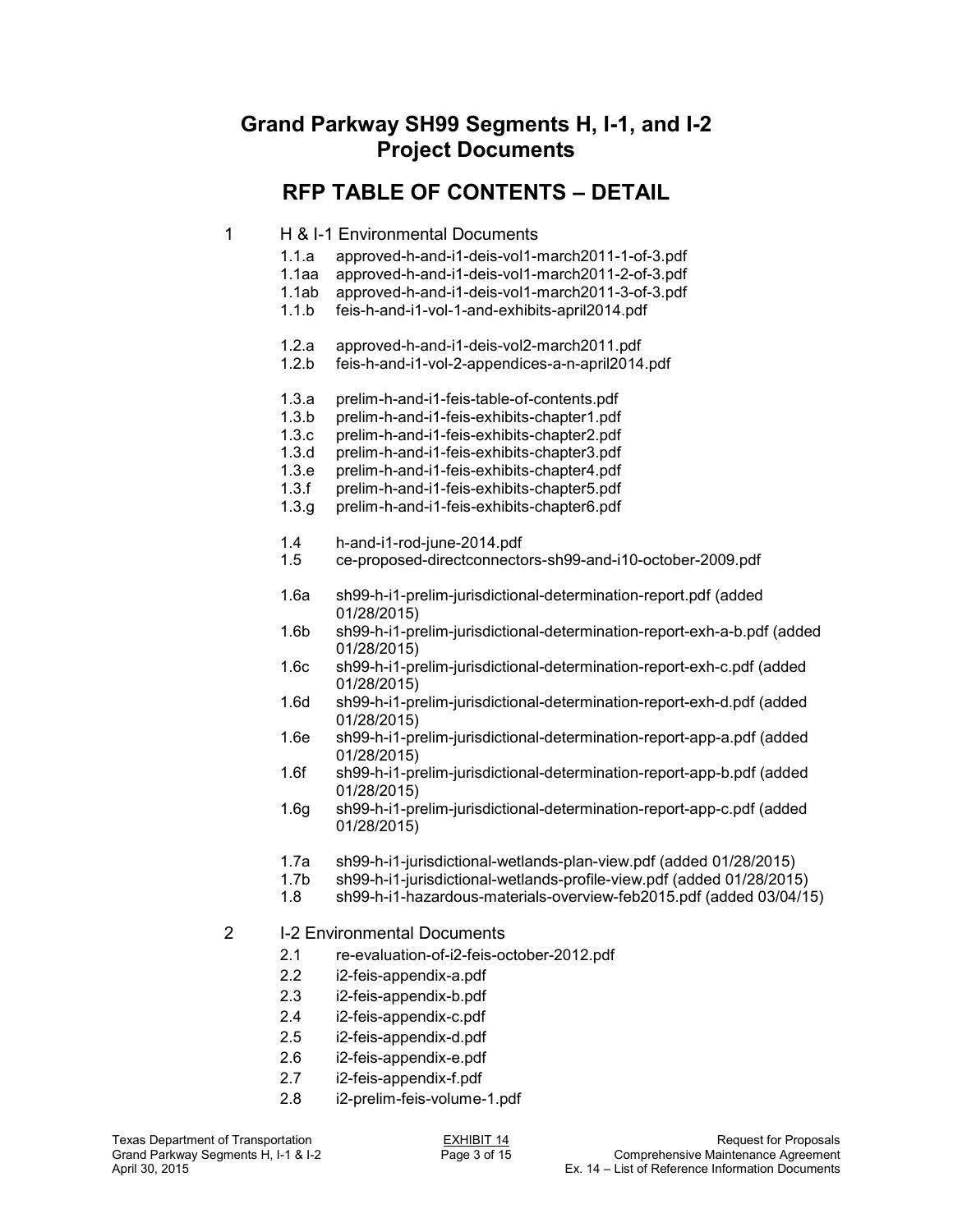- 2.9 i2-prelim-feis-volume-2.pdf
- 2.10 i2-prelim-feis-volume-3.pdf
- 2.11 i2-feis-volume-4.pdf
- 2.12 re-evaluation-of-i2-feis-october-2007.pdf
- 2.13 i2-rod-august-1998.pdf
- 2.14 ce-sh146-at-goose-creek-bridge-replacement-february-2010.pdf
- 2.15 uscg-permit-application-gp-segmenti2-november-7-2014 (added 11/11/2014) (moved from Section 4 11/13/2014)
- 2.16 usace-pcn-nwp-14-and-33-gp-segment-i2-november-7-2014 (added 11/11/2014) (moved from Section 4 11/13/2014)
- 2.17 i2-goose-creek-bridge-widening.pdf (added 12/10/2014 moved from Section 4)
- 2.18 i2-jurisdictional-wetlands.pdf (added 12/10/2014 moved from Section 4)
- 2.19 nwp-usace-1992-01589-nwp-rp-seg-i-2.pdf (added 03/13/2015)
- 2.20 nwp-usace-1992-01589-nwp-ver2-x-seg-i-2.pdf (added 03/13/2015)
- 3 ENVIRONMENTAL Re-Evaluations (2014 2015)
	- 3.1 segment-i-2-feis-re-eval-fhwa-approval-october-2012.pdf (added 12/19/2014)
	- 3.2 sh99-sh146-opt-1-2-december-2014.pdf (added 12/19/2014)
	- 3.3 sh99-sh146-opt-1-3-december-2014.pdf (added 12/19/2014)
- 4 PERMITS
	- 4.1 uscg-permit-application-gp-segmenti2-november-7-2014 (added 11/11/2014) (moved to Section 2 11/13/2014)
	- 4.2 usace-pcn-nwp-14-and-33-gp-segment-i2-november-7-2014 (added 11/11/2014) (moved to Section 2 11/13/2014)
	- 4.3 i2-goose-creek-bridge-widening.pdf (added 12/10/2014) (moved to Section 2 12/10/2014)
	- 4.4 i2-jurisdictional-wetlands.pdf (added 12/10/2014) moved to Section 2 12/10/2014)
	- 4.1 marine-construction-permit-cedar-bayou.pdf (added 03/04/2015)
	- 4.2 utility-permits-01.zip (added 03/09/2015)

#### 5 CONCEPT PLANS H & I-1

- 5.1.a ultimate-h-and-i1-us59-to-i10-four-lane-page1of3.pdf
- 5.1.b ultimate-h-and-i1-us59-to-i10-four-lane-page2of3.pdf
- 5.1.c ultimate-h-and-i1-us59-to-i10-four-lane-page3of3.pdf
- 5.2.a base-h-and-i1-us59-to-i10-two-lane-page1of3.pdf
- 5.2.b base-h-and-i1-us59-to-i10-two-lane-page2of3.pdf
- 5.2.c base-h-and-i1-us59-to-i10-two-lane-page3of3.pdf
- 5.3 base-h-and-i1-us59-to-i10-two-lane-concept-plans-dgn.zip (updated 11/14/2014)<br>5.4 ultimate-h-ar
- ultimate-h-and-i1-us59-to-i10-four-lane-concept-plans-dgn.zip
- 5.5 option-a-ultimate-h-and-i1-us59-to-i10-four-lane-concept-plans-dgn.zip
- 5.6 base-ultimate-option-a-base-files-dgn.zip
- 5.7a sh99-file-list-base-files.pdf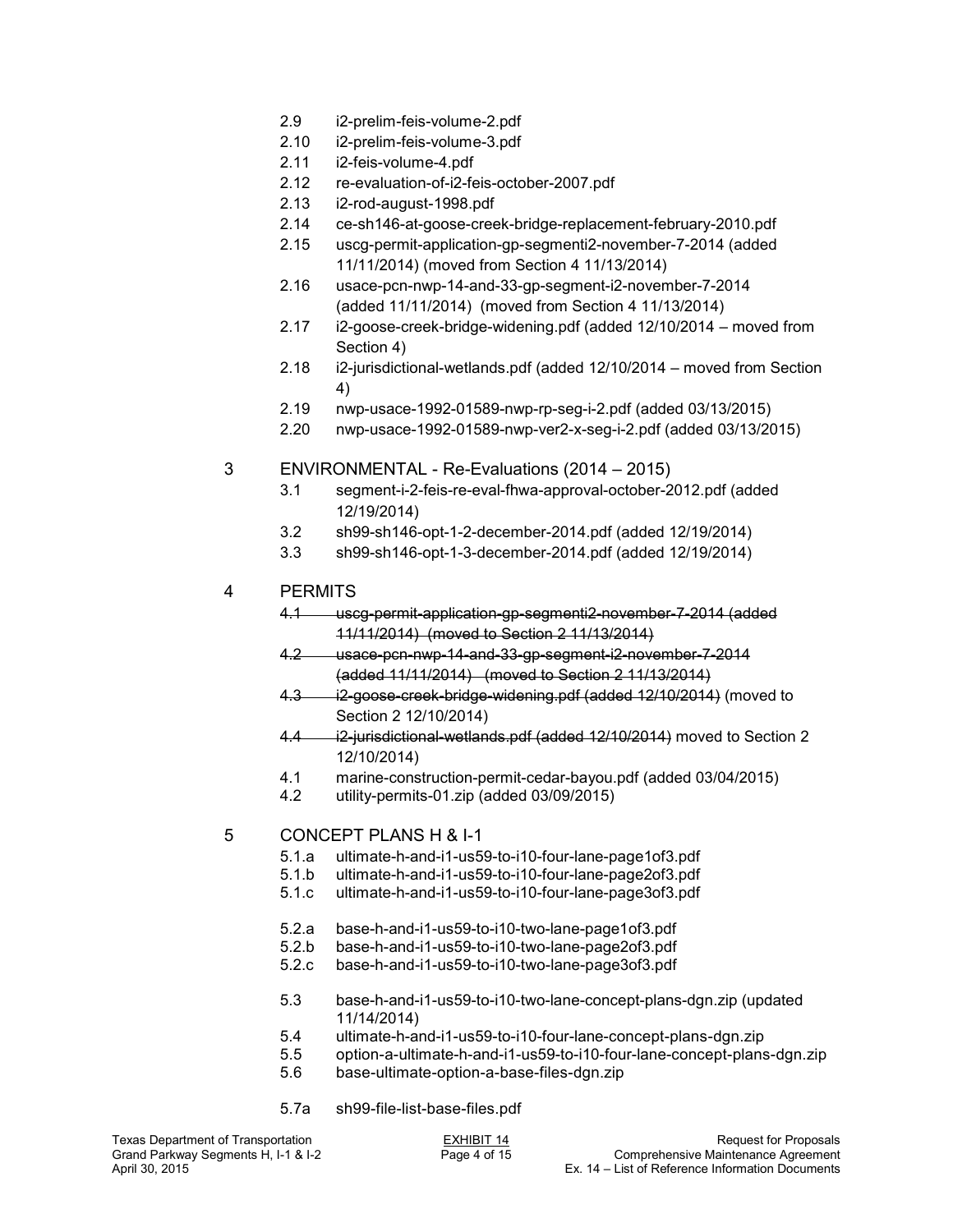- 5.7b sh99-file-list-sheetfiles.pdf
- 5.7c sh99-file-list-levels.pdf
- 5.8 ultimate-h-and-i-us59-to-i10-four-lane-concept-plans-pdf.zip
- 5.9 base-h-and-i-us59-to-i10-two-lane-concept-plans-pdf.zip (updated 11/18/2014 – replaced corrupt file)
- 5.10 option-a-h-and-i-us59-to-i10-four-lane-concept-plans-pdf.zip
- 5.11 sh99-h-i-1-gpk-december-2014.gpk (added 12/19/2014)
- 5.12 sh99-initial-layouts-december-2014.pdf (added 12/19/2014)
- 5.13 sh99-ultimate-layouts-december-2014.pdf (added 12/19/2014)
- 5.14 sh99-option-a-layouts-december-2014.pdf (added 12/19/2014)
- 5.15 sh99-initial-concept-plans-dgn-december-2014.zip (added 12/19/2014)
- 5.16 sh99-base-files-december-2014.zip (added 12/19/2014)
- 5.17 sh99-opt-a-dgn-december-2014.zip (added 12/19/2014)
- 5.18 sh99-ultimate-dgn-december-2014.zip (added 12/19/2014)
- 5.19 sh99-initial-layouts-january-2015.pdf (added 1/16/2015)
- 5.20 sh99-ultimate-layouts-january-2015.pdf (added 1/16/2015)
- 5.21 sh99-option-a-layouts-january-2015.pdf (added 1/16/2015)
- 5.22 sh99-base-files-dgn-january-2015.zip (added 1/16/2015)
- 5.23 sh99-initial-layouts--dgn-january-2015.zip (added 1/16/2015)
- 5.24 sh99-ultimate-layouts-dgn-january-2015.zip (added 1/16/2015)
- 5.25 sh99-opt-a-layouts-dgn-january-2015.zip (added 1/16/2015)
- 5.26 sh99-h-i-1-gpk-january-2015.gpk (added 1/21/2015)
- 5.27 sh99-base-scope-1-layouts-march-2015.pdf (added 03/13/2015)
- 5.28 sh99-base-scope-2-layouts-march-2015.pdf (added 03/13/2015)
- 5.29 sh99-ultimate-layouts-march-2015.pdf (added 03/13/2015)
- 5.30 sh99-h-i-gpk-march-2015.gpk (added 03/13/2015)
- 5.31 sh99-base-files-dgn-march-2015.zip (added 03/13/2015)
- 5.32 sh99-base-scope-1-layouts-dgn-march-2015.zip (added 03/13/2015)
- 5.33 sh99-base-scope-2-layouts-dgn-march-2015.zip (added 03/13/2015)
- 5.34 sh99-ultimate-layouts-dgn-march-2015.zip (added 03/13/2015) **REALIGNMENT**
- 5.1.1 castlehill-community-drive-realign (added 12/12/2014)
- 5.1.2 us90-uprr-realign (added 12/12/2014)
- 5.1.3 sh146-options-1-1--1-2--1-3 (added 12/12/2014)

### 6 CONCEPT PLANS I-2

- 6.1 sh99-i2-sh146-to-fisher-road.pdf
- 6.2 sh99-i2-fisher-road-option-b.pdf
- 6.3 sh99-i2-sh146-to-fisher-road-dgn.zip (added 11/06/2014)
- 6.4 sh99-i2-kilgore-to-fisher-road.pdf (added 11/14/2014)
- 6.5 sh99-i2-kilgore-to-fisher-road-dgn.zip (added 11/14/2014)
- 6.6 sh99-i-2b-concept-plans-december-2014.zip (added 12/19/2014)
- 6.7 sh99-i-2b-fisher-road-option-b-december-2014.zip (added 12/19/2014)
- 6.8 sh99-i-2a-kilgore-to-fisher.zip (added 12/19/2014)
- 6.9 i2a-kilgore-to-fisher-road-dgn-december-2014.zip (added 12/19/2014)
- 6.10 sh99-i2-diag01-january-2015.pdf (added 1/16/2015)
- 6.11 sh99-i2-fisher-road-option-b-january-2015.pdf (1/16/2015)
- 6.12 sh99-i2-sh146-to-fisher-road-dgn-january-2015.zip (added 1/16/2015)
- 6.13 sh99-i2-gpk-january-2015.gpk (added 01/21/2015)
- 6.14 sh99-i2-fisher-road-option-b-march-2015.pdf (added 03/13/2015)
- 6.15 sh99-i2-kilgore-to-fisher-road-march-2015.pdf (added 03/13/2015)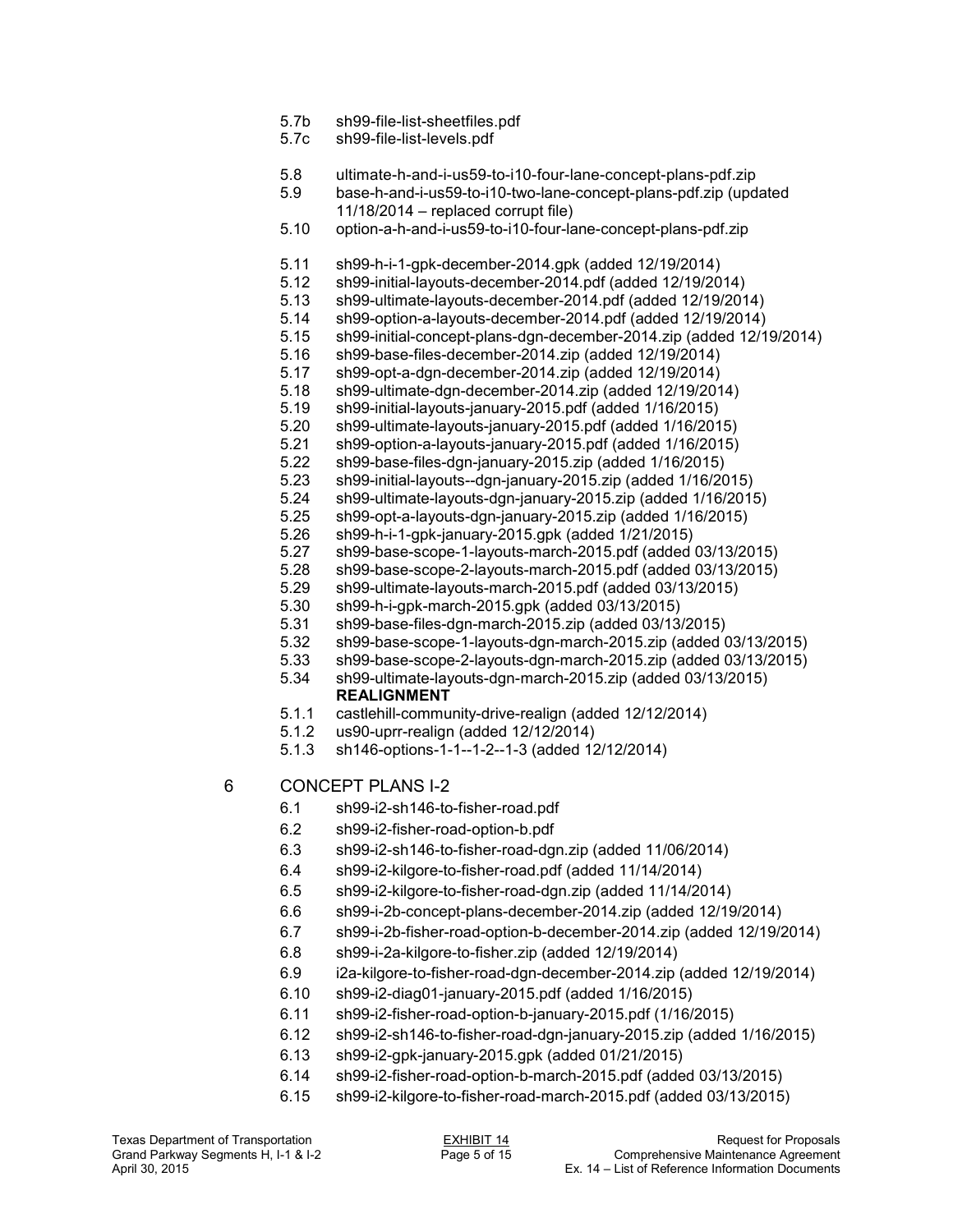- 6.16 sh99-i2-kilgore-to-fisher-road-dgn-march-2015.zip (added 03/13/2015)
- 6.17 sh99-i2-proposed-ccid1-fisher-road-improvements-march-2015.pdf (added 04/29/2015)

### 7 SURVEY CONTROL & LIDAR

- 7.1 sh99-control-point-data-sheets.pdf
- 7.2 sh99-horizontal-and-vertical-control.pdf
- 7.3 sh99-survey-control-points.pdf
- 7.4 sh99-control-index-sheets.pdf
- 7.5 sh99-tin-5-2-14.tin
- 7.6 sh99-dem-tx-feet2.tfw
- 7.7 sh99-dem-tx-feet2.tif
- 7.8 sh99-dem-tx-feet2.tif.aux.xml
- 7.9 sh99-dem-tx-feet2.tif.ovr
- 7.10 sh99-dem-tx-feet2.tif.xml
- 7.11 sh99-contour-tif2.cpg
- 7.12 sh99-contour-tif2.dbf
- 7.13 sh99-contour-tif2.dgn
- 7.14 sh99-contour-tif2.prj
- 7.15 sh99-contour-tif2.sbn
- 7.16 sh99-contour-tif2.sbx
- 7.17 sh99-contour-tif2.shp
- 7.18 sh99-contour-tif2.shp.xml
- 7.19 sh99-contour-tif2.shx
- 7.20 sh99-contour-tif2-3d.dgn
- 7.21 sh99-contour-tif2-3d.prj
- 7.22 sh99-contour-tif2-3d-v2.dgn
- 7.23 sh99-contour-tif2-3d-v2.dgn.xml
- 7.24 sh99-contour-tif2-3d-v2.prj
- 7.25 sh99-contour-tif2-dwg.dwg
- 7.26 sh99-contour-tif2-dwg.dwg.xml
- 7.27 sh99-contour-tif2-v2.dgn
- 7.28 sh99-contour-tif2-v2.prj
- 7.29 sh99-gpw\_tin\_5\_2\_14.tin (added 12/10/2014)
- 7.30 sh99-i10-bridge.tin (added 12/10/2014)
- 7.31 sh99-I2.tin (added 12/15/2014)
- 7.32 sh99-all.tin (added 12/15/2014)

### 8 UTILITIES - SUE

- 8.1 33374-sue-3-5-14.dgn
- 8.2 sue-bs-146e-to-fm1405-final-submittal.pdf
- 8.3 sue-hou.rsc
- 8.4a utility-layout-us59-n-to-i10-e-1of20.pdf
- 8.4b utility-layout-us59-n-to-i10-e-2of20.pdf
- utility-layout-us59-n-to-i10-e-3of20.pdf
- 8.4d utility-layout-us59-n-to-i10-e-4of20.pdf
- 8.4e utility-layout-us59-n-to-i10-e-5of20.pdf
- 8.4f utility-layout-us59-n-to-i10-e-6of20.pdf
- 8.4g utility-layout-us59-n-to-i10-e-7of20.pdf
- utility-layout-us59-n-to-i10-e-8of20.pdf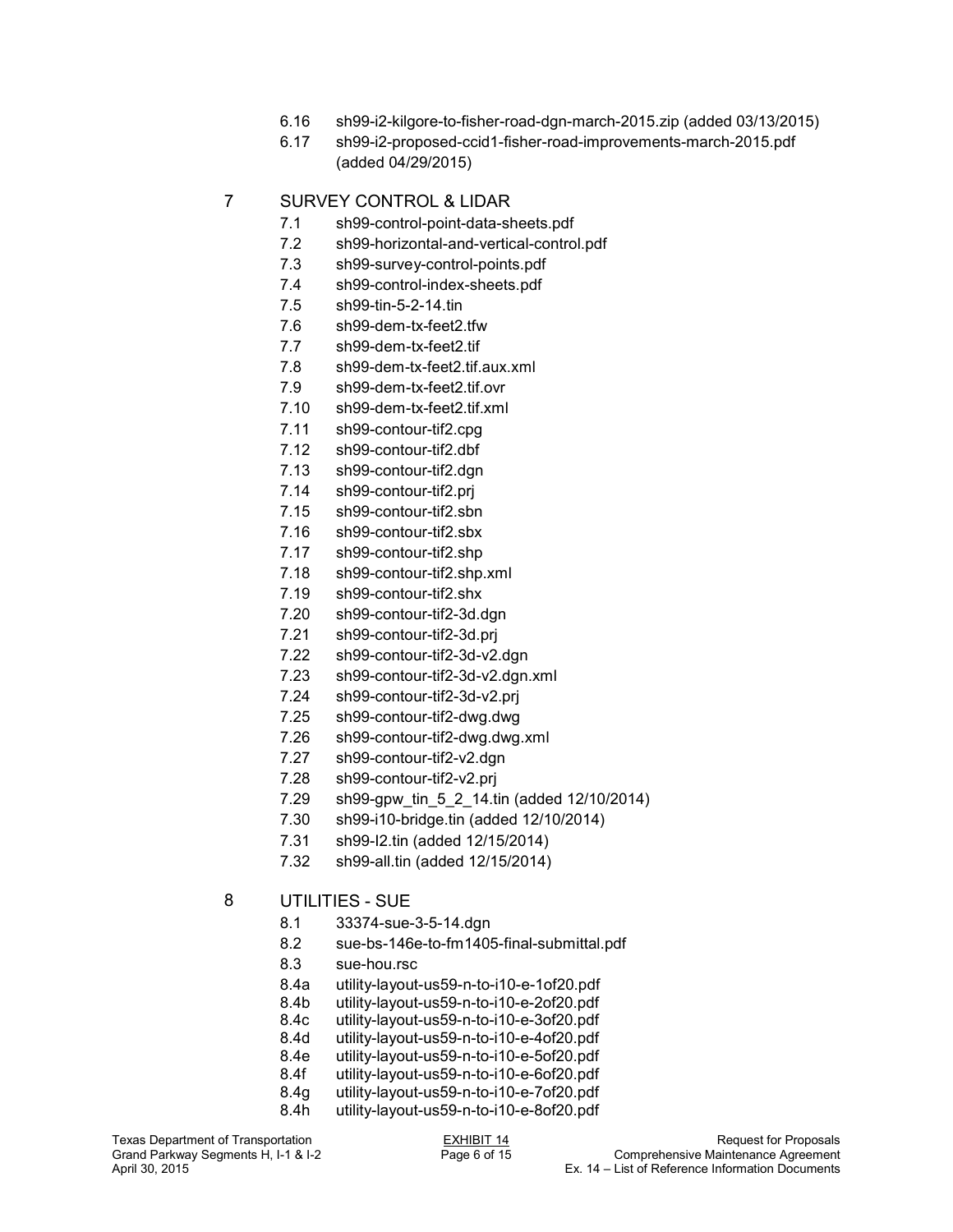8.4i utility-layout-us59-n-to-i10-e-9of20.pdf 8.4j utility-layout-us59-n-to-i10-e-3-10of20.pdf utility-layout-us59-n-to-i10-e-4-11of20.pdf 8.4l utility-layout-us59-n-to-i10-e-4-12of20.pdf 8.4m utility-layout-us59-n-to-i10-e-4-13of20.pdf 8.4n utility-layout-us59-n-to-i10-e-4-14of20.pdf 8.4o utility-layout-us59-n-to-i10-e-4-15of20.pdf utility-layout-us59-n-to-i10-e-4-16of20.pdf 8.4q utility-layout-us59-n-to-i10-e-4-17of20.pdf 8.4r utility-layout-us59-n-to-i10-e-4-18of20.pdf utility-layout-us59-n-to-i10-e-4-19of20.pdf 8.4t utility-layout-us59-n-to-i10-e-4-20of20.pdf 8.5 sue-bs146e-to-fm1405.zip (added 11-21-2014) 8.6 33374-sue-12-18-14.dgn (added 12/19/2014) 8.7a utility-layout-us59-n-to-i10-e-dec-2014-1of20.pdf (added 1/16/2015) 8.7b utility-layout-us59-n-to-i10-e-dec-2014-2of20.pdf (added 1/16/2015) 8.7c utility-layout-us59-n-to-i10-e- dec-2014-3of20.pdf (added 1/16/2015) 8.7d utility-layout-us59-n-to-i10-e- dec-2014-4of20.pdf (added 1/16/2015) 8.7e utility-layout-us59-n-to-i10-e- dec-2014-5of20.pdf (added 1/16/2015) 8.7f utility-layout-us59-n-to-i10-e- dec-2014-6of20.pdf (added 1/16/2015) 8.7g utility-layout-us59-n-to-i10-e- dec-2014-7of20.pdf (added 1/16/2015) 8.7h utility-layout-us59-n-to-i10-e- dec-2014-8of20.pdf (added 1/16/2015) 8.7i utility-layout-us59-n-to-i10-e- dec-2014-9of20.pdf (added 1/16/2015) 8.7j utility-layout-us59-n-to-i10-e- dec-2014-10of20.pdf (added 1/16/2015) 8.7k utility-layout-us59-n-to-i10-e- dec-2014-11of20.pdf (added 1/16/2015) 8.7l utility-layout-us59-n-to-i10-e- dec-2014-12of20.pdf (added 1/16/2015) 8.7m utility-layout-us59-n-to-i10-e- dec-2014-13of20.pdf (added 1/16/2015) 8.7n utility-layout-us59-n-to-i10-e- dec-2014-14of20.pdf (added 1/16/2015) 8.7o utility-layout-us59-n-to-i10-e- dec-2014-15of20.pdf (added 1/16/2015) 8.7p utility-layout-us59-n-to-i10-e- dec-2014-16of20.pdf (added 1/16/2015) 8.7q utility-layout-us59-n-to-i10-e- dec-2014-17of20.pdf (added 1/16/2015) 8.7r utility-layout-us59-n-to-i10-e- dec-2014-18of20.pdf (added 1/16/2015) 8.7s utility-layout-us59-n-to-i10-e- dec-2014-19of20.pdf (added 1/16/2015) 8.7t utility-layout-us59-n-to-i10-e- dec-2014-20of20.pdf (added 1/16/2015) 8.8 sue-information-cedar-bayou.zip (added  $1/22/2015$ )<br>8.9 33374-sue-2-20-15 dan (added 02/23/2015) 8.9 33374-sue-2-20-15.dgn (added 02/23/2015) 8.10 sue-hou.rsc (added 02/23/2015) 8.11 sue-cadd-files-and-sheets.zip (added 3/20/2015)

- 8.12 beaumont-district-pipeline-permit-segment-i2.zip (added 3/31/2015)
- 8.13 utility-permit-request-hsc-bmt20141125150053.pdf (added 04/14/2015)
- utility-permit-request-comcast-bmt20150403153112.pdf (added 04/30/2015)

## 9 UTILITIES - Owner Provided Information

- 9.1 air-liquide-pipeline-sh99.pdf
- 9.2 air-liquide-pipeline-sh99-at-fm565.pdf
- 9.3 air-liquide-pipeline-sh99-at-main-canal.pdf
- 9.4 air-liquide-pip3lin3-sh99-at-sh146.pdf
- 9.5 air-products-2-8in-pipelines.pdf
- 9.6 air-products-14in-hydrogen-pipeline-cedar-pt-lat-xing.pdf
- 9.7 air-products-14in-hydrogen-pipeline.pdf
- 9.8 at-and-t-light-guide-system-sh99-at-us90.pdf
- at-and-t-texas-segment-gb-at-sh99-and-us59.pdf
- 9.10 buckeye-development-6in-ethane-pipeline.pdf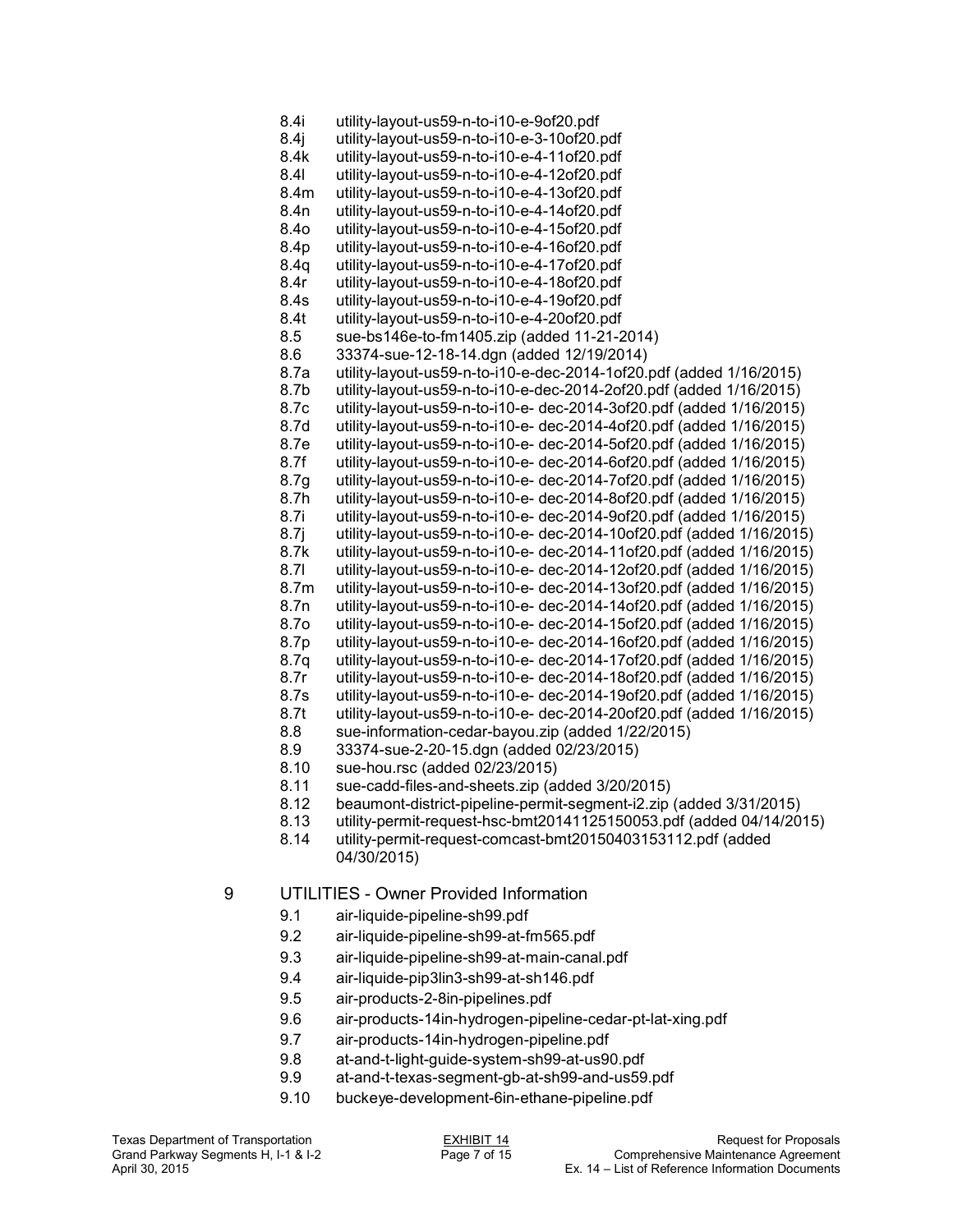- 9.11 buckeye-development-8in-products-pipeline.pdf
- 9.12 buckeye-development-10in-pipeline.pdf
- 9.13 centerpoint-energy-electric-gis-maps.pdf
- 9.14 chevron-pipelines.pdf
- 9.15 chevron-txl0010-as-f-001.pdf
- 9.16 chevron-txl0011-as-f-001.pdf
- 9.17 chevron-txl0011-as-f-001.pdf
- 9.18 chevron-txl0013-as-f-014.pdf
- 9.19 chevron-txl0029-as-f-001.pdf
- 9.20 chevron-txl0029-as-f-001.pdf
- 9.21 chevron-txl0084a-as-f-003.pdf
- 9.22 chevron-txl0085-as-f-001.pdf
- 9.23 chevron-txl0085-as-f-003.pdf
- 9.24 chevron-txl0510B-as-f-001.pdf
- 9.25 chevron-txl0612-as-f-018.pdf
- 9.26 citgo-058b-10-in-pipeline.pdf
- 9.27 citgo-058c-10-in-pipeline.pdf
- 9.28 citgo-058d-10-in-pipeline.pdf
- 9.29 colonial-pipeline.pdf
- 9.30 dcp-midstream-pipelines-sh99-encroachments.bmp
- 9.31 dow-chemicals-pipeline-locations.pptx
- 9.32 e-montgomery-cty-improve-district-off-and-ed-center.pdf
- 9.33 energy-transfer-east-texas-12-line.pdf
- 9.34 energy-transfer-general-guidelines.pdf
- 9.35 energy-transfer-gp-h-i1-diag-4-lane.kmz
- 9.36 energy-transfer-pipeline-hull-to-mt-belvieu.pdf
- 9.37 enterprise-products-6653-exported-pipelines.kmz
- 9.38 enterprise-products-6654-exported-pipeliens.kmz
- 9.39 enterprise-products-db6655-exported-pipelines.kmz
- 9.40 enterprise-products-db6656-exported-pipelines.kmz
- 9.41 exxon-mobil-pipelines.pdf
- 9.42 keystone-trans-canada-pipelines-houston-lateral.pdf
- 9.43 kinder-morgan-pipelines-deer-park-060-005.pdf
- 9.44 kinder-morgan-pipelines-deer-park-060-006.pdf
- 9.45 kinder-morgan-pipelines-deer-park-128-011.pdf
- 9.46 kinder-morgan-pipelines-deer-park-166-003.pdf
- 9.47 kinder-morgan-pipelines-deer-park-520-123.pdf
- 9.48 kinder-morgan-pipelines-deer-park-903-007.pdf
- 9.49 kinder-morgan-pipelines-deer-park-903-008.pdf
- 9.50 kinder-morgan-pipelines-map-seg-h.pdf
- 9.51 kinder-morgan-pipelines-map-seg-i1.pdf
- 9.52 kinder-morgan-pipelines-map—seg-i2.pdf
- 9.53 kinder-morgan-pipelines-new-caney-082-008.pdf
- 9.54 kinder-morgan-pipelines-new-caney-085-007.pdf
- 9.55 kinder-morgan-pipelines-new-caney-085-008.pdf
- 9.56 kinder-morgan-pipelines-new-caney-085-001.pdf
- 9.57 koch-pipelines-sh99.pdf
- 9.58 level-3-communication.pdf
- 9.59 lyondell-bassell-pipeline-seg-i2.jpg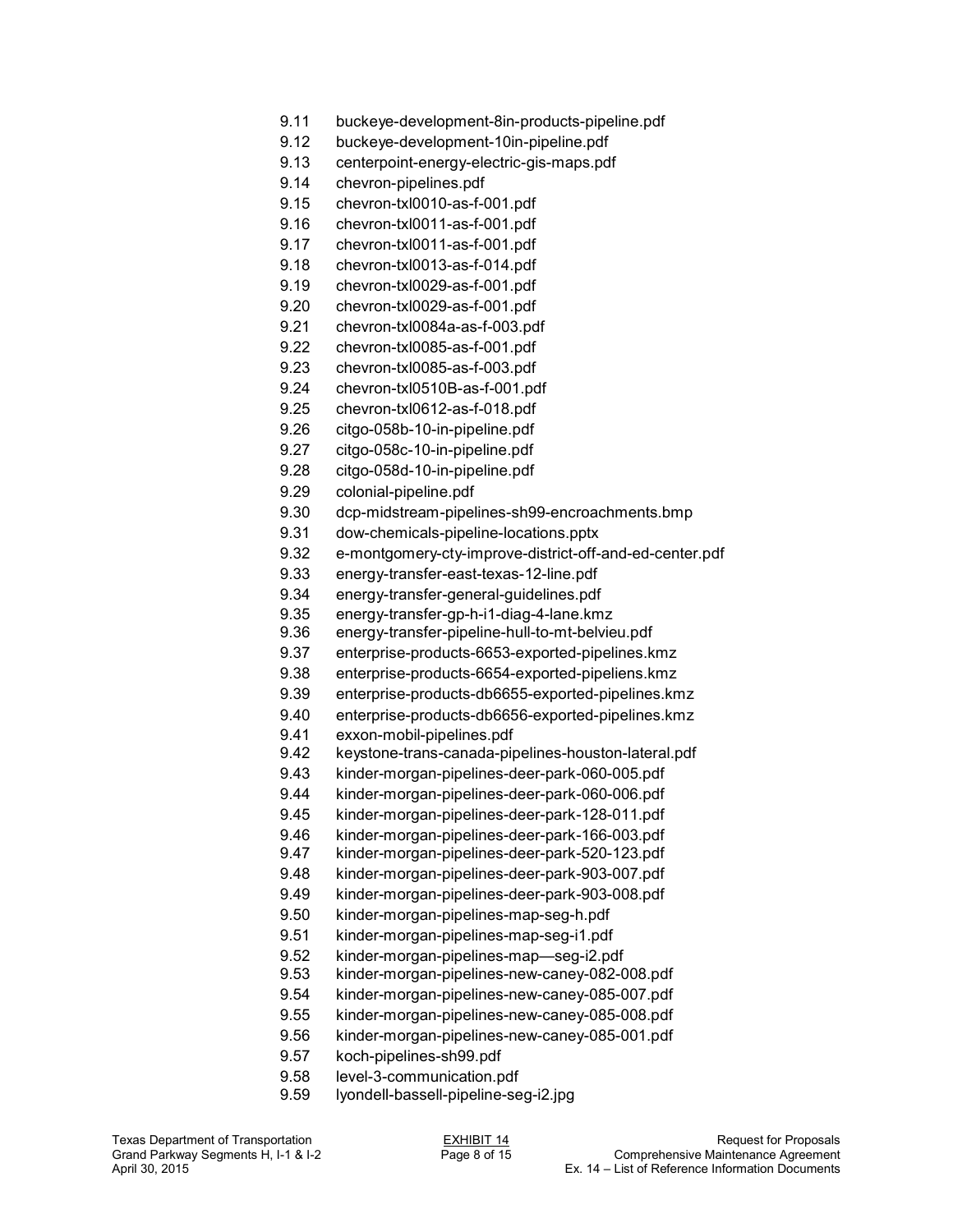- 9.60 milagro-explorations-pipelines.pdf
- 9.61 mt-belvieu-contract-sanitary-sewer-improvments.pdf
- 9.62 mt-belvieu-job28-waterline-on-fm146.pdf
- 9.63 mt-belvieu-job28-05-waterline-to-cherry-point.pdf
- 9.64 mt-belvieu-job28b-sanitary-sewer.pdf
- 9.65 mt-belvieu-job81-2514-waterline-on-fm565.pdf
- 9.66 mt-belvieu-job83-san-sewer-to-marantha-temple.pdf
- 9.67 mt-belvieu-job87-san-sewer-at-cherry-pt-and-fm3360.pdf
- 9.68 mustang-pipeline-us59-to-mt-belvieu-1of10.jpg
- 9.69 mustang-pipeline-us59-to-mt-belvieu-2of10.ipg
- 9.70 mustang-pipeline-us59-to-mt-belvieu-3of10.jpg
- 9.71 mustang-pipeline-us59-to-mt-belvieu-4of10.jpg
- 9.72 mustang-pipeline-us59-to-mt-belvieu-5of10.jpg
- 9.73 mustang-pipeline-us59-to-mt-belvieu-6of10.jpg
- 9.74 mustang-pipeline-us59-to-mt-belvieu-7of10.jpg
- 9.75 mustang-pipeline-us59-to-mt-belvieu-8of10.jpg
- 9.76 mustang-pipeline-us59-to-mt-belvieu-9of10.jpg
- 9.77 mustang-pipeline-us59-to-mt-belvieu-10of10.jpg
- 9.78 new-caney-mud-12in-water-main.pdf
- 9.79 new-caney-mud-utility-xing-at-loop494.pdf
- 9.80 new-caney-mud-utility-map-sanitary-distribution.pdf
- 9.81 new-caney-mud-utility-map-water-distribution.pdf
- 9.82 new-caney-mud-water-sys-improvements2012-loop494.pdf
- 9.83 new-caney-mud-waterline-comm-dr-to-elem-school9.pdf
- 9.84 oneok-ngl-pipelines-alignments.pdf
- 9.85 oneok-ngl-pipelines-maps.pdf
- 9.86 oneok-ngl-pipelines.pdf
- 9.87 oneok-ngl-pipeline.png
- 9.88 shell-pipeline-location-map.pptx
- 9.89 sunoco-pipelines-21004-10-kilgore-oti.kmz
- 9.90 sunoco-pipelines-21013-6-barbers-hill-to-liberty.kmz
- 9.91 sunoco-pipelines-21014-6-humble-to-liberty.kmz
- 9.92 sunoco-pipelines-21015-6-esperson-to-dayton.kmz
- 9.93 sunoco-pipelines-21019-8-sour-lake-to-baytown.kmz
- 9.94 sunoco-pipelines-21021-8-hebert-to-aldine.kmz
- 9.95 sunoco-pipelines-21025-8-aldine-to-hull.kmz
- 9.96 sunoco-pipelines-21030-4-esperson-to-dayton-junc.kmz
- 9.97 sunoco-pipelines-jun16.kmz
- 9.98 sunoco-pipelines-location.exhibit.pdf
- 9.99 verizon-facilities-map.jpg
- 9.100 verizon-sh99-extension-as-builts.pdf
- 9.101 verizon-sh99-extension-rack42-as-builts.pdf
- 9.102 williams-gas-pipeline-aerial-at-tabbs-bay.jpg
- 9.103 williams-gas-pipeline-aerial-from-hwy90-down.jpb
- 9.104 level-3-as-builts-and-screenshots.zip (added 01/08/2015)
- 9.105 verizon-planned-relocate.zip (added 1/22/2015)
- 10 RIGHT OF WAY
	- 10.1 row-3187-07-001-spur55-sh146-to-chambers-cty-line.pdf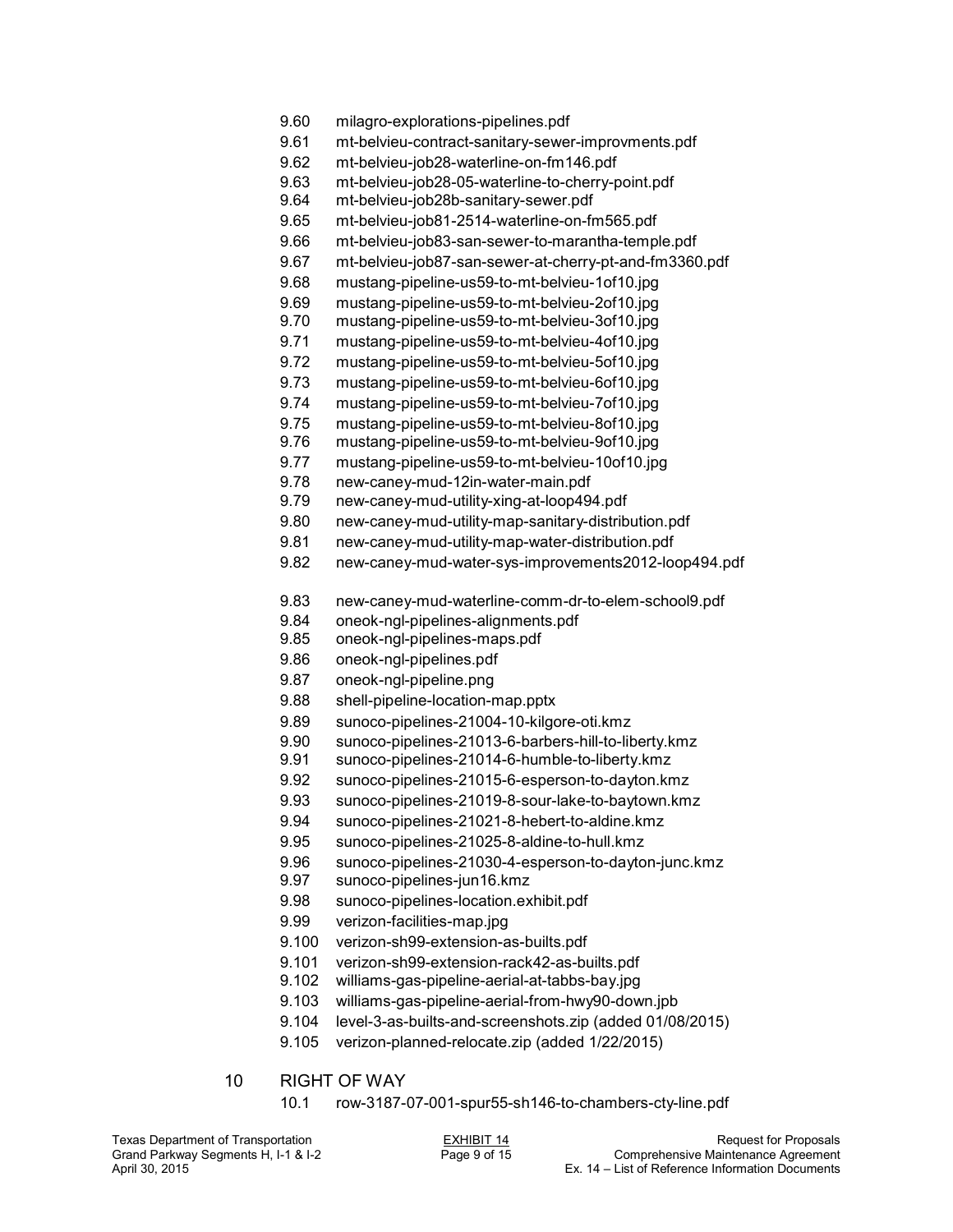- 10.2 row-sh99-fm1405-to-i10.pdf
- 10.3 lake-houston-wilderness-park-boundary-survey.pdf
- 10.4 txdot-early-acquisition-and-appraisal-list-dec-2014.pdf (added 01/09/2015)
- 10.5 row-sh99-strip-map-data-january-23-2015.pdf (added 01/26/2015)
- 10.6 row-sh99-strip-map-data-january-23-2015.kmz (added 01/26/2015)
- 10.7a sh99-i-2-row-maps-sh146-to-bu146 (added 02/26/2015)
- 10.7b sh99-i-2-row-maps-bu146-to-sh1405 (added 02/26/2015)
- 10.7c sh99-i-2-row-maps-fm1405-to-ih10e (added 02/26/2015)
- txdot-early-acquisition-and-appraisal-list-march-2015.pdf (added 03/17/2015)
- 11 GEOTECHNICAL
	- 11.1 sh99-h-and-i1-prelim-geotech-investigation-draft.pdf
	- 11.2 i2-geotechnical-report-january-2001.pdf
	- 11.3 sh99-drilling-logs.pdf
	- 11.4 sh99-plan-of-borings-preliminary.pdf
	- 11.5 sh99-phase-1-geologic-fault-study-draft.pdf
	- 11.6 sh99-hi-wincore-files-1.zip (added 12/12/2014)
	- 11.7 sh99-final-geotechnical-report-may-2006.pdf (added 12/19/2014)
	- sh99-segment-g-geotechnical-report-february-2014.pdf (added 12/23/2014)
	- 11.9 sh99-i2b-csj-3187-01-005-etc-bs146-to-fm1405-final-geotechnicalreportmay-2006 (added 1/23/2015)
	- 11.10 sh99-csj-3510-10-002-i10-to-fm565-drilling-logs (added 1/23/2015)
	- 11.11 sh99-i2a-csj-3510-10-003-fm565-to-fm1405-wincore-files (added 1/23/2015)
	- 11.12 sh99-completed-and-proposed-boring-plot-feb-2015.zip (added 02/04/2015)

#### 12 DRAINAGE MODELS - HEC-RAS & HYDROLOGY

- 12.1 caney-creek-1and2and6.zip
- 12.2 crossing3-3.zip
- 12.3 crossing 4-4.zip
- 12.4 crossing5-5.zip
- 12.5 crossing7-7.zip
- 12.6 church-house-gully-8.zip
- 12.7 g10380-00-9.zip
- 12.8 crossing10-10.zip
- 12.9 crossing11-11.zip
- 12.10 crossing12-12.zip
- 12.11 luce-bayou-13.zip
- 12.12 crossing14-14.zip
- 12.13 crossing15-15.zip
- 12.14 crossing16-16.zip
- 12.15 cedar-bayou-17and18and20.zip
- 12.16 crossing19-19.zip
- 12.17 crossing21-21.zip
- 12.18 crossing22-22.zip
- 12.19 crossing23-23.zip
- 12.20 crossing24-24.zip
- 12.21 crossing25-25.zip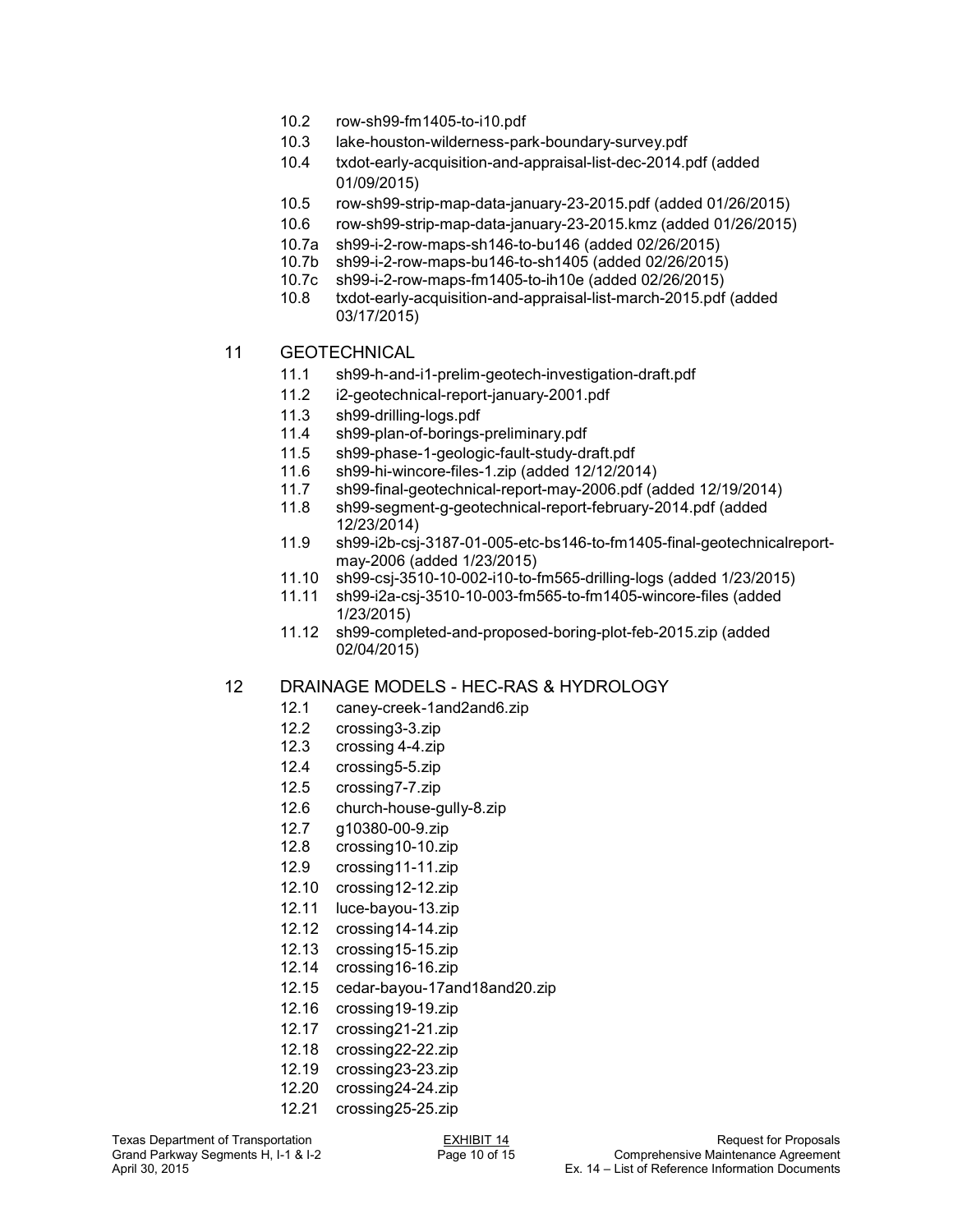#### 12.22 crossing26-26.zip

12.23 crossing27-27.zip

- 12.24 crossing27-27.zip
- 12.25 crossing29-29.zip 12.26 crossing30-30.zip
- 12.27 crossing31-31.zip
- 12.28 crossing32-32.zip
- 12.29 crossing33-33.zip
- 12.30 crossing35-35.zip
- 12.31 crossing36-36.zip
- 12.32 crossing37-37.zip
- 12.33 crossing39-39.zip 12.34 crossing40-40.zip
- 12.35 crossing41-41.zip
- 
- 12.36 crossing42-42.zip<br>12.37 crossing43-43.zip crossing43-43.zip
- 12.38 crossing44-44.zip
- 12.39 crossing45-45.zip
- 12.40 crossing46-46.zip
- 12.41 crossing47-47.zip
- 
- 12.42 crossing48-48.zip
- 12.43 crossing49-49.zip
- 12.44 crossing50-50.zip
- 12.45 crossing51-51.zip
- 12.46 crossing53-53.zip
- 12.47 crossing60-60.zip
- 12.48 gageanalysis.zip
- 12.49 green-ampt-clark-unit.zip
- 12.50 small-watershed-spreadsheets.zip
- 12.51a sh99-models.zip (added 02/04/2015)
- 12.51b sh99-models-hydrology-hydrologicmodels-1 (added 02/04/2015)
- 12.51c sh99-models-hydrology-hydrologicmodels-2 (added 02/04/2015)
- sh99-ras-cross-section.dgn (added 02/04/2015)
- 12.53 goose-creek.zip (added 04/23/2015)
- 12.54 little-cedar-bayou.zip (added 04/23/2015)
- 13 FEMA Data
	- 13.1.a luce-bayou-hydrology.pdf
	- 13.1b multistrm-hydrol-1of7-study-tr-20.pdf
	- 13.1c multistrm-hydrol-6of7-study-tr-20-peachcreek.pdf
	- 13.1d multistrm-hydrol-8-study-tr-20-efork-sanjacinto.pdf
	- 13.1e multistrm-hydrol-10-study-tr-20-churchhouse-gully.pdf
	- 13.1f peach-creek-hydrol-study-tr-20.pdf<br>13.2a liberty-tx-work-map-0025.pdf
	- liberty-tx-work-map-0025.pdf
	- 13.2b montgomery-tx-1731.pdf
	- 13.3a cedar-bayou.pdf
	- 13.3b church-house-gully-1.pdf
	- 13.3c east-fork-san-jacinto-river-study-wsp2.pdf
	- 13.3d lower-caney-river-multiple.pdf
	- 13.3e luce-bayou-modeling.pdf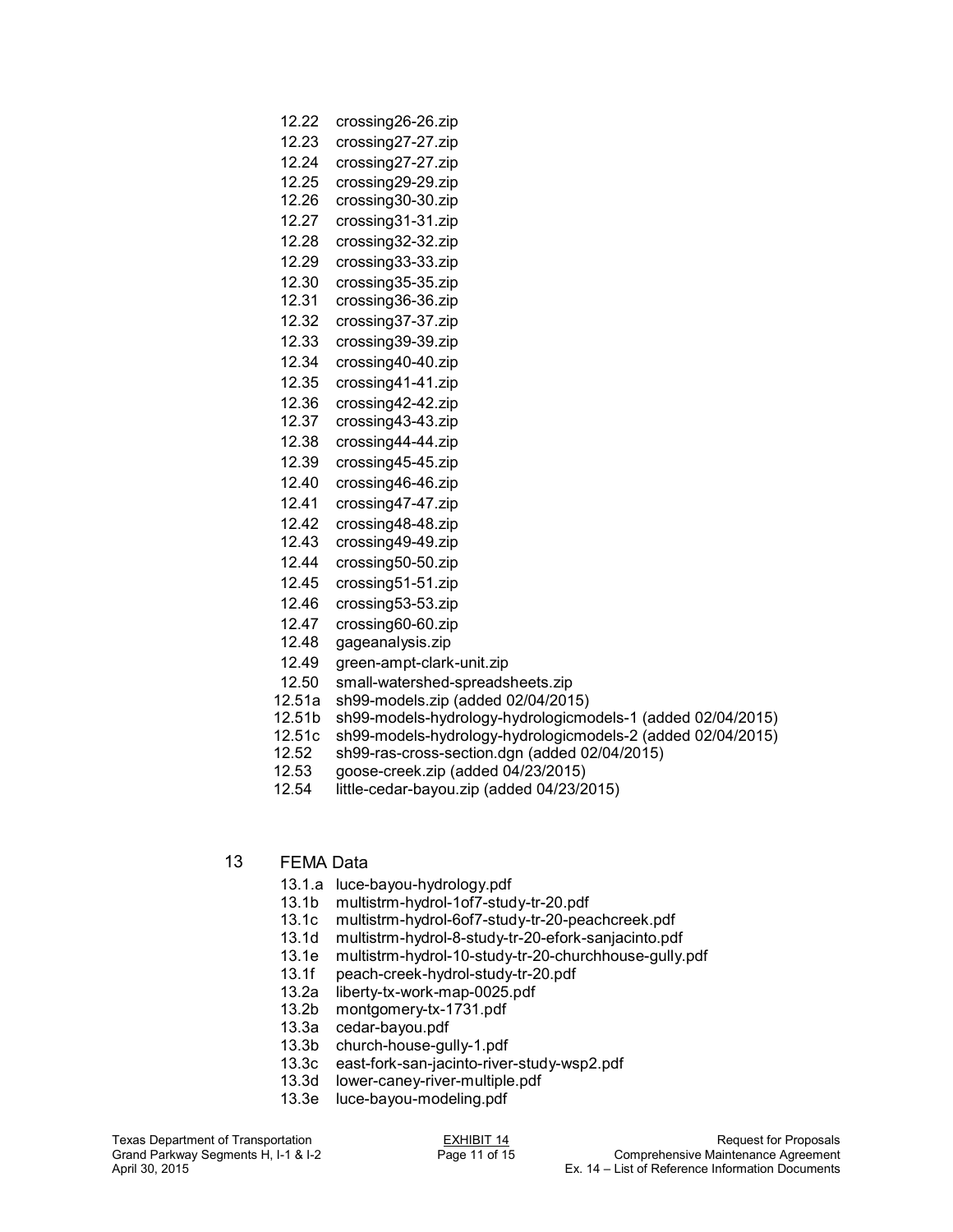- 13.3f peach-creek-multiple-use.pdf
- 13.3g peach-creek-floodway-a-p-use.pdf (added 02/04/2015)
- 13.3h east-fork-san-jacinto-and-tribs-480483-study-wsp2-flwy.pdf (added 02/04/2015)
- 13.3i caney-creek-flwy-model (added 02/04/2015)
- 13.4 hcfcd-g-103-80-00.zip (added 02/04/2015)

## 14 DRAINAGE STUDIES & REPORTS

- 14.1 sh99-preliminary-existing-conditions-summary.pdf
- 14.2 sh99-draft-drainage-report-december-2013.pdf
- 14.3 sh99-draft-drainage-report-october-2014.pdf
- 14.4 sh99-drainage-report-dgn.zip
- 14.5 sh99-drainage-report-appendices.zip
- 14.6 sh99-drainage-report-tables.zip
- 14.7 sh99-drainage-report-exhibits.zip
- 14.8 sh99-drainage-report-models.zip
- 14.9 sh99-drainage-report-gis-one-foot-lidar-contours.zip
- 14.10 sh99-drainage-report-gis-usgs-stream-gages.zip
- 14.11 sh99-drainage-report-gis-crossings.zip
- 14.12 sh99-drainage-report-gis-county-chambers.zip
- 14.13 sh99-drainage-report-gis-county-harris.zip
- 14.14 sh99-drainage-report-gis-county-liberty.zip
- 14.15 sh99-drainage-report-gis-county-montgomery.zip
- 14.16 sh99-drainage-report-gis-county-san-jacinto.zip
- 14.17 sh99-drainage-report-gis-county-walker.zip
- 14.18 sh99-draft-drainage-report-november-2014.pdf (updated report, added 11/13/2014) (updated 11/13/2014)
- 14.19 sh99-preliminary-corridor-drainage-impact-report-december-2014.pdf (added 12/19/2014)
- 14.20 sh99-drainage-report-dgn-december-2014.zip (added 12/19/2014)
- 14.21 sh99-drainage-report-appendices-december-2014.zip (added 12/19/2014)
- 14.22 sh99-drainage-report-exhibits-december-2014.zip (added 12/19/2014)
- 14.23 sh99-drainage-report-models-december-2014.zip (added 12/19/2014)
- 14.24 sh99-drainage-report-backup-data-december-2014.zip (added 12/19/2014)
- 14.25 sh99-segment-i-2-drainage-report-and-exhibits-september-2014.pdf (added 12/19/2014)
- 14.26 sh99-segment-g-drainage-impact-study-august-2014.pdf (added 12/23/2014)
- 14.27 sh99-segment-i2-drainage-report-and-exhibits-and-appendices-sep-2014.zip (added 1/16/2015)
- 14.28 sh99-segment-h-and-i-additional-stream-survey.zip (added 02/03/2015)
- 14.29a sh99-preliminary-corridor-drainage-impact-report-january-2015.pdf (added 02/03/2015)
- 14.29b sh99-preliminary-corridor-drainage-impact-report-january-2015 exhibits.zip (added 02/03/2015)
- 14.29c sh99-preliminary-corridor-drainage-impact-report-january-2015-tables.zip (added 02/03/2015)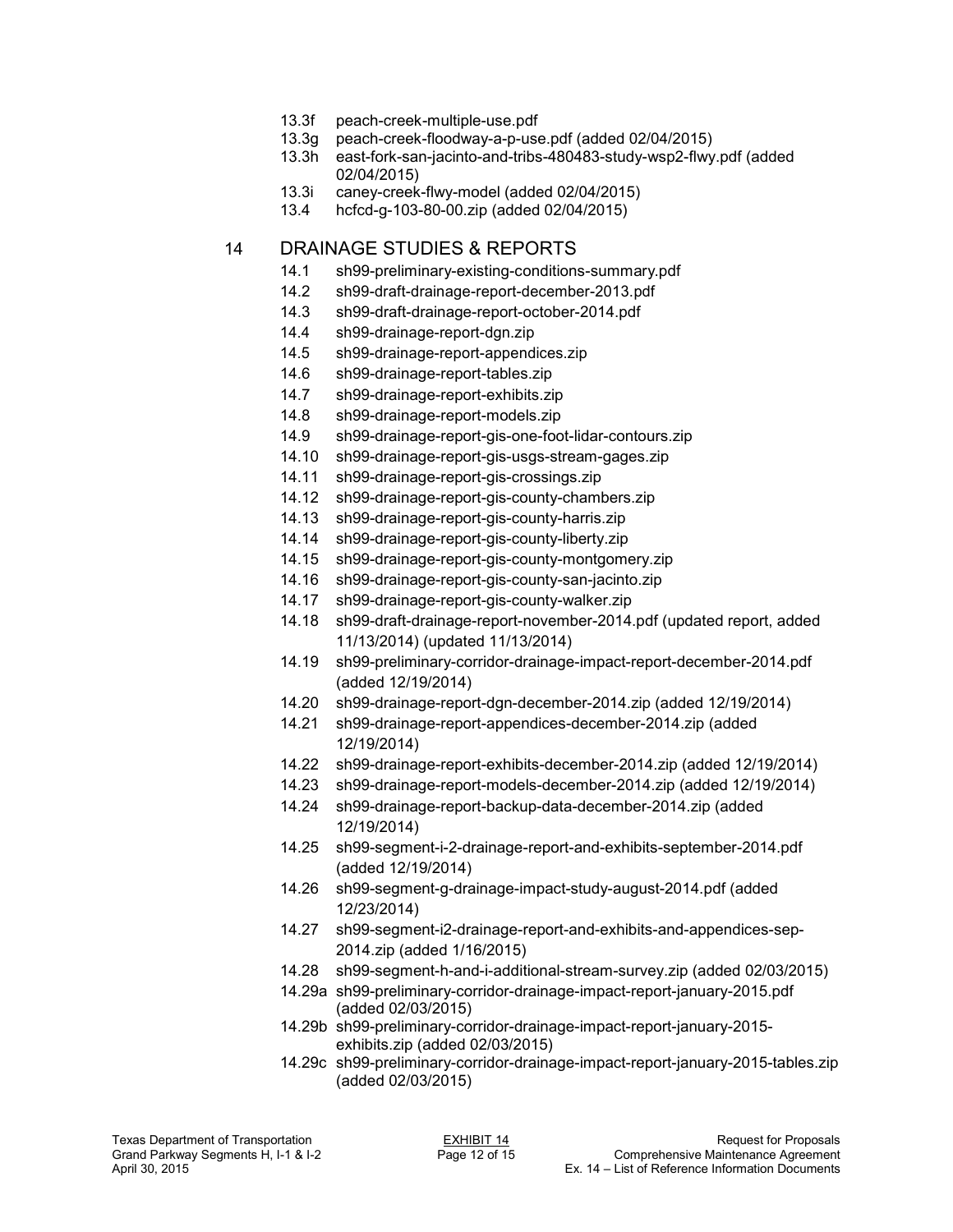- 14.29d sh99-preliminary-corridor-drainage-impact-report-january-2015 appendices.zip (added 02/03/2015)
- 14.29e sh99-preliminary-corridor-drainage-impact-report-january-2015-backup data.zip (added 02/03/2015)
- 14.29f sh99-preliminary-corridor-drainage-impact-report-january-2015-dgn.zip (added 02/03/2015)
- 14.29g sh99-preliminary-corridor-drainage-impact-report-january-2015-gis.zip (added 02/03/2015)
- 14.30 sh99-preliminary-corridor-drainage-impact-report-march-2015.pdf (added 03/13/2015)
- 14.31a sh99-preliminary-corridor-drainage-impact-report-march-2015.pdf (added 04/22/2015)
- 14.31b sh99-preliminary-corridor-drainage-impact-report-march-2015 appendices.zip (added 04/22/2015)
- 14.31c sh99-preliminary-corridor-drainage-impact-report-march-2015-backup data.zip (added 04/22/2015)
- 14.31d sh99-preliminary-corridor-drainage-impact-report-march-2015-dgn.zip (added 04/22/2015)
- 14.31e sh99-preliminary-corridor-drainage-impact-report-march-2015 exhibits.zip (added 04/22/2015)
- 14.31f sh99-preliminary-corridor-drainage-impact-report-march-2015-gis.zip (added 04/22/2015)
- 14.31g sh99-preliminary-corridor-drainage-impact-report-march-2015 models1.zip (added 04/22/2015)
- 14.31h sh99-preliminary-corridor-drainage-impact-report-march-2015 models2.zip (added 04/22/2015)
- 14.31i sh99-preliminary-corridor-drainage-impact-report-march-2015 models3.zip (added 04/22/2015)
- 14.31j sh99-preliminary-corridor-drainage-impact-report-march-2015 models4.zip (added 04/22/2015)
- 14.31k sh99-preliminary-corridor-drainage-impact-report-march-2015-tables.zip (added 04/22/2015)
- 14.32 sh99-hydraulic-impact-study-four-off-system-on-system-bridge replacements-jan-2006.pdf (added 04/23/2015)
- 14.33a sh99-corridor-drainage-impact-report-april-17-2015.pdf (added 04/29/2015)
- 14.33b sh99-corridor-drainage-impact-report-april-17-2015-exhibits1.zip (added 04/29/2015)
- 14.33c sh99-corridor-drainage-impact-report-april-17-2015-exhibits2.zip (added 04/29/2015)
- 14.33d sh99-corridor-drainage-impact-report-april-17-2015-appendices.zip (added 04/29/2015)
- 14.33e sh99-corridor-drainage-impact-report-april-17-2015-backup-data.zip (added 04/29/2015)
- 14.33f sh99-corridor-drainage-impact-report-april-17-2015-dgn.zip (added 04/29/2015)

### 15 TRAFFIC AND REVENUE STUDIES

15.1 2014-12-19-Draft-ESALS (added 12/22/2014)

#### 16 PAVEMENT DESIGN

- 16.1 pavement-design-sh99.pdf
- 16.2 sh99-rm-information.pdf
- 16.3 sh99-pmis.pdf
- 16.4 sh99-pmis-lane-designations.pdf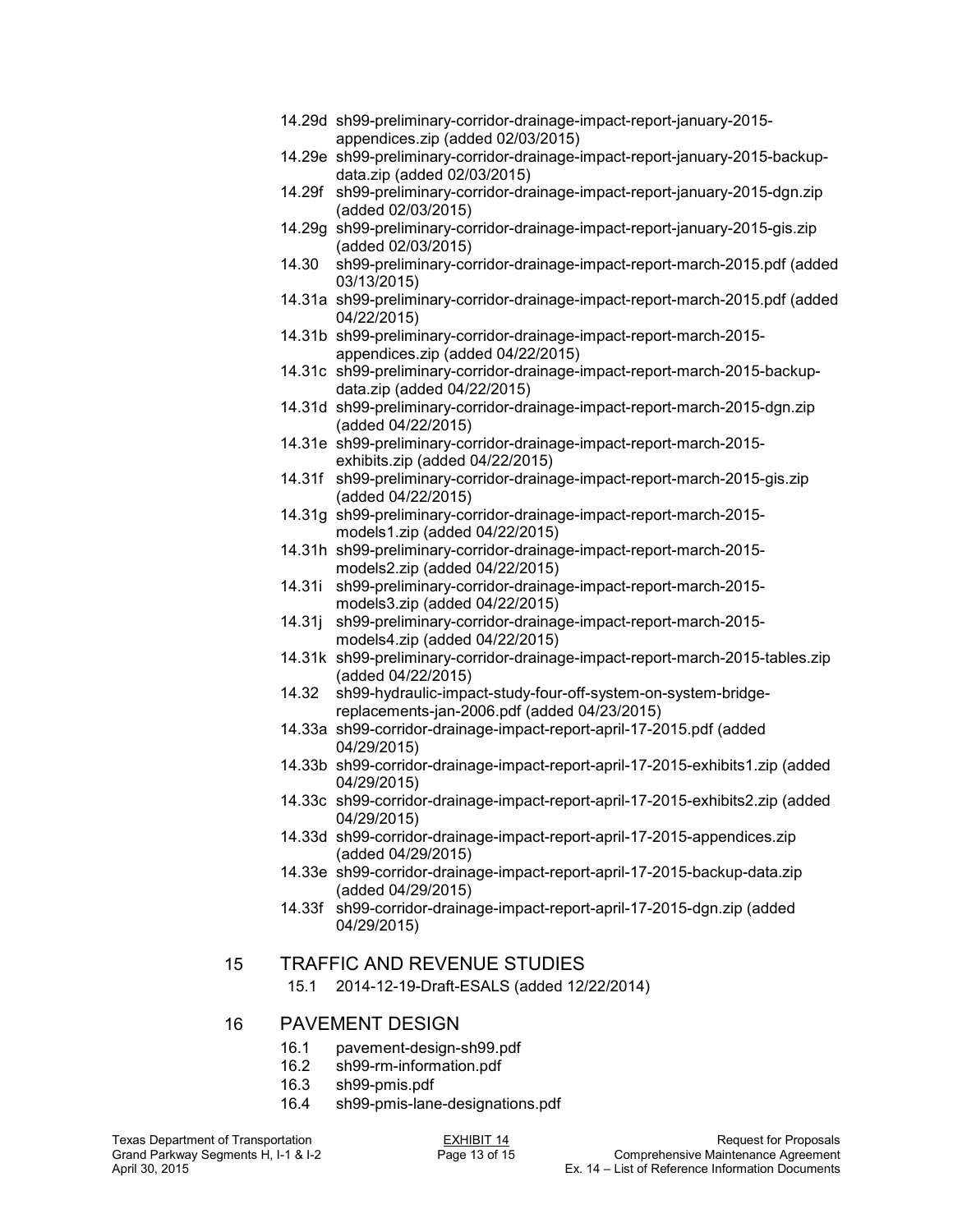- 16.5 fm1485-pmis-houston.pdf
- 16.6 sh99-pmis-houston.pdf
- 16.7 sh146-pmis-houston.pdf
- 16.8 sh99-trm-location-data-lat-long.pdf

## 17 LANDSCAPE AND AESTHETIC GUIDELINES

- 17.1 green-ribbon-project-design-guidelines.pdf
- 17.2 houston-district-planting-layout-guidelines.pdf
- 17.3 houston-district-planting-layout.dgn
- 17.4 houston-district-standard-std-k-3-tree-protection.dgn
- 17.5 houston-district-standard-std-k-4-planting-and-establishment.dgn
- 17.6 houston-district-standard-interchange-columns.pdf
- 17.7 houston-district-standard-vertical-columns.pdf
- 17.8 houston-district-standard-vertical-columns-type-v1.pdf
- 17.9 houston-district-standard-vertical-columns-type-v3.pdf
- 17.10 houston-district-standard-wave-columns.pdf
- 17.11 houston-district-standard-wave-columns-geometry.pdf
- 17.12 houston-district-standard-wave-columns-type-b.pdf
- 17.13 houston-district-standard-interchange-columns.dgn
- 17.14 houston-district-standard-vertical-columns-details.dgn
- 17.15 houston-district-standard-wave-columns.dgn
- 17.16 houston-district-standard-wave-columns-geometry.dgn
- 17.17 houston-district-standard-wave-columns-type-b.dgn

## 18 REPORTS, STUDIES AND MANUALS

- 18.1 sh99-mini-design-concept-conference-memo.pdf
- 18.2 interstate-acccess-justification-report-i10-at-sh99.pdf

#### 19 THIRD PARTY AGREEMENTS

- 19.1.a rr-agr-sh146-at-mopac-spur-track-to-us-steel-plant.pdf
- 19.1.b sh99-railroad-agreement-at-cedar-crossing-and-industry-spur-track.pdf
- 19.2.a municipal-maintenance-agreement-city-of-baytown.pdf
- 19.2.b municipal-maintenance-agreement-city-of-dayton.pdf
- 19.2.c municipal-maintenance-agreement-city-of-montbelvieu.pdf
- 19.2.d municipal-maintenance-agreement-city-of-patton-village.pdf
- 19.2.e municipal-maintenance-agreement-city-of-baytown-harris-co.pdf
- 19.2.f amendment-to-municipal-maintenance-agreement-city-of-baytown.pdf
- 19.3 cwa-draft-exhibits-december-2014.zip (added 12/19/2014)
- 20 AS-BUILT PLANS & Other Data
	- 20.1 bs-146e-alexander-to-north-of-marvin.pdf
	- bs-146e-and-sh-99.pdf
	- 20.3 bs-146e-horace-mann-school-baytown.pdf
	- 20.4 bs-146e-wyoming-to-alexander.pdf
	- 20.5 fm1485-at-caney-creek-to-peach-creek.pdf
	- 20.6 fm1485-huffman-cleveland-to-west-of-county-line.pdf
	- 20.7 fm1485-lp494-to-huffman-cleveland.pdf
	- 20.8 hctra-sh99-at-fm565-toll-equipment.pdf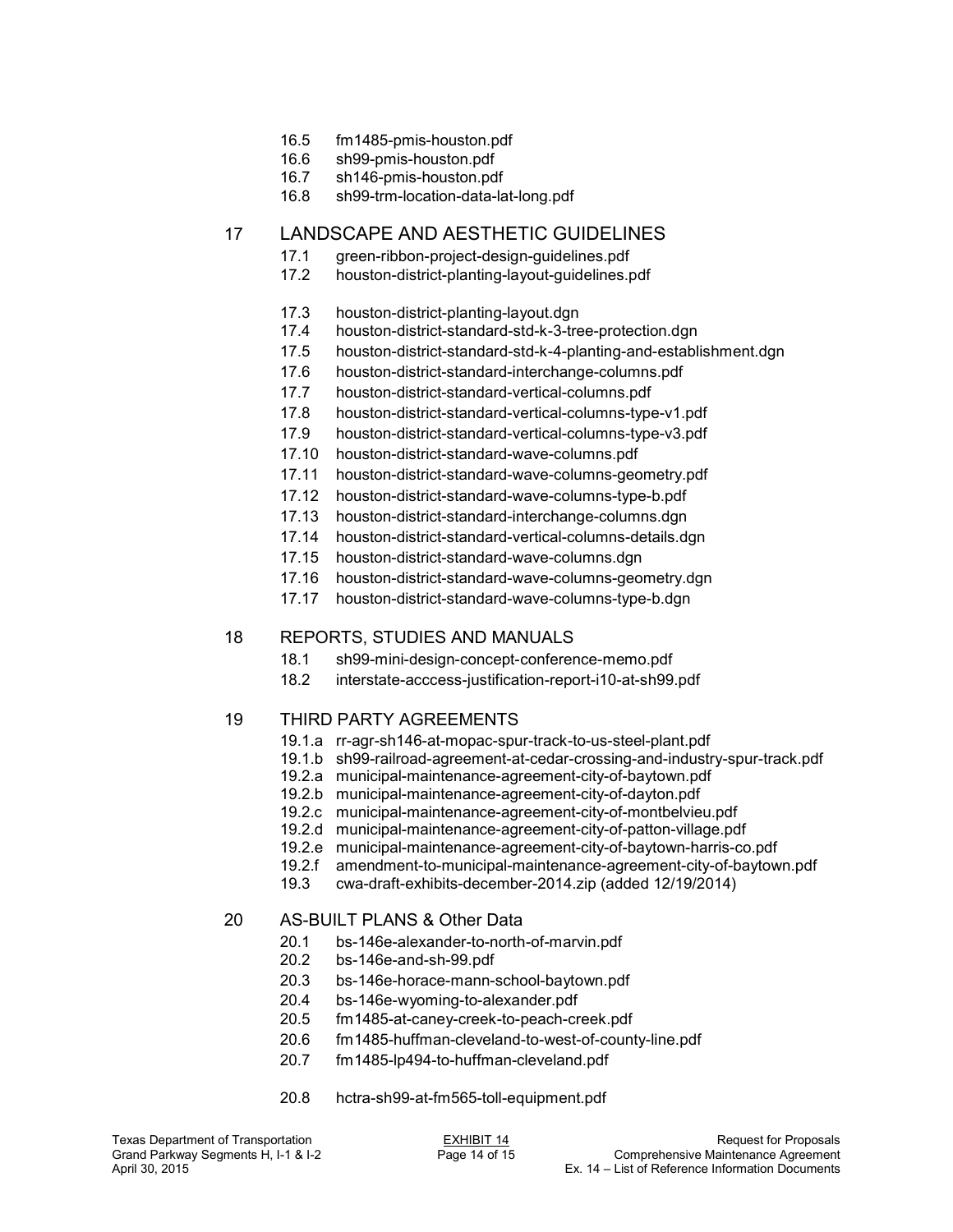- 20.9 lp494-ford-community-and-farris-green.pdf
- 20.10 sh146-east-of-lee-east-1-4-mi.pdf
- 20.11 sh146-loop201-to-east-gulf.pdf
- 20.12 sh146-loop201-to-mprr.pdf
- 20.13 sh146-sh225-to-loop201.pdf
- 20.14 sh146-spur-201-overpass-and-goose-creek-bridge.pdf
- 20.15 sh146-to-spur330.pd
- 20.16 spur55-sh146-to-fm1405.pdf
- 20.17 i10-sh146-to-fm565.pdf
- 20.18 sh99-bs-146e-to-fm1405-90-pct-cross-sections.pdf
- 20.19 sh99-bs-1463-to-fm1405-90-pct-plans.pdf
- 20.20 sh99-bs-1463-to-fm1405-100-pct-plans.pdf
- 20.21 sh99-fm565-to-fm1405.pdf
- 20.22 sh99-fm1314-to-us59-seg-gb-60-pct-civil-plan-set.pdf
- 20.23 sh99-i10-to-fm565.pdf
- 20.24 sh99-nbi-number-index.pdf
- 20.25 sh99-pon-tex-detail-bridge-reports.pdf
- 20.26 i10-eb-frontage-rd-to-hackberry-gully.pdf
- 20.27 i10-ml-sh99-and-hackberry-gully-overpass.pdf
- 20.28 i10-wb-frontage-rd-to-hackberry-gully.pdf
- 20.29 sh99-spur55-cedar-bayou.pdf
- 20.30 uprr-crossing-inventory-information.pdf
- 20.31 sh99-photo-log-2013-07-23.pdf
- 20.32 sh99-photo-locations-2013-07-23.pdf
- 20.33 sh99-photo-log-2013-07-30.pdf
- 20.34 gulf-inland-logistics-park-brochure.pdf
- 20.35 sh99-bs146e-to-fm1405.pdf (added 1/16.2015)
- 20.36 castle-hill-property-data.zip (added 02/23/2015)
- 20.37 coastal-water-authority-crossing-details.pdf (added 02/24/2015)
- 20.38 sample-detention-pond-houston-district-txdot.pdf (added 04/28/2015)
- 20.39 bs146e-wb-at-goose-creek.pdf (added 04/29/2015)
- 21 EXHIBITS
	- 21.1 exhibit1-row-compliance-certificate.pdf

#### 22 MISCELLANEOUS

- 22.1 fhwa-concur-txdot-buy-america-april2014.pdf (added 12/18/2014)
- 22.2 sh99-segment-g-dgn.zip (added 12/19/2014)
- 22.3 sh99-segment-g-csj-0912-00-417-sh99-release-for-construction-pdf.zip (added 12/19/2014)
- 22.4 maintenance-contractor-form-f.doc (added 12/19/2014)
- 22.5 txdot-cable-barrier-standards.zip (added 04/29/2015)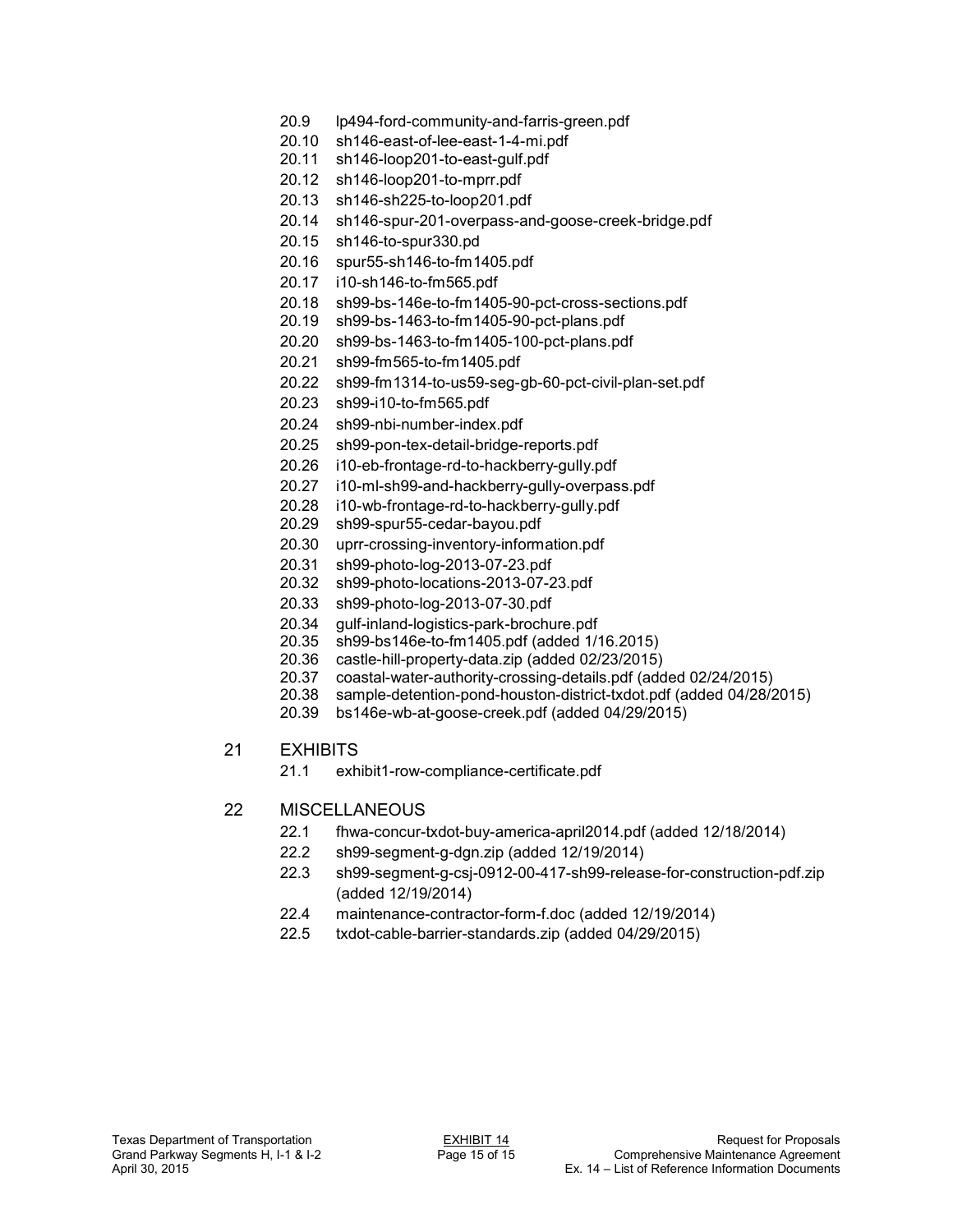## **EXHIBIT 15**

# **LANE RENTAL CHARGES**

1. Lane Rental Charges shall be assessed for certain Lane Closures during the COMA Term in accordance with this Exhibit 15.

2. Lane Rental Charges shall be assessed for any period during which one or more lanes in the main lanes, on ramps and on direct connectors are closed or do not meet the minimum requirements for permitted Lane Closures set forth in Attachment 6 to Exhibit 2. Lane Rental Charges are as stated in Table 15-1. Lane Rental Charges for the closure of all lanes in one direction are to be calculated based on gross toll revenues and are not stated in Table 15-1 (or elsewhere in COMA).

3 Lane Rental Charges shall apply to any Lane Closures (on main lanes, ramps and direct connectors only) that occur in connection with the performance of Maintenance Services and shall be assessed every hour or part thereof for each lane closed. Maintenance Contractor shall report to TxDOT on a daily basis any Lane Closures or reduced widths which give rise to Lane Rental Charges.

4. Maintenance Contractor shall not be assessed Lane Rental Charges for rolling lane closures for the purpose of construction and/or maintenance activities above closed lane(s) if the rolling lane closure is less than 15 minutes in duration during the Off-Peak Time periods and provided that the queued traffic can be dispersed within 10 minutes and returned to the same Level of Service (LOS) as existed prior to the commencement of the Maintenance Services. If the traffic queue resulting from the Maintenance Services cannot be dispersed within 10 minutes, then Lane Rental Charges shall be assessed in accordance with Table 15-1. Lane Rental Charges closures shall also be assessed in accordance with Table 15-1 if any rolling lane closure, including moving lane closures, is greater than 15 minutes in duration, is for any purposes other than overhead work, or if the traffic queue resulting from a lane closure cannot be disbursed within 10 minutes.

5. Except as provided in Section 6 hereof, Lane Rental Charges, as defined in this Exhibit 15, shall be calculated for any period during the Maintenance Term in accordance with Table 15-1. Each of the amounts of Lane Rental Charges set forth in Table 15-1 shall be increased annually on January 1 of each year after the Effective Date by a percentage equal to the percentage increase in the CPI between the CPI for October of the second immediately preceding year and the CPI for October of the immediately preceding year. In no event shall the amount be less than the amount in effect during the immediately preceding year. If there is a decrease or no increase in the CPI index then there shall be no increase in the amounts of Lane Rental Charges.

6. The amount of the Lane Rental Charges during any period in which all lanes in one direction (including main lanes, ramps and direct connectors) are closed shall be based on loss of gross toll revenues using the directional average hourly volume available from electronic toll transactions for the corresponding time and day(s) of the week (excluding holidays) from the previous full month and applying the current toll rates for the location.